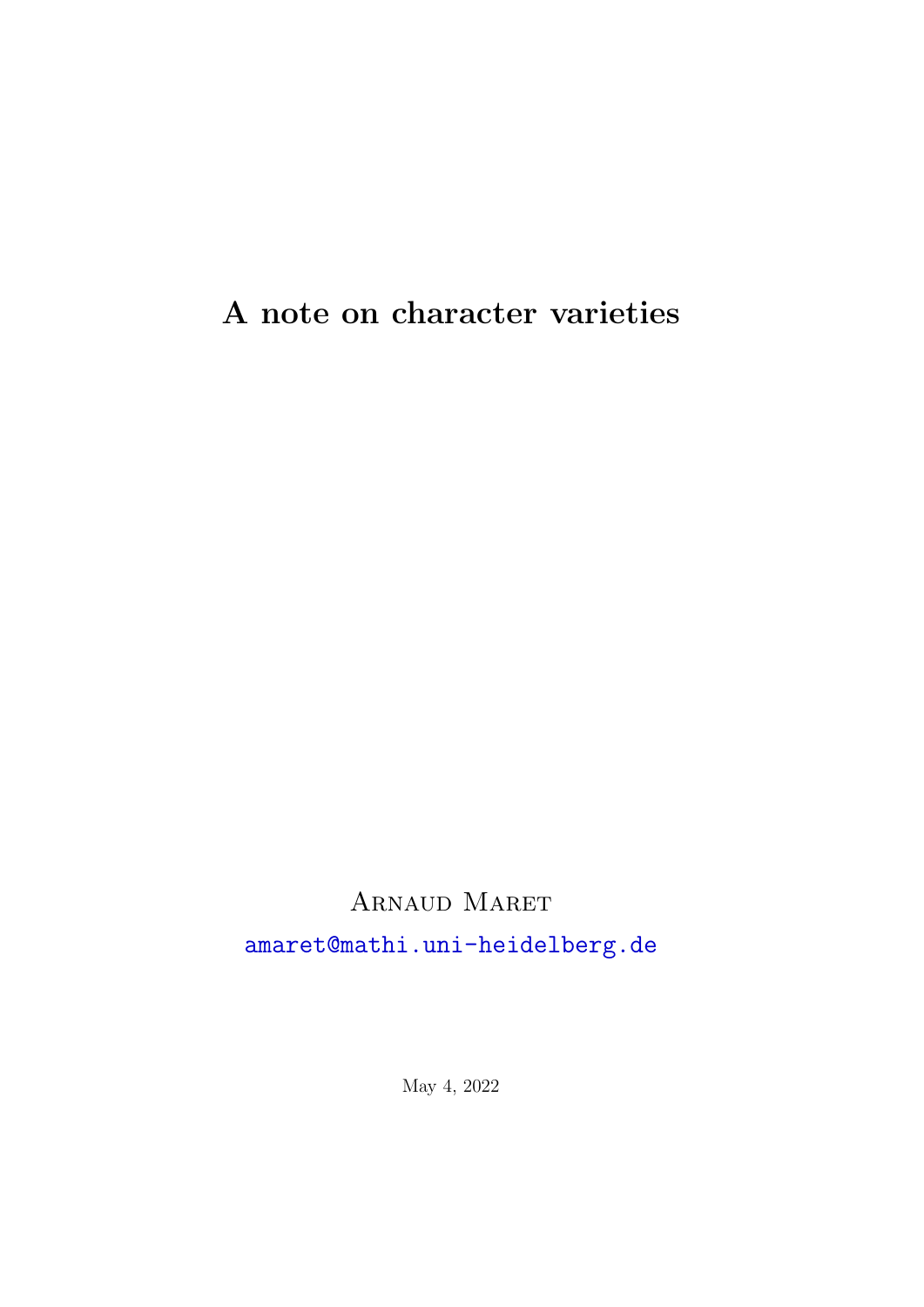# **Contents**

| 1                       |                                 | <b>Representation varieties</b><br>4        |                |  |  |  |  |
|-------------------------|---------------------------------|---------------------------------------------|----------------|--|--|--|--|
|                         | 1.1                             |                                             | $\overline{4}$ |  |  |  |  |
|                         |                                 | 1.1.1                                       | $\overline{4}$ |  |  |  |  |
|                         |                                 | 1.1.2                                       | $\overline{5}$ |  |  |  |  |
|                         |                                 | 1.1.3                                       | $\overline{7}$ |  |  |  |  |
|                         |                                 | 1.1.4                                       | 7              |  |  |  |  |
|                         | 1.2                             |                                             | 8              |  |  |  |  |
|                         | 1.3                             |                                             | 10             |  |  |  |  |
|                         | 1.4                             |                                             | 11             |  |  |  |  |
|                         | 1.5                             |                                             | 15             |  |  |  |  |
| $\bf{2}$                | The action by conjugation<br>18 |                                             |                |  |  |  |  |
|                         | $2.1\,$                         |                                             | 18             |  |  |  |  |
|                         | 2.2                             |                                             | 19             |  |  |  |  |
|                         | 2.3                             |                                             | 23             |  |  |  |  |
|                         | 2.4                             |                                             | 26             |  |  |  |  |
|                         |                                 |                                             |                |  |  |  |  |
| 3                       |                                 | <b>Character varieties</b>                  | 28             |  |  |  |  |
|                         | 3.1                             |                                             | 28             |  |  |  |  |
|                         | 3.2                             |                                             | 29             |  |  |  |  |
|                         | 3.3                             |                                             | 31             |  |  |  |  |
|                         | 3.4                             |                                             | 32             |  |  |  |  |
|                         | 3.5                             |                                             | 32             |  |  |  |  |
| $\overline{\mathbf{4}}$ |                                 | Symplectic structure of character varieties | 34             |  |  |  |  |
|                         | 4.1                             |                                             | 35             |  |  |  |  |
|                         | 4.2                             |                                             | 36             |  |  |  |  |
|                         |                                 | 4.2.1                                       | 39             |  |  |  |  |
| 5                       |                                 | Volume of a representation                  | 43             |  |  |  |  |
|                         | 5.1                             |                                             | 43             |  |  |  |  |
|                         | 5.2                             |                                             | 46             |  |  |  |  |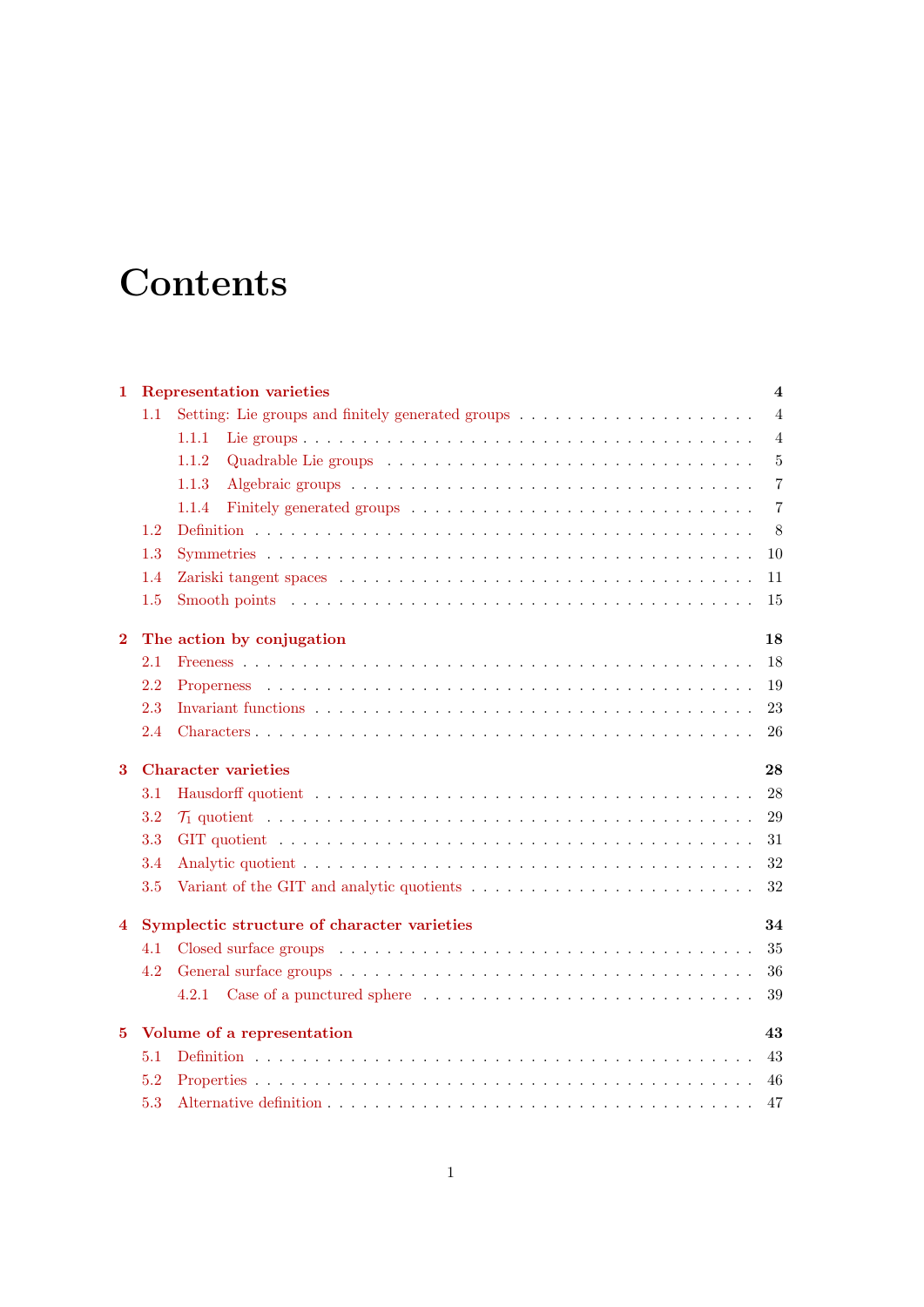| 6        | Mapping class group dynamics |                                                                                                                     |                                                                                                   |    |  |  |  |
|----------|------------------------------|---------------------------------------------------------------------------------------------------------------------|---------------------------------------------------------------------------------------------------|----|--|--|--|
|          | 6.1                          | Remarks on the $Aut(\Gamma)$ -action $\ldots \ldots \ldots \ldots \ldots \ldots \ldots \ldots \ldots \ldots \ldots$ |                                                                                                   |    |  |  |  |
|          | 6.2                          |                                                                                                                     |                                                                                                   |    |  |  |  |
|          | 6.3                          |                                                                                                                     |                                                                                                   |    |  |  |  |
| Appendix |                              |                                                                                                                     |                                                                                                   |    |  |  |  |
|          | $\mathbf{A}$                 |                                                                                                                     |                                                                                                   | 54 |  |  |  |
|          |                              | A.1                                                                                                                 |                                                                                                   | 54 |  |  |  |
|          |                              | A.2                                                                                                                 |                                                                                                   | 55 |  |  |  |
|          | <sub>B</sub>                 |                                                                                                                     |                                                                                                   |    |  |  |  |
|          |                              | B.1                                                                                                                 |                                                                                                   |    |  |  |  |
|          |                              | B.2                                                                                                                 |                                                                                                   |    |  |  |  |
|          |                              | B.3                                                                                                                 |                                                                                                   |    |  |  |  |
|          |                              | <b>B.4</b>                                                                                                          |                                                                                                   |    |  |  |  |
|          |                              | B.5                                                                                                                 |                                                                                                   |    |  |  |  |
|          |                              | B.6                                                                                                                 | Cup product $\ldots \ldots \ldots \ldots \ldots \ldots \ldots \ldots \ldots \ldots \ldots \ldots$ |    |  |  |  |
|          |                              | B.7                                                                                                                 |                                                                                                   |    |  |  |  |
|          |                              | B.8                                                                                                                 |                                                                                                   |    |  |  |  |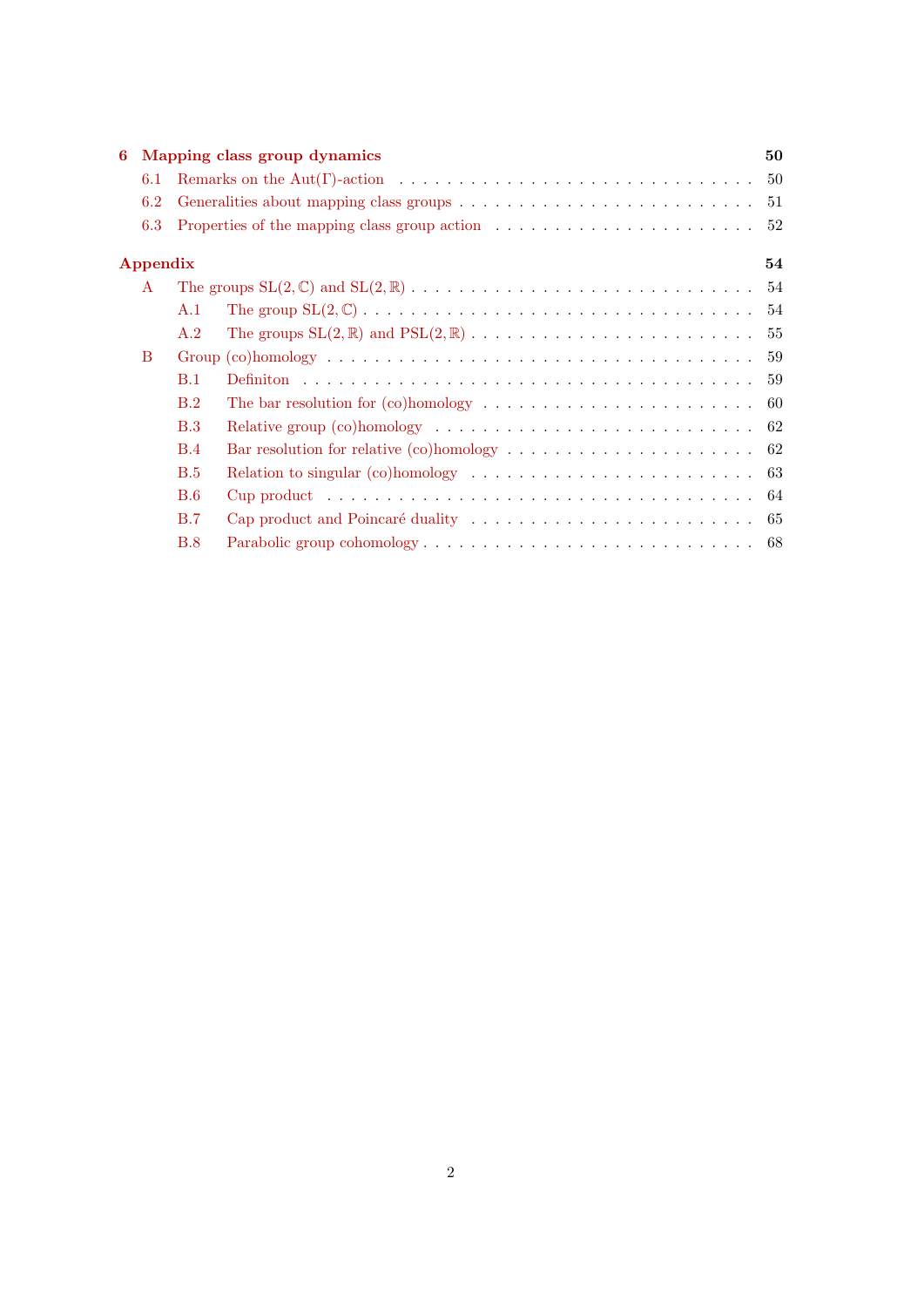## Foreword

The material presented is this note<sup>[1](#page-3-0)</sup> is classical. The notes are an extended version of a minicourse I gave in the Spring 2022 at the KIT Karlsruhe and at the University of Heidelberg. The aim is to introduce the notions of representation and character varieties, taking into account various approaches found in the literature. We cover both the analytic and algebraic perspectives and insist on the symplectic geometry aspects of character varieties at the end of the notes. Most of it is inspired from [\[Sik12\]](#page-72-0), [\[Mon16,](#page-72-1) §2], [\[Lab13\]](#page-72-2), and [\[BGPGW07\]](#page-70-0).

<span id="page-3-0"></span> $1$ version 1.0, compiled on May 4, 2022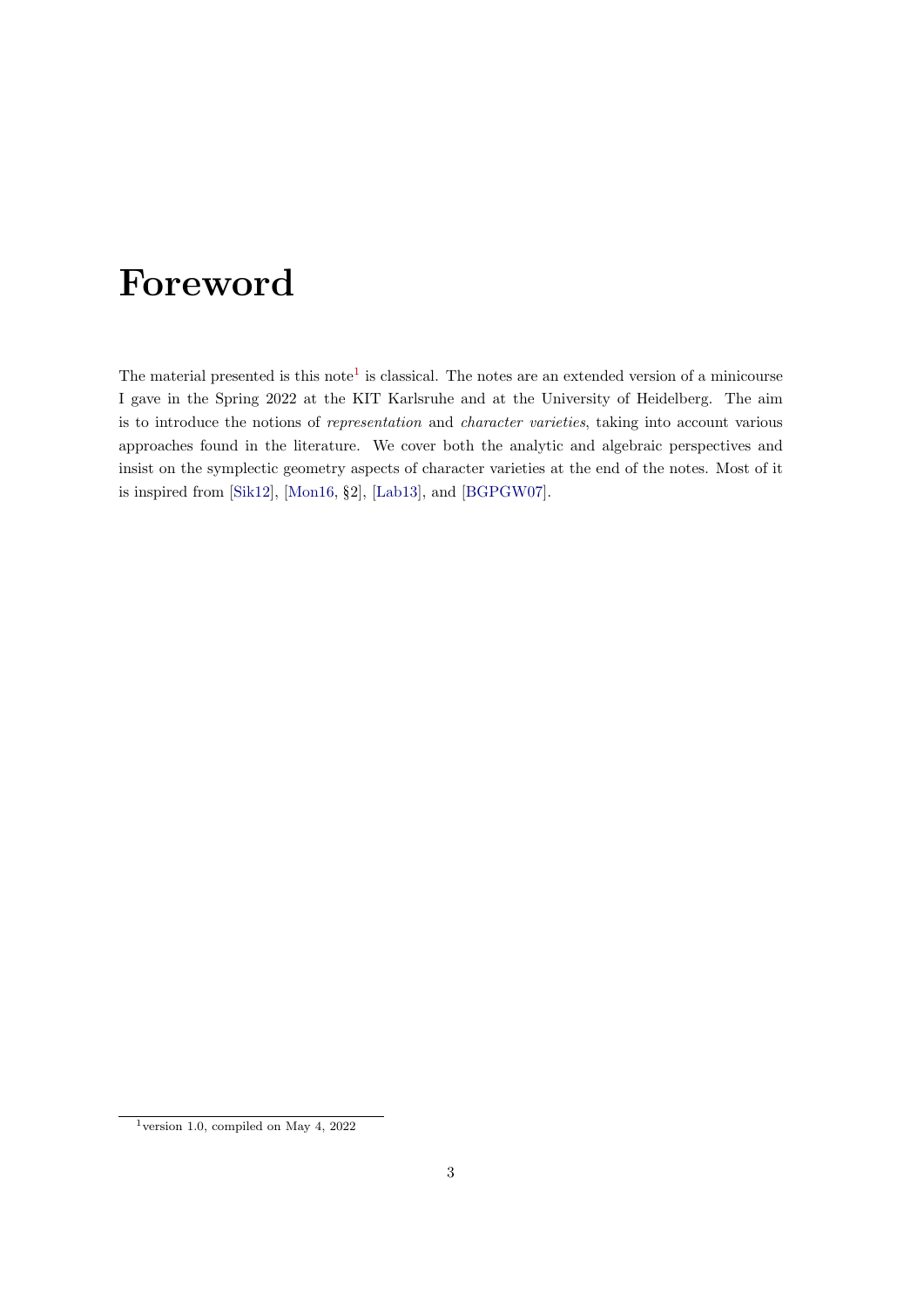### <span id="page-4-0"></span>Chapter 1

## Representation varieties

A representation variety is an analytic, sometimes algebraic, object associated to a finitely generated group  $\Gamma$  and a Lie group G. It consists of the space of group homomorphisms from  $\Gamma$  to G. We start by recalling some generalities about Lie groups, including algebraic groups, and finitely generated groups. Most of the results later in this note require to restrict the groups  $\Gamma$  and G to finer classes. The relevant notions are presented in the next section.

#### <span id="page-4-1"></span>1.1 Setting: Lie groups and finitely generated groups

#### <span id="page-4-2"></span>1.1.1 Lie groups

A Lie group G is a real smooth manifold with a group structure for which the operations of multiplication and inverse are smooth maps. Lie groups always admit an analytic atlas, unique up to analytic diffeomorphism, such that multiplication and inverse are analytic maps<sup>[1](#page-4-3)</sup>. Lie groups are not necessarily connected. We denote by  $G^{\circ}$  the identity component of G. The *centralizer* of a subset  $S \subset G$  is denoted  $Z(S) := \{g \in G : gsg^{-1} = s, \forall s \in S\}$ . It is a closed subgroup of G and hence a Lie subgroup of G. The standard examples of Lie groups are  $GL(n, \mathbb{R})$  and  $GL(n, \mathbb{C})$ , and all their closed subgroups, called *linear Lie groups*, which include  $SL(n, \mathbb{R})$ ,  $SU(p, q)$ ,  $Sp(2n, \mathbb{R})$  or  $SO(n,\mathbb{R}).$ 

The Lie algebra of a Lie group G is denoted  $\mathfrak{g}$ . Most of the time, we will think of  $\mathfrak{g}$  as the tangent space to  $G$  at the identity. In various places we will make use of the Lie theoretic exponential map exp:  $\mathfrak{g} \to G$ , which, in the case that G is a linear Lie group, is the matrix exponential map. The adjoint representation of G on  $\mathfrak g$  is denoted by Ad:  $G \to \text{Aut}(\mathfrak g)$  and is defined by

$$
\mathrm{Ad}(g)(\xi) := \left. \frac{d}{dt} \right|_{t=0} g \exp(t\xi) g^{-1}, \quad g \in G, \, \xi \in \mathfrak{g}.
$$

A Lie algebra  $\alpha$  is

 $\bullet$  simple if it is not abelian and if its only proper ideal is the zero ideal. Since ideals of  $\mathfrak g$  are in one-to-one correspondence with sub-representations of its adjoint representation,  $\mathfrak{g}$  is simple

<span id="page-4-3"></span><sup>&</sup>lt;sup>1</sup>This is a consequence of the Campbell-Hausdorff formula, see e.g. [\[Ser06,](#page-72-3) Chap. IV, §7-8]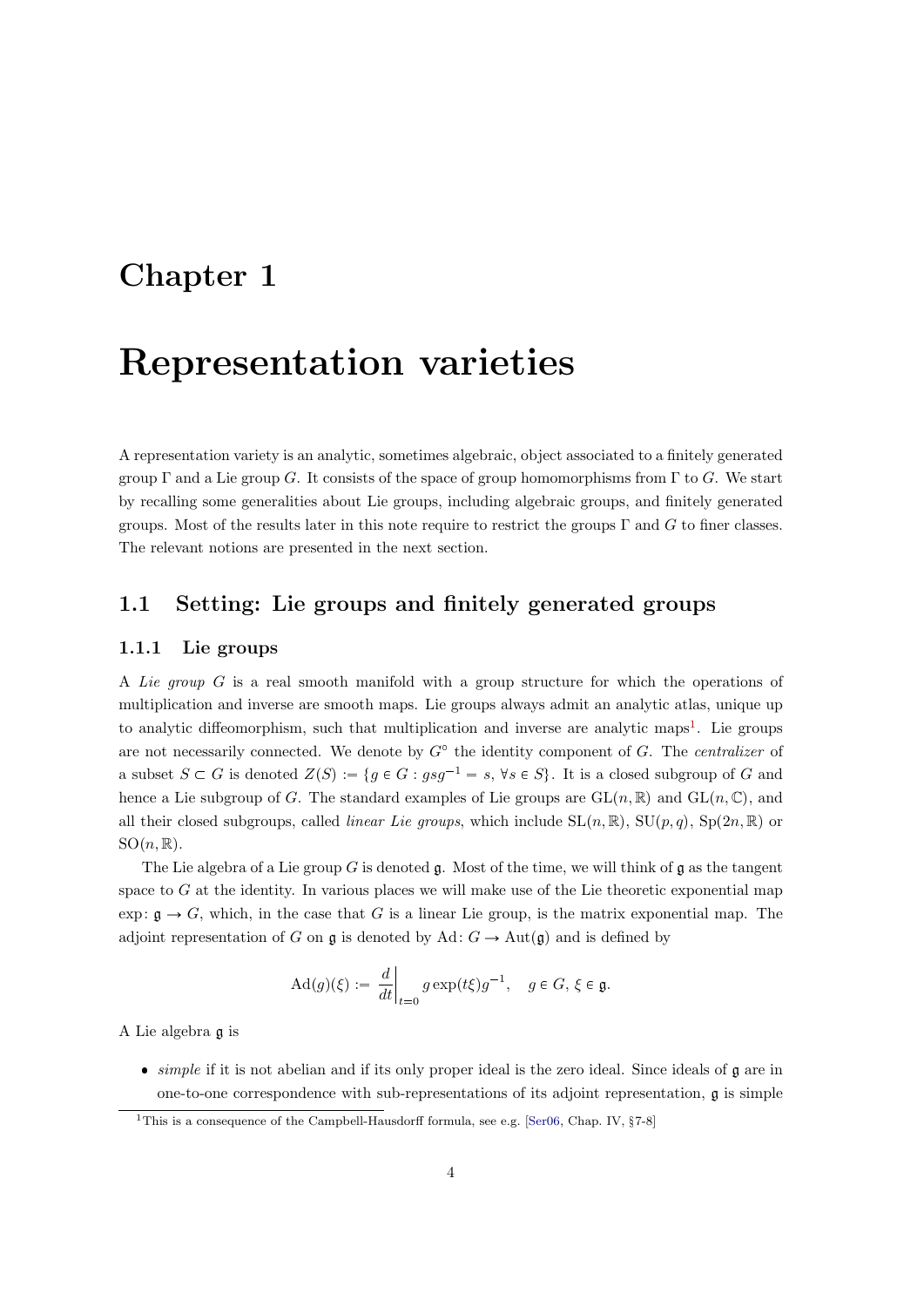if and only if its adjoint representation is irreducible and  $\mathfrak g$  is not a one-dimensional abelian Lie algebra.

 $\bullet$  semisimple if it has no nonzero abelian ideals. Equivalently, a Lie algebra is semisimple if it is a direct sum of simple Lie algebras [\[Bou98,](#page-70-1) Chap. I, §6.2, Cor. 1]. By Cartan's criterion, g is semisimple if and only if its Killing form

$$
K: \mathfrak{g} \times \mathfrak{g} \to \mathbb{R}
$$

$$
(\xi_1, \xi_2) \mapsto \mathrm{Tr}(\mathrm{ad}(\xi_1) \mathrm{ad}(\xi_2))
$$

is nondegenerate [\[Bou98,](#page-70-1) Chap. I, §6.1, Thm. 1].

 $\bullet$  reductive if it is the direct sum of an abelian and a semisimple Lie algebra. Equivalently, g is reductive if and only if its adjoint representation is completely reducible<sup>[2](#page-5-1)</sup>, which is further equivalent to g admitting a faithful, completely reducible, finite-dimensional representation [\[Bou98,](#page-70-1) Chap. I, §6.4, Prop. 5].

We call a connected Lie group *simple, semisimple* or *reductive* if its Lie algebra is simple, semisimple or reductive, respectively. Simple Lie groups are semisimple and semisimple Lie groups are reductive. The groups  $SL(n, \mathbb{R})$  for  $n \geq 2$ ,  $Sp(2n, \mathbb{R})$  and  $SU(p, q)$  for  $p + q \geq 2$  are simple. The group  $SO(n,\mathbb{R})^{\circ}$  is simple for  $n \geq 3, n \neq 4$  and semisimple for  $n = 4$ . In contrast, the group  $GL(n,\mathbb{R})^{\circ}$  is not semisimple for any  $n \geq 1$  (its Killing form is degenerate). It is however reductive, because its Lie algebra is the direct sum of the simple Lie algebra of traceless matrices and the abelian Lie algebra of diagonal matrices. It is worth observing that a connected linear Lie group  $G \subset GL(n, \mathbb{R})$  is reductive if and only if the trace form

Tr: 
$$
\mathfrak{g} \times \mathfrak{g} \to \mathbb{R}
$$
  
 $(\xi_1, \xi_2) \mapsto \text{Tr}(\xi_1 \xi_2)$ 

is nondegenerate. This can be seen as a consequence of the classification of semisimple Lie algebras and [\[Bou98,](#page-70-1) Chap. I, §6.4, Prop. 5]. The previous statement also holds for connected linear Lie groups  $G \subset GL(n, \mathbb{C})$ . If the (in this case, complex-valued) trace form is nondegegenrate, then so is its real part  $\Re(\text{Tr})$ :  $\mathfrak{g} \times \mathfrak{g} \to \mathbb{R}$  which gives a nondegenerate, symmetric, Ad-invariant, real-valued bilinear form.

A Lie group is called a complex Lie group if it has the structure of a complex manifold and the group operations are holomorphic. Standard examples of complex Lie groups include  $GL(n, \mathbb{C})$  and  $SL(n, \mathbb{C})$ .

#### <span id="page-5-0"></span>1.1.2 Quadrable Lie groups

An important class of Lie groups for the purpose of this work are those that admit a nondegenerate, symmetric and Ad-invariant pairing on their Lie algebra. Such Lie groups carry different names throughout the literature, see [\[Ova16\]](#page-72-4) for an overview. We opt for the name quadrable.

<span id="page-5-1"></span><sup>&</sup>lt;sup>2</sup>Recall that a *completely reducible* representation is a representation that decomposes as a direct sum of irreducible representations. Such representations are sometimes called semisimple.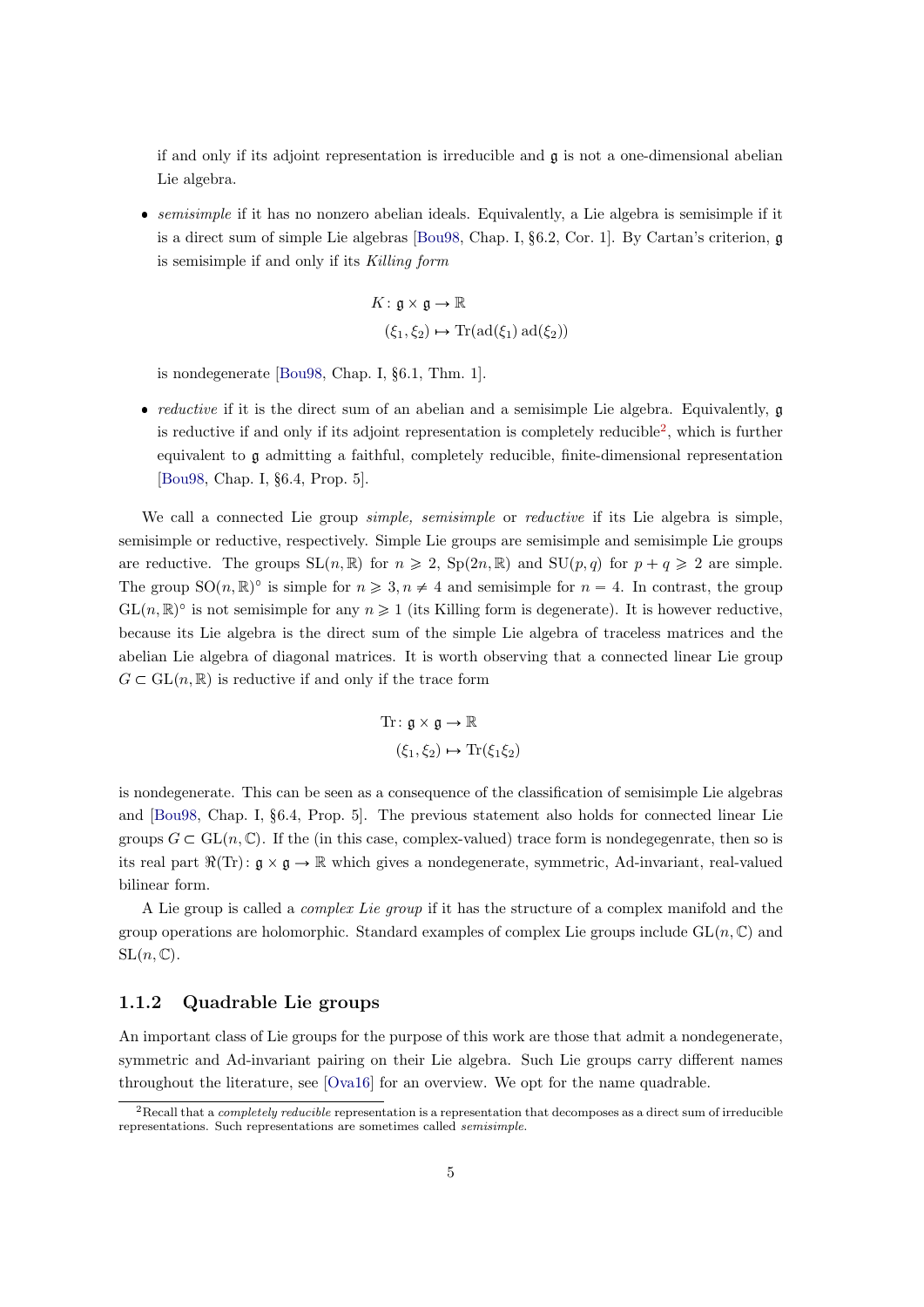**Definition 1.1.1** (Quadrable Lie groups). A Lie group G is called *quadrable* if there exists a bilinear form (also called pairing)

$$
B\colon \mathfrak{g}\times \mathfrak{g}\to \mathbb{R}
$$

which is nondegenerate, symmetric and Ad-invariant.

Quadrable Lie groups are common among the standard Lie groups. For example, all semisimple Lie groups, and more generally all reductive Lie groups, are quadrable. Indeed, a nondegenerate, symmetric and Ad-invariant bilinear form on a reductive Lie algebra can be taken to be the Killing form on the semisimple part and any nondegenerate, symmetric bilinear form on the abelian part. Alternatively, one may consider the trace form associated to a faithful, finite-dimensional represen-tation<sup>[3](#page-6-0)</sup> of  $\mathfrak g$ . We point out that not all quadrable Lie groups are reductive, see [\[Gol84,](#page-71-0) Footnote p. 204].

**Example 1.1.2.** For instance,  $G = SL(2, \mathbb{R})$  is quadrable. We usually chose to work with the pairing given by the trace form: Tr:  $\mathfrak{sl}_2 \mathbb{R} \times \mathfrak{sl}_2 \mathbb{R} \to \mathbb{R}$ ,  $(\xi_1, \xi_2) \mapsto \text{Tr}(\xi_1 \xi_2)$ . The trace of a matrix is invariant under conjugation, so the trace form is Ad-invariant. In the basis

$$
\mathfrak{sl}_2\mathbb{R}=\left\langle \begin{pmatrix} 1 & 0 \\ 0 & -1 \end{pmatrix}, \begin{pmatrix} 0 & 1 \\ 0 & 0 \end{pmatrix}, \begin{pmatrix} 0 & 0 \\ 1 & 0 \end{pmatrix} \right\rangle,
$$

the trace form is given by the pairing  $2x_1x_2+y_1y_2+z_1z_2$ . It is clearly symmetric and nondegenerate. Actually, in this case, the pairing  $\text{Tr}: \mathfrak{sl}_2 \mathbb{R} \times \mathfrak{sl}_2 \mathbb{R}$  is also positive-definite.

**Example 1.1.3.** The Heisenberg group  $H$  is an example of a non-quadrable Lie group. Recall that H is defined to be the group of strictly upper triangular  $3 \times 3$  real matrices:

$$
H = \left\{ \begin{pmatrix} 1 & a & b \\ 0 & 1 & c \\ 0 & 0 & 1 \end{pmatrix} : a, b, c \in \mathbb{R} \right\}.
$$

The Lie algebra  $\mathfrak h$  of H is generated by the three matrices

$$
X := \begin{pmatrix} 0 & 1 & 0 \\ 0 & 0 & 0 \\ 0 & 0 & 0 \end{pmatrix}, \quad Y := \begin{pmatrix} 0 & 0 & 0 \\ 0 & 0 & 1 \\ 0 & 0 & 0 \end{pmatrix}, \quad Z := \begin{pmatrix} 0 & 0 & 1 \\ 0 & 0 & 0 \\ 0 & 0 & 0 \end{pmatrix}.
$$

A simple computation shows that  $Z$  commutes with any element of  $H$ . Further

<span id="page-6-1"></span>
$$
\mathrm{Ad}\begin{pmatrix} 1 & 0 & 0 \\ 0 & 1 & 1 \\ 0 & 0 & 1 \end{pmatrix} (X) = X - Z, \quad \mathrm{Ad}\begin{pmatrix} 1 & 0 & 0 \\ 0 & 1 & 1 \\ 0 & 0 & 1 \end{pmatrix} (Y) = Y,
$$
(1.1.1)

<span id="page-6-0"></span><sup>&</sup>lt;sup>3</sup>The trace form of a representation  $\rho: \mathfrak{g} \to GL(n, \mathbb{R})$  is the symmetric bilinear form  $\mathfrak{g} \times \mathfrak{g} \to \mathbb{R}$  given by  $(\xi_1, \xi_2) \rightarrow \text{Tr}(\rho(\xi_1)\rho(\xi_2))$ . For instance, the Killing form is the trace form of the adjoint representation.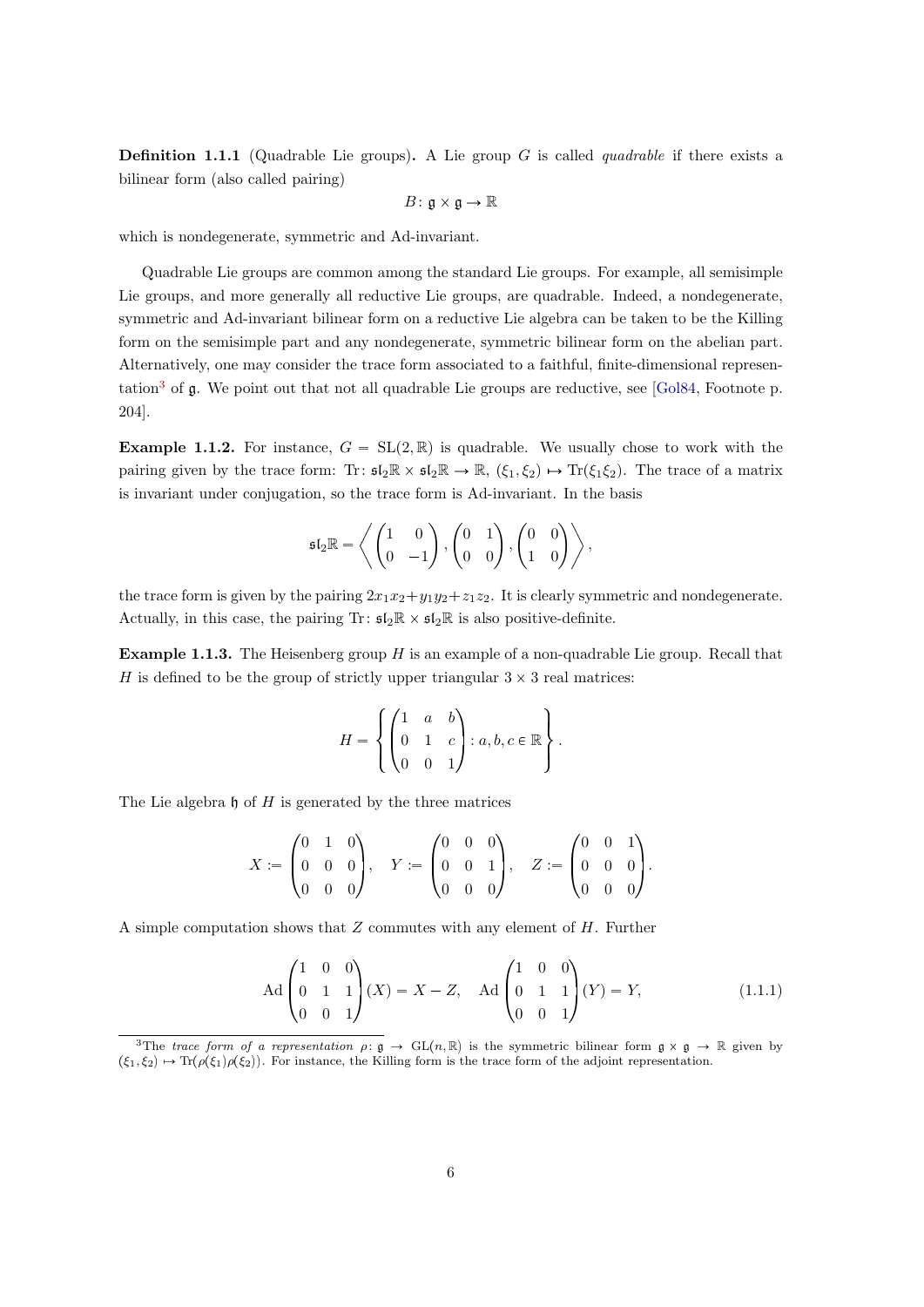and

<span id="page-7-2"></span>
$$
\mathrm{Ad}\begin{pmatrix} 1 & 1 & 0 \\ 0 & 1 & 0 \\ 0 & 0 & 1 \end{pmatrix} (X) = X, \quad \mathrm{Ad}\begin{pmatrix} 1 & 1 & 0 \\ 0 & 1 & 0 \\ 0 & 0 & 1 \end{pmatrix} (Y) = Y + Z. \tag{1.1.2}
$$

So, because of [\(1.1.1\)](#page-6-1), any symmetric and Ad-invariant bilinear form  $B: \mathfrak{h} \times \mathfrak{h} \to \mathbb{R}$ , must satisfy

$$
B(X, Z) = B(X - Z, Z)
$$
 and  $B(X, Y) = B(X - Z, Y)$ 

which implies  $B(Z, Z) = 0$  and  $B(Y, Z) = 0$ . Moreover, because of [\(1.1.2\)](#page-7-2), it must also satisfy

$$
B(X, Y) = B(X, Y + Z)
$$

and thus  $B(X, Z) = 0$ . This shows that B is degenerate.

#### <span id="page-7-0"></span>1.1.3 Algebraic groups

A group G is called an *algebraic group* if it is an algebraic variety<sup>[4](#page-7-3)</sup> and if the operations are regular maps. The Zariski closure of any subgroup of G is an algebraic subgroup [\[Mil17,](#page-72-5) Lem. 1.40] and any algebraic subgroup of G is Zariski closed [\[Mil17,](#page-72-5) Prop. 1.41]. For instance, the centralizer  $Z(S)$ of a subset  $S \subset G$  is Zariski closed and hence an algebraic subgroup. All algebraic groups over the fields of real or complex numbers, respectively called real or complex algebraic groups, are also Lie groups, see [\[Mil13,](#page-72-6) III, §2] and references therein. Let K denote either R or C. The group  $GL(n, K)$ , and all its Zariski closed subgroups, such as  $SL(n, K)$ ,  $Sp(2n, K)$  or  $SO(n, K)$ , are algebraic groups. They are called *linear algebraic groups*. Algebraic groups, however, are not necessarily linear (for instance, elliptic curves are non-linear algebraic groups). The group  $SU(p, q)$  is a real algebraic group, but is not a complex algebraic variety, see e.g. [\[SKKT00,](#page-73-0) Exercise 1.1.2].

Any algebraic group contains a unique maximal normal connected solvable subgroup called the radical, see [\[Mil17,](#page-72-5) Chap. 6,  $\hbar$ ]. A reductive algebraic group is a connected algebraic group whose radical over  $\mathbb C$  is an algebraic torus, i.e. isomorphic to  $(\mathbb C^*)^n$  for some  $n \geq 0$ . A reductive algebraic group over the fields of real or complex numbers is a reductive Lie group in the previous sense, hence quadrable [\[Mil13,](#page-72-6) II, §4].

Connected linear algebraic groups  $G \subset GL(n, \mathbb{C})$  are reductive if and only if the trace form  $\mathfrak{g} \times \mathfrak{g} \to \mathbb{C}, (\xi_1, \xi_2) \mapsto \text{Tr}(\xi_1 \xi_2)$  is nondegenerate. In particular,  $SL(n, \mathbb{C})$  for  $n \geq 2$ ,  $Sp(2n, \mathbb{C})$  and SO $(n, \mathbb{C})$  for  $n \geq 3$  are reductive algebraic groups.

#### <span id="page-7-1"></span>1.1.4 Finitely generated groups

The second ingredient of a representation variety is a finitely generated group Γ. Finitely generated groups are always equipped with the discrete topology. Our guiding example of finitely generated groups are surface groups.

<span id="page-7-3"></span> $^{4}$ In the context of this work, an *algebraic variety* is understood to be the zero locus of a set of polynomial equations over R or C (in other words, algebraic varieties are always affine). We make no assumption about irreducibility and, in particular, we don't distinguish algebraic varieties and algebraic sets. Morphisms of algebraic varieties are restrictions of polynomial maps and are called regular maps.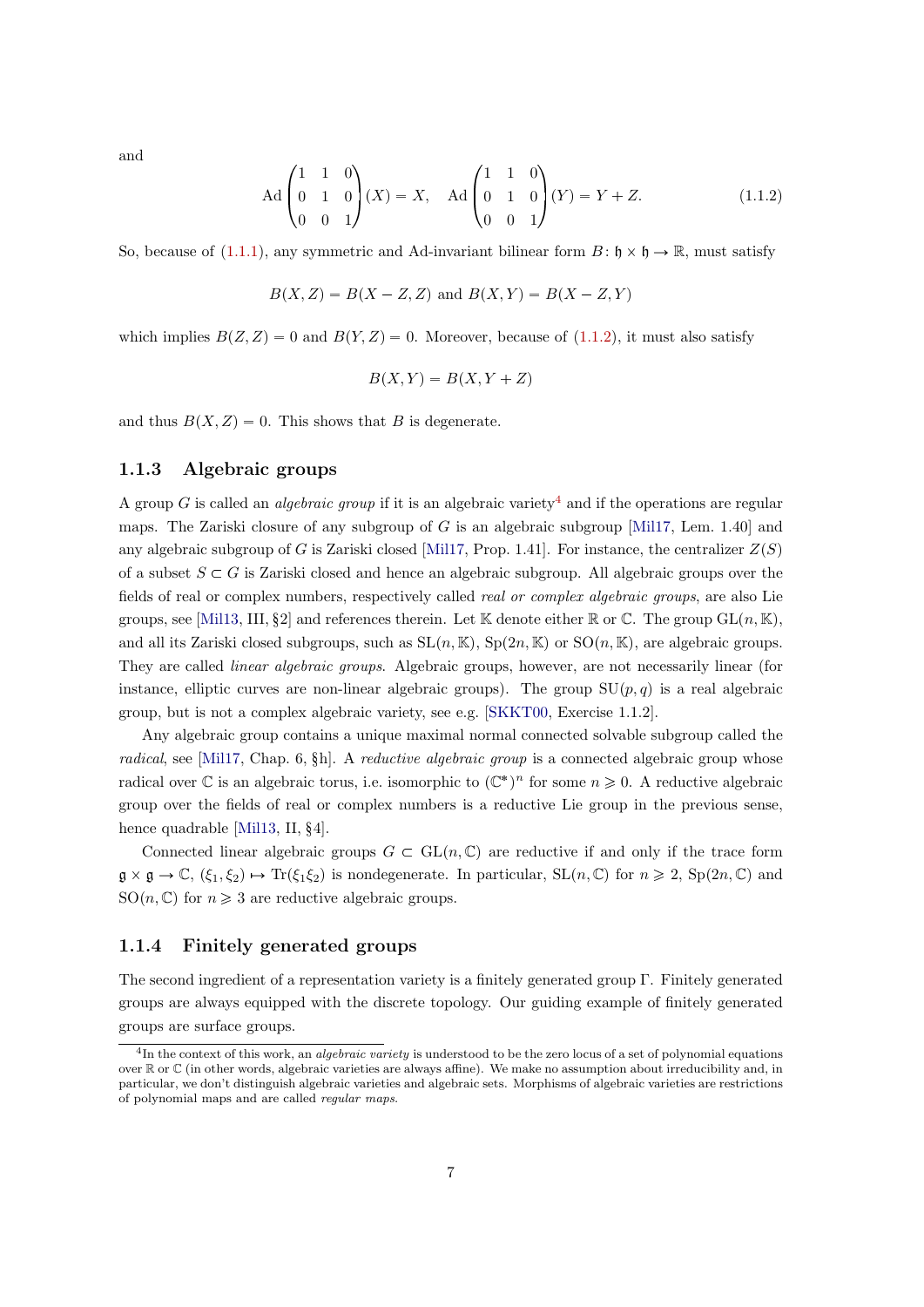**Definition 1.1.4** (Surface group). Let  $q \ge 0$  and  $n \ge 0$  be two integers. A group is called a *surface* group if it can presented as

<span id="page-8-1"></span>
$$
\pi_{g,n} := \left\langle a_1, b_1, \dots, a_g, b_g, c_1, \dots, c_n : \prod_{i=1}^g [a_i, b_i] \cdot \prod_{j=1}^n c_j = 1 \right\rangle,
$$
\n(1.1.3)

where  $[a_i, b_i] = a_i b_i a_i^{-1} b_i^{-1}$  denotes the commutator of  $a_i$  and  $b_i$ . If  $n = 0$ , then it is called a *closed* surface group.

The closed surface groups  $\pi_{g,0}$  are pairwise non-isomorphic (because their cohomology with real coefficients differs in degree 1), non-free for  $g \ge 1$  and non-abelian for  $g \ge 2$ . If  $n \ge 1$ , then the surface group  $\pi_{q,n}$  is isomorphic to the free group on  $2g + n - 1$  generators. The name "surface" group" is explained by the following lemma.

**Lemma 1.1.5.** Let  $\Sigma_{g,n}$  denote a connected orientable topological surface of genus  $g \geq 0$ , with  $n \geq 0$  punctures. The fundamental group of  $\Sigma_{q,n}$  is isomorphic to  $\pi_{q,n}$ .

*Proof.* The proof for the case  $n = 0$  is explained in [\[Lab13,](#page-72-2) Thm. 2.3.15]. Its generalization to punctured surfaces can be understood in two steps. First, observe that a sphere with  $n \geq 1$ punctures is homotopy equivalent to the wedge of  $n - 1$  circles. Hence, its fundamental group is the free group on  $n-1$  generators. Similarly, a surface of genus g with one puncture is homotopy equivalent to the wedge of  $2g$  circles. Thus, its fundamental group is the free group on  $2g$  generators. Now, note that  $\Sigma_{g,n}$  is the union of two sub-surfaces  $\Sigma_{g,1}$  and  $\Sigma_{0,n+1}$ . The conclusion now follows from Van Kampen's Theorem.  $\Box$ 

The generators  $c_i$  in [\(1.1.3\)](#page-8-1) will play a central role later in Section [4.2](#page-36-0) in the context of relative representation varieties. They should be thought of as homotopy classes of based loops enclosing the *i*th puncture of  $\Sigma_{q,n}$ .

#### <span id="page-8-0"></span>1.2 Definition

Definition 1.2.1 (Representation variety). The representation variety associated to a finitely generated group  $\Gamma$  and a Lie group G is the set of group homomorphisms from  $\Gamma$  to G and is denoted by

$$
\mathrm{Hom}(\Gamma,G).
$$

The elements  $\phi \in \text{Hom}(\Gamma, G)$  are called *representations*.

The topology on the representation variety  $Hom(\Gamma, G)$  is defined to be the subspace topology induced by the compact-open topology on the space  $G^{\Gamma}$  of all (necessarily continuous) functions  $\Gamma \to G$ .

Let  $(\gamma_1, \ldots, \gamma_n)$  be a set of generators of Γ. We introduce the subspace

$$
X(\Gamma, G) := \{ (\phi(\gamma_1), \dots, \phi(\gamma_n)) : \phi \in \text{Hom}(\Gamma, G) \} \subset G^n.
$$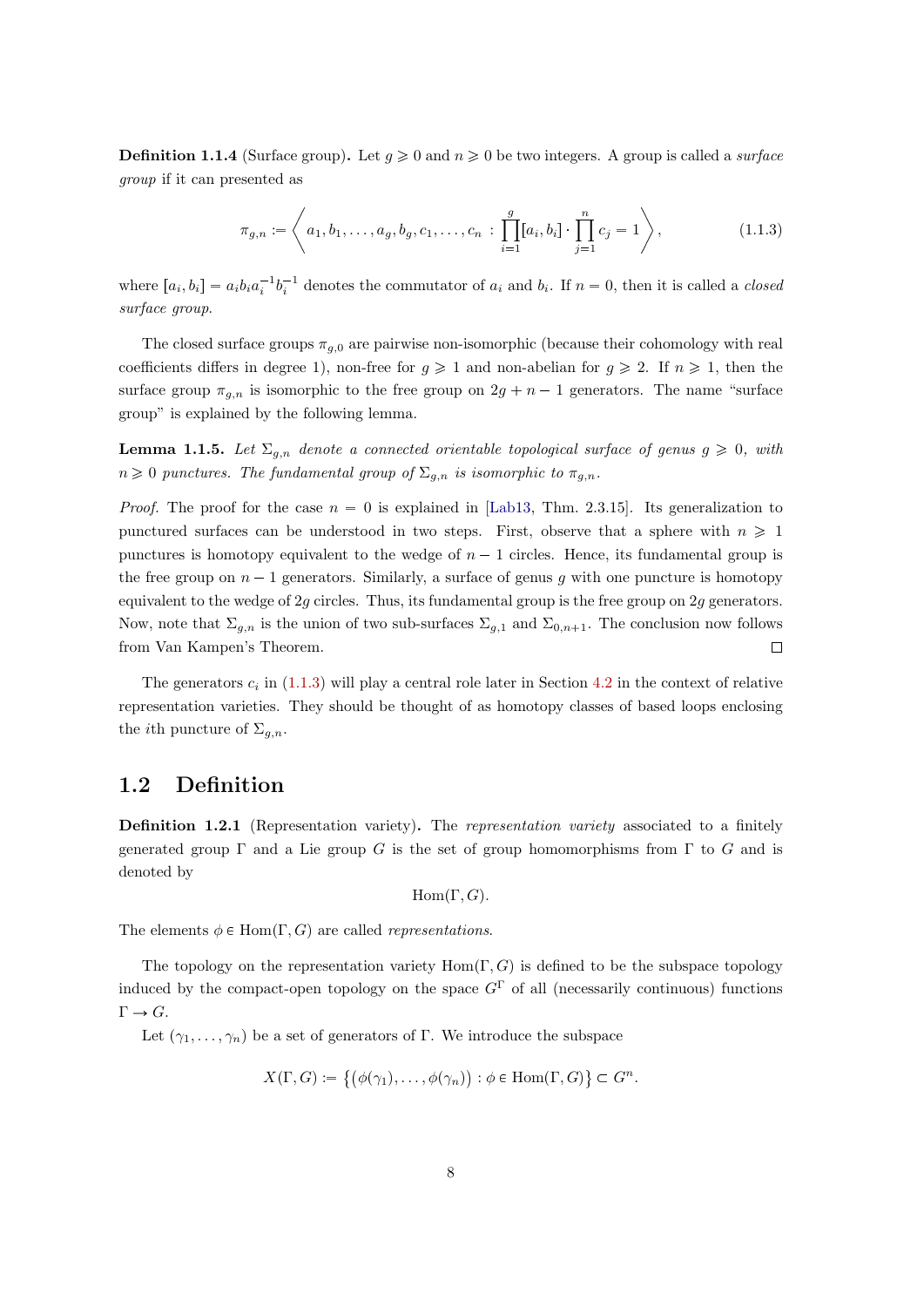<span id="page-9-1"></span>**Lemma 1.2.2.** Let G be a Lie group equipped with an analytic atlas. The set  $X(\Gamma, G)$  is an analytic subvariety<sup>[5](#page-9-0)</sup> of  $G^n$  and is homeomorphic to Hom $(\Gamma, G)$ . In particular, Hom $(\Gamma, G)$  has a natural structure of analytic variety and the structure does not depend on the choice of generators of Γ.

*Proof.* Let  $R = \{r_i\}$  denote a (maybe infinite) set of relations for the generators  $\gamma_1, \ldots, \gamma_n$ . Each relation  $r_i$  defines an analytic map  $r_i: G^n \to G$  because multiplication and inverse are assumed to be analytic operations on G. The map  $r_i$  is called a *word map*. The set  $X(\Gamma, G)$  is the analytic subset of  $G^n$  cut out by the relations  $r_i(g_1, \ldots, g_n) = 1$  for every i.

Since a group homomorphism  $\phi \colon \Gamma \to G$  is determined by the images of a set of generators of Γ, the map

$$
\Pi\colon \operatorname{Hom}(\Gamma,G) \to X(\Gamma,G)
$$

$$
\phi \mapsto (\phi(\gamma_1), \dots, \phi(\gamma_n))
$$

is a bijection. We prove that  $\Pi$  is a homeomorphism. Recall that all the sets

$$
V(K, U) := \{ f \colon \Gamma \to G : K \subset \Gamma \text{ finite, } U \subset G \text{ open, } f(K) \subset U \}
$$

form a sub-basis for the compact-open topology on  $\text{Hom}(\Gamma, G)$ . To see that  $\Pi$  is a continuous map, observe that, for a collection of open sets  $U_1, \ldots, U_n \subset G$ ,

$$
\Pi^{-1}(X(\Gamma,G)\cap U_1\times\ldots\times U_n)=\operatorname{Hom}(\Gamma,G)\cap\bigcap_{i=1}^n V(\{\gamma_i\},U_i).
$$

To prove that the inverse map  $\Pi^{-1}$  is also continuous, note that any element  $k \in \Gamma$ , seen as a word in the generators  $\gamma_1, \ldots, \gamma_n$ , determines an analytic function  $k: G^n \to G$ . Now, given a finite set  $K \subset \Gamma$  and an open set  $U \subset G$ , we have

$$
\Pi(\mathrm{Hom}(\Gamma,G)\,\cap\,V(K,U))=X(\Gamma,G)\cap\bigcap_{k\in K}k^{-1}(U).
$$

We conclude that both  $\Pi$  and its inverse are continuous. Hence,  $\Pi$  is a homeomorphism.

If  $(\gamma'_1, \ldots, \gamma'_{n'})$  is another set of generators of  $\Gamma$  and  $X'(\Gamma, G)$  is the associated space, then the map from  $X(\Gamma, G)$  to  $X'(\Gamma, G)$  defined as the composition

$$
X(\Gamma, G) \to \text{Hom}(\Gamma, G) \to X'(\Gamma, G)
$$

is an isomorphism of analytic varieties. Indeed, the map sends  $(\phi(\gamma_1), \ldots, \phi(\gamma_n))$  to  $(\phi(\gamma'_1), \ldots, \phi(\gamma'_{n'}))$ . Now, since  $\gamma'_i$  is a word in the generators  $\gamma_1,\ldots,\gamma_n$ , it follows that  $\phi(\gamma'_i)$  is a word in  $\phi(\gamma_1),\ldots,\phi(\gamma_n)$ . This shows that the map is analytic because word maps are analytic by assumption on G.  $\Box$ 

<span id="page-9-2"></span>**Lemma 1.2.3.** Assume that G has the structure of a real or complex algebraic group, then  $X(\Gamma, G)$ is an algebraic subset of  $G^n$ . In particular, Hom $(\Gamma, G)$  has a natural structure of real or complex algebraic variety and the structure does not depend on the choice of generators of Γ.

<span id="page-9-0"></span> $5$ An *analytic variety* is understood to be the zero locus of a set of analytic functions over R or C.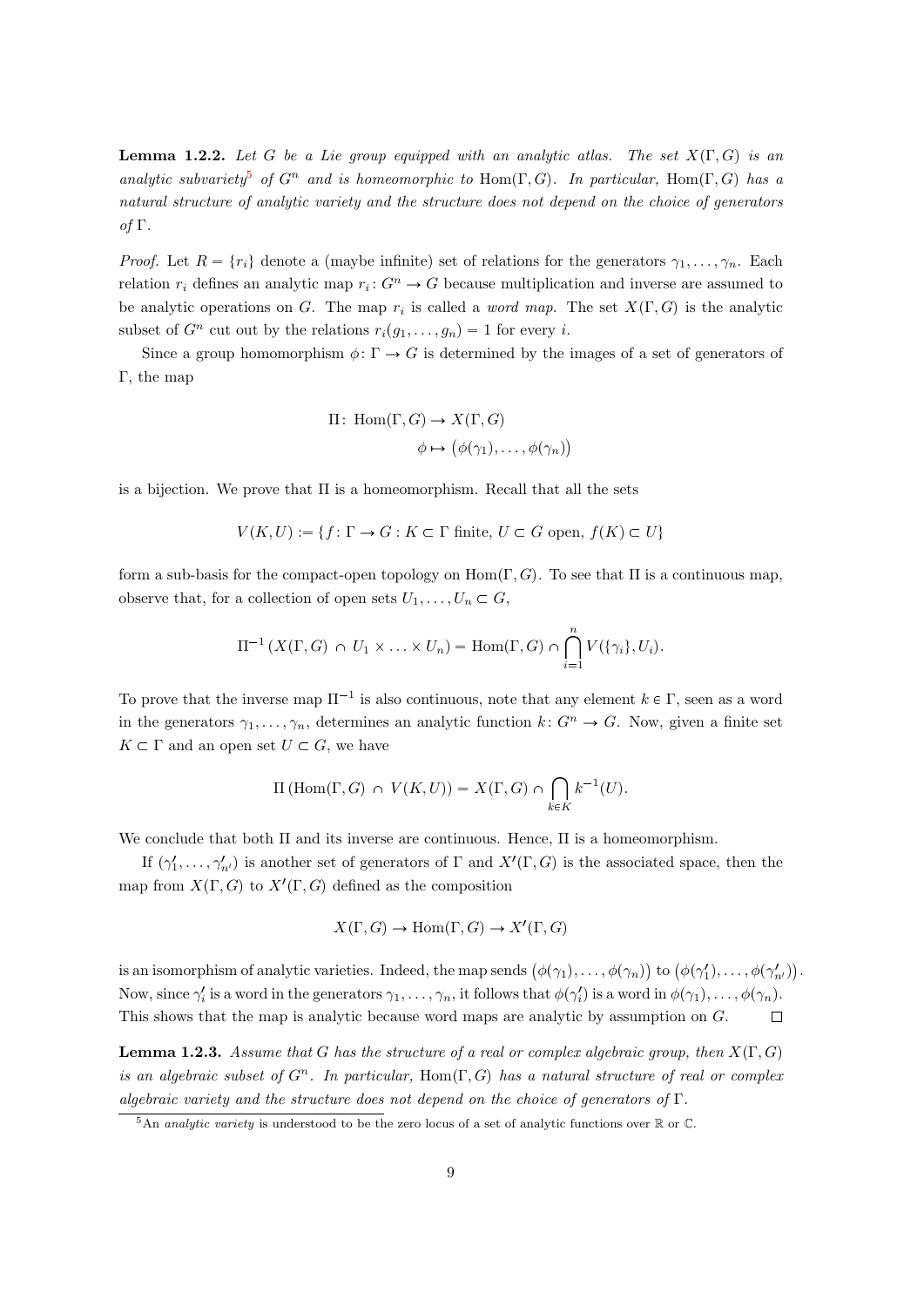Proof. The argument is analogous to the proof of Lemma [1.2.2.](#page-9-1) The key observation is that the relations  $R = \{r_i\}$  give regular maps  $r_i: G^n \to G$  by assumption on G.  $\Box$ 

Remark 1.2.4 (Finitely generated versus finitely presented). Since we assumed  $\Gamma$  to be finitely generated, and not finitely presented, the set of equations that define  $X(\Gamma, G)$  might be infinite. However, Hilbert's basis theorem implies that any algebraic variety over a field can be described as the zero locus of finitely many polynomial equations, see e.g. [\[SKKT00,](#page-73-0) §2.2].

Remark 1.2.5 (Standard topology versus Zariski topology). If G is a real or complex algebraic group, then it is also a Lie group, as mentioned earlier. This means that the representation variety  $Hom(\Gamma, G)$  has both the structure of an analytic variety and of an algebraic variety. The underlying topology of the analytic structure is called the *standard topology* and that of the algebraic structure the Zariski topology. The standard topology on an algebraic variety is always Hausdorff. The Zariski topology is coarser than the standard topology. Indeed, Zariski open sets are open in the standard topology because polynomials are continuous functions. A nonempty Zarsiki open set is also dense in both the standard and the Zariski topology.

<span id="page-10-2"></span>**Example 1.2.6** (Surface groups). Representations  $\pi_{q,n} \to G$  typically arise as *holonomies* (or monodromies) of  $(G, X)$ -structures on  $\Sigma_{g,n}$ , see [\[Gol21\]](#page-71-1) for further details. Not all the representations  $\pi_{g,n} \to G$  are holonomies of  $(G, X)$ -structures. However, if  $n = 0$ , then the set of holonomies is an open subset of Hom $(\pi_{q,0}, G)$  [\[Gol21,](#page-71-1) Cor. 7.2.2]. For instance, if  $G = PSL(2, \mathbb{R})$ , then the holonomies of hyperbolic structures on the closed surface  $\Sigma_{q,0}$ ,  $g \geq 2$ , are precisely the discrete and faithful representations in  $\text{Hom}(\pi_{q,0},PSL(2,\mathbb{R}))$ . They form two connected components of the representation variety.

In the vocabulary of category theory, we can say that representation variety is a bifunctor from the product of the category of finitely generated groups and the category of Lie/algebraic groups to the category of analytic/algebraic varieties. This is a consequence of Lemmata [1.2.2](#page-9-1) and [1.2.3,](#page-9-2) and of the following.

<span id="page-10-1"></span>**Lemma 1.2.7.** Let  $\Gamma$  be a finitely generated group and G be a Lie/algebraic group.

- 1. If  $\tau \colon \Gamma_1 \to \Gamma_2$  is a morphism of finitely generated groups, then the induced map  $\tau^* \colon \text{Hom}(\Gamma_2, G) \to$ Hom $(\Gamma_1, G)$  is an analytic/regular map.
- 2. If  $r: G_1 \rightarrow G_2$  is a morphism of Lie groups or of algebraic groups, then the induced map  $r_*\colon \text{Hom}(\Gamma, G_1) \to \text{Hom}(\Gamma, G_2)$  is an analytic map or a regular map, respectively.

*Proof.* The second assertion is immediate. To prove the first statement, note that if  $(\gamma_1^1, \ldots, \gamma_n^1)$  is a set of generators for  $\Gamma_1$  and  $(\gamma_1^2, \ldots, \gamma_m^2)$  is a set of generators for  $\Gamma_2$ , then  $(\tau^*\phi)(\gamma_i^1) = \phi(\tau(\gamma_i^1))$ is a word in  $\phi(\gamma_1^2), \ldots, \phi(\gamma_m^2)$ . Word maps are analytic, respectively regular, and thus so is  $\tau^*$ .

#### <span id="page-10-0"></span>1.3 Symmetries

The representation variety Hom $(\Gamma, G)$  has two natural symmetries given by the right action of the group Aut(Γ) of automorphisms of Γ by pre-composition and the left action of Aut(G) by post-composition:

$$
Aut(G) \subset Hom(\Gamma, G) \supset Aut(\Gamma).
$$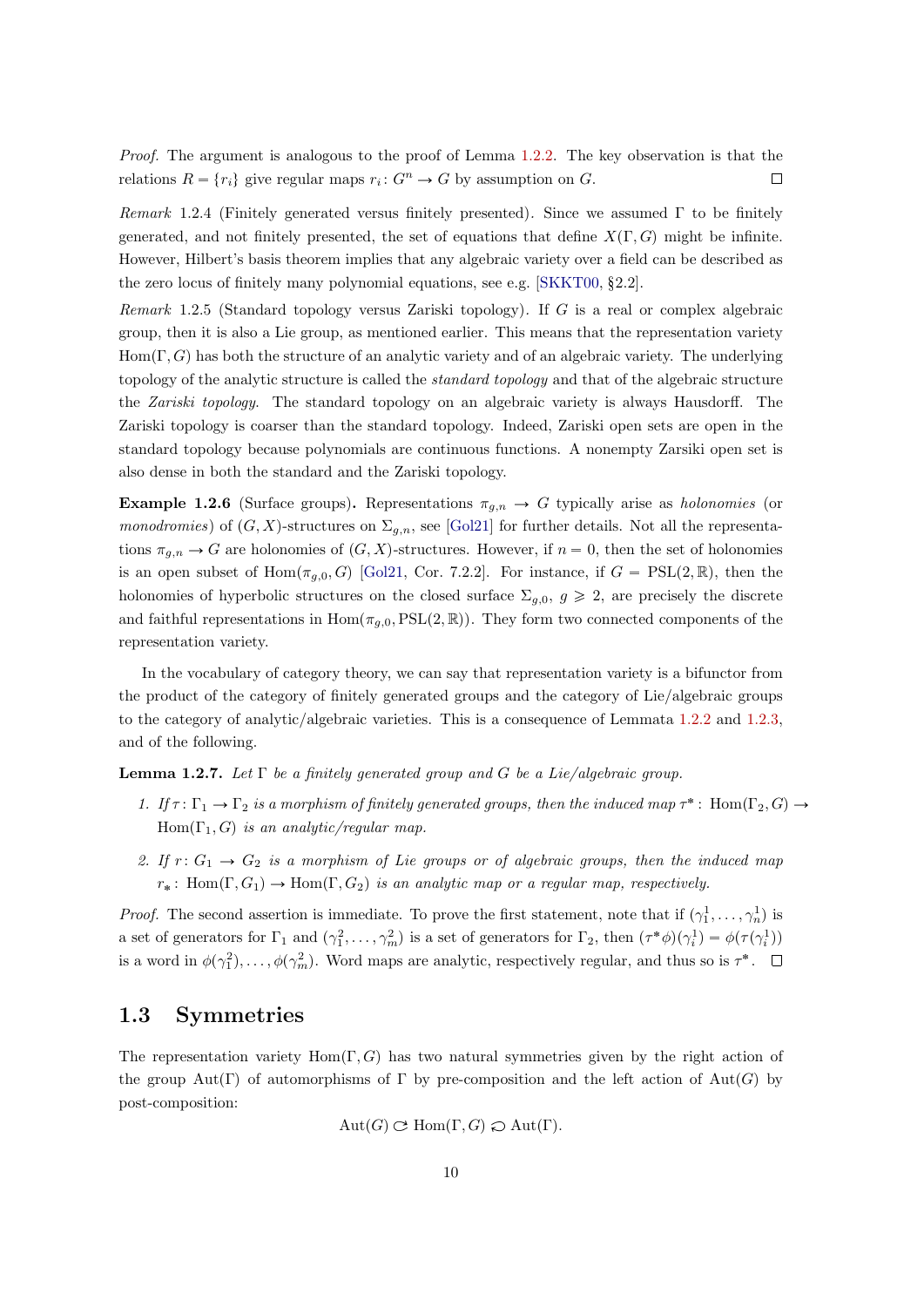An immediate consequence of Lemma [1.2.7](#page-10-1) is

**Lemma 1.3.1.** The actions of the groups  $Aut(\Gamma)$  and  $Aut(G)$  on  $Hom(\Gamma, G)$  preserve its analytic/algebraic structure.

There is a normal subgroup of  $Aut(G)$  that is of particular interest: namely, the subgroup of inner automorphisms of G, denoted  $\text{Inn}(G)$ . Recall that an *inner automorphism* of G is an automorphism given by conjugation by a fixed element of G. In particular,  $\text{Inn}(G) \cong G/Z(G)$ , where  $Z(G)$  denotes the centre of G (which is a closed and normal subgroup of G). The action of  $\text{Inn}(G)$  on  $\text{Hom}(\Gamma, G)$  is relevant in many concrete cases. For instance, the holonomy representations mentioned in Example [1.2.6](#page-10-2) are really defined up to conjugation by an element of G and so it makes sense to see them as elements of the quotient

<span id="page-11-1"></span>
$$
Hom(\Gamma, G)/\operatorname{Inn}(G). \tag{1.3.1}
$$

The quotient [\(1.3.1\)](#page-11-1) is the prototype of the notion of character variety introduced below.

The action of Aut $(\Gamma)$  on the representation variety descends to an action of Aut $(\Gamma)/\text{Inn}(\Gamma)$  on the quotient [\(1.3.1\)](#page-11-1). The group  $Aut(\Gamma)/\text{Inn}(\Gamma)$  is denoted  $Out(\Gamma)$  and is called the group of *outer* automorphisms of Γ.

**Example 1.3.2** (Surface groups). The group of outer automorphisms of the surface group  $\pi_{q,n}$ has a particular significance. It contains the (pure) mapping class group of the surface  $\Sigma_{q,n}$  as a subgroup. This is known as the Dehn–Nielsen Theorem. We develop this observation further in Section [6.2.](#page-51-0)

#### <span id="page-11-0"></span>1.4 Zariski tangent spaces

In this section, we would like to determine the Zariski tangent spaces to representation varieties. We start by recalling the classical notion of Zariski tangent spaces for analytic varieties in  $\mathbb{R}^n$ .

**Definition 1.4.1** (Zariski tangent spaces). Let  $X \subset \mathbb{R}^n$  is an analytic variety defined as the zero locus of some analytic functions  $f_1, \ldots, f_m : \mathbb{R}^n \to \mathbb{R}$ . The Zariski tangent space at  $x \in X$  is the kernel of the  $m \times n$  Jacobi matrix

<span id="page-11-2"></span>
$$
\left(\frac{\partial f_i}{\partial x_j}(x)\right)_{i,j}.\tag{1.4.1}
$$

Equivalently, the Zariski tangent space at x consists of all tangent vectors  $x'(0)$  tangent to a smooth path  $x(t)$  inside  $\mathbb{R}^n$  with  $x(0) = x$  and that satisfies the relations  $f_i = 0$  up to first order by which we mean that  $f_i(x(0)) = 0$  and  $\frac{d}{dt}\big|_{t=0} f_i(x(t)) = 0$ .

To specialize to the case of representation varieties, we need a notion of Zariski tangent spaces for analytic varieties in the infinite product  $G^{\Gamma}$ . We follow the approach of [\[Kar92\]](#page-71-2) and refer the reader to that paper for more details. The relevant notion here is that of real valued ringed space.

**Definition 1.4.2** (Real valued ringed space). A *real valued ringed space* is a topological space with a sheaf of real valued continuous functions.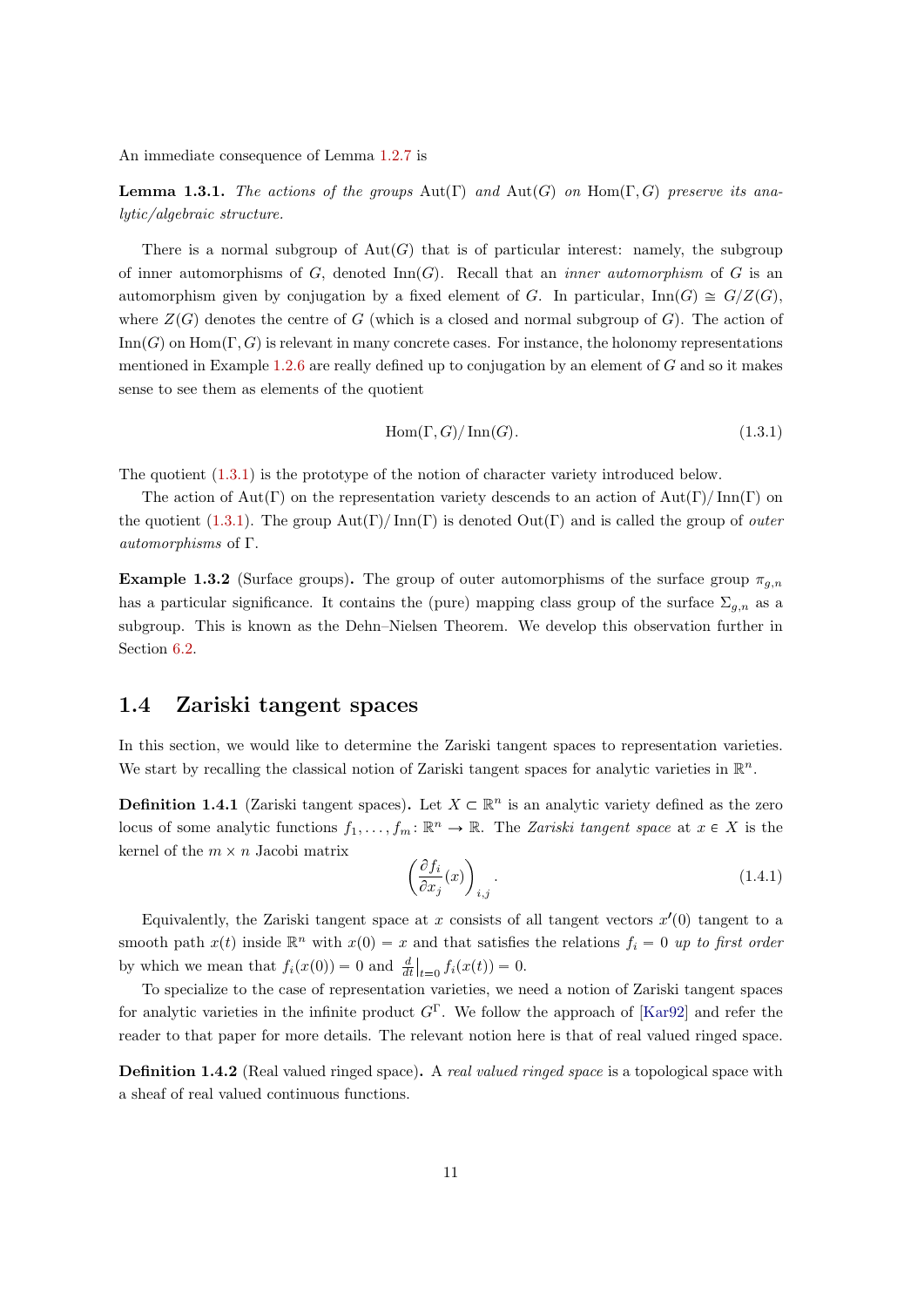Examples of real valued ringed spaces include smooth manifolds together with the sheaf of smooth functions, analytic varieties together with the sheaf of analytic functions or algebraic varieties together with the sheaf of rational maps. There is a notion of Zariski tangent space for real valued ringed spaces that generalizes the notion of tangent spaces for manifolds and that of Zariski tangent spaces for analytic and algebraic varieties.

On the space  $G^{\Gamma}$ , one can define a notion of smooth functions. A function  $F: G^{\Gamma} \to \mathbb{R}$  is called locally smooth if it is locally a smooth function of a finite number of coordinates. The space  $G^{\Gamma}$ , together with the sheaf of locally smooth real-valued functions on  $G^{\Gamma}$ , is a real valued ringed space. In the case of  $G^{\Gamma}$ , the Zariski tangent space at any point can be identified with  $\mathfrak{g}^{\Gamma}$  via left translation.

The representation variety Hom $(\Gamma, G)$  is the subspace of the space  $G^{\Gamma}$  cut out by the equations

$$
\phi(xy)\phi(y)^{-1}\phi(x)^{-1} = 1, \quad \forall x, y \in \Gamma.
$$

As such, it has an induced ringed space structure. Previously, in the context of Lemma [1.2.2,](#page-9-1) we explained that  $\text{Hom}(\Gamma, G)$  inherits its structure from the embedding inside  $G<sup>n</sup>$  that depends on a choice of generators for Γ. In contrast, the embedding Hom $(\Gamma, G) \subset G^{\Gamma}$  does not require to fix a set of generators for Γ. The disadvantage is that  $G^{\Gamma}$ , unlike  $G^{n}$ , is an infinite product.

<span id="page-12-0"></span>**Lemma 1.4.3** ([\[Kar92\]](#page-71-2)). Fix a set of n generators of  $\Gamma$  and let  $F_n$  be the free group on n generators. The following diagram is a commutative diagram of real valued ringed spaces:



In particular, the structures induced by  $G^n$  and  $G^{\Gamma}$  on  $\text{Hom}(\Gamma, G)$  coincide.

We refer the reader to [\[Kar92\]](#page-71-2) for a proof of Lemma [1.4.3.](#page-12-0)

Working with the embedding Hom $(\Gamma, G) \subset G^{\Gamma}$ , we can determine the Zariski tangent space to the representation variety without referring to a presentation of Γ. Let  $F_{x,y}$ :  $G^{\Gamma} \to G$  be defined by  $F_{x,y}(f) := f(xy)f(y)^{-1}f(x)^{-1}$ . The Zariski tangent space to Hom $(\Gamma, G)$  at  $\phi$  is the intersection of the kernels of the linear forms  $D_{\phi}F_{x,y}$ :  $\mathfrak{g}^{\Gamma}\to \mathfrak{g}$  for all  $x,y\in \Gamma$  (each tangent space to G is naturally identified to g via left translation).

Lemma 1.4.4. It holds that

$$
D_{\phi}F_{x,y}(v) = v(xy) - v(x) - \mathrm{Ad}(\phi(x))v(y)
$$

for  $v \in \mathfrak{g}^{\Gamma}$  and  $\phi \in \text{Hom}(\Gamma, G)$ .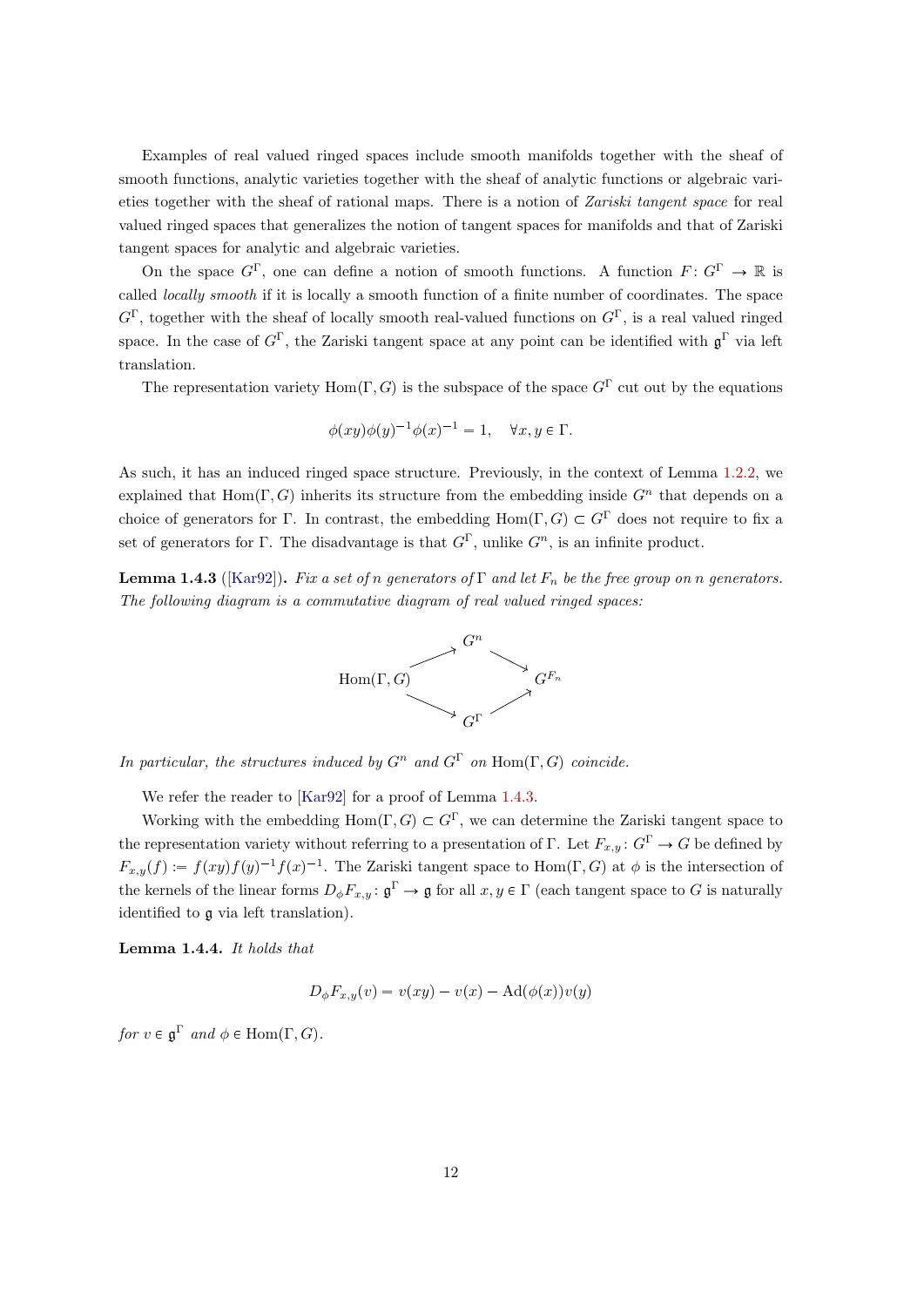Proof. By definition, we have that

$$
D_{\phi}F_{x,y}(v) = \frac{d}{dt}\Big|_{t=0} F_{x,y}(\exp(tv)\phi)
$$
  
= 
$$
\frac{d}{dt}\Big|_{t=0} \exp(tv(xy))\phi(xy)\phi(y)^{-1}\exp(-tv(y))\phi(x)^{-1}\exp(-tv(x))
$$
  
= 
$$
v(xy) - v(x) - \text{Ad}(\phi(x))v(y).
$$

Here  $\exp: \mathfrak{g} \to G$  denotes the Lie theoretic exponential map.

We conclude

<span id="page-13-0"></span>Corollary 1.4.5 ([\[Gol84\]](#page-71-0), [\[Kar92\]](#page-71-2)). The Zariski tangent space to Hom( $\Gamma$ , G) at  $\phi$  is

$$
T_{\phi} \operatorname{Hom}(\Gamma, G) = \{ v \in \mathfrak{g}^{\Gamma} : v(xy) = v(x) + \operatorname{Ad}(\phi(x))v(y), \quad \forall x, y \in \Gamma \}.
$$

Corollary [1.4.5](#page-13-0) can be reformulated in terms of group cohomology<sup>[6](#page-13-1)</sup>. A representation  $\phi \in$ Hom $(\Gamma, G)$  equips g with the structure of a Γ-module by

$$
\Gamma \stackrel{\phi}{\longrightarrow} G \stackrel{\text{Ad}}{\longrightarrow} \text{Aut}(\mathfrak{g}).
$$

The resulting Γ-module is denoted by  $\mathfrak{g}_{\phi}$ . The set of 1-cochains in the bar complex that computes the cohomology of  $\Gamma$  with coefficients in  $\mathfrak{g}_{\phi}$  is  $\mathfrak{g}^{\Gamma}$ , see Appendix [B.2](#page-60-0) for more details on the bar complex. The space of 1-cocycles is

$$
Z^{1}(\Gamma, \mathfrak{g}_{\phi}) := \{ v \in \mathfrak{g}^{\Gamma} : v(xy) = v(x) + \mathrm{Ad}(\phi(x))v(y), \quad \forall x, y \in \Gamma \}
$$

and thus identifies with the Zariski tangent space to Hom $(\Gamma, G)$  at  $\phi$ . The space of 1-coboundaries, defined by

$$
B^1(\Gamma, \mathfrak{g}_{\phi}) := \{ v \in \mathfrak{g}^{\Gamma} : \exists \xi \in \mathfrak{g}, \quad v(x) = \xi - \mathrm{Ad}(\phi(x))\xi, \quad \forall x \in \Gamma \},
$$

also plays a role in this context. They can be identified with the Zarisiki tangent space to the Inn(G)-orbit of  $\phi \in \text{Hom}(\Gamma, G)$  at  $\phi$  (recall from Section [1.3](#page-10-0) that Inn(G) acts on the representation variety by post-composition). We denote this orbit by

$$
\mathcal{O}_{\phi} \subset \text{Hom}(\Gamma, G).
$$

<span id="page-13-2"></span>**Proposition 1.4.6** ([\[Gol84\]](#page-71-0), [\[Kar92\]](#page-71-2)). The Zariski tangent space to  $\mathcal{O}_{\phi}$  at  $\phi$  is

$$
T_{\phi}\mathcal{O}_{\phi} = \{v \in \mathfrak{g}^{\Gamma} : \exists \xi \in \mathfrak{g}, \quad v(x) = \xi - \mathrm{Ad}(\phi(x))\xi, \quad \forall x \in \Gamma\}.
$$

*Proof.* The orbit  $\mathcal{O}_{\phi}$  is a smooth manifold isomorphic to the quotient of G by the stabilizer of  $\phi$ for the conjugation action. The stabilizer of  $\phi$  is the centralizer  $Z(\phi) := Z(\phi(\Gamma))$  of  $\phi(\Gamma)$  inside G, which is a closed subgroup of G. In particular, the Zariski tangent space to  $\mathcal{O}_{\phi}$  at  $\phi$  coincides with the usual notion of tangent space.

 $\Box$ 

<span id="page-13-1"></span> $\overline{6}$ We provide an introduction to group (co)homology, containing all the relevant notions for this work, in Appendix [B.](#page-51-0)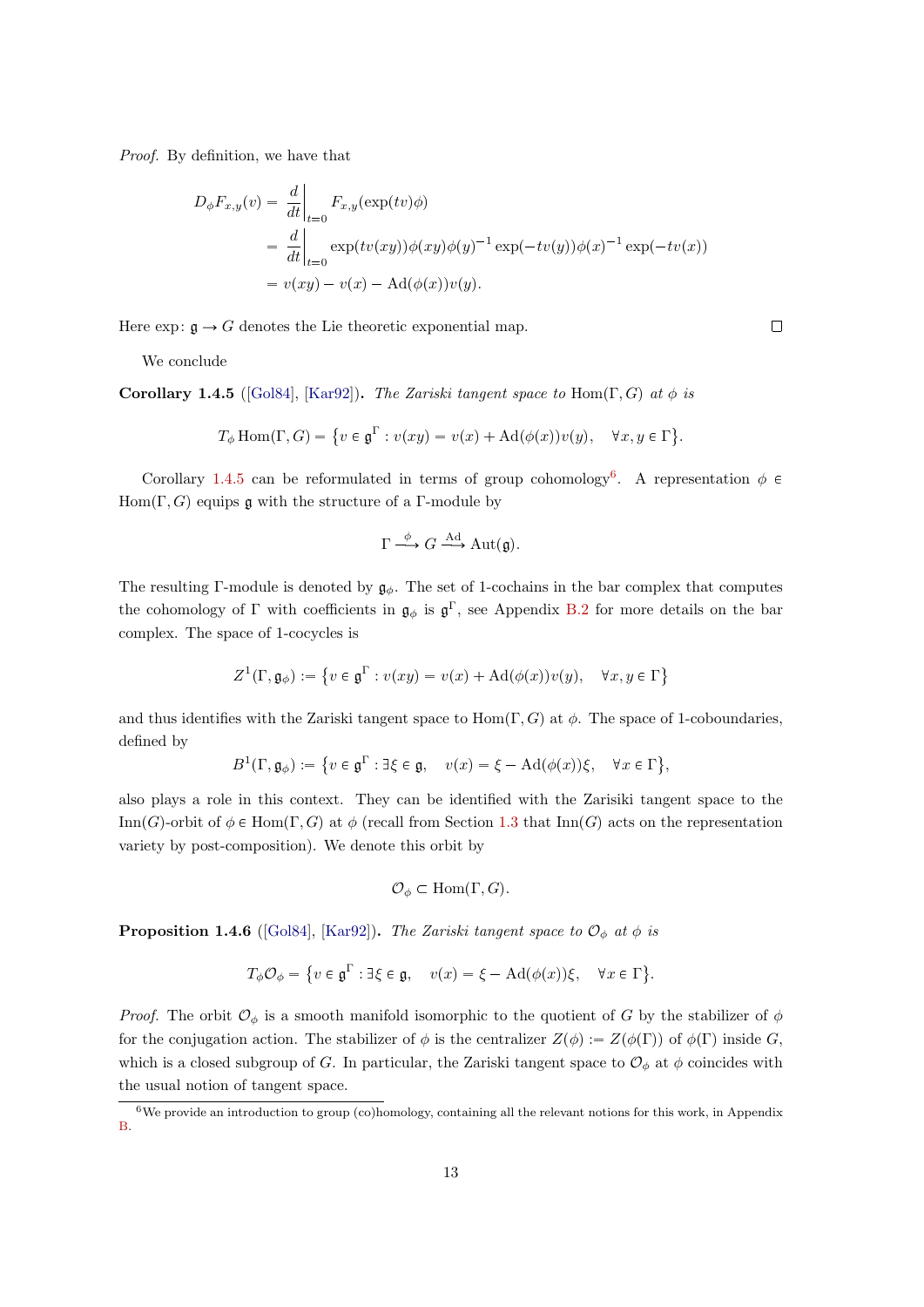A smooth deformation of  $\phi$  inside  $\mathcal{O}_{\phi}$  is of the form  $\phi_t = g(t)\phi g(t)^{-1}$ , where  $g(t)$  is a smooth 1-parameter family inside G with  $g(0) = 1$ . The tangent vector to  $\phi_t$  at  $t = 0$  is the coboundary  $v(x) = \xi - \text{Ad}(\phi(x))\xi$  where  $\xi \in \mathfrak{g}$  is the tangent vector to  $g(t)$  at  $t = 0$ . Conversely, for any  $\xi \in \mathfrak{g}$ , the coboundary  $v(x) = \xi - \text{Ad}(\phi(x))\xi$  is tangent to  $\exp(t\xi)\phi \exp(-t\xi)$  at  $t = 0$ .  $\Box$ 

Observe that  $B^1(\Gamma, \mathfrak{g}_{\phi})$  can be identified with the quotient  $\mathfrak{g}/\mathfrak{z}(\phi)$ , where  $\mathfrak{z}(\phi)$  is the Lie algebra of  $Z(\phi)$ . In particular, it holds that

<span id="page-14-1"></span>
$$
\dim B^{1}(\Gamma, \mathfrak{g}_{\phi}) = \dim \mathcal{O}_{\phi} = \dim G - \dim Z(\phi). \tag{1.4.2}
$$

We mention that the quotient

$$
H^1(\Gamma,\mathfrak{g}_{\phi})=Z^1(\Gamma,\mathfrak{g}_{\phi})/B^1(\Gamma,\mathfrak{g}_{\phi})
$$

is known as the first cohomology group of the group Γ with coefficients in the Γ-module  $\mathfrak{g}_{\phi}$  introduced in Definition [B.2.](#page-51-1)

Example 1.4.7 (Surface groups). In the special case of a closed surface group, one can obtain the conclusion of Corollary [1.4.5](#page-13-0) from the embedding  $\text{Hom}(\pi_{g,0}, G) \subset G^{2g}$ . Let  $\phi \in \text{Hom}(\pi_{g,0}, G)$ and let  $A_i := \phi(a_i)$  and  $B_i := \phi(b_i)$ , where  $a_i$  and  $b_i$  are the generators of  $\pi_{g,0}$  in the presentation [\(1.1.3\)](#page-8-1). The Zariski tangent space to  $Hom(\pi_{q,0}, G)$  at  $\phi$  is isomorphic to the kernel of the differential of the map

<span id="page-14-0"></span>
$$
F: G^{2g} \to G
$$

$$
(X_1, \dots, X_g, Y_1, \dots, Y_g) \mapsto \prod_{i=1}^g [X_i, Y_i]
$$

at  $(A_1, \ldots, A_q, B_1, \ldots, B_q)$ . A simple computation shows that the kernel of  $D_{(A_i,B_i)}F$  corresponds to the subset of  $\mathfrak{g}^{2g}$  that consists of all those  $(\alpha_1, \ldots, \alpha_g, \beta_1, \ldots, \beta_g)$  such that

$$
(\alpha_1 + \mathrm{Ad}(A_1)\beta_1) - \mathrm{Ad}([A_1, B_1])(\beta_1 + \mathrm{Ad}(B_1)\alpha_1)
$$
  
+ 
$$
\mathrm{Ad}([A_1, B_1])(\alpha_2 + \mathrm{Ad}(A_2)\beta_2) - \mathrm{Ad}([A_1, B_1][A_2, B_2])(\beta_2 + \mathrm{Ad}(B_2)\alpha_2)
$$
  
+ ...  
= 
$$
\sum_{i=1}^g \mathrm{Ad}(\prod_{j=1}^{i-1} [A_j, B_j]) (\alpha_i + \mathrm{Ad}(A_i)\beta_i) - \mathrm{Ad}(\prod_{j=1}^i [A_j, B_j]) (\beta_i + \mathrm{Ad}(B_i)\alpha_i)
$$
(1.4.3)

vanishes, compare [\[Lab13,](#page-72-2) Prop. 5.3.12]. Once again, we identified  $T_{A_i}G \cong \mathfrak{g}$  and  $T_{B_i}G \cong \mathfrak{g}$  via left translation.

To see the correspondence between this description of the Zariski tangent space and that of Corollary [1.4.5,](#page-13-0) we proceed as follows. First, if one defines  $v: \pi_{g,0} \to \mathfrak{g}$  by  $v(a_i) := \alpha_i$  and  $v(b_i) := \beta_i$  for  $(\alpha_1, \ldots, \alpha_g, \beta_1, \ldots, \beta_g)$  that satisfy [\(1.4.3\)](#page-14-0), and extend to  $\pi_{g,0}$  using  $v(xy) = v(x) +$  $\text{Ad}(\phi(x))v(y)$ , then v defines an element of  $Z^1(\pi_{g,0}, \mathfrak{g}_{\phi})$ . Indeed, it is sufficient to check that  $v(\prod[a_i, b_i]) = 0$ . If one develops  $v(\prod[a_i, b_i])$  using  $v(xy) = v(x) + \text{Ad}(\phi(x))v(y)$  and  $v([x, y]) =$  $v(xy) - \text{Ad}(\phi([x, y]))v(yx)$ , then one gets that  $v\big(\prod[a_i, b_i]\big) = 0$  is equivalent to  $(1.4.3)$  vanishing.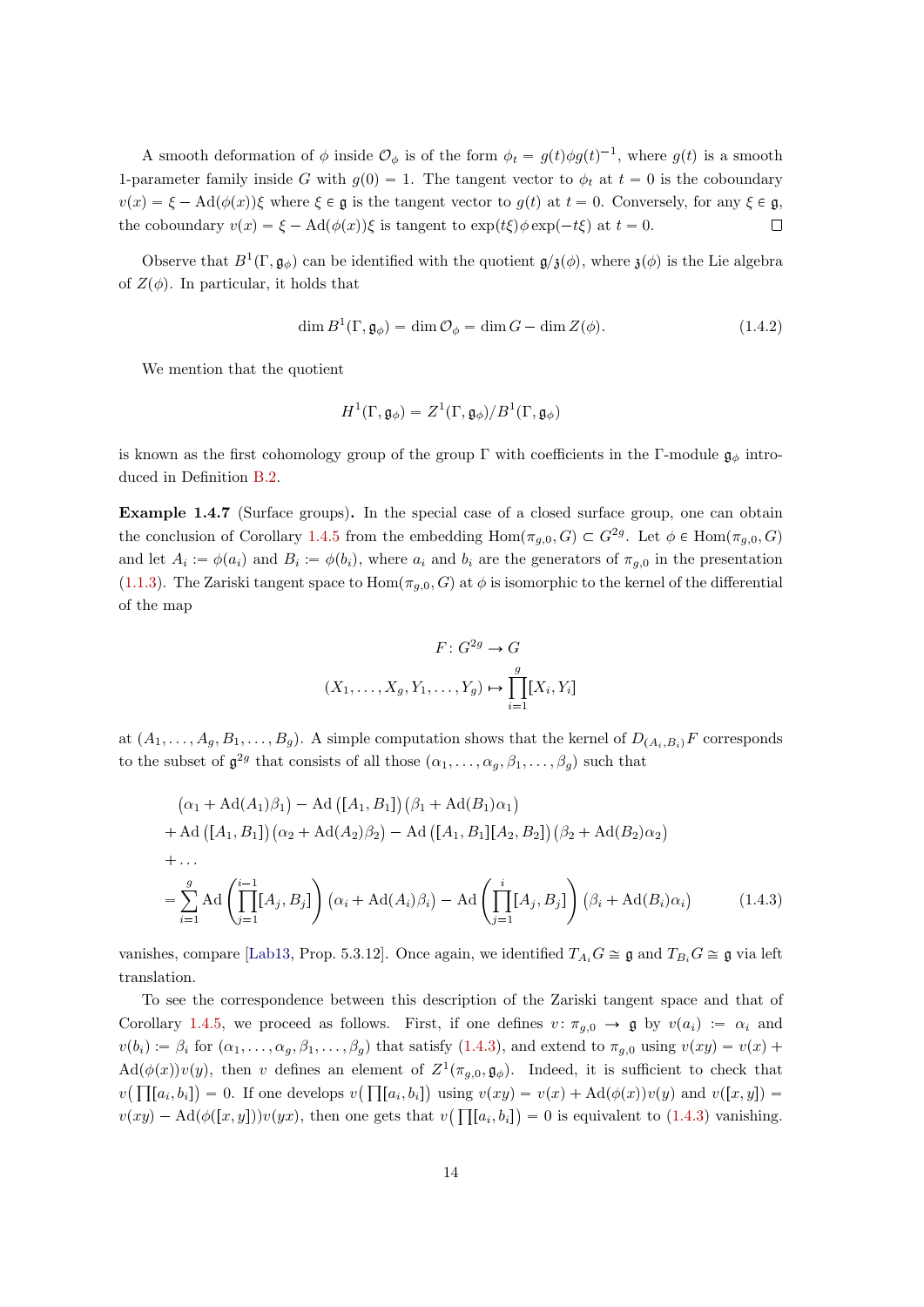Conversely, given  $v \in Z^1(\pi_{g,0}, \mathfrak{g}_{\phi})$ , then  $(v(a_1), \ldots, v(a_g), v(b_1), \ldots, v(b_g))$  satisfies [1.4.3](#page-14-0) by the same argument as above.

#### <span id="page-15-0"></span>1.5 Smooth points

Smooth points of analytic varieties in  $\mathbb{R}^n$  are defined as follows.

**Definition 1.5.1** (Smooth points). A point x of an analytic variety  $X \subset \mathbb{R}^n$  is a smooth point if there is an open neighbourhood  $U \subset X$  of x such that U is an embedded submanifold of  $\mathbb{R}^n$ .

Using the Implicit Function Theorem, we can reformulate the condition and say that  $x$  is a smooth point of X if and only if the rank of the Jacobi matrix  $(1.4.1)$  at x is maximal. By the Rank-Nullity Theorem, this happens if and only if the dimension of the Zariski tangent space to X at x is minimal. If every point of an analytic variety is smooth, then it is an analytic manifold.

In the context of representation varieties, we will use the characterization of smooth points as the ones that minimize the dimension of the Zariski tangent space. For instance, if Γ is a free group, then  $Hom(\Gamma, G)$  is an analytic manifold because of the absence of relations (recall from Lemma [1.2.2](#page-9-1) that representation varieties are analytic varieties).

**Lemma 1.5.2.** The set of smooth points of Hom $(\Gamma, G)$  is invariant under the Inn $(G)$ -action.

*Proof.* The action of G on itself by conjugation is analytic. Therefore, it preserves smooth neighbourhoods of points inside Hom $(\Gamma, G)$ . We can give an alternative argument by observing that the Zariski tangent spaces at  $\phi$  and  $q\phi q^{-1}$  are isomorphic as Γ-modules, and hence have the same dimension. The isomorphism is given by

$$
Z^{1}(\Gamma, \mathfrak{g}_{\phi}) \to Z^{1}(\Gamma, \mathfrak{g}_{g\phi g^{-1}})
$$

$$
v \mapsto \mathrm{Ad}(g)v.
$$

In the case that  $\Gamma = \pi_{q,0}$  is a closed surface group and G is quadrable, it is possible to describe the smooth points of the representation variety explicitly.

<span id="page-15-1"></span>**Proposition 1.5.3** ([\[Gol84\]](#page-71-0)). Let G be a quadrable Lie group. The smooth points of Hom $(\pi_{a,0}, G)$ are those representations  $\phi$  satisfying

$$
\dim Z(G) = \dim Z(\phi),
$$

where  $Z(G)$  denotes the centre of G and  $Z(\phi)$  is the centralizer of  $\phi(\pi_{a,0})$  inside G (the dimensions are to be understood in terms of manifolds here).

*Proof.* We compute the dimension of the Zariski tangent space to  $\text{Hom}(\pi_{g,0}, G)$  at  $\phi$ . We use the identification with  $Z^1(\pi_{g,0}, \mathfrak{g}_{\phi})$  provided by Corollary [1.4.5.](#page-13-0) Recall that the group cohomology of  $\pi_{g,0}$  with coefficients in  $\mathfrak{g}_{\phi}$  is isomorphic to the de Rham cohomology of the surface  $\Sigma_{g,0}$  with coefficients in the flat vector bundle  $E_{\phi}$  associated to  $\mathfrak{g}_{\phi}$  (i.e. the adjoint bundle of the principal G-bundle  $(\Sigma_{g,0} \times G)/\pi_{g,0}$  built from  $\phi$ , see [\[Gol84\]](#page-71-0) for more details):

$$
H^*(\pi_{g,0},\mathfrak{g}_{\phi}) \cong H^*_{dR}(\Sigma_{g,0},E_{\phi}).
$$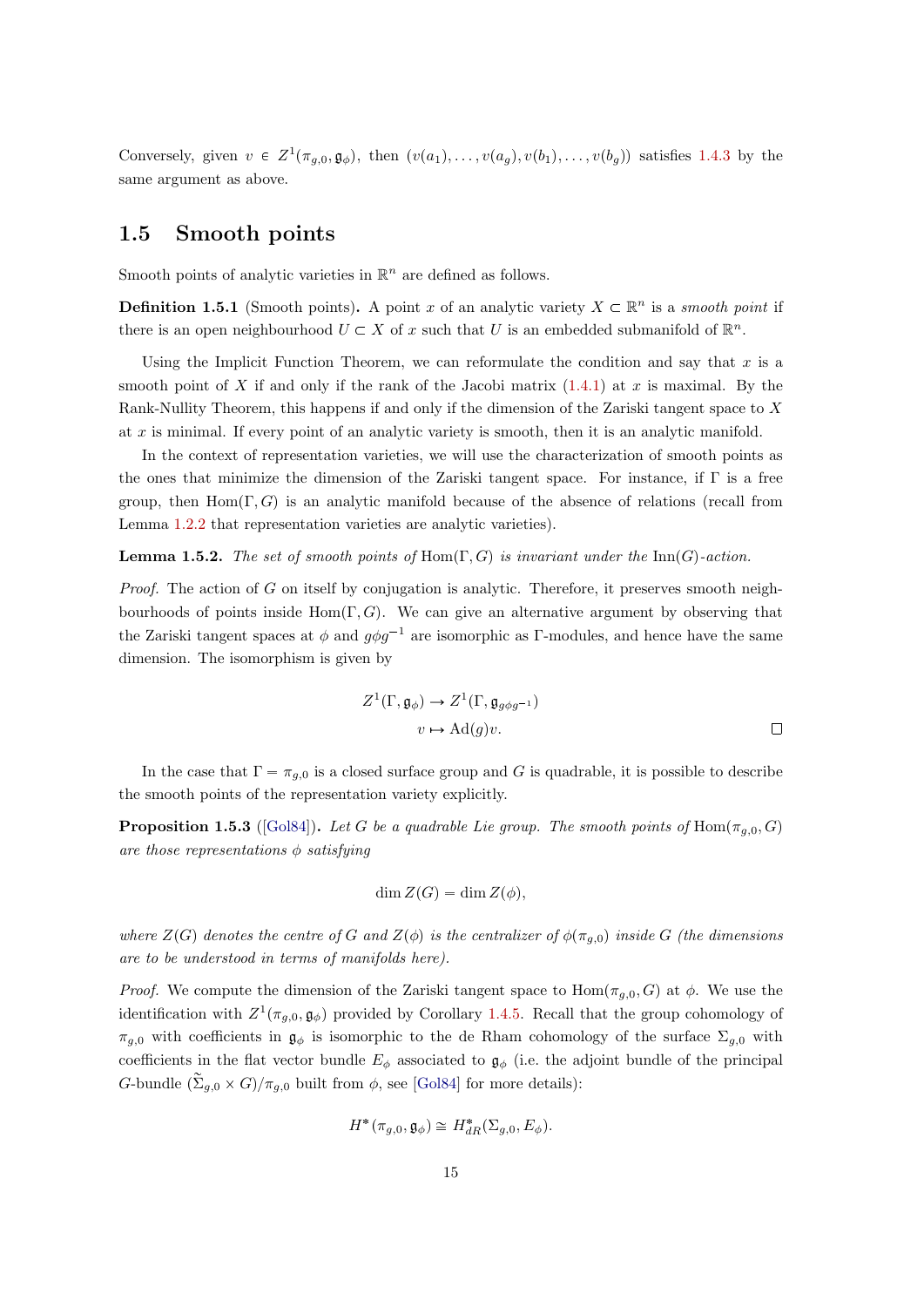In particular, it vanishes in degrees larger than 2.

Goldman observed that the quantity

<span id="page-16-0"></span>
$$
\dim H^0(\pi_{g,0}, \mathfrak{g}_{\phi}) - \dim H^1(\pi_{g,0}, \mathfrak{g}_{\phi}) + \dim H^2(\pi_{g,0}, \mathfrak{g}_{\phi})
$$
\n(1.5.1)

is independent of  $\phi$ . Indeed, using that the space of cochains  $C^*(\Sigma_{g,0}, E_{\phi})$  in the de Rham complex is finite-dimensional in every degree, we conclude that [\(1.5.1\)](#page-16-0) is equal to the alternating sum of the dimensions of the spaces of cochains in the de Rham complex. The latter is independent of  $\phi$ , because the structure of  $\pi_{q,0}$ -module of  $\mathfrak{g}_{\phi}$  only intervenes in the differential, see the definition of the bar resolution [\(B.2\)](#page-61-0). If  $\phi$  is the trivial representation, then  $\mathfrak{g}_{\phi}$  is the trivial  $\pi_{g,0}$ -module and  $(1.5.1)$  is equal to the Euler characteristic of  $\Sigma_{g,0}$  times the dimension of G. We conclude

$$
\dim H^1(\pi_{g,0}, \mathfrak{g}_{\phi}) = (2g - 2) \dim G + \dim H^0(\pi_{g,0}, \mathfrak{g}_{\phi}) + \dim H^2(\pi_{g,0}, \mathfrak{g}_{\phi}).
$$

Poincaré duality (see Appendix [B.7\)](#page-65-0) implies  $H^2(\pi_{g,0}, \mathfrak{g}_{\phi}) \cong H^0(\pi_{g,0}, \mathfrak{g}_{\phi}^*)^*$ . The existence of a nondegenerate, Ad-invariant, symmetric, bilinear form on  $\mathfrak g$  implies that  $\mathfrak g_\phi \cong \mathfrak g_\phi^*$  as  $\pi_{g,0}$ -modules. Hence, dim  $H^0(\pi_{g,0}, \mathfrak{g}_{\phi}) = \dim H^2(\pi_{g,0}, \mathfrak{g}_{\phi})$ . It is easy to see that  $H^0(\pi_{g,0}, \mathfrak{g}_{\phi})$  is the space of  $\text{Ad}(\phi)$ -invariant elements of g, namely  $\mathfrak{z}(\phi)$ . Hence

$$
\dim H^1(\pi_{g,0}, \mathfrak{g}_{\phi}) = (2g - 2) \dim G + 2 \dim Z(\phi).
$$

Recall from [\(1.4.2\)](#page-14-1) that the dimension of  $B^1(\pi_{g,0}, \mathfrak{g}_{\phi})$  is equal to dim  $G - \dim Z(\phi)$ . Finally, we obtain

$$
\dim Z^1(\pi_{g,0}, \mathfrak{g}_{\phi}) = (2g - 1) \dim G + \dim Z(\phi).
$$

Since  $Z(G) \subset Z(\phi)$ , it holds that  $\dim Z(G) \leq \dim Z(\phi)$ , and we conclude that  $\phi$  minimizes the dimension of its Zariski tangent space if and only if dim  $Z(G) = \dim Z(\phi)$ .  $\Box$ 

Alternative proof. Instead of using group cohomology (and the embedding of the representation variety in  $G^{\Gamma}$ ), one can alternatively compute the dimension of the Zariski tangent space at a representation  $\phi$  from the embedding  $\text{Hom}(\pi_{g,0}, G) \subset G^{2g}$ , compare [\[Lab13,](#page-72-2) Prop. 5.3.12]. The infinitesimal kernel of the unique relation of a closed surface group is described by [\(1.4.3\)](#page-14-0), where  $A_i = \phi(a_i)$  and  $B_i = \phi(b_i)$ .

Consider the orthogonal complement  $V$  in  $g$ , with respect to the Ad-invariant pairing  $B$  coming from the quadrability of G, of the image of the map  $\mu: \mathfrak{g}^{2g} \to \mathfrak{g}$  defined by [\(1.4.3\)](#page-14-0). A simple computation leads to

$$
\mu(\alpha_1, ..., \alpha_g, \beta_1, ..., \beta_g) = \sum_{i=1}^g \left( \prod_{j
$$
- \sum_{i=1}^g \left( \prod_{j
$$
$$

The orthogonal complement of the Lie algebra of the centralizer  $Z(q)$  of any element  $q \in G$  is equal to the image of the map  $\mathfrak{g} \to \mathfrak{g}$  given by  $\xi \to \xi - \text{Ad}(g)\xi$ . Therefore, using the general fact that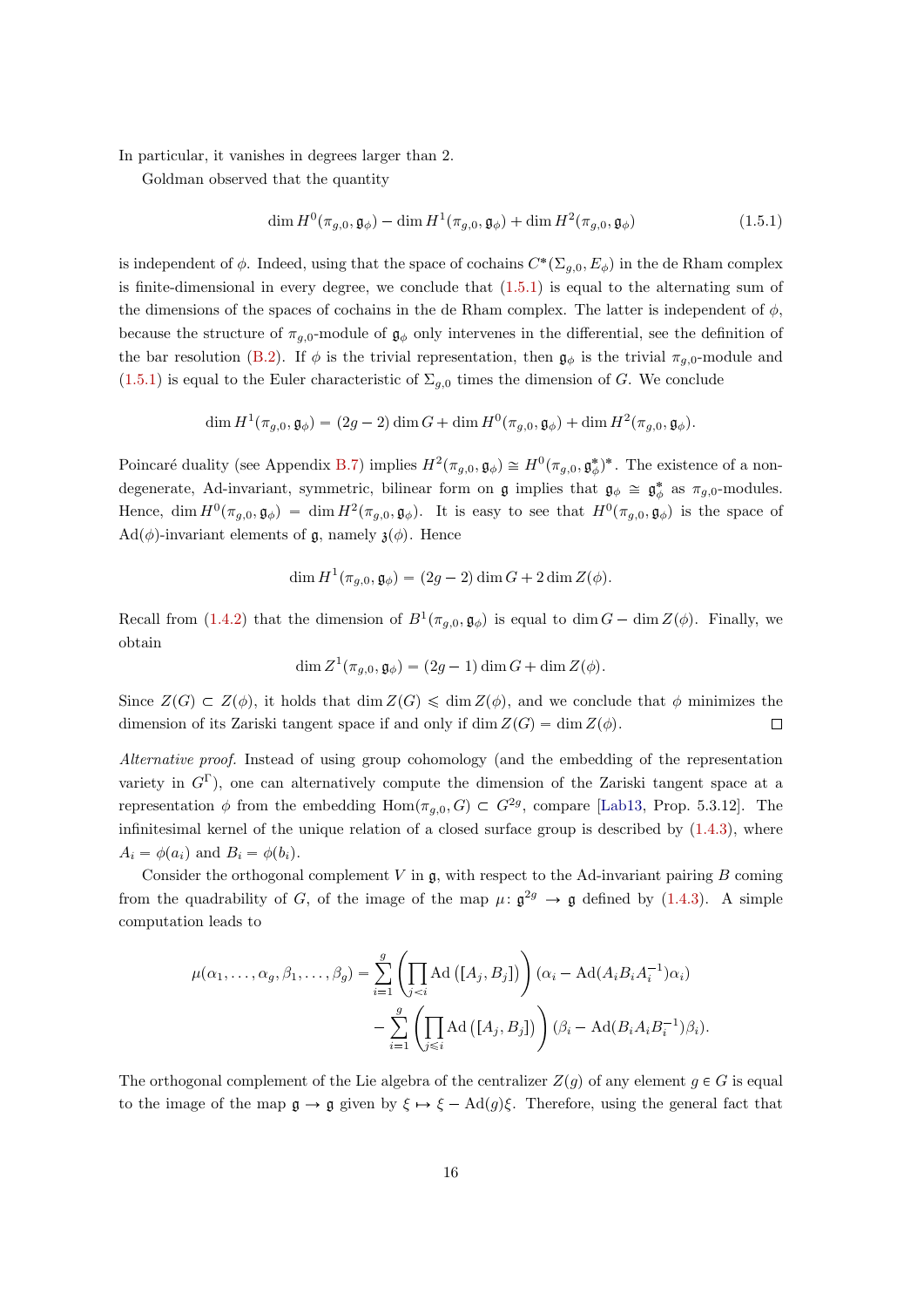$Z(ghg^{-1}) = gZ(h)g^{-1}$  for any  $g, h \in G$ , we obtain that V must contain the Lie algebra of

$$
\bigcap_{i=1}^{g} \prod_{j\n
$$
= \bigcap_{i=1}^{g} \prod_{j\n
$$
= \bigcap_{i=1}^{g} \prod_{j\n
$$
= \bigcap_{i=1}^{g} \left(Z(A_i) \cap Z(B_i)\right).
$$
$$
$$
$$

Hence,  $\mathfrak{Z}(\phi) \subset V$ . The reverse inclusion is obvious. Using the Rank-Nullity Theorem, we conclude, as before, that the dimension of the Zariski tangent space at the representation  $\phi$  is

$$
\dim Z^1(\pi_{g,0}, \mathfrak{g}_{\phi}) = \dim \text{Ker}(\mu) = (2g - 1) \dim G + \dim Z(\phi).
$$

Proposition [1.5.3](#page-15-1) applies to closed surface groups. In Proposition [4.2.5](#page-37-0) below, we will discuss an analogous description of smooth points for fundamental groups of punctured surfaces.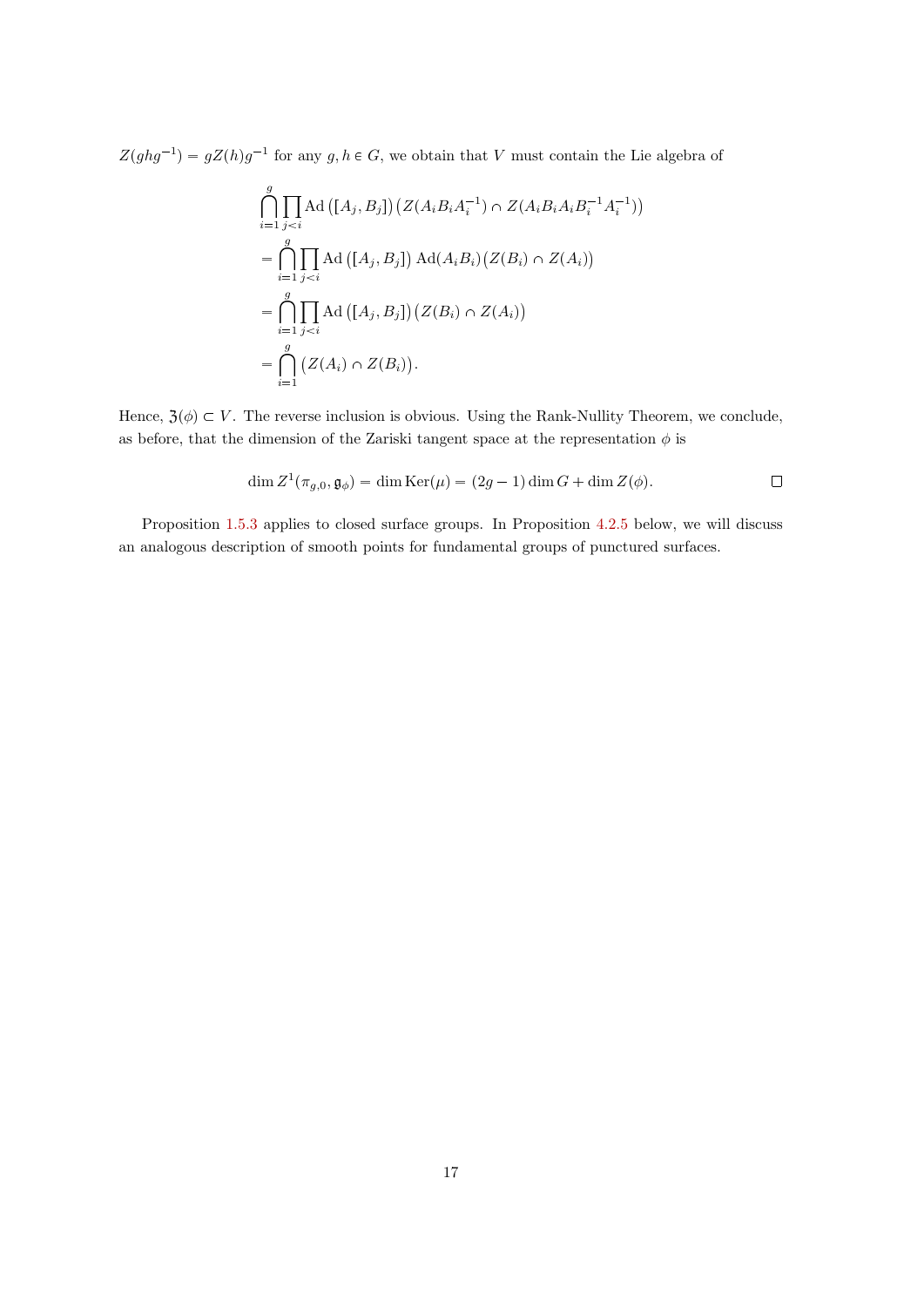### <span id="page-18-0"></span>Chapter 2

## The action by conjugation

In this section, we elaborate on the action of  $\text{Inn}(G)$  on  $\text{Hom}(\Gamma, G)$  by post-composition. We sometimes refer to this action as the the conjugation action of G on the representation variety.

#### <span id="page-18-1"></span>2.1 Freeness

The action of  $\text{Inn}(G) \cong G/Z(G)$  on  $\text{Hom}(\Gamma, G)$  is never free, since the trivial representation is always a global fixed point. It is easy to see that the stabilizer of a representation  $\phi \in \text{Hom}(\Gamma, G)$ is  $Z(\phi)/Z(G)$ . In particular

<span id="page-18-3"></span>**Lemma 2.1.1.** The Inn(G)-action is free on the Inn(G)-invariant subset that consists of all the representations  $\phi$  such that

$$
Z(G) = Z(\phi).
$$

There is a neat characterization of the points where the action is locally free. Recall that the action of a topological group on a set X is *locally free at*  $x \in X$  if the stabilizer of x is discrete.

<span id="page-18-2"></span>**Proposition 2.1.2** ([\[Gol84\]](#page-71-0)). The action of  $\text{Inn}(G)$  on  $\text{Hom}(\Gamma, G)$  is locally free at  $\phi$  if and only if

$$
\dim Z(G) = \dim Z(\phi).
$$

*Proof.* The action of  $\text{Inn}(G)$  on  $\text{Hom}(\Gamma, G)$  induces, for any representation  $\phi$ , a surjective linear map  $\mathfrak{Inn}(G) \to T_{\phi}\mathcal{O}_{\phi}$ , where  $\mathfrak{Inn}(G)$  denotes the Lie algebra of  $\text{Inn}(G)$  and  $\mathcal{O}_{\phi}$  the  $\text{Inn}(G)$ -orbit of  $\phi$ . The map is given by

$$
\xi \mapsto \left. \frac{d}{dt} \right|_{t=0} \exp(t\xi)(\phi).
$$

Observe that the action of  $\text{Inn}(G)$  on  $\text{Hom}(\Gamma, G)$  is locally free at  $\phi$  if and only if the induced map  $\mathfrak{Inn}(G) \to T_{\phi}\mathcal{O}_{\phi}$  is injective. Since the map is always surjective, this is equivalent to asking that both spaces  $\mathfrak{Inn}(G)$  and  $T_{\phi}\mathcal{O}_{\phi}$  have the same dimension. The dimension of  $\mathfrak{Inn}(G)$  is dim  $G$ dim  $Z(G)$  and the dimension of  $T_{\phi}\mathcal{O}_{\phi}$  is dim  $G - \dim Z(\phi)$ , as computed in [\(1.4.2\)](#page-14-1). Hence, the dimensions coincide if and only if  $\dim Z(G) = \dim Z(\phi)$ .  $\Box$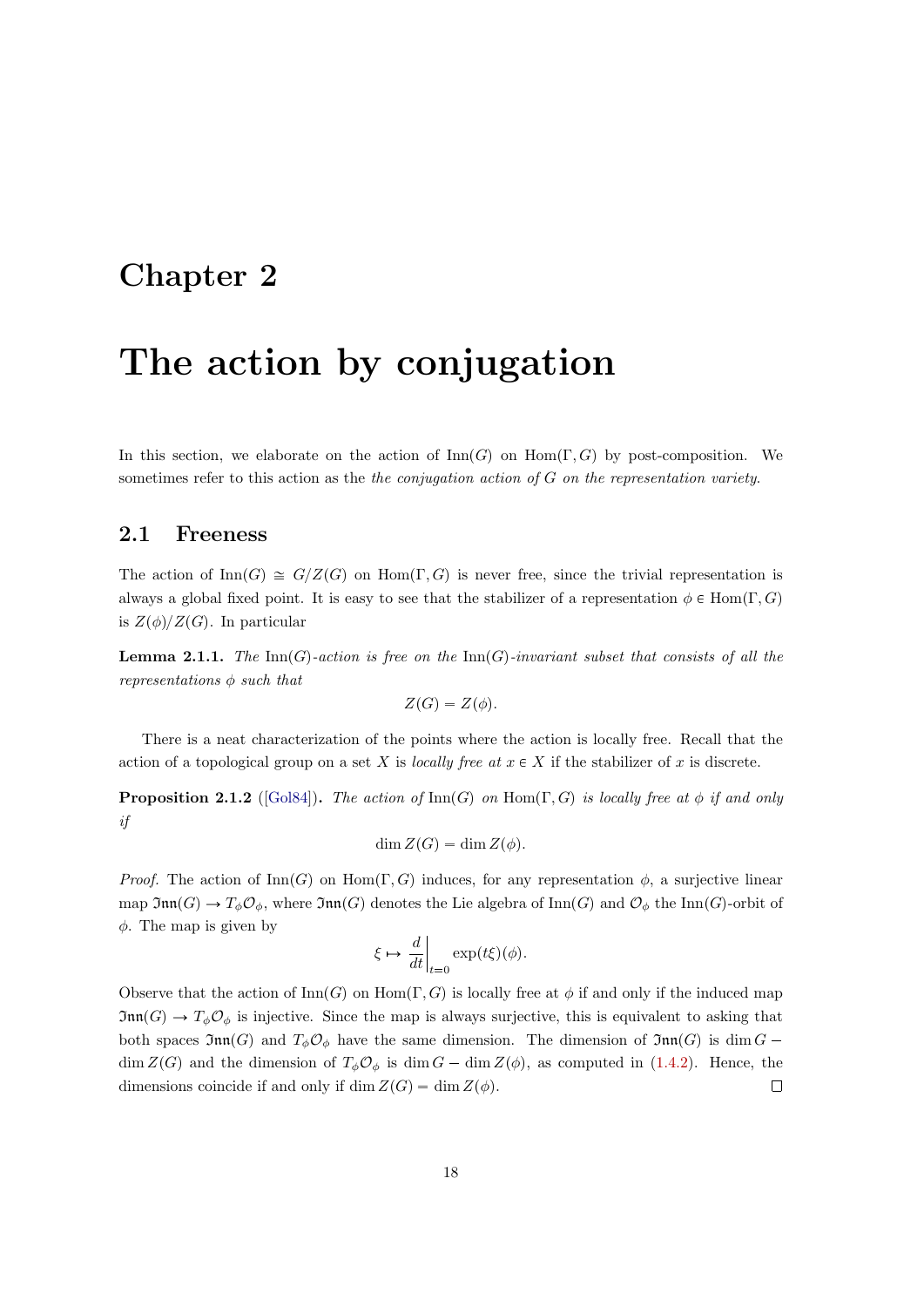Example 2.1.3 (Surface groups). It is striking that the condition of Proposition [2.1.2](#page-18-2) coincides with that of Proposition [1.5.3.](#page-15-1) This means that if  $\Gamma = \pi_{q,0}$  is a closed surface group, then the smooth points of  $\text{Hom}(\pi_{q,0}, G)$  are precisely those where the action of  $\text{Inn}(G)$  is locally free.

Proposition [2.1.2](#page-18-2) motivates the following definition.

**Definition 2.1.4** (Regular representations). A representation  $\phi \in \text{Hom}(\Gamma, G)$  is called *regular* if

$$
\dim Z(G) = \dim Z(\phi).
$$

We denote by  $\text{Hom}^{\text{reg}}(\Gamma, G)$  the  $\text{Inn}(G)$ -invariant subspace of regular representations. If it further holds that  $Z(G) = Z(\phi)$ , we say that  $\phi$  is very regular. The Inn(G)-invariant subspace of very regular representations is denoted by  $Hom<sup>vReg</sup>(\Gamma, G)$ .

We will see later that if  $G$  is a reductive algebraic group, then most representations are regular, see Proposition [2.2.9.](#page-20-0)

**Example 2.1.5.** In the case  $G = \text{PSL}(2, \mathbb{R})$ , the representations  $\phi \colon \Gamma \to \text{PSL}(2, \mathbb{R})$  that are not regular are of a particular kind. We use the description of centralizers in  $PSL(2, \mathbb{R})$  provided by Lemma [A.9.](#page-58-0) It tells us that a non-regular representation is of one of the following kinds:

- 1.  $\phi$  is the trivial representation.
- 2. The elements of  $\phi(\Gamma)$  are rotations around the same point of H and  $Z(\phi) \cong \text{PSO}(2,\mathbb{R})$ .
- 3. The elements of  $\phi(\Gamma)$  fix a common geodesic in H and  $Z(\phi) \cong \mathbb{R}_{>0}$ .
- 4. The elements of  $\phi(\Gamma)$  fix the same point in the boundary of H and  $Z(\phi) \cong \mathbb{R}$ .

As soon as the image of  $\phi(\Gamma)$  contains, for instance, two elements of different nature (elliptic, hyperbolic or parabolic) or two rotations around different points, then  $Z(\phi) = Z(PSL(2, \mathbb{R}))$  is trivial and  $\phi$  is regular, actually very regular.

#### <span id="page-19-0"></span>2.2 Properness

The conjugation action of G on  $\text{Hom}(\Gamma, G)$  is in general not proper.

<span id="page-19-1"></span>**Example 2.2.1.** Consider the case where  $\Gamma = F_2 = \langle a, b \rangle$  is the free group on two generators and  $G = PSL(2, \mathbb{R})$ . Let  $\phi_1 : F_2 \to PSL(2, \mathbb{R})$  be the representation given by  $\phi_1(a) = par^+$  (see  $(A.6)$ ) and  $\phi_1(b)$  is the identity. Let  $\phi_2$  denote the trivial representation. Since the closure of the conjugacy class of any parabolic element of  $PSL(2,\mathbb{R})$  contains the identity, we observe that

$$
\phi_2 \in \overline{\mathcal{O}_{\phi_1}} \setminus \mathcal{O}_{\phi_1} \quad \text{and} \quad \{\phi_2\} = \mathcal{O}_{\phi_2}.
$$

So, the orbits  $\mathcal{O}_{\phi_1}$  and  $\mathcal{O}_{\phi_2}$  cannot be separated by disjoint open sets in the (topological) quotient  $\text{Hom}(F_2,\text{PSL}(2,\mathbb{R}))$  Inn $(\text{PSL}(2,\mathbb{R}))$ . In particular, the quotient is not Hausdorff and the conjugacy action of  $PSL(2, \mathbb{R})$  on  $\text{Hom}(F_2, \text{PSL}(2, \mathbb{R}))$  is not proper.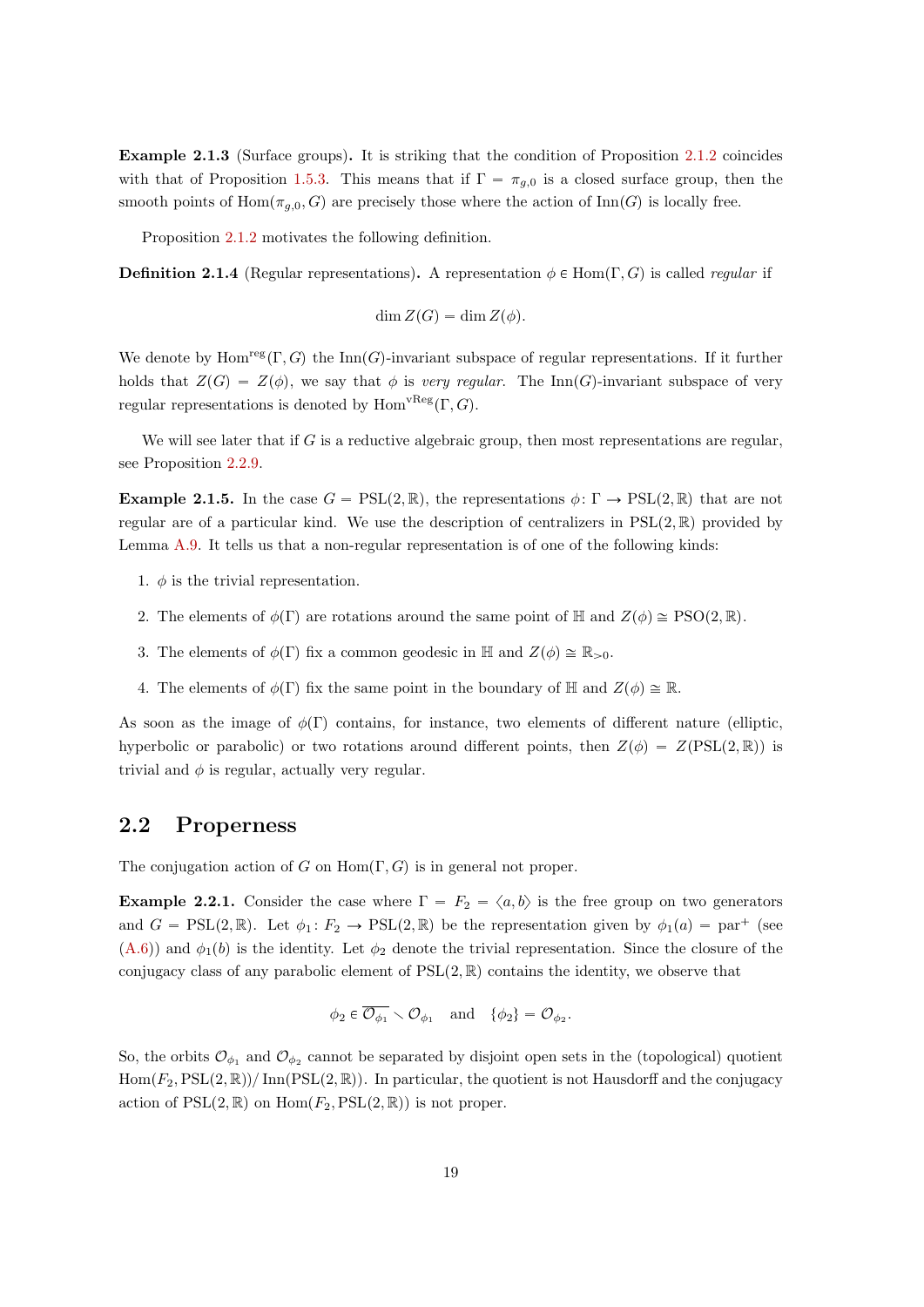Example [2.2.1](#page-19-1) hints at the pathological behaviour of representations whose image lies in a parabolic subgroup. This is essentially a worst case scenario, as we explain below.

Definition 2.2.2 (Borel and parabolic subgroups). Let G be an algebraic group. A *Borel subgroup* of G is a maximal, Zariski closed, solvable connected subgroup of G. A Zariski closed subgroup of G that contains a Borel subgroup is called a parabolic subgroup of G.

By definition, a Borel subgroup of G is automatically a Borel subgroup of  $G^{\circ}$ . Similarly, P is a parabolic subgroup of G if and only if  $P^{\circ}$  is a parabolic subgroup of  $G^{\circ}$ . If G is connected, then all parabolic subgroups are connected [\[Mil17,](#page-72-5) Cor. 17.49].

<span id="page-20-2"></span>**Example 2.2.3.** Let  $G = GL(n, \mathbb{C})$ . The subgroup of upper triangular matrices is a Borel subgroup of G. More generally, the Borel subgroups of  $GL(n, \mathbb{C})$  are the ones that preserve a full flag in  $\mathbb{C}^n$ and the parabolic subgroups are those that preserve a (partial) flag in  $\mathbb{C}^n$  [\[Bou05,](#page-70-2) Chap. VIII, §13].

<span id="page-20-1"></span>**Definition 2.2.4** (Irreducible representations). Let G be an algebraic group. A representation  $\phi \colon \Gamma \to G$  is called *irreducible* if the image of  $\phi$  does not lie in a proper parabolic subgroup of G. We denote by  $\text{Hom}^{\text{irr}}(\Gamma, G)$  the Inn(G)-invariant subspace of irreducible representations.

Observe that if  $G = GL(n, \mathbb{C})$ , then  $\phi$  being irreducible in the sense of Definiton [2.2.4](#page-20-1) is equivalent to  $\mathbb{C}^n$  being an irreducible Γ-module (i.e.  $\phi$  is an irreducible representation in the classical sense). This is a consequence of Example [2.2.3.](#page-20-2)

**Example 2.2.5.** Let  $G = SL(2, \mathbb{C})$ . The irreducible representations into  $SL(2, \mathbb{C})$  can be characterized in terms of traces:

<span id="page-20-3"></span>**Lemma 2.2.6.** A representation  $\phi: \Gamma \to G$  is irreducible if and only there exists an element  $\gamma \in [\Gamma, \Gamma] \subset \Gamma$  of the commutator subgroup of  $\Gamma$  such that  $\text{Tr}(\phi(\gamma)) \neq 2$ .

A proof of Lemma [2.2.6](#page-20-3) can be found in [\[CS83,](#page-70-3) Lem. 1.2.1]. The argument relies on the following observation: if  $A, B \in SL(2, \mathbb{C})$  are two upper-triangular matrices, then their commutator  $[A, B]$  is upper-triangular and has trace 2 (i.e. upper-triangular with ones on the diagonal).

**Definition 2.2.7** (Irreducible subgroups). A subgroup of an algebraic group  $G$  is called *irreducible* if it is not contained in a proper parabolic subgroup of G.

In particular, a representation  $\phi \colon \Gamma \to G$  is irreducible if and only if its image is an irreducible subgroup of  $G$ . The centralizer of an irreducible subgroup in a reductive group  $G$  is a finite extension of  $Z(G)$  [\[Sik12,](#page-72-0) Prop. 15] (see also [\[Sik12,](#page-72-0) Cor. 17]). Hence

**Lemma 2.2.8.** Let G be a reductive algebraic group. Irreducible representations into G are regular:

$$
\mathrm{Hom}^{\mathrm{irr}}(\Gamma, G) \subset \mathrm{Hom}^{\mathrm{reg}}(\Gamma, G).
$$

It is important to note the following

<span id="page-20-0"></span>Proposition 2.2.9. Let G be a reductive algebraic group. The subspace of irreducible representations Hom<sup>irr</sup>(Γ, G) is Zariski open in the representation variety Hom(Γ, G). Moreover, if Γ =  $\pi_{g,n}$ is a surface group, then Hom<sup>irr</sup> $(\pi_{q,n}, G)$  is dense in a nonempty set of irreducible components of  $\text{Hom}(\pi_{q,n}, G)$ .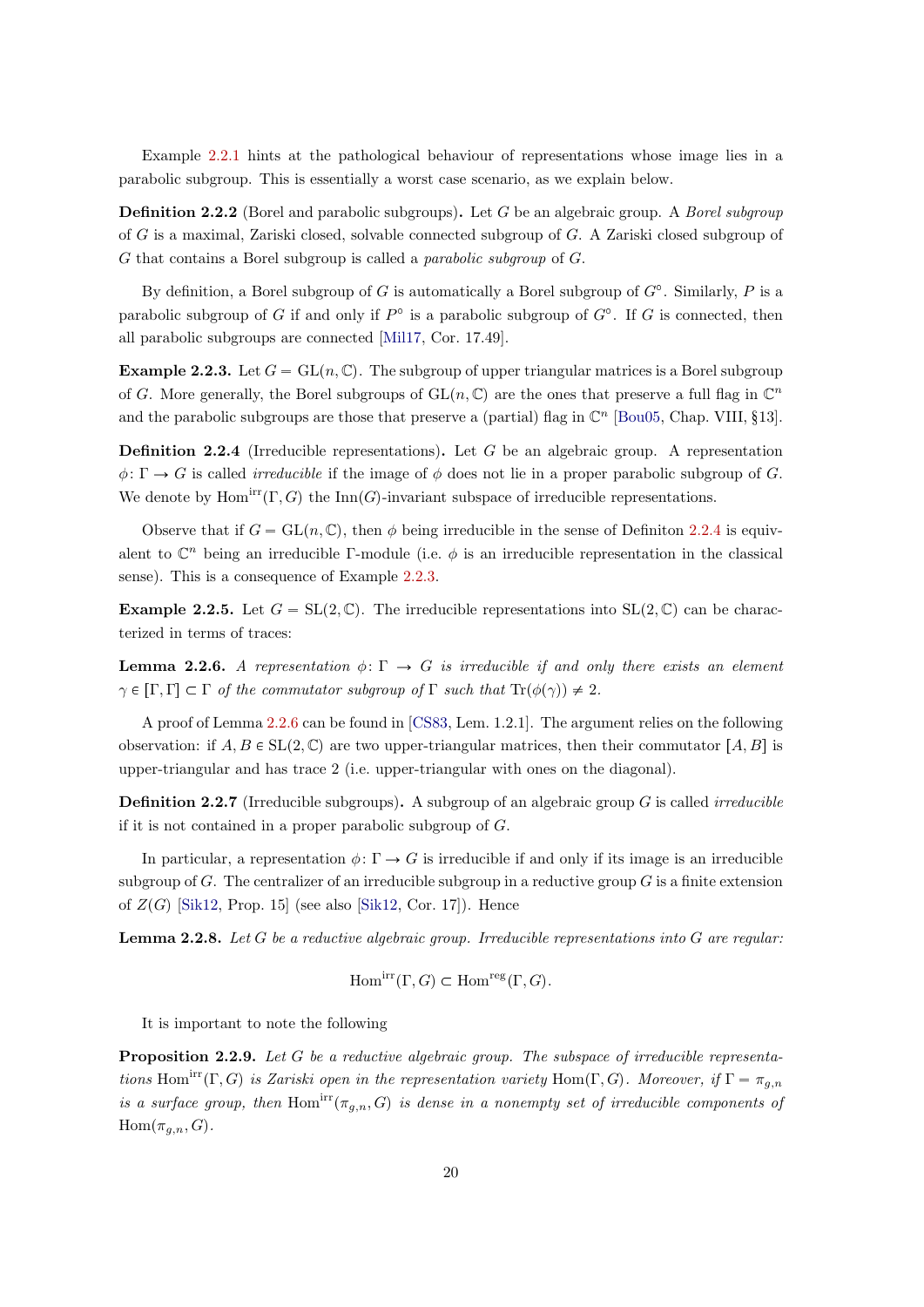We refer the reader to  $[Sik12, Prop. 27 \& 29]$  for a proof. The main result of this section says that if one restricts to irreducible representations, then the conjugation action of G becomes proper.

<span id="page-21-0"></span>**Theorem 2.2.10** ([\[JM87\]](#page-71-3)). Let G be a reductive algebraic group. The Inn(G)-action on Hom<sup>irr</sup> $(\Gamma, G)$ is proper.

We refer the reader to [\[JM87,](#page-71-3) Prop. 1.1] and references therein for a proof of Theorem [2.2.10.](#page-21-0) Following [\[JM87\]](#page-71-3), we introduce the notion of good representations.

<span id="page-21-4"></span>**Definition 2.2.11** (Good representations). Let G be an algebraic group. A representation  $\phi: \Gamma \to$ G is called good<sup>[1](#page-21-1)</sup> if it is irreducible and very regular. We denote by  $Hom<sup>good</sup>(\Gamma, G)$  the Inn(G)invariant subspace of good representations.

Lemma [2.1.1](#page-18-3) implies that the  $\text{Inn}(G)$ -action on  $\text{Hom}^{\text{good}}(\Gamma, G)$  is free and by Theorem [2.2.10](#page-21-0) it is also proper. It is, however, not clear a priori whether good representations exist. However, one can prove the following

<span id="page-21-2"></span>**Lemma 2.2.12** ([\[JM87\]](#page-71-3)). Let G be a reductive algebraic group. The set of good representations Hom<sup>good</sup> $(\Gamma, G)$  is Zariski open in the representation variety Hom $(\Gamma, G)$ .

Lemma [2.2.12](#page-21-2) is proven in [\[JM87,](#page-71-3) Prop 1.3 & Lem. 1.3]. In general,  $\text{Hom}^{\text{good}}(\Gamma, G)$  might not be a smooth manifold. However, it is the case for closed surface groups by Proposition [1.5.3.](#page-15-1) We conclude from Theorem [2.2.10](#page-21-0) and Lemma [2.1.1](#page-18-3) that

<span id="page-21-3"></span>**Corollary 2.2.13.** Let G be a reductive algebraic group. Let  $\Gamma = \pi_{q,0}$  be a closed surface group. The space of good representations Hom<sup>good</sup> $(\pi_{g,0}, G)$  is an analytic manifold of dimension (2g – 1) dim  $G$  + dim  $Z(G)$ . The Inn(G)-action on Hom<sup>good</sup>( $\pi_{q,0}, G$ ) is proper and free, and the quotient

 $\text{Hom}^{\text{good}}(\pi_{a,0}, G)/\text{Inn}(G)$ 

is an analytic manifold of dimension  $(2g - 2)$  dim  $G + 2$  dim  $Z(G)$ .

Note that the dimension of the quotient in Corollary [2.2.13](#page-21-3) is always even. This observation will be relevant later in Section [4](#page-34-0) when we discuss the symplectic nature of character varieties.

The notion of irreducible representations can be generalized to the notion of reductive representations.

Definition 2.2.14 (Linearly reductive groups). An algebraic group is called *linearly reductive* if all its finite-dimensional representations are completely reducible.

Equivalently, over the fields of real or complex numbers, an algebraic group  $G$  is linearly reductive if and only if the algebraic subgroup that consists of the identity component for the Zariski topology is reductive [\[Mil17,](#page-72-5) Cor. 22.43].

Definition 2.2.15 (Completely reducible subgroups). A subgroup of an algebraic group is called completely reducible if and only if its Zariski closure is linearly reductive.

<span id="page-21-1"></span><sup>&</sup>lt;sup>1</sup>In [\[JM87\]](#page-71-3) and [\[Sik12\]](#page-72-0) a good representation is defined to be a very regular reductive representation (see Definition [2.2.16\)](#page-22-0). If G is reductive, then their definition is equivalent to ours (see Lemma [2.2.18\)](#page-22-1).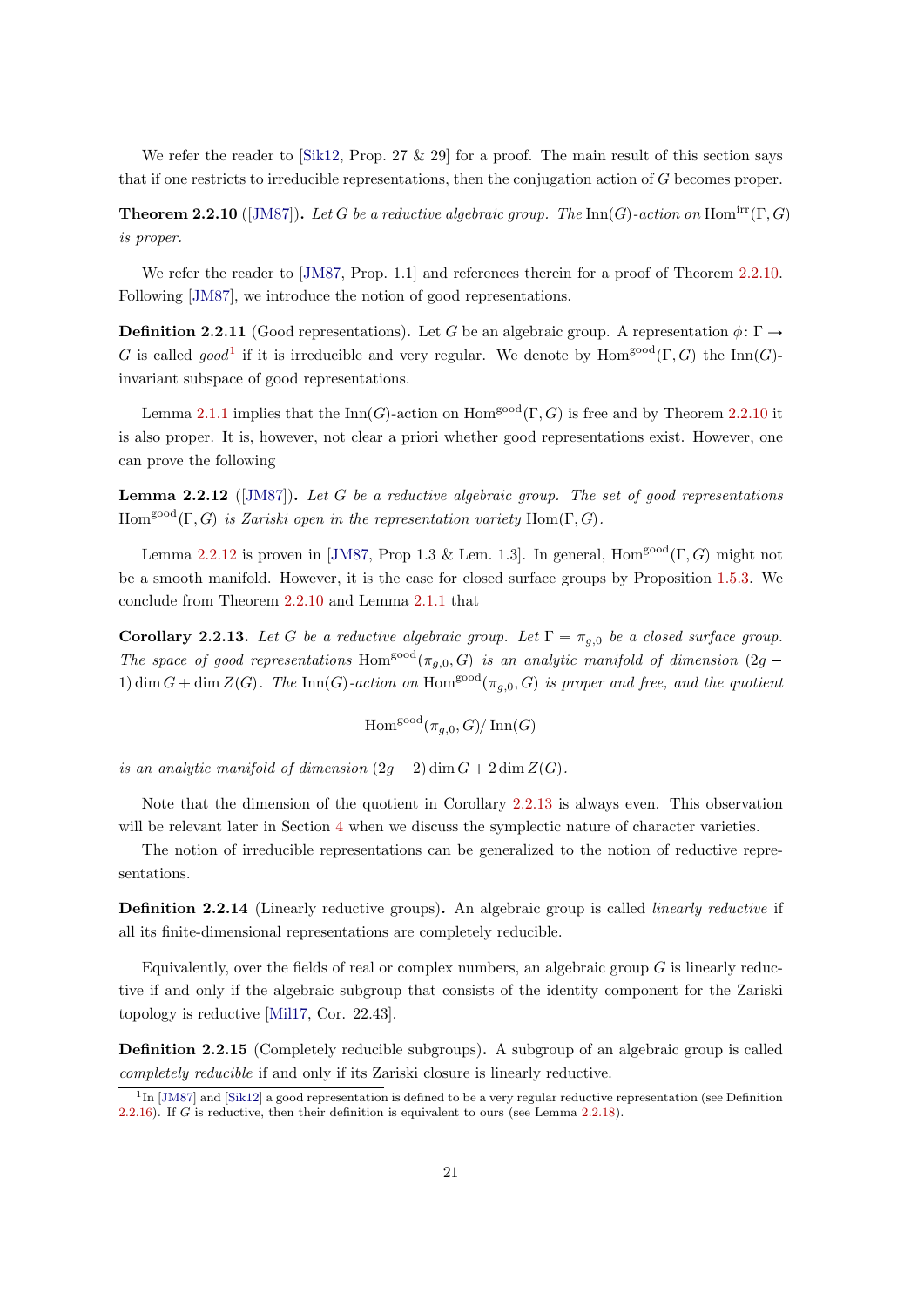<span id="page-22-0"></span>Definition 2.2.16 (Reductive representations). Let G be an algebraic group. A representation  $\phi \colon \Gamma \to G$  is called *reductive* (or *completely reducible*) if  $\phi(\Gamma) \subset G$  is completely reducible. We denote by Hom<sup>red</sup> $(\Gamma, G)$  the Inn $(G)$ -invariant subspace of reductive representations.

In particular, a representation  $\phi \colon \Gamma \to \mathrm{GL}(n, \mathbb{C})$  is reductive if and only if  $\mathbb{C}^n$  is a completely reducible Γ-module (i.e. a direct sum of irreducible Γ-modules).

<span id="page-22-2"></span>**Lemma 2.2.17.** Let G be a reductive algebraic group. Irreducible representations  $\phi: \Gamma \to G$  are reductive:

$$
\operatorname{Hom}^{\rm irr}(\Gamma,G) \subset \operatorname{Hom}^{\rm red}(\Gamma,G).
$$

Proof. The proof relies on the observation that irreducible subgroups of reductive algebraic groups are completely reducible. This is proved in [\[Sik12,](#page-72-0) §3] using the notion of Levi subgroups.  $\Box$ 

The converse of Lemma [2.2.17](#page-22-2) is not true in general. However

<span id="page-22-1"></span>**Lemma 2.2.18.** Let  $G$  be a reductive algebraic group. A reductive representation into  $G$  is irreducible if and only if it is regular:

$$
\operatorname{Hom}^{\operatorname{irr}}(\Gamma,G) = \operatorname{Hom}^{\operatorname{red}}(\Gamma,G) \cap \operatorname{Hom}^{\operatorname{reg}}(\Gamma,G).
$$

The reader is referred to [\[Sik12,](#page-72-0) Cor. 17] for a proof of Lemma [2.2.18.](#page-22-1) Reductive representations can be characterized as follows:

<span id="page-22-3"></span>**Proposition 2.2.19.** Let G be a reductive algebraic group. A representation  $\phi: \Gamma \to G$  is reductive if and only if the the Inn(G)-orbit  $\mathcal{O}_{\phi}$  of  $\phi$  is closed in Hom( $\Gamma, G$ ).

A proof of Proposition [2.2.19](#page-22-3) can be found in [\[Sik12,](#page-72-0) Thm. 30], based on an argument of [\[JM87\]](#page-71-3). An immediate consequence of Proposition [2.2.19](#page-22-3) is that the points of the topological quotient  $\text{Hom}^{\text{red}}(\Gamma, G)/\text{Inn}(G)$  are closed, i.e. it is a  $\mathcal{T}_1$  space<sup>[2](#page-22-4)</sup>.

<span id="page-22-5"></span>**Proposition 2.2.20** ( $[RS90]$ ). Let G be a reductive algebraic group. The topological quotient

$$
\mathrm{Hom}^{\mathrm{red}}(\Gamma, G)/\operatorname{Inn}(G)
$$

is Hausdorff.

The reader is referred to [\[RS90,](#page-72-7) §7.3] and references therein for a proof of Proposition [2.2.20.](#page-22-5) Some authors favour the notion of Zariski dense representations over irreducible representations, see for instance [\[Lab13\]](#page-72-2), [\[Mon16\]](#page-72-1).

Definition 2.2.21 (Zariski dense representations). Let G be an algebraic Lie group. A representation  $\phi \in \text{Hom}(\Gamma, G)$  is called *Zariski dense* if  $\phi(\Gamma)$  is a Zariski dense subgroup of G. It is called *almost Zariski dense* if the Zariski closure of  $\phi(\Gamma)$  contains  $G^{\circ}$ . The Inn $(G)$ -invariant spaces of Zariski dense and almost Zariski dense representations are denoted Hom<sup>Zd</sup> $(\Gamma, G)$  and  $Hom<sup>aZd</sup>(\Gamma, G)$ , respectively.

<span id="page-22-4"></span> $^{2}$ See Section [3](#page-28-0) for a reminder of some notions of separability.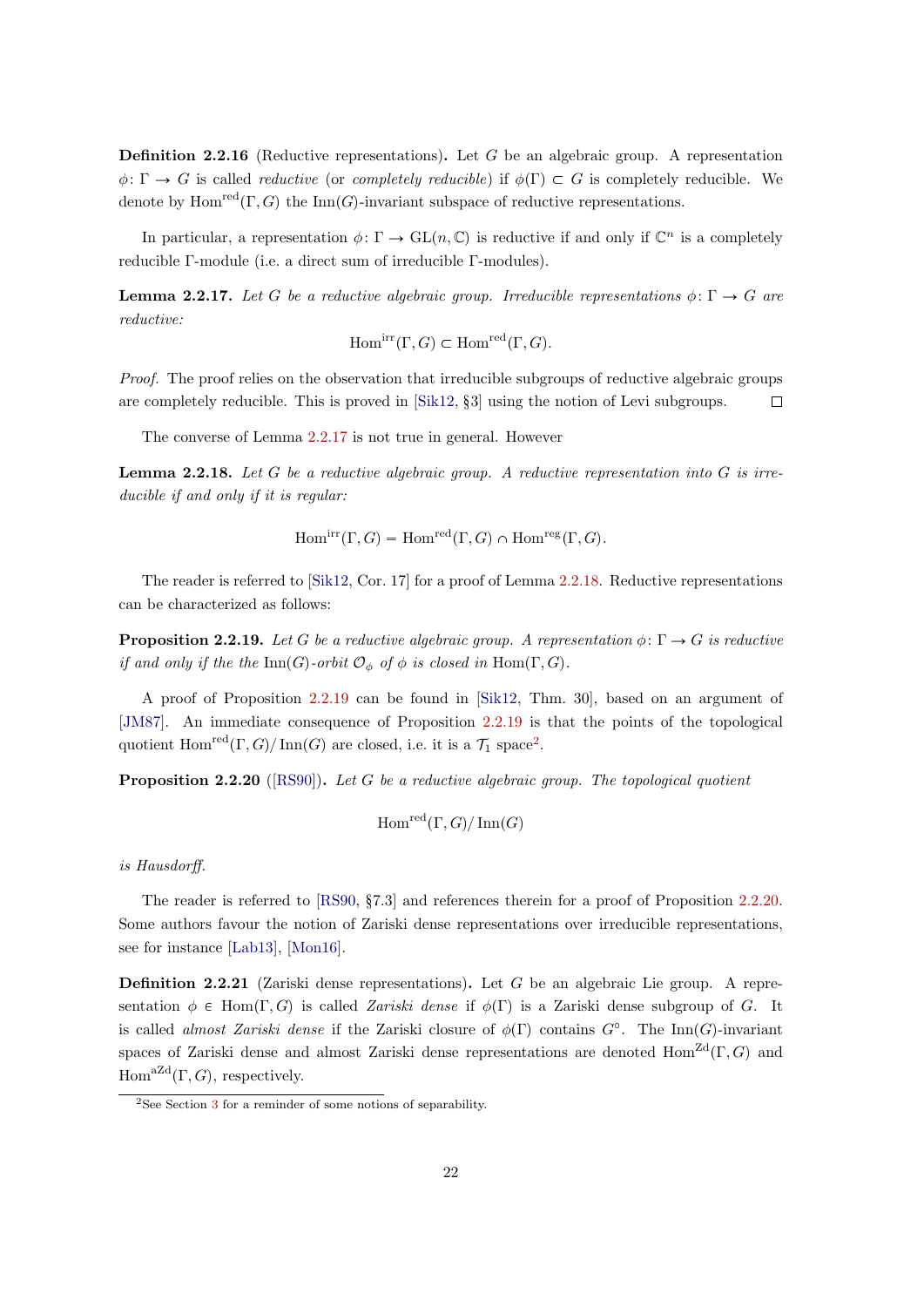Recall that a subgroup  $H$  of an algebraic groups  $G$  is Zariski dense if and only if any regular function that vanishes on  $H$  also vanishes on  $G$ .

<span id="page-23-0"></span>Lemma 2.2.22. Let G be an algebraic Lie group. Almost Zariski dense representations are irreducible:

$$
\mathrm{Hom}^{\mathrm{aZd}}(\Gamma,G) \subset \mathrm{Hom}^{\mathrm{irr}}(\Gamma,G).
$$

Proof. Let  $\phi \colon \Gamma \to G$  be almost Zariski dense. By definition, the Zariski closure of  $\phi(\Gamma)$  contains  $G^{\circ}$ . In particular, no proper parabolic subgroups of  $G^{\circ}$  can contain the identity component of the Zariski closure of  $\phi(\Gamma)$ . Since parabolic subgroups are by definition Zariski closed, no proper parabolic subgroup of G can contain  $\phi(\Gamma)$ .  $\Box$ 

**Example 2.2.23.** Let  $\alpha_1, \ldots, \alpha_n \in (0, 2\pi)^n$  be angles such that  $\alpha_1 + \ldots + \alpha_n = 2k\pi$  for some integer k. Let  $F_n = \langle a_1, \ldots, a_n \rangle$  denote the free group on n generators. We consider the representation  $\phi: F_n \to \text{PSL}(2,\mathbb{R})$  defined by  $\phi(a_i) = \text{rot}_{\alpha_i}$  (see [\(A.2\)](#page-56-0)). The representation  $\phi$  is not Zariski dense because its image lies inside  $PSO(2, \mathbb{R})$  which is Zariski closed in PSL $(2, \mathbb{R})$ . However,  $\phi$ is irreducible as one can check that  $\phi(\Gamma)$  has no fixed point in  $\mathbb{RP}^1 = \mathbb{R}^2/\mathbb{R}^{\times}$ . Consider now the representation  $\overline{\phi}$  defined as the composition of  $\phi$  with the inclusion PSL(2, R)  $\subset$  PSL(2, C). Observe that  $\overline{\phi} \colon F_n \to \text{PSL}(2, \mathbb{C})$  is reducible since it fixes  $[1 : i] \in \mathbb{CP}^1 = \mathbb{C}^2/\mathbb{C}^\times$ , but it is still not Zariski dense because its image lies inside  $PSO(2,\mathbb{C})$  which is Zariski closed in PSL $(2,\mathbb{C})$ .

**Lemma 2.2.24.** Let G be an algebraic group such that  $Z(G) = Z(G^{\circ})$ . If  $\phi \in \text{Hom}^{aZd}(\Gamma, G)$ , then  $\phi$  is very regular, i.e.

$$
Z(G) = Z(\phi).
$$

In particular, almost Zariski dense representations are good:

$$
\mathrm{Hom}^{\mathrm{aZd}}(\Gamma,G) \subset \mathrm{Hom}^{\mathrm{good}}(\Gamma,G).
$$

*Proof.* The argument is taken from [\[Lab13,](#page-72-2) §5.3]. Denote by  $Z(Z(\phi))$  the centralizer of  $Z(\phi)$  =  $Z(\phi(\Gamma))$  in G. It is a Zariski closed subgroup of G that contains  $\phi(\Gamma)$ . Hence, by almost Zariski density of  $\phi(\Gamma)$ , it holds  $G^{\circ} \subset Z(Z(\phi))$  and thus  $Z(\phi) \subset Z(G^{\circ})$ . Since we assumed  $Z(G^{\circ}) = Z(G)$ , we conclude that  $Z(G) = Z(\phi)$ . It now follows from [2.2.22](#page-23-0) that almost Zarsiki dense representations are good.  $\Box$ 

It follows from Theorem  $2.2.10$  and Lemma  $2.2.22$  that, for a reductive algebraic group G (hence connected) and  $\Gamma = \pi_{g,0}$  a closed surface group, the Inn(G)-action on the subspace of Zariski dense representations is free and proper, compare [\[Lab13,](#page-72-2) Thm. 5.2.6] and [\[Mon16,](#page-72-1) Lem. 2.10]. It is interesting to note that the resulting quotient, at least in the case when  $Z(G)$  is finite, has the same dimension as the quotient from Corollary [2.2.13.](#page-21-3)

By way of conclusion, we provide the reader with a Venn diagram that illustrates the different relations of inclusion between the various notions of representations introduced in this section, see Figure [2.1.](#page-0-0)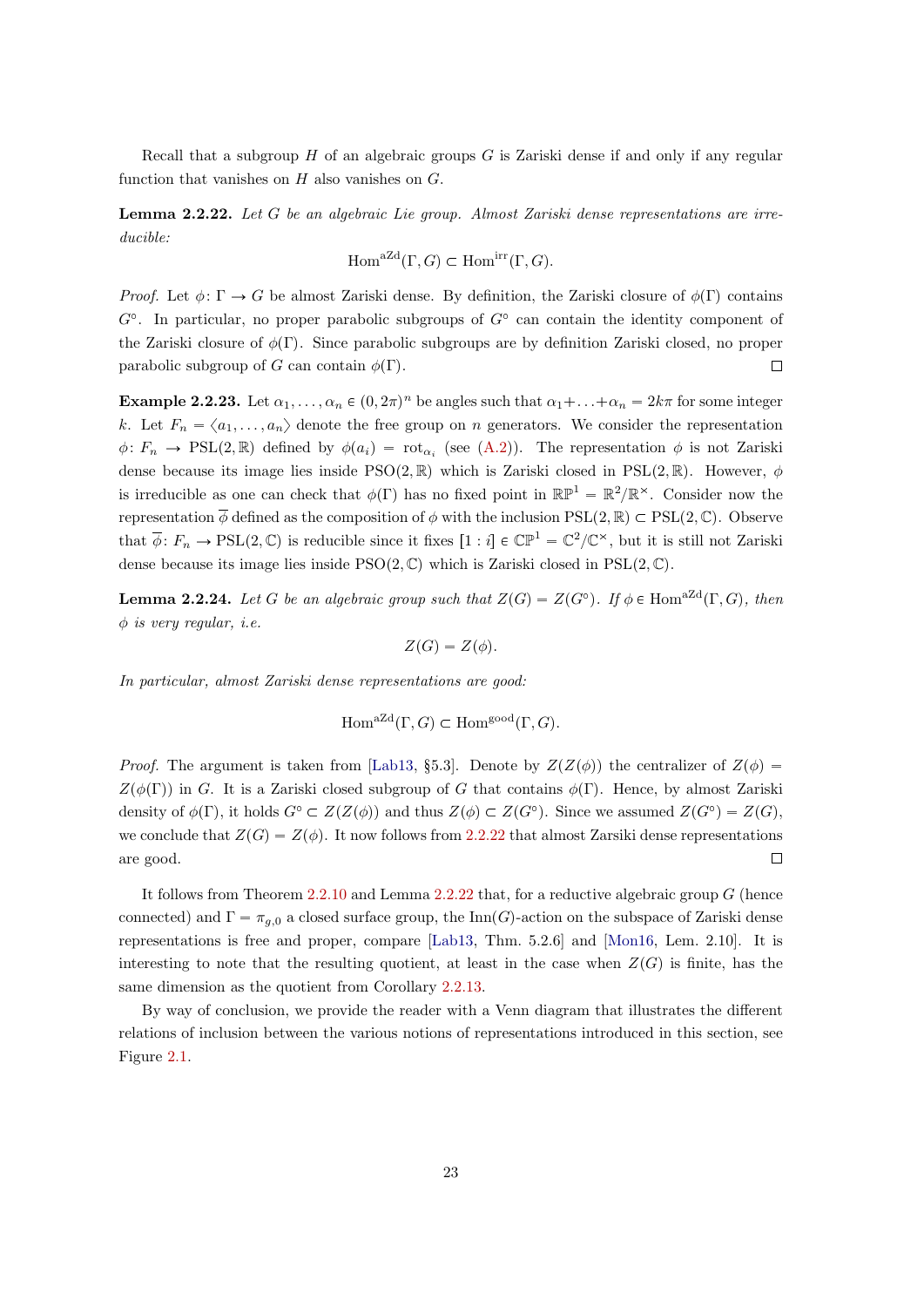

Figure 2.1: We assume for simplicity that  $G$  is a reductive algebraic group (hence connected). The two largest families of representations are the regular and the reductive ones. Their intersection is the set of irreducible representations. A representation that is irreducible and very regular is called good. Zariski dense representations are good.

#### <span id="page-24-0"></span>2.3 Invariant functions

The real- or complex-valued functions of  $Hom(\Gamma, G)$  that are invariant under the conjugation action of G are called *invariant functions* of the representation variety. We consider the case where  $G$  is an algebraic group over C. The algebra of regular functions on the variety  $Hom(\Gamma, G)$ , a.k.a. its coordinate ring, is denoted  $\mathbb{C}[\text{Hom}(\Gamma, G)]$  and the subalgebra of invariant functions is denoted by

$$
\mathbb{C}[\mathrm{Hom}(\Gamma,G)]^G.
$$

In this section, we will only consider the case of a linear algebraic group  $G \subset GL(m, \mathbb{C})$ . The main example of invariant functions are the so-called trace functions (recall that Tr:  $GL(m, \mathbb{C}) \to \mathbb{C}$  is a conjugacy invariant).

**Definition 2.3.1** (Trace functions). Let  $\gamma \in \Gamma$ . The function

$$
\mathrm{Tr}_\gamma\colon \operatorname{Hom}(\Gamma,G) \to \mathbb{C}
$$
  

$$
\phi \mapsto \operatorname{Tr}(\phi(\gamma)).
$$

is called the *trace function of*  $\gamma$ . We denote by  $\mathcal{T}(\Gamma, G)$  the subalgebra of  $\mathbb{C}[\text{Hom}(\Gamma, G)]^G$  generated by trace functions.

In most cases, as for instance when  $G$  is one of the classical complex Lie groups, invariant functions of the representation variety are generated by trace functions. In other words,  $\mathcal{T}(\Gamma, G)$  $\mathbb{C}[\text{Hom}(\Gamma, G)]$ <sup>G</sup>. This is a consequence of Procesi's Theorem (see Theorem [2.3.3](#page-25-0) below) on invariants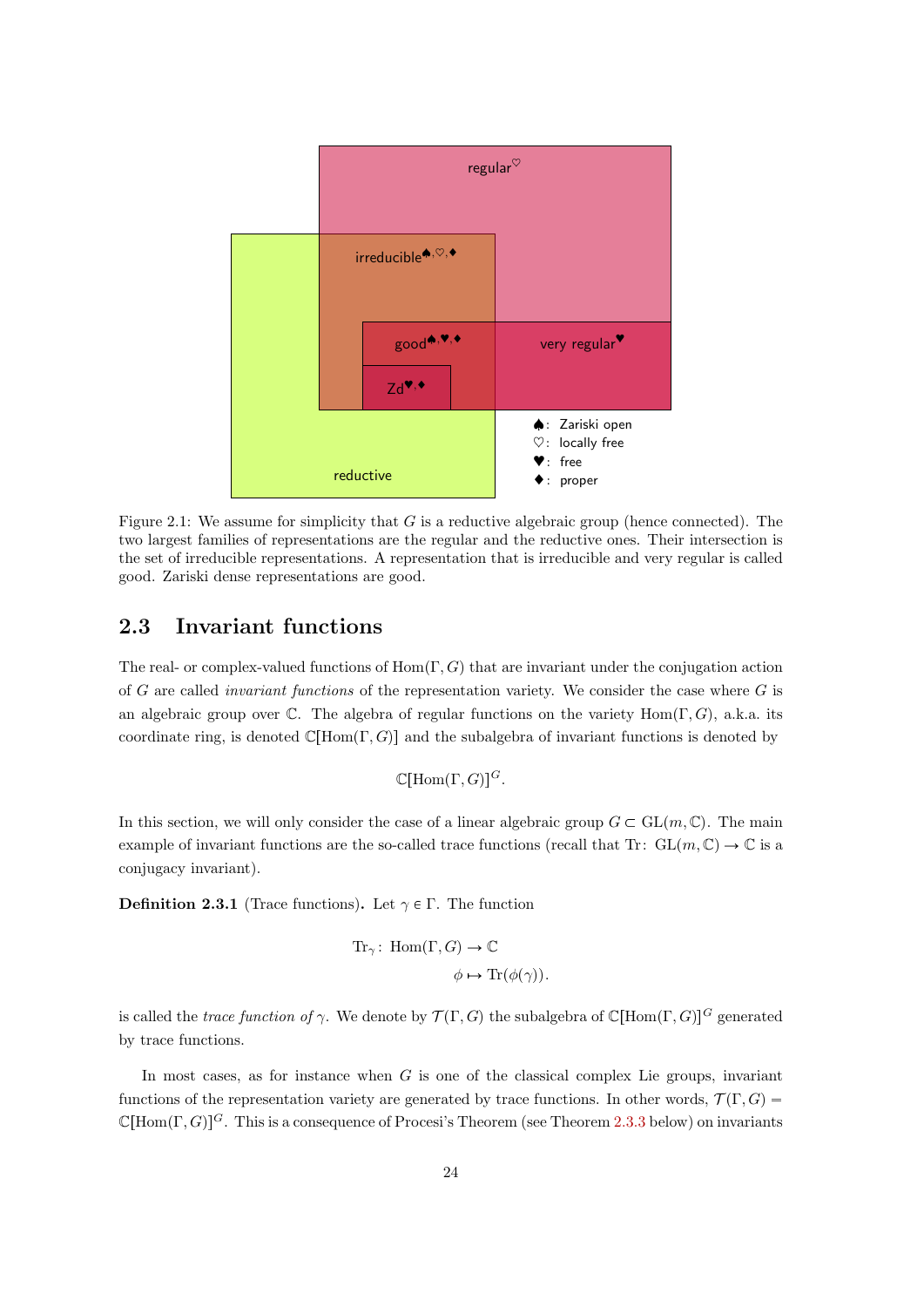of matrices.

<span id="page-25-3"></span>Remark 2.3.2. Nagata's Theorem implies that, if G is a reductive algebraic group, then  $\mathbb{C}[\text{Hom}(\Gamma, G)]^G$ is finitely generated, see for instance [\[Dol03,](#page-71-4) Thm. 3.3].

Let K denote either the field of real or complex numbers. We denote by  $M_m(\mathbb{K})$  the algebra of  $m \times m$  matrices with coefficients in K. Let  $M_m(\mathbb{K})^n = M_m(\mathbb{K}) \times \ldots \times M_m(\mathbb{K})$  and  $\mathbb{K}[M_m(\mathbb{K})^n]$  be the algebra of polynomial functions in n matrix variables  $\xi_k = (x_{i,j}^k)_{i,j=1,\dots,m}$ . The group  $GL(m, \mathbb{K})$ acts diagonally on  $M_m(\mathbb{K})^n$  by conjugation. For any subgroup  $G \subset GL(m, \mathbb{K})$ , the subalgebra of  $K[M_m(\mathbb{K})^n]$  that consists of G-invariant polynomials is denoted  $K[M_m(\mathbb{K})^n]$ <sup>G</sup>.

<span id="page-25-0"></span>Theorem 2.3.3 ([\[Pro76\]](#page-72-8)). The following hold:

- If  $G \in \{GL(m, \mathbb{K}), SL(m, \mathbb{K})\}$ , then  $\mathbb{K}[M_m(\mathbb{K})^n]^G$  is finitely generated by trace polynomials  $\text{Tr}(W)$ , where W is a reduced word in  $\xi_1, \ldots, \xi_n$  of length at most  $2^m - 1$ .
- If  $G \in \{O(m, \mathbb{K}), SO(m, \mathbb{K})\}$ , then  $\mathbb{K}[M_m(\mathbb{K})^n]^G$  is finitely generated by trace polynomials  $\text{Tr}(W)$ , where W is a reduced word of length at most  $2^m - 1$  in  $\xi_1, \ldots, \xi_n$  and their orthogonal transposes<sup>[3](#page-25-1)</sup>.
- If  $G = \text{Sp}(2m, \mathbb{K})$ , then  $\mathbb{K}[M_{2m}(\mathbb{K})^n]^G$  is finitely generated by trace polynomials  $\text{Tr}(W)$ , where W is a reduced word of length at most  $2^m-1$  in  $\xi_1,\ldots,\xi_n$  and their symplectic transposes<sup>[4](#page-25-2)</sup>.

The reader is referred to [\[Pro76\]](#page-72-8) for the proof of Theorem [2.3.3,](#page-25-0) see also [\[DCP17\]](#page-70-4).

Back to the context of representation varieties: Assume that  $\Gamma$  admits a generating family  $(\gamma_1, \ldots, \gamma_n)$ , then the embedding  $\imath$ : Hom $(\Gamma, G) \subset G^n$  induces a surjective morphism

$$
i^* : \mathbb{C}[G^n] \to \mathbb{C}[\text{Hom}(\Gamma, G)].
$$
\n(2.3.1)

The morphism  $i^*$  maps invariant functions to invariant functions and thus restricts to a morphism

$$
(i^*)^G \colon \mathbb{C}[G^n]^G \to \mathbb{C}[\text{Hom}(\Gamma, G)]^G. \tag{2.3.2}
$$

If we further assume G to be reductive, then  $(i^*)^G$  is surjective. This is a consequence of the existence of Reynolds operators, see [\[Sik13,](#page-72-9) Rem. 25] or [\[Hos15,](#page-71-5) Cor. 4.23]. The morphism  $(i^*)^G$ maps trace functions to trace functions in the following sense.

**Lemma 2.3.4.** Let W be a reduced word in the matrices variables  $\xi_1, \ldots, \xi_n$ . It holds that

$$
(\imath^*)^G(\mathrm{Tr}(W))=\mathrm{Tr}_{W(\gamma_1,\ldots,\gamma_n)}.
$$

*Proof.* The word W induces a word map  $W: G^n \to G$ . The trace function  $Tr(W): G^n \to \mathbb{C}$  sends  $(g_1, \ldots, g_n)$  to Tr $(W(g_1, \ldots, g_n))$ . The image  $(i^*)^G$ (Tr $(W)$ ) is the invariant function Hom $(\Gamma, G) \rightarrow$ C given by  $\phi \mapsto \text{Tr}(W(\phi(\gamma_1), \ldots, \phi(\gamma_n)))$ . Because  $\phi$  is a group homomorphism, it holds that

<span id="page-25-1"></span><sup>&</sup>lt;sup>3</sup>The *orthogonal transpose* of a matrix is the inverse of its transpose. The orthogonal group  $O(m, K)$  consists precisely of the matrices that are equal to their orthogonal transposes.

<span id="page-25-2"></span><sup>&</sup>lt;sup>4</sup>The symplectic transpose of a matrix  $A \in M_{2m}(\mathbb{K})$  is the matrix  $JA<sup>t</sup>J$ , where  $J = \begin{pmatrix} 0 & I_m \\ I_m & 0 \end{pmatrix}$  $-I_m$  0 ) and  $I_m$  is the  $m \times m$  identity matrix. The symplectic group  $Sp(2m, \mathbb{K})$  consists precisely of the matrices that are equal to their symplectic transposes.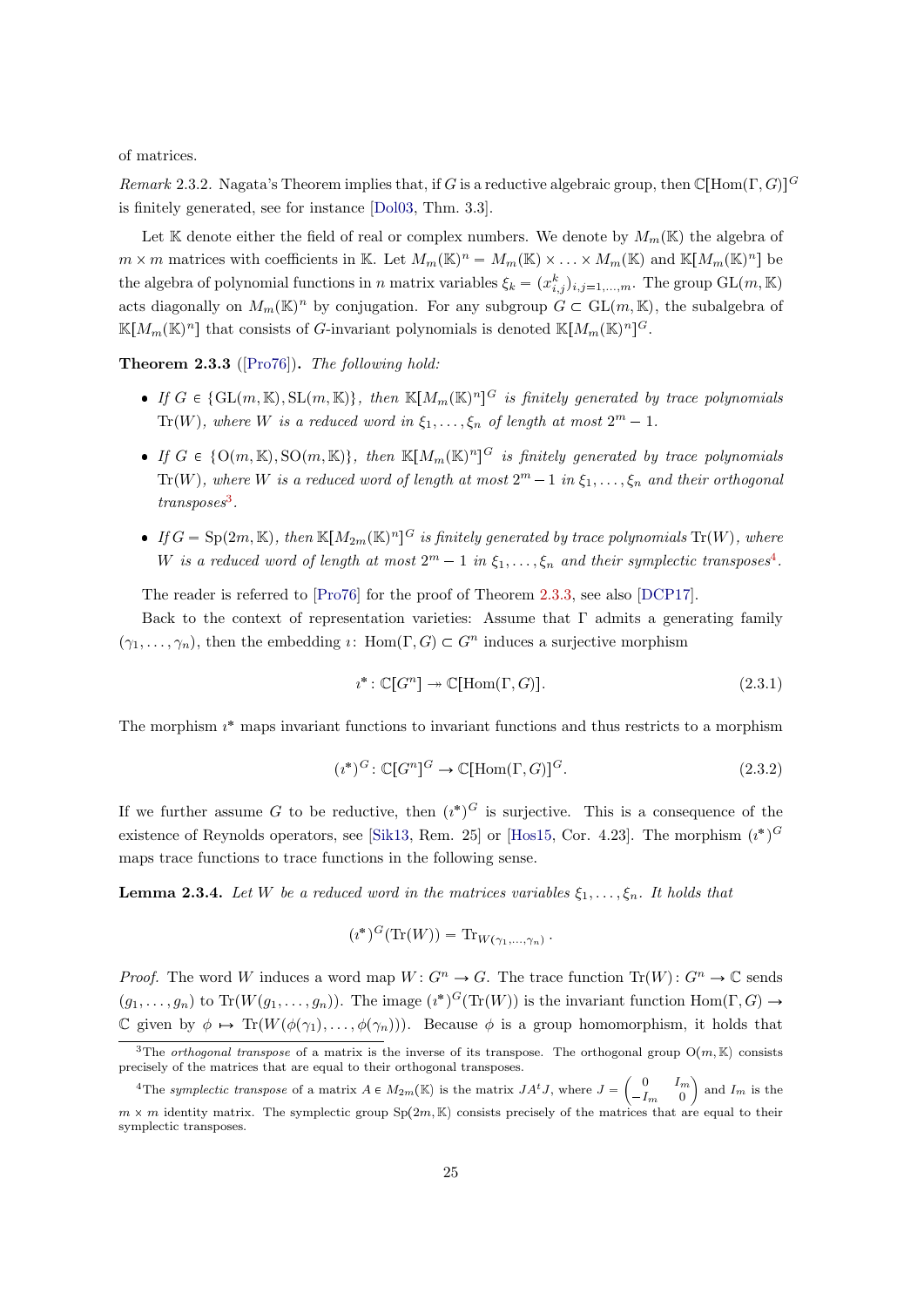$\text{Tr}(W(\phi(\gamma_1), \ldots, \phi(\gamma_n))) = \text{Tr}(\phi(W(\gamma_1, \ldots, \gamma_n)),$  where we now think of W as a function  $W : \Gamma^n \to$ Γ. We conclude that  $(i^*)^G(\text{Tr}(W)) = \text{Tr}_{W(\gamma_1, ..., \gamma_n)}$ .  $\Box$ 

<span id="page-26-1"></span>**Lemma 2.3.5.** Let  $G \subset GL(m, \mathbb{C})$  be a reductive linear algebraic group. If the algebra  $\mathbb{C}[G^n]^G$  is generated by trace functions, then

$$
\mathbb{C}[\text{Hom}(\Gamma, G)]^G = \mathcal{T}(\Gamma, G).
$$

*Proof.* If G is reductive, then  $(i^*)^G$  is surjective and so  $(i^*)^G(\mathbb{C}[G^n]^G) = \mathbb{C}[\text{Hom}(\Gamma, G)]^G$ . Moreover,  $(i^*)^G$  maps trace functions to trace functions, thus, if  $\mathbb{C}[G^n]^G$  is generated by trace functions, then it holds  $(i^*)^G(\mathbb{C}[G^n]^G) = \mathcal{T}(\Gamma, G)$ .  $\Box$ 

**Lemma 2.3.6.** Let G be one of the reductive groups  $GL(m, \mathbb{C})$  or  $SL(m, \mathbb{C})$  with  $m \geq 2$ ,  $O(m, \mathbb{C})^{\circ}$ or  $SO(m,\mathbb{C})$  with  $m \geq 3$ , or  $Sp(2m,\mathbb{C})$ . Then  $\mathbb{C}[G^n]^G$  is generated by trace functions.

*Proof.* The inclusion  $G \subset M_m(\mathbb{C})$  induces a surjective morphism  $\mathbb{C}[M_m(\mathbb{C})^n]^G \to \mathbb{C}[G^n]^G$ . Theo-rem [2.3.3](#page-25-0) says that  $\mathbb{C}[M_m(\mathbb{C})^n]^G$  is generated by trace of words of matrices and their transposes. In particular, a similar argument as in the proof of Lemma [2.3.5](#page-26-1) implies that  $\mathbb{C}[G^n]^G$  is generated by traces of words. We used here that the inverse transpose and the symplectic transpose of any matrix in  $O(m, \mathbb{C})$  and  $Sp(2m, \mathbb{C})$ , respectively, is the matrix itself.  $\Box$ 

We conclude

<span id="page-26-2"></span>**Corollary 2.3.7.** Let G be one of the reductive groups  $GL(m, \mathbb{C})$  or  $SL(m, \mathbb{C})$  with  $m \geq 2$ ,  $O(m, \mathbb{C})^{\circ}$ or  $SO(m, \mathbb{C})$  with  $m \geq 3$ , or  $Sp(2m, \mathbb{C})$ . Then

$$
\mathbb{C}[\text{Hom}(\Gamma, G)]^G = \mathcal{T}(\Gamma, G).
$$

**Example 2.3.8.** Let  $G = SL(2, \mathbb{C})$ . Corollary [2.3.7](#page-26-2) says that the algebra of invariant functions  $\mathbb{C}[\text{Hom}(\Gamma, \text{SL}(2,\mathbb{C}))]^{\text{SL}(2,\mathbb{C})}$  is generated by Tr<sub>γ</sub> for  $\gamma \in \Gamma$ . The trace formula Tr(A)Tr(B) =  $\text{Tr}(AB) + \text{Tr}(AB^{-1})$  for  $2 \times 2$  matrices gives the relation

$$
\operatorname{Tr}_{\gamma_1}\operatorname{Tr}_{\gamma_2}=\operatorname{Tr}_{\gamma_1\gamma_2}+\operatorname{Tr}_{\gamma_1\gamma_2^{-1}}.
$$

It is folklore knowledge (see [\[MS21,](#page-72-10) §1]) that the trace formula, together with the relation  $Tr_1 = 2$ , is a complete set of relations. In other words, there is an isomorphism of C-algebras

$$
\mathbb{C}[\text{Hom}(\Gamma, \text{SL}(2, \mathbb{C}))]^{\text{SL}(2, \mathbb{C})} \cong \mathbb{C}[X_{\gamma} : \gamma \in \Gamma] \Big/ \Big(X_1 - 2, X_{\gamma_1} X_{\gamma_2} - X_{\gamma_1 \gamma_2} - X_{\gamma_1 \gamma_2^{-1}}\Big) \, .
$$

#### <span id="page-26-0"></span>2.4 Characters

A character is the analogue of a trace function where a representation is now fixed and  $\gamma \in \Gamma$  is the variable. We assume again that  $G \subset GL(m, \mathbb{C})$  is a linear algebraic group.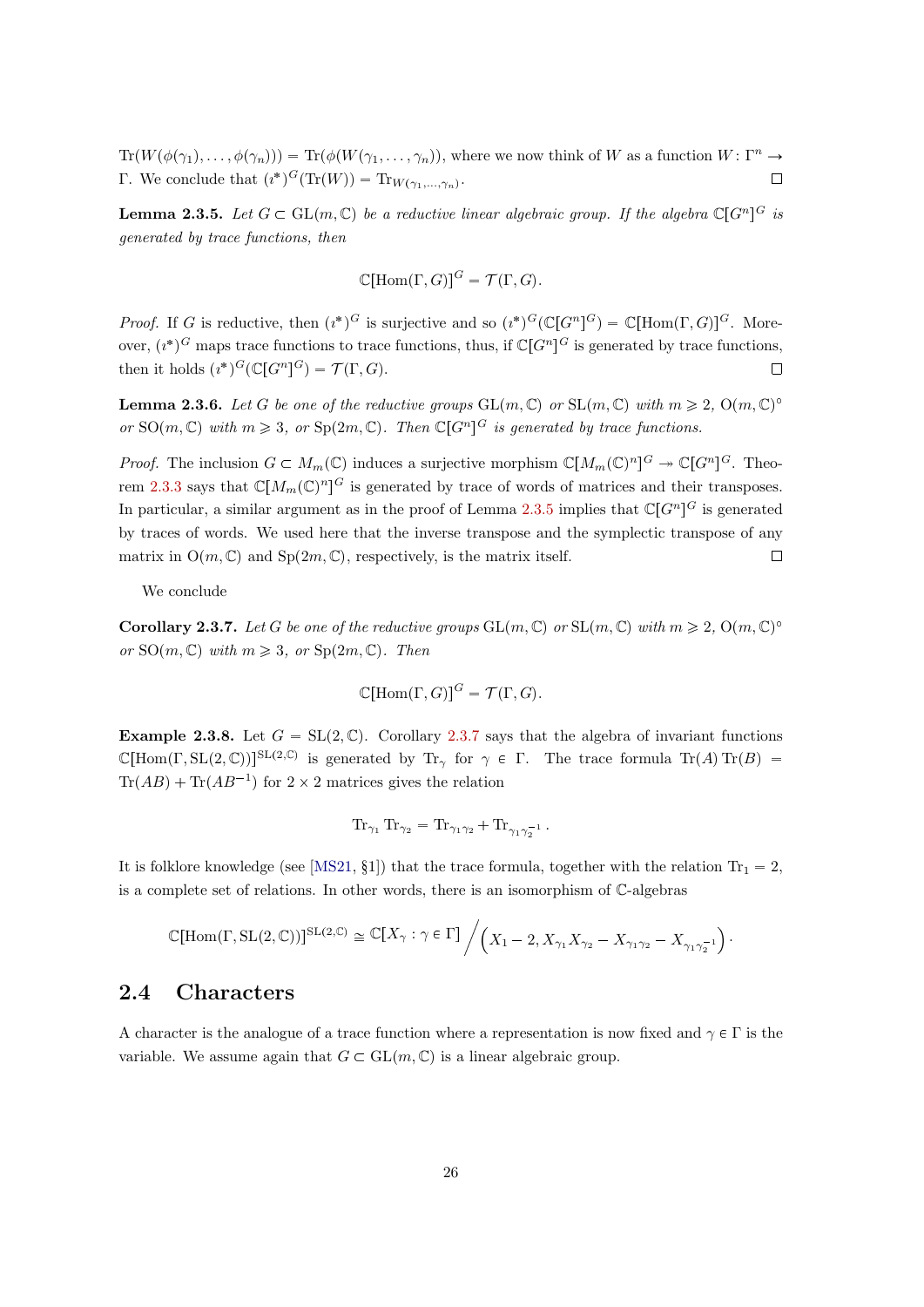**Definition 2.4.1** (Characters). The *character* of a representation  $\phi \in \text{Hom}(\Gamma, G)$  is the function

$$
\chi_{\phi} \colon \Gamma \to \mathbb{C}
$$

$$
\gamma \mapsto \text{Tr}(\phi(\gamma)).
$$

In other words,  $\chi_{\phi}(\gamma) = \text{Tr}_{\gamma}(\phi)$ . We denote by  $\chi(\Gamma, G) \subset \mathbb{C}^{\Gamma}$  the set of all characters of representations in  $\text{Hom}(\Gamma, G)$  equipped with the subspace topology inherited from the compact-open topology on  $\mathbb{C}^{\Gamma}$ .

Note that  $\chi(\Gamma, G) \subset \mathbb{C}^{\Gamma}$  is automatically a Hausdorff space because  $\mathbb{C}^{\Gamma}$  is a Hausdorff space.

<span id="page-27-0"></span>**Theorem 2.4.2** ([\[CS83\]](#page-70-3)). The space  $\chi(\Gamma, G) \subset \mathbb{C}^{\Gamma}$  is a closed algebraic variety for  $G = SL(2, \mathbb{C})$ .

We refer the reader to [\[CS83,](#page-70-3) Cor. 1.4.5] for a proof of Theorem [2.4.2.](#page-27-0) The natural projection

$$
Hom(\Gamma, G) \to \chi(\Gamma, G)
$$

factors through the quotient  $\text{Hom}(\Gamma, G)/\text{Inn}(G)$ . A character does not necessarily determine a unique conjugacy class of representations. For instance, the two representations of Example [2.2.1](#page-19-1) are not conjugate but determine the same character. However, the following is true.

<span id="page-27-1"></span>**Proposition 2.4.3.** Let  $G \subset GL(m, \mathbb{C})$  be a linear algebraic group. Conjugacy classes of irreducible representations are determined by their characters.

Culler–Shalen provide a proof of Proposition [2.4.3](#page-27-1) in [\[CS83,](#page-70-3) Prop. 1.5.2] for the case  $G =$  $SL(2,\mathbb{C})$  and claim that the result still holds when  $SL(2,\mathbb{C})$  is replaced by  $GL(m,\mathbb{C})$ . The analogous result for almost Zariski dense representations can be found in [\[Lab13,](#page-72-2) Cor. 5.3.7].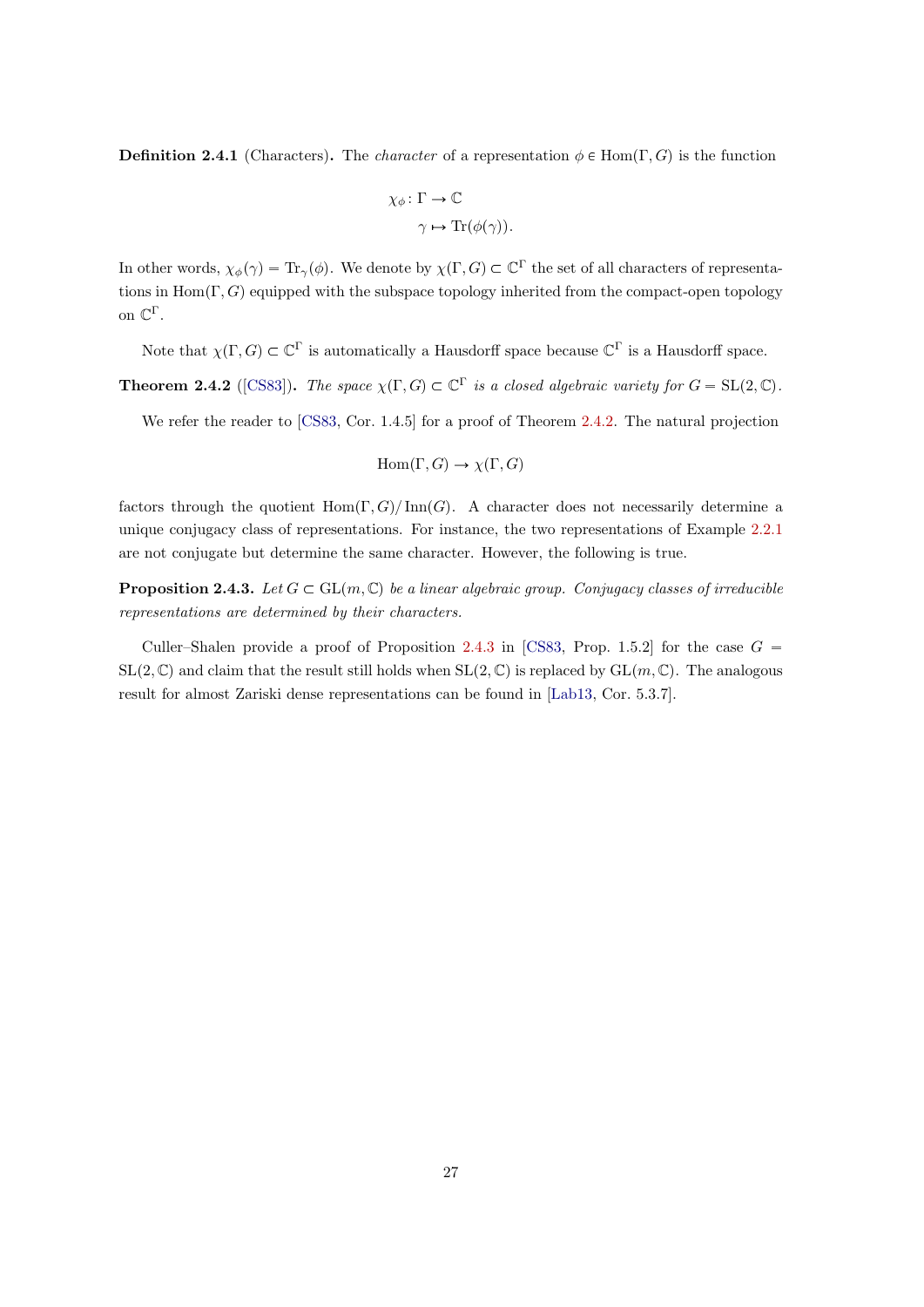### <span id="page-28-0"></span>Chapter 3

## Character varieties

The previous sections highlighted the relevance of the quotient space Hom $(\Gamma, G)/\text{Inn}(G)$ . However, it was also explained that there is no reason to expect that this quotient has any nice structure, since the action of  $G$  by conjugation on the representation variety is non-free and non-proper in general. The goal of this section is to construct an alternative space, with a nicer structure than the topological quotient  $\text{Hom}(\Gamma, G)/\text{Inn}(G)$  and with a projection from  $\text{Hom}(\Gamma, G)$  that factors through  $\text{Hom}(\Gamma, G)/\text{Inn}(G)$ . The specification is to construct the largest possible space, while ensuring some regularity such as being Hausdorff or being a variety or manifold. The resulting space will be called a *character variety* of the finitely generated group  $\Gamma$  and the Lie group G. Several constructions explained below lead to richer structures but require more assumptions on the Lie group G.

We start by recalling the definitions of two separability properties. A topological space  $X$  is said to be

- $\bullet$   $\mathcal{T}_1$  if for any pair of distinct points in X, each point lies in an open set that does not contain the other, or, equivalently,  $X$  is  $\mathcal{T}_1$  if the points of  $X$  are closed,
- $\bullet$   $\mathcal{T}_2$  or Hausdorff if for any pair of distinct points in X, there are two disjoint open sets such that each contains one of the two points.

Note that the quotient  $\text{Hom}(F_2,\text{PSL}(2,\mathbb{R}))/\text{Inn}(\text{PSL}(2,\mathbb{R}))$  of Example [2.2.1](#page-19-1) is not only non-Hausdorff, but is also not  $\mathcal{T}_1$ . Indeed, the closure of the orbit of  $\phi_1$  always contains the orbit of  $\phi_2$ .

#### <span id="page-28-1"></span>3.1 Hausdorff quotient

The first approach consists in considering the Hausdorffization the topological quotient. The Hausdorffization of a topological space  $X$  is basically the largest Hausdorff quotient of  $X$ .

**Definition 3.1.1** (Hausdorffization). Consider the equivalence relation on X given by  $x \sim y$  if and only if  $x \approx y$  for all equivalence relations  $\approx$  on X such that  $X/\approx$  is Hausdorff (such a relation  $\approx$ always exists, as one can identify all the points of  $X$ ). The quotient

$$
\mathrm{Haus}(X) := X/\sim
$$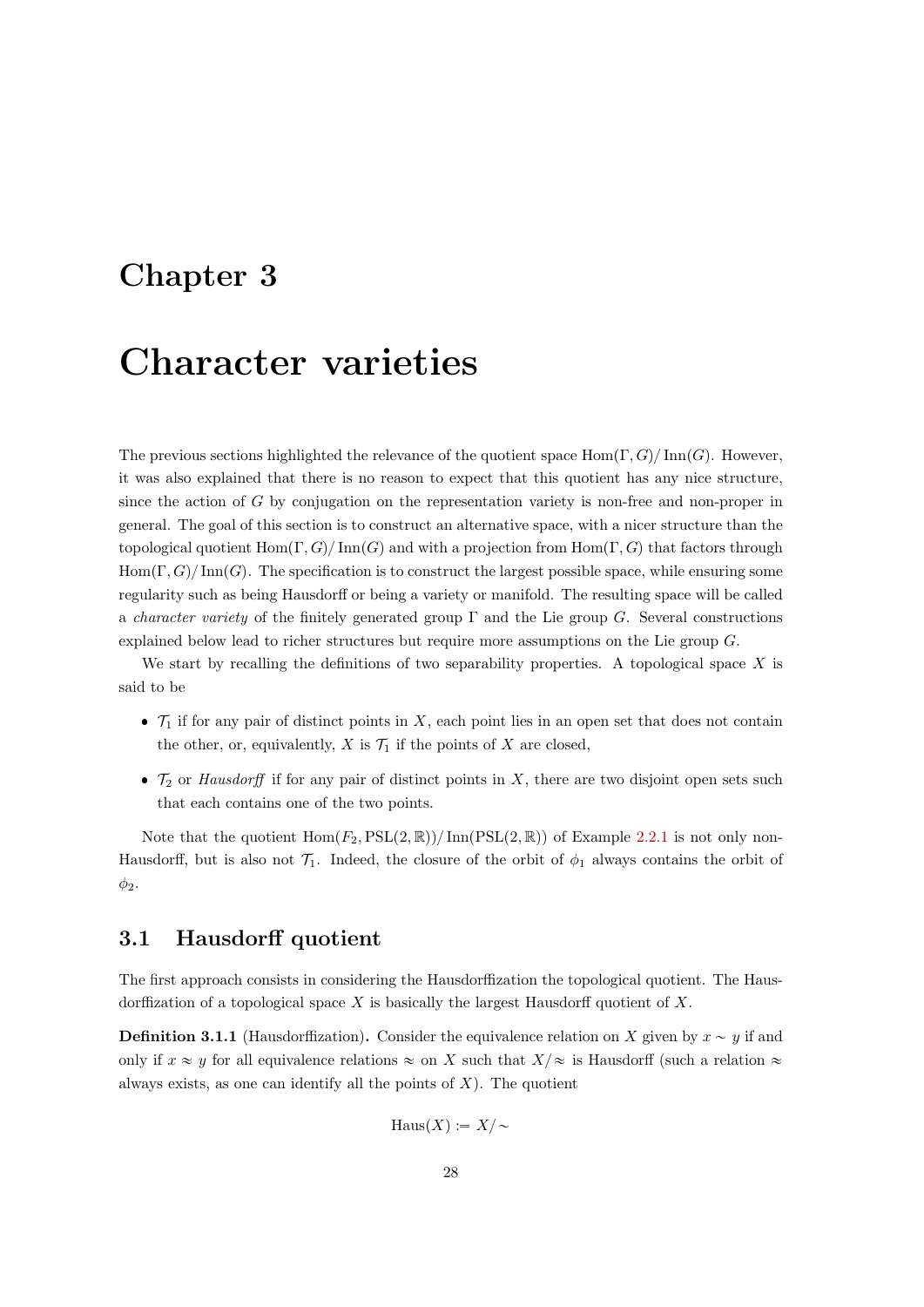is the Hausdorffization of X.

<span id="page-29-3"></span>**Lemma 3.1.2.** The space Haus $(X)$  is a Hausdorff topological space. Moreover, the space Haus $(X)$ has the following universal property: If  $Y$  is a Hausdorff topological space, then any continuous surjective map  $X \to Y$  factors uniquely through the projection  $X \to \text{Haus}(X)$ .

*Proof.* First we prove that  $Haus(X)$  is a Hausdorff space. Let  $x, y \in X$  be two points with  $x \neq y$ . By definition, there exists an equivalence relation  $\approx$  on X with Hausdorff quotient such that  $x \approx y$ . Since the projections of x and y in  $X/\approx$  are separable and the map  $X/\sim \rightarrow X/\approx$  is continuous, the projections of x and y are also separable in  $X/\sim$ .

Let now Y be a Hausdorff space and  $f: X \to Y$  be a continuous surjection. Define an equivalence relation on X by  $x \approx y$  if and only if  $f(x) = f(y)$ . The quotient  $X/\approx$  is homeomorphic to the Hausdorff space Y. This implies the existence of a continuous surjective map  $\text{Haus}(X) \to Y$  such that f is the composition  $X \to \text{Haus}(X) \to Y$ . The factoring map is uniquely determined by f.  $\Box$ 

<span id="page-29-2"></span>**Corollary 3.1.3.** If x and y are two points of X such that  $\overline{\{x\}} \cap \overline{\{y\}} \neq \emptyset$ , then  $x \sim y$ .

*Proof.* Since Haus $(X)$  is Hausdorff, its points are closed. In particular, the conjugacy classes for the relation  $\sim$  are closed subsets of X. If we assume that  $x \nsim y$ , then the conjugacy classes of x and y are disjoint closed subsets of X. This implies that the closures of  $\{x\}$  and  $\{y\}$  are disjoint.  $\Box$ 

Definition 3.1.4 (Hausdorff character variety). The Hausdorff character variety of a finitely generated group  $\Gamma$  and a Lie group G is the Hausdorffization of the topological quotient Hom $(\Gamma, G)/\text{Inn}(G)$ and is denoted

$$
\text{Rep}^{\mathcal{T}_2}(\Gamma, G) := \text{Haus}\left(\text{Hom}(\Gamma, G)\Big/\text{Inn}(G)\right).
$$

The construction of character varieties by Hausdorff quotients has the advantage to work in a broad sense (it could even be defined for topological groups  $G$ ). It is the approach favoured in [\[Mon16\]](#page-72-1), for instance.

#### <span id="page-29-0"></span>3.2  $\mathcal{T}_1$  quotient

An alternative to the Hausdorff quotient is the  $\mathcal{T}_1$  quotient used in [\[RS90,](#page-72-7) §7]. Let G be a topological group acting on a space X. For any  $x \in X$ , we denote the G-orbit of x by  $\mathcal{O}_x$ . We make the following crucial assumption:

<span id="page-29-1"></span>
$$
\forall x \in X, \quad \overline{\mathcal{O}_x} \subset X \text{ contains a unique closed } G\text{-orbit.}
$$
\n(3.2.1)

Let  $X \nparallel G$  denote the set of closed orbits for the action of G on X and define

$$
\pi\colon X\to X/\!\!/G
$$

to be the map that sends x to the unique closed orbit contained in  $\overline{\mathcal{O}_x}$ . A topology on  $X \mathbin{/\!\!/} G$  is defined by declaring  $\pi$  to be a quotient map, i.e  $Z \subset X \# G$  is closed if and only if  $\pi^{-1}(Z) \subset X$  is closed. Define a relation on  $X$  by

$$
x \approx y \quad \Leftrightarrow \quad \overline{\mathcal{O}_x} \cap \overline{\mathcal{O}_y} \neq \varnothing.
$$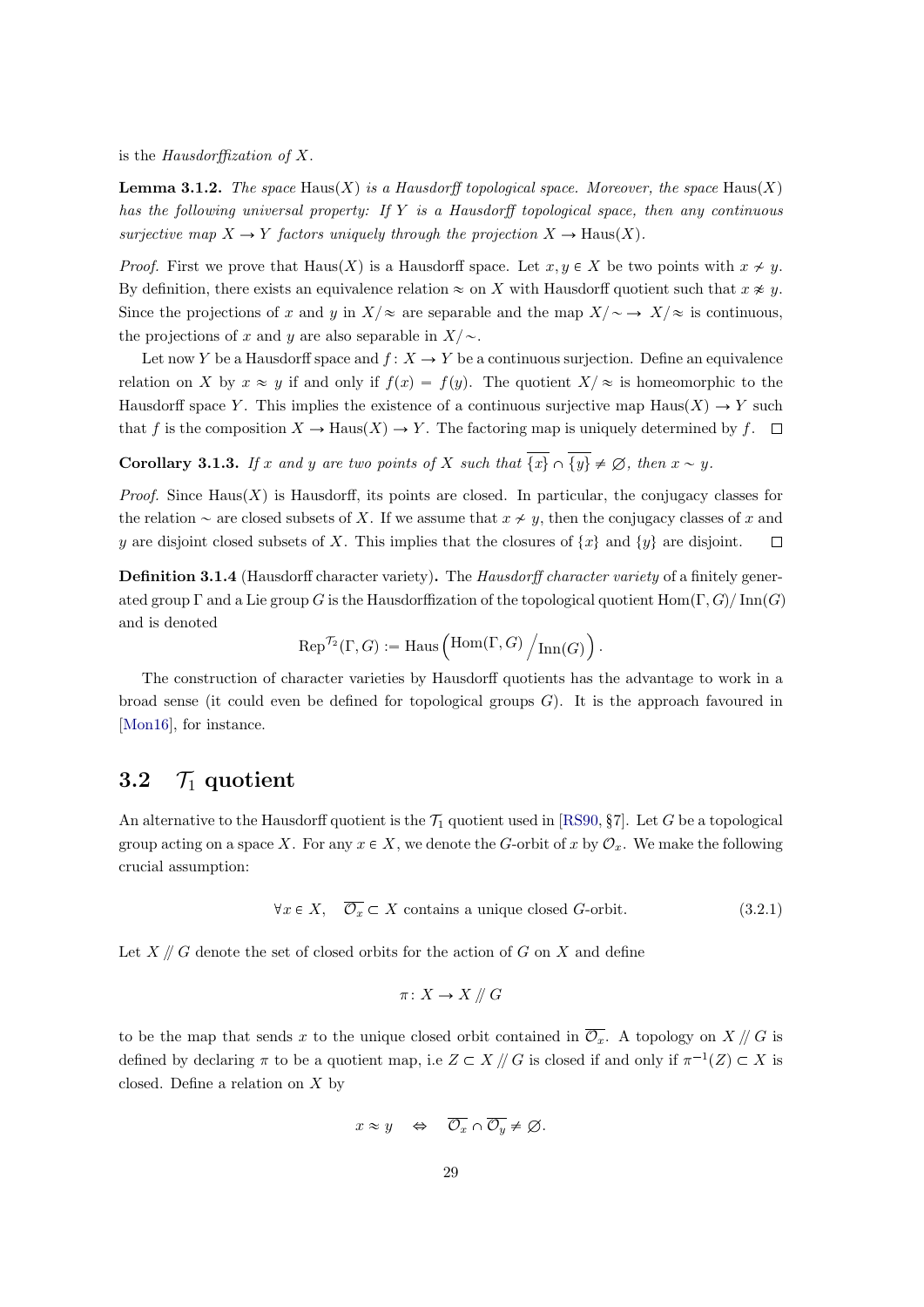<span id="page-30-1"></span>**Lemma 3.2.1.** Under the assumption [\(3.2.1\)](#page-29-1), the relation  $\approx$  is an equivalence relation and X  $\#G$ is homeomorphic to the quotient  $X/\approx$ .

*Proof.* The relation  $\approx$  is obviously symmetric and reflexive. We prove that it is also transitive. Assume that  $x \approx y$  and  $y \approx z$ . In particular,  $\overline{\mathcal{O}_x} \cap \overline{\mathcal{O}_y}$  is nonempty and thus contains an element w. Since  $\overline{\mathcal{O}_x} \cap \overline{\mathcal{O}_y}$  is closed and G-invariant, it holds  $\overline{\mathcal{O}_w} \subset \overline{\mathcal{O}_x} \cap \overline{\mathcal{O}_y}$ . We conclude that  $\overline{\mathcal{O}_x} \cap \overline{\mathcal{O}_y}$ contains a unique closed orbit which is the one contained in  $\overline{O_w}$ . Similarly,  $\overline{O_y} \cap \overline{O_z}$  contains a unique closed orbit. By uniqueness of the closed orbit contained in  $\overline{O_{\nu}}$ , the two must coincide. Hence,  $\overline{\mathcal{O}_x} \cap \overline{\mathcal{O}_y} \cap \overline{\mathcal{O}_z}$  contains  $\overline{\mathcal{O}_w}$  and is therefore nonempty. This shows that  $x \approx z$ .

To see that  $X / G \cong X / \infty$ , observe that, by the above argument,  $\pi(x) = \pi(y)$  if and only if  $x \approx y$ . Both are quotients of X and therefore homeomorphic.  $\Box$ 

<span id="page-30-0"></span>**Lemma 3.2.2.** The space  $X \parallel G$  has the following universal property: For every  $\mathcal{T}_1$  space Y, any continuous map  $X \to Y$  that is constant on G-orbits factors uniquely through  $\pi \colon X \to X \mathbin{/}\!\!/\, G$ .

*Proof.* Let Y be  $\mathcal{T}_1$  with a continuous map  $f: X \to Y$  that is constant on G-orbits. Let  $x \in X$ . We want to prove that f is constant on  $\overline{O_x}$ . Let  $y = f(x)$ . Since Y is  $\mathcal{T}_1$ , the singleton  $\{y\} \subset Y$  is closed and so is  $f^{-1}(y)$ . Therefore,  $\overline{O_x} \subset f^{-1}(y)$  and f is constant on  $\overline{O_x}$ . This shows that  $f: X \to Y$ factors through X // G. The factoring map  $\overline{f}$ : X // G  $\rightarrow$  Y is continuous and uniquely determined by  $f$ .  $\Box$ 

In the case that  $X/\!\!/ G$  is a  $\mathcal{T}_1$  space, then Lemma [3.2.2](#page-30-0) says that  $X/\!\!/ G$  is the largest  $\mathcal{T}_1$  quotient of X. There is a relation between  $X/\!\!/ G$  and the Hausdorffization of the topological quotient  $X/G$ . Namely

<span id="page-30-2"></span>Lemma 3.2.3. There is a natural surjective continuous map

$$
X \xrightarrow[\pi]{X/G} X/G
$$
  
\n
$$
\downarrow^{\pi} \qquad \downarrow
$$
  
\n
$$
X \# G \dashrightarrow^{\exists} \text{Haus}(X/G)
$$

*Proof.* Let x and y be two points of X. Lemma [3.2.1](#page-30-1) says that if  $\pi(x) = \pi(y)$ , then  $\overline{\mathcal{O}_x} \cap \overline{\mathcal{O}_y} \neq \emptyset$ . This means the closures of  $\mathcal{O}_x$  and  $\mathcal{O}_y$ , seen as singletons in  $X/G$ , have a nonempty intersection. By Corollary [3.1.3,](#page-29-2) we conclude that x and y project to the same point in Haus $(X/G)$ .  $\Box$ 

<span id="page-30-3"></span>**Corollary 3.2.4.** If  $X/\!\!/ G$  is Hausdorff, then it is homeomorphic to the Hausdorffization of  $X/G$ .

**Definition 3.2.5** ( $\mathcal{T}_1$  character variety). If the conjugation action of G on the representation variety Hom $(\Gamma, G)$  satisfies property [\(3.2.1\)](#page-29-1), we define the  $\mathcal{T}_1$  character variety of  $\Gamma$  and G to be

$$
\operatorname{Rep}^{\mathcal{T}_1}(\Gamma,G) := \operatorname{Hom}(\Gamma,G)/\!/ \operatorname{Inn}(G).
$$

Note that the  $\mathcal{T}_1$  character variety of  $\Gamma$  and  $G$  might not be a  $\mathcal{T}_1$  space, but always lies over any  $\mathcal{T}_1$  quotient of Hom $(\Gamma, G)$  by Lemma [3.2.2.](#page-30-0) In particular, by Lemma [3.2.3,](#page-30-2) there is a surjection

$$
\operatorname{Rep}^{\mathcal{T}_1}(\Gamma,G) \twoheadrightarrow \operatorname{Rep}^{\mathcal{T}_2}(\Gamma,G)
$$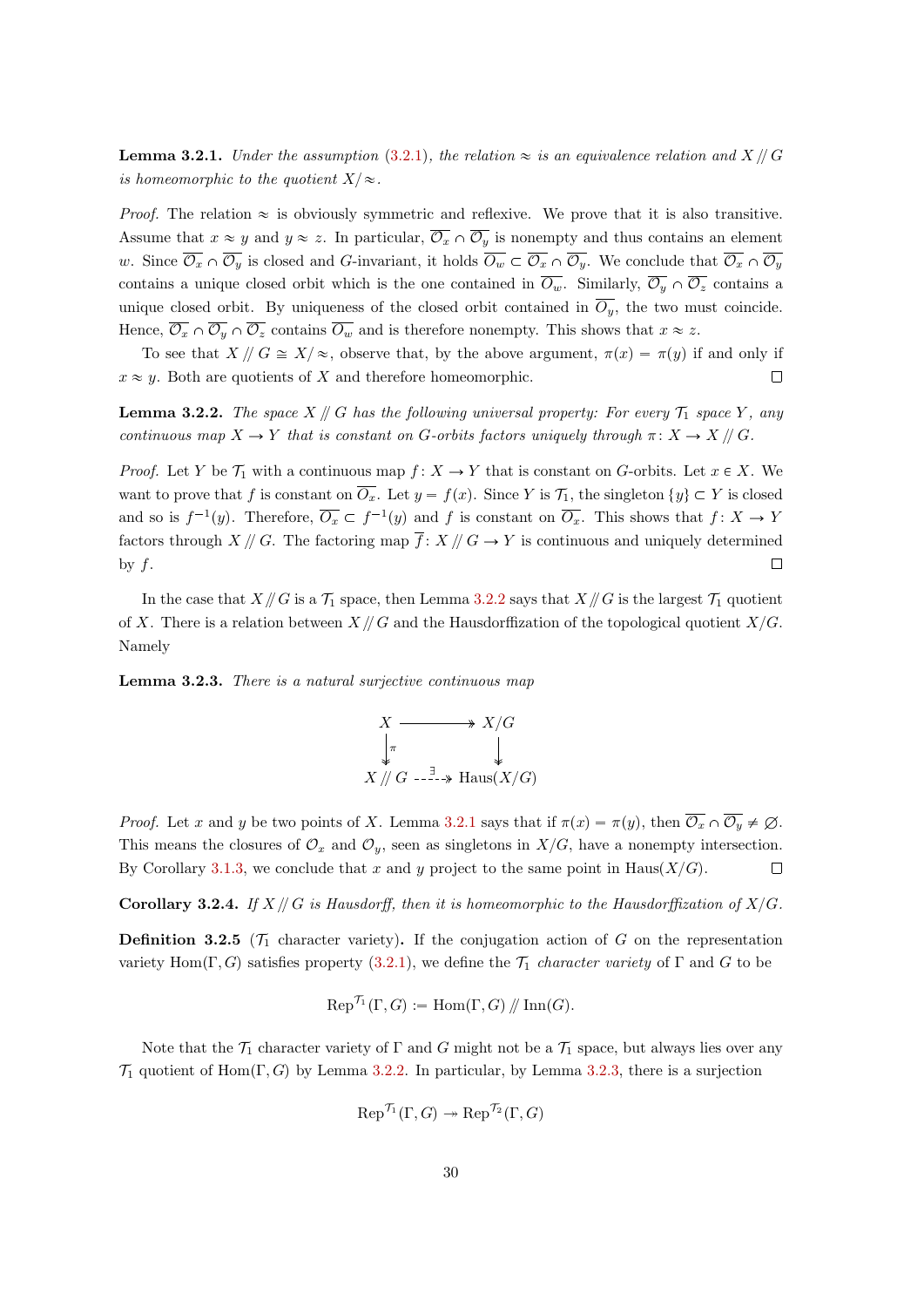which is a homeomorphism when  $\text{Rep}^{\mathcal{T}_1}(\Gamma, G)$  is Hausdorff.

#### <span id="page-31-0"></span>3.3 GIT quotient

In this section, we sketch a construction of character variety in the case that  $G$  is a complex reductive algebraic group. It is based on geometric invariant theory (GIT). The reader may consult [\[Sik12\]](#page-72-0), [\[Dre04,](#page-71-6) §2] or [\[Lou15,](#page-72-11) §B.5] for more details.

If G is a complex algebraic group then the representation variety  $\text{Hom}(\Gamma, G)$  is an algebraic variety by Lemma [1.2.3.](#page-9-2) Recall that the algebra of regular functions of  $\text{Hom}(\Gamma, G)$  is denoted  $\mathbb{C}[\text{Hom}(\Gamma, G)]$  and the subalgebra of G-invariant functions is denoted  $\mathbb{C}[\text{Hom}(\Gamma, G)]$ <sup>G</sup>. Nagata's theorem implies that  $\mathbb{C}[\text{Hom}(\Gamma, G)]$ <sup>G</sup> is finitely generated, see Remark [2.3.2.](#page-25-3) In particular, there is an algebraic variety denoted  $Spec(\mathbb{C}[\text{Hom}(\Gamma, G)]^G)$  whose algebra of polynomial functions is  $\mathbb{C}[\text{Hom}(\Gamma, G)]$ <sup>G</sup>. This variety is also known as the *GIT quotient* of Hom $(\Gamma, G)$ .

Definition 3.3.1 (GIT character variety). The GIT character variety of a finitely generated group  $\Gamma$  and a complex reductive algebraic group G is defined to be

$$
Rep^{GIT}(\Gamma, G) := Spec(\mathbb{C}[Hom(\Gamma, G)]^G).
$$

The GIT character variety has by definition the structure of an algebraic variety and is, in particular, a Hausdorff topological space with the standard topology. The inclusion  $\mathbb{C}[\text{Hom}(\Gamma, G)]^G$  $\mathbb{C}[\text{Hom}(\Gamma, G)]$  induces a surjective morphism of algebraic varieties

$$
p
$$
: Hom $(\Gamma, G)$   $\rightarrow$  Spec $(\mathbb{C}[\text{Hom}(\Gamma, G)]^G)$ .

We recall here some general properties of GIT quotients and refer the reader to [\[Dre04,](#page-71-6) §2] and [\[Lou15,](#page-72-11) §B.5], and references therein for proofs.

**Lemma 3.3.2.** The GIT quotient Spec( $\mathbb{C}[\text{Hom}(\Gamma, G)]^G$ ) has the following universal property: for every algebraic variety Y, any morphism Hom $(\Gamma, G) \to Y$  that is constant on G-orbits factors uniquely through p: Hom $(\Gamma, G) \to \text{Spec}(\mathbb{C}[\text{Hom}(\Gamma, G)]^G)$ .

<span id="page-31-1"></span>**Lemma 3.3.3.** The GIT quotient  $Spec(\mathbb{C}[\text{Hom}(\Gamma, G)]^G)$  satisfies the following properties:

1. For two representations  $\phi_1, \phi_2 \in \text{Hom}(\Gamma, G)$ , it holds that

$$
p(\phi_1) = p(\phi_2) \Leftrightarrow \overline{\mathcal{O}_{\phi_1}} \cap \overline{\mathcal{O}_{\phi_2}} \neq \varnothing.
$$

2. Any fibre of p contains a unique closed orbit (compare [\(3.2.1\)](#page-29-1)).

Lemma [3.3.3,](#page-31-1) combined with Lemma [3.2.1,](#page-30-1) implies that the underlying topological structure of the GIT character variety of  $\Gamma$  and G coincides with the  $\mathcal{T}_1$  character variety. Since the GIT character variety is a Hausdorff space, it further coincides with the Hausdorff character variety by Corollary [3.2.4:](#page-30-3)

$$
\operatorname{Rep}^{\operatorname{GIT}}(\Gamma,G) \cong \operatorname{Rep}^{\mathcal{T}_1}(\Gamma,G) \cong \operatorname{Rep}^{\mathcal{T}_2}(\Gamma,G).
$$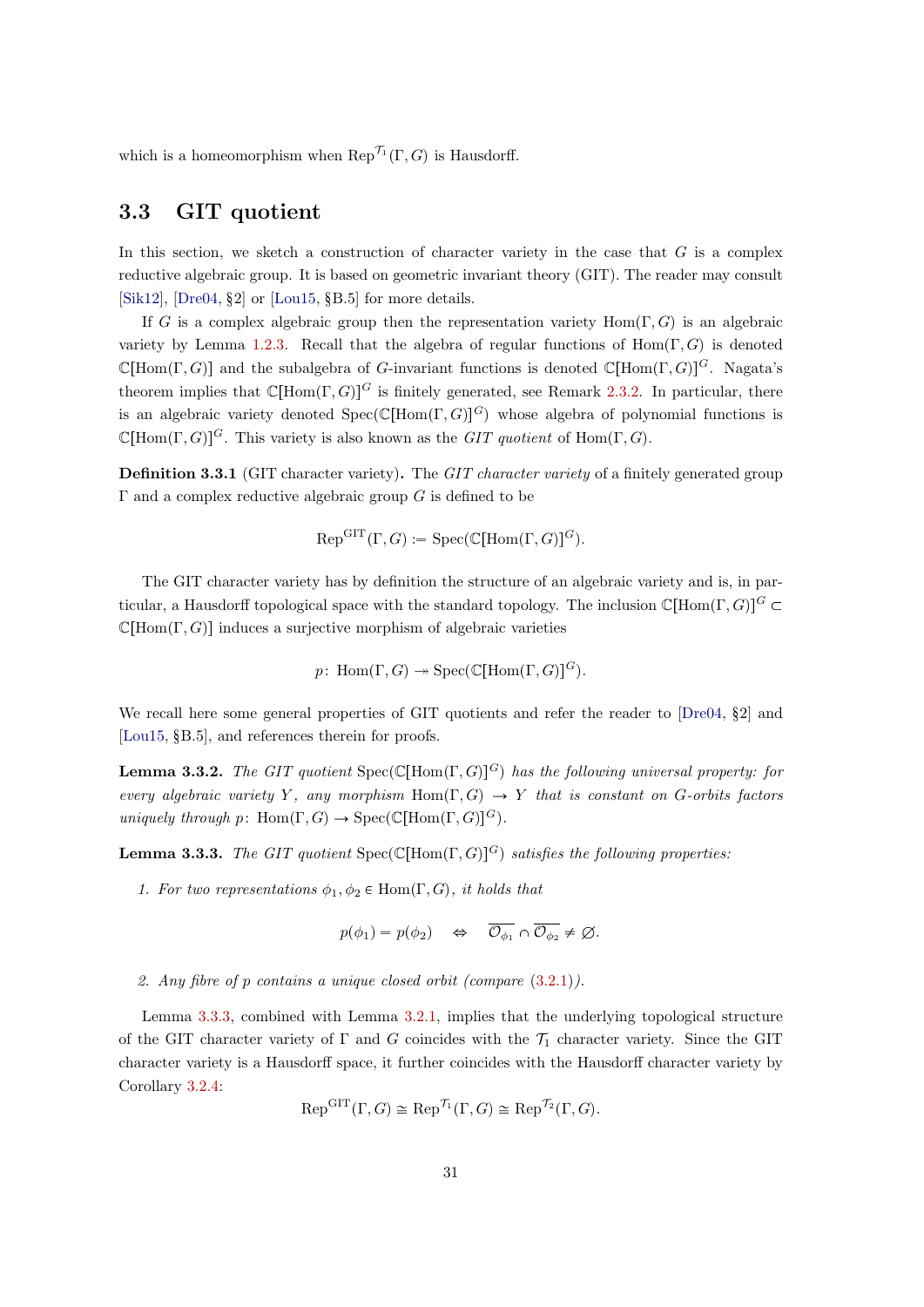#### <span id="page-32-0"></span>3.4 Analytic quotient

If one is interested in constructing a character variety that is an analytic manifold, one can restrict to good representations defined in Definition [2.2.11.](#page-21-4) If Hom<sup>good</sup> $(\Gamma, G)$  is a nonempty analytic manifold (recall from Corollary [2.2.13](#page-21-3) that it is the case if  $\Gamma = \pi_{g,0}$  is a closed surface group and G is a reductive algebraic group), then the quotient  $\text{Hom}^{\text{good}}(\Gamma, G)/\text{Inn}(G)$  is an analytic manifold.

Definition 3.4.1 (Analytic character variety). The *analytic character variety* of a closed surface group  $\Gamma = \pi_{g,0}$  and a reductive algebraic group G is defined to be

$$
\operatorname{Rep}^{\infty}(\pi_{g,0}, G) := \operatorname{Hom}^{\operatorname{good}}(\pi_{g,0}, G)/G.
$$

The topology of an analytic character variety is a Hausdorff. Hence, by Lemma [3.1.2,](#page-29-3) there is a projection from the Hausdorff character variety (which does not need to be a homeomorphism)

$$
\operatorname{Rep}^{\mathcal{T}_2}(\pi_{g,0},G) \twoheadrightarrow \operatorname{Rep}^{\infty}(\pi_{g,0},G).
$$

#### <span id="page-32-1"></span>3.5 Variant of the GIT and analytic quotients

The GIT character variety can be described more concretely as follows.

**Definition 3.5.1** (Stability of representations). Let  $G$  be an algebraic group. A representation  $\phi \colon \Gamma \to G$  is

- polystable if  $\mathcal{O}_{\phi}$  is closed.
- stable if  $\phi$  is polystable and regular.

The Inn(G)-invariant subspace of polystable representations is denoted Hom<sup>ps</sup> $(\Gamma, G)$  and the subspace of stable representations is denoted  $\text{Hom}^s(\Gamma, G)$ .

These notions are redundant if G is a reductive complex algebraic group because of the following.

<span id="page-32-2"></span>**Proposition 3.5.2.** Let G be a reductive complex algebraic group. Let  $\phi \in \text{Hom}(\Gamma, G)$  be a representation. Then

- 1.  $\phi$  is reductive if and only if  $\phi$  is polystable,
- 2.  $\phi$  is irreducible if and only if  $\phi$  is stable.

The first assertion of Proposition [3.5.2](#page-32-2) was already stated in Proposition [2.2.19.](#page-22-3) The second assertion is a consequence of Lemma [2.2.18.](#page-22-1)

<span id="page-32-3"></span>**Theorem 3.5.3.** Let  $G$  be a reductive complex algebraic group. The topological quotient

$$
\operatorname{Hom}^{\rm ps}(\Gamma, G)/\operatorname{Inn}(G) = \operatorname{Hom}^{\rm red}(\Gamma, G)/\operatorname{Inn}(G)
$$

is homeomorphic to  $\text{Rep}^{\text{GIT}}(\Gamma, G)$ . It contains, as an open subset, the topological quotient

 $\text{Hom}^s(\Gamma, G)/\text{Inn}(G) = \text{Hom}^{\text{irr}}(\Gamma, G)/\text{Inn}(G)$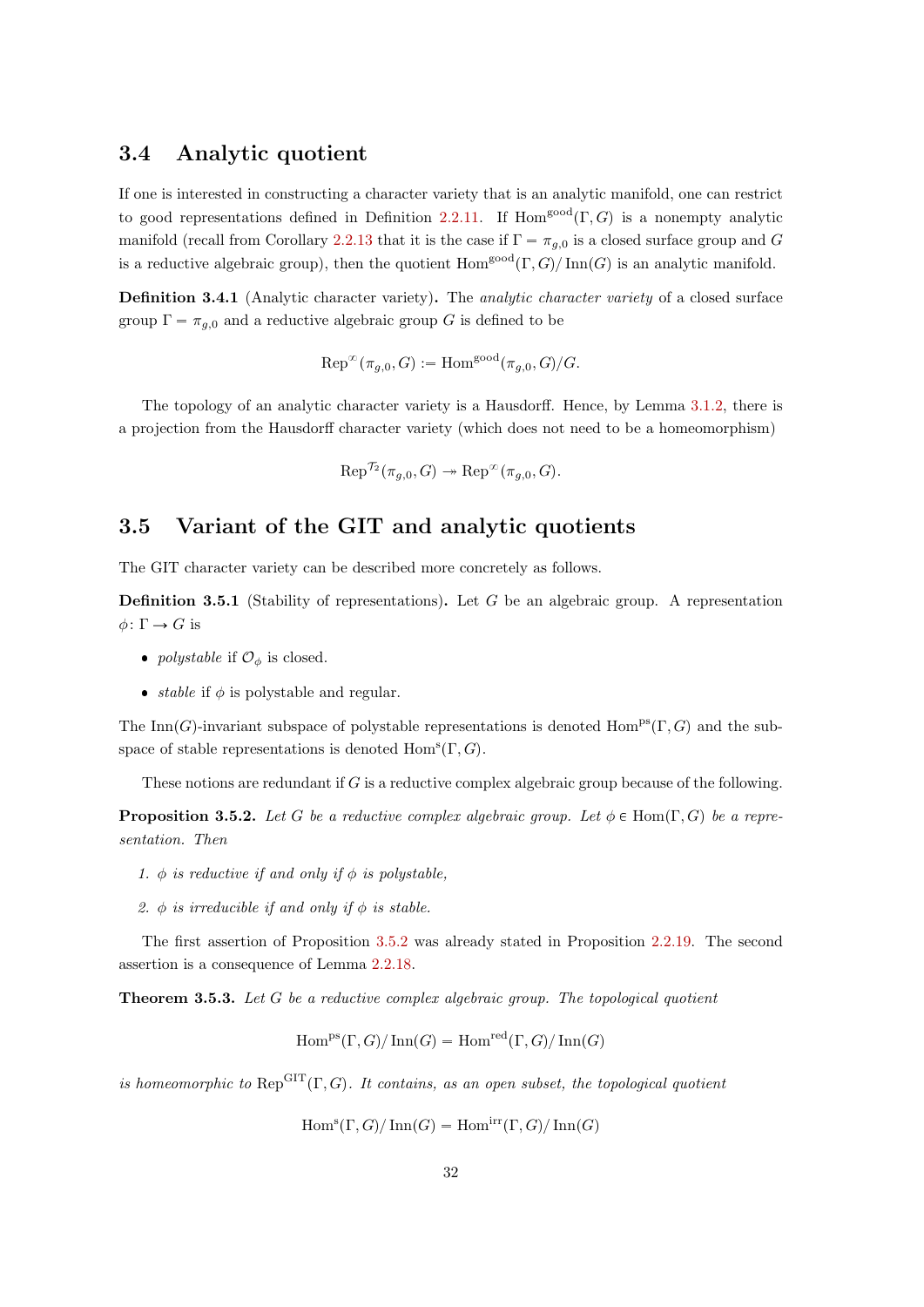which is an orbifold whenever  $Z(G)$  is finite.

*Proof.* Polystable representations have a closed orbit under the  $\text{Inn}(G)$ -action by definition. So, the first statement of Lemma [3.3.3](#page-31-1) implies that the projection  $p: \text{Hom}(\Gamma, G) \to \text{Spec}(\mathbb{C}[\text{Hom}(\Gamma, G)]^G)$ factors through an injective map

$$
\mathrm{Hom}^{\mathrm{ps}}(\Gamma, G)/\mathrm{Inn}(G) \to \mathrm{Rep}^{\mathrm{GIT}}(\Gamma, G).
$$

We can use the second statement of Lemma  $3.3.3$  to see that this map is also surjective.

Recall now from Proposition [2.2.9](#page-20-0) that  $Hom<sup>irr</sup>(\Gamma, G) = Hom<sup>s</sup>(\Gamma, G)$  is open in  $Hom(\Gamma, G)$ . To prove the orbifold statement, we use that an algebraic variety over the real or the complex numbers has a finite number of connected components in the usual topology, see e.g. [\[DK81,](#page-71-7) Thm. 4.1]. So, if  $Z(G)$  is finite, then a polystable representation  $\phi \colon \Gamma \to G$  is stable if and only if  $Z(\phi)$  is finite. Equivalently,  $\phi$  is stable if and only if it has a finite stabilizer for the Inn(G)-action. This shows that the quotient is an orbifold since the  $\text{Inn}(G)$ -action on  $\text{Hom}^s(\Gamma, G)$  is proper by Theorem [2.2.10.](#page-21-0)

Theorem [3.5.3](#page-32-3) says that there is a natural structure of algebraic variety on the quotient of the space of reductive representations by the  $\text{Inn}(G)$ -action, given that G is a reductive complex algebraic group. In the case that  $G$  is a real algebraic group, we have the following

<span id="page-33-1"></span>**Theorem 3.5.4** ( $[RSS0]$ ). Let G be a real algebraic group. The quotient

$$
\operatorname{Hom}^{\rm red}(\Gamma, G)/\operatorname{Inn}(G)
$$

is a real semialgebraic<sup>[1](#page-33-0)</sup> variety.

Theorem [3.5.4](#page-33-1) is proved in [\[RS90,](#page-72-7) Thm. 7.6].

<span id="page-33-0"></span><sup>&</sup>lt;sup>1</sup>A semialgebraic variety is defined to be a set of points satisfying polynomial equalities and inequalities.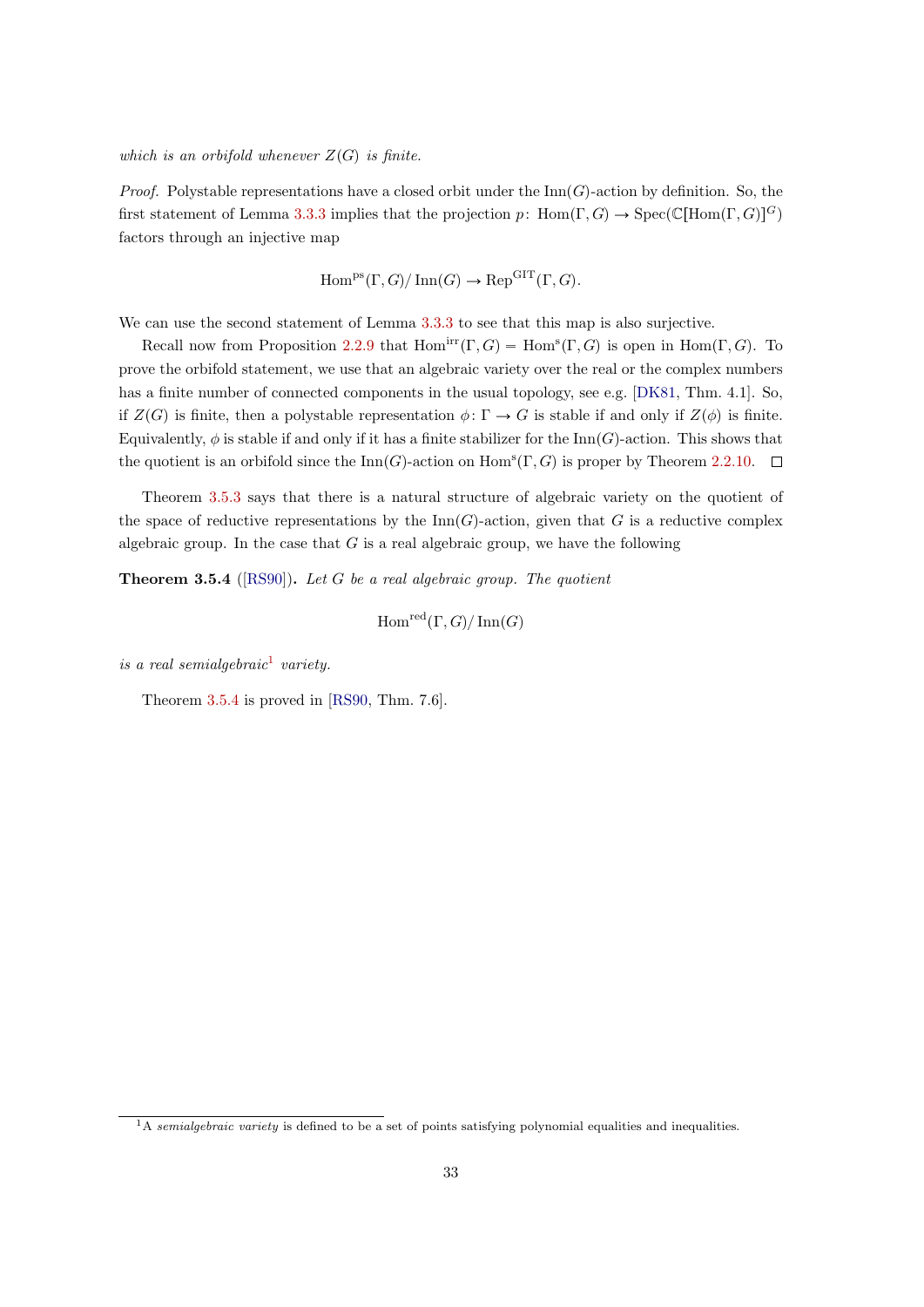### <span id="page-34-0"></span>Chapter 4

# Symplectic structure of character varieties

Throughout this section we assume that  $G$  is a quadrable Lie group. We also fix a nondegenerate, symmetric, Ad-invariant bilinear form  $B: \mathfrak{g} \times \mathfrak{g} \to \mathbb{R}$ . Goldman described in [\[Gol84\]](#page-71-0) a natural symplectic structure on the character variety of representations of a closed surface group into a quadrable group. We remind the reader of the construction.

Assume for now that  $\Gamma$  is any finitely generated group. We explained in Corollary [1.4.5](#page-13-0) that the Zariski tangent space to Hom $(\Gamma, G)$  at a representation  $\phi$  can be identified with  $Z^1(\Gamma, \mathfrak{g}_{\phi}) \subset \mathfrak{g}^{\Gamma}$ . To define a 2-form on the representation variety  $\text{Hom}(\Gamma, G)$  we use the cup product in group cohomology  $(B.11)$ . Combined with the pairing B, this gives a map

<span id="page-34-2"></span>
$$
\omega \colon Z^1(\Gamma, \mathfrak{g}_{\phi}) \times Z^1(\Gamma, \mathfrak{g}_{\phi}) \xrightarrow{\smile} Z^2(\Gamma, \mathfrak{g}_{\phi} \otimes \mathfrak{g}_{\phi}) \xrightarrow{B_{\ast}} Z^2(\Gamma, \mathbb{R}). \tag{4.0.1}
$$

The map  $\omega$  is bilinear and anti-symmetric because the cup product is anti-symmetric in degree 1 (Lemma  $B.11$ ) and  $B$  is symmetric.

<span id="page-34-1"></span>**Theorem 4.0.1** ([\[Kar92\]](#page-71-2)). Let  $\varphi: Z^2(\Gamma, \mathbb{R}) \to \mathbb{R}$  be any continuous linear function that vanishes on  $B^2(\Gamma,\mathbb{R})$ . Then,  $\varphi \circ \omega$  is a closed 2-form on Hom $(\Gamma,G)$ .

The main conclusion of Theorem [4.0.1](#page-34-1) is the statement that the form  $\varphi \circ \omega$  is closed. Karshon gives an elementary proof of the closeness via direct computations in group cohomology.

The cup product of coboundaries in  $B^1(\Gamma, \mathfrak{g}_{\phi})$  is itself a coboundary inside  $B^2(\Gamma, \mathfrak{g}_{\phi} \otimes \mathfrak{g}_{\phi})$ . This shows that the 2-form  $\varphi \circ \omega$  is degenerate. Recall from Proposition [1.4.6](#page-13-2) that the tangent space at  $\phi$  to the G-orbit  $\mathcal{O}_{\phi} \subset \text{Hom}(\Gamma, G)$  can be identified with the 1-coboundaries  $B^1(\Gamma, \mathfrak{g}_{\phi}) \subset \mathfrak{g}^{\Gamma}$ . So,  $\varphi \circ \omega$  is degenerate at least along the tangent directions to the G-orbit of  $\phi$ . In general, the kernel of  $\varphi \circ \omega$  might contain more degenerate directions than those which arise from  $\mathcal{O}_{\phi}$ .

Definition 4.0.2 (Goldman symplectic form). In the case that the G-orbits are the only directions of degeneracy of  $\varphi \circ \omega$ , we denote by  $\omega_{\mathcal{G}}$  the induced nondegenrate closed form on cohomology:

$$
(\omega_{\mathcal{G}})_{\phi} \colon H^1(\Gamma, \mathfrak{g}_{\phi}) \times H^1(\Gamma, \mathfrak{g}_{\phi}) \to \mathbb{R}.
$$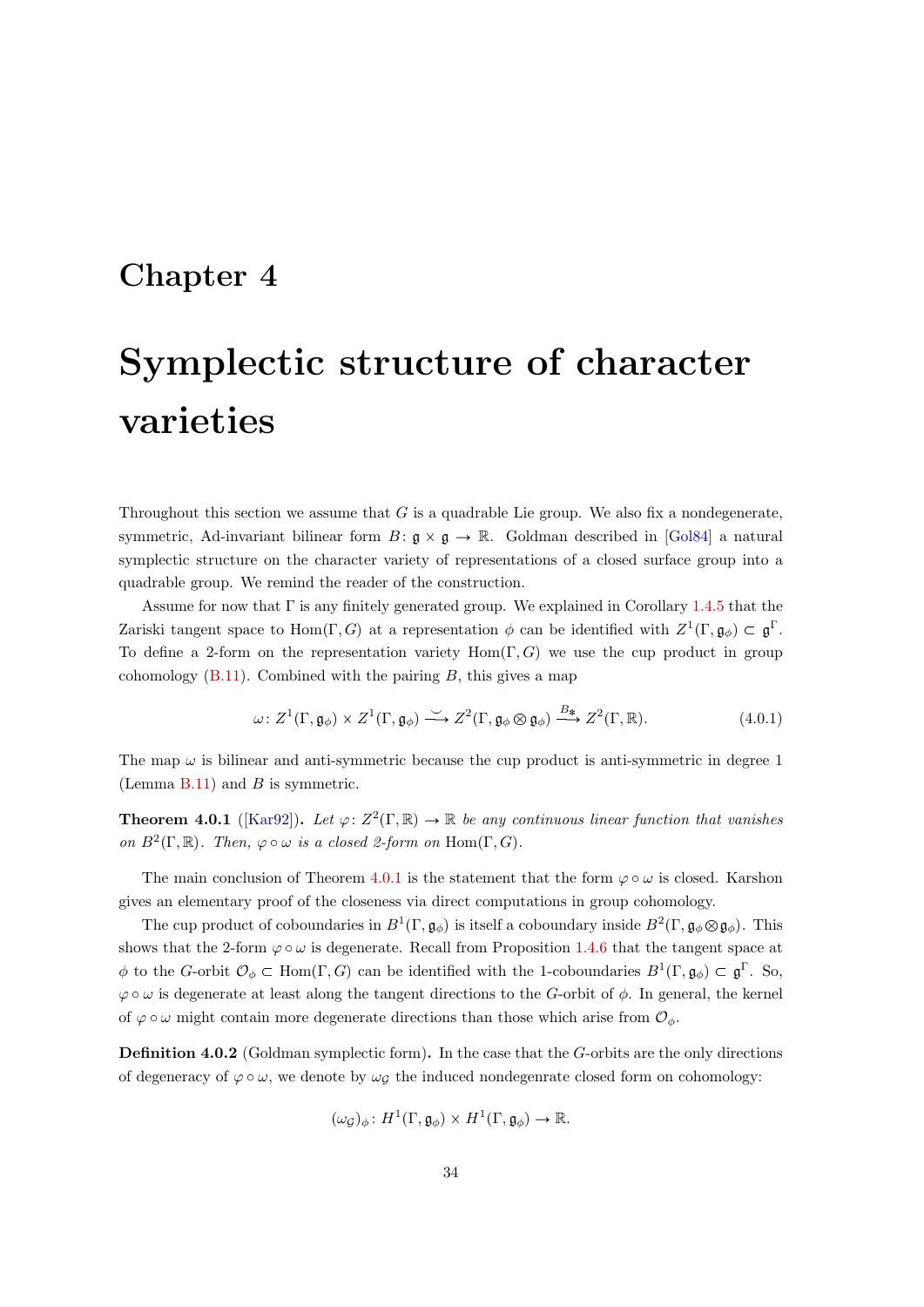We say that  $\omega_{\mathcal{G}}$  is the the Goldman symplectic form on  $\text{Hom}(\Gamma, G)/\text{Inn}(G)$ .

The index  $G$  refers to Goldman. We are abusing the terminology "symplectic form" here. The topological quotient  $\text{Hom}(\Gamma, G)/\text{Inn}(G)$  does not need to be a variety in general and it is abusive to say that the "Zariski tangent space" at  $\lbrack \phi \rbrack \in \text{Hom}(\Gamma, G)/\text{Inn}(G)$  is the quotient space  $H^1(\Gamma, \mathfrak{g}_{\phi}) = Z^1(\Gamma, \mathfrak{g}_{\phi})/B^1(\Gamma, \mathfrak{g}_{\phi})$ . What  $\omega_{\mathcal{G}}$  really is, is a 2-form on Hom $(\Gamma, G)$  that is degenerate precisely along the orbits of the  $\text{Inn}(G)$ -action.

#### <span id="page-35-0"></span>4.1 Closed surface groups

Let  $\Gamma = \pi_{g,0}$  be a closed surface group. Let  $[\pi_{g,0}]$  be a generator of  $H_2(\pi_{g,0}, \mathbb{Z}) \cong \mathbb{Z}$  (where  $\mathbb Z$  is the trivial  $\pi_{g,0}$ -module). In other words,  $[\pi_{g,0}]$  corresponds to an orientation of the surface  $\Sigma_{g,0}$ under the isomorphism  $H_2(\pi_{g,0}, \mathbb{Z}) \cong H_2(\Sigma_{g,0}, \mathbb{Z})$  of Theorem [B.8.](#page-64-2) Integration against  $[\pi_{g,0}]$  gives an isomorphism

$$
[\pi_{g,0}] \frown: H^2(\pi_{g,0}, \mathbb{R}) \to \mathbb{R}.
$$

Let  $\varphi: Z^2(\pi_{g,0}, \mathbb{R}) \to \mathbb{R}$  be given by the composition of the quotient map  $Z^2(\pi_{g,0}, \mathbb{R}) \to H^2(\pi_{g,0}, \mathbb{R})$ and the integration against  $[\pi_{g,0}]$ . Clearly,  $\varphi$  vanishes on  $B^2(\pi_{g,0}, \mathbb{R})$ .

**Lemma 4.1.1.** Let  $\Gamma = \pi_{g,0}$  be a closed surface group. The composition of  $\varphi: Z^2(\pi_{g,0}, \mathbb{R}) \to \mathbb{R}$ with the form  $\omega$  of [\(4.0.1\)](#page-34-2) defines a 2-form on Hom $(\pi_{g,0}, G)$  whose kernel is  $B^1(\pi_{g,0}, \mathbb{R})$ .

*Proof.* The proof relies on Poincaré duality in group cohomology for the group  $\pi_{q,0}$ . It implies that the cup product **1990** 

$$
H^1(\pi_{g,0}, \mathbb{R}) \times H^1(\pi_{g,0}, \mathbb{R}) \longrightarrow H^2(\pi_{g,0}, \mathbb{R})
$$

is a nondegenerate pairing. This means that the form  $\varphi \circ \omega$  is degenerate on  $B^1(\pi_{g,0}, \mathbb{R})$  only.  $\Box$ 

The induced nondegenerate closed form  $(\omega_{\mathcal{G}})_{\phi} : H^1(\pi_{g,0}, \mathfrak{g}_{\phi}) \times H^1(\pi_{g,0}, \mathfrak{g}_{\phi}) \to \mathbb{R}$  is the celebrated Goldman symplectic form for character varieties of closed surface groups representations. The original argument of Goldman in [\[Gol84\]](#page-71-0) to prove that the  $\omega_{\mathcal{G}}$  is closed is inspired by the treatment of the case when  $G$  is compact in  $[AB83]$ . The proof involves an infinite dimensional symplectic reduction from the affine space of connections on some vector bundle, see [\[Gol84\]](#page-71-0) and [\[Lab13,](#page-72-2) §6] for more details.

Remark 4.1.2. The Goldman symplectic form depends on the pairing B on the Lie algebra of G. Different choices of pairing for the same Lie group G may lead to different symplectic structures. Abusing once again of the term "symplectic manifold", one can say that Goldman's construction is a functor form the product category of the category of closed connected oriented surfaces  $\Sigma_{g,0}$ with the category of quadrable Lie groups  $G$  with a choice of a form pairing  $B$  to the category of "symplectic manifold"

$$
(\Sigma_{g,0}, (G, B)) \longrightarrow \left( \text{Hom}(\pi_1(\Sigma_{g,0}), G) / \text{Inn}(G), \omega_{\mathcal{G}} \right).
$$

We point out that the quotients  $\text{Hom}(\pi_1(\Sigma_{q,0}), G)/\text{Inn}(G)$  obtained for different choices of basepoints in  $\Sigma_{q,0}$  are naturally isomorphic (the isomorphism does not depend on the choice of path connecting different basepoints).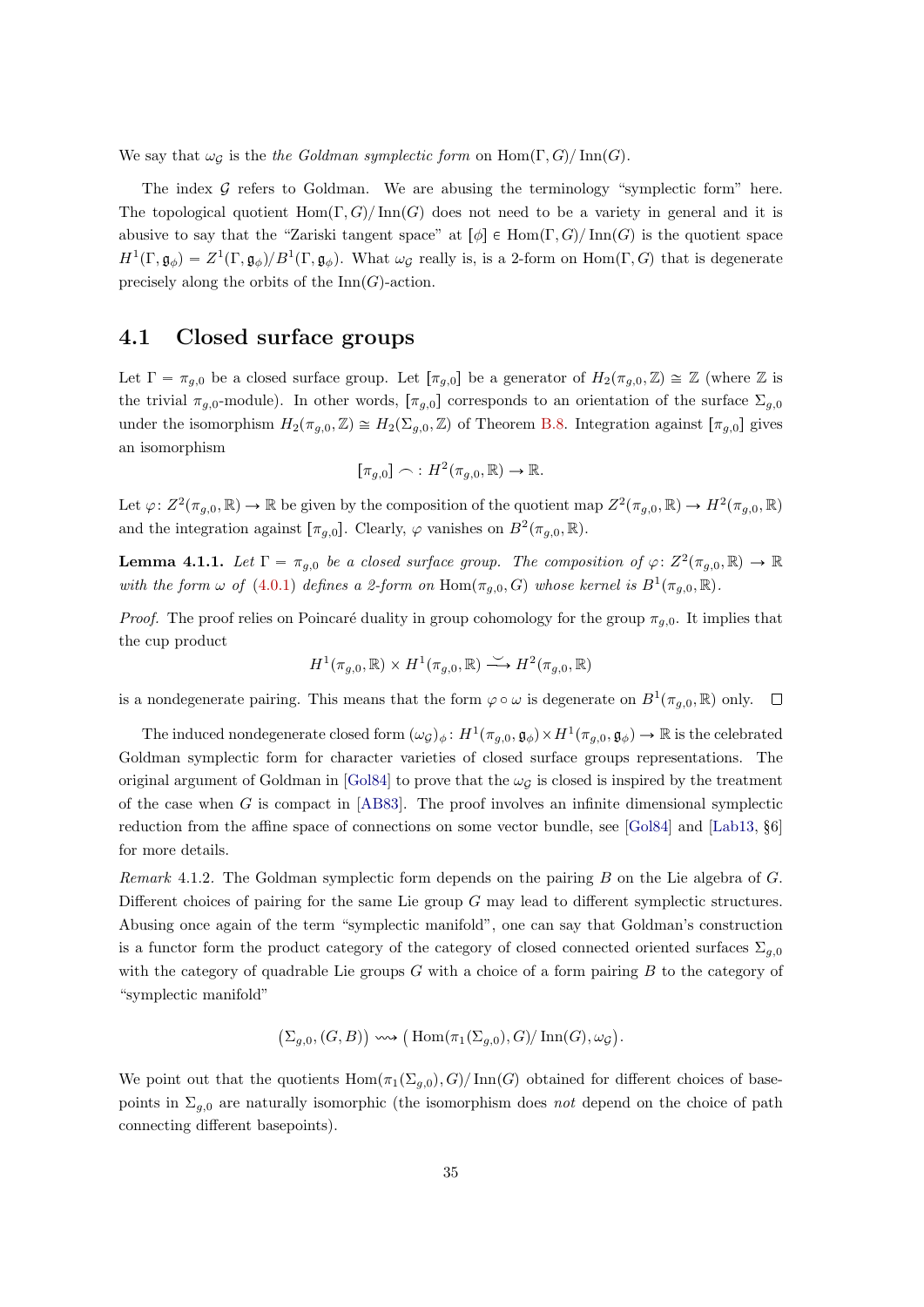### 4.2 General surface groups

Let  $\Gamma = \pi_{g,n}$  be a surface group. We will assume in this section that  $n > 0$ . As mentioned earlier, in that case  $\pi_{g,n}$  is a free group and the representation variety  $\text{Hom}(\pi_{g,n}, G)$  is isomorphic to the product  $G^{2g+n-1}$ . It can be written as the disjoint union of so-called relative representation varieties.

**Definition 4.2.1** (Relative representation variety). Let  $\mathcal{C} = (C_1, \ldots, C_n)$  be an ordered collection of n conjugacy classes in G. The relative representation variety associated to  $(\pi_{g,n}, G, C)$  is the subspace of  $\text{Hom}(\pi_{q,n}, G)$  given by

$$
\text{Hom}_{\mathcal{C}}(\pi_{g,n}, G) := \{ \phi \in \text{Hom}(\pi_{g,n}, G) : \phi(c_i) \in C_i, \forall i = 1, \dots, n \},
$$

where  $c_1, \ldots, c_n$  refer to the generators of  $\pi_{g,n}$  in the presentation [\(1.1.3\)](#page-8-0).

If  $G/G$  denotes the set of conjugacy classes in  $G$ , then

$$
\operatorname{Hom}(\pi_{g,n}, G) = \bigsqcup_{\mathcal{C} \in (G/G)^n} \operatorname{Hom}_{\mathcal{C}}(\pi_{g,n}, G).
$$

Relative character varieties are really associated to the particular presentation of  $\pi_{q,n}$  that we fixed in [\(1.1.3\)](#page-8-0). The conjugation action of G on Hom $(\pi_{q,n}, G)$  restricts to Hom $_{\mathcal{C}}(\pi_{q,n}, G)$ .

**Lemma 4.2.2.** Let  $G$  be a Lie group equipped with an analytic atlas. The relative representation variety Hom<sub>C</sub>( $\pi_{g,n}$ , G) is naturally an analytic subvariety of  $G^{2g+n}$ . If G is a complex algebraic group, then Hom<sub>C</sub>( $\pi_{q,n}$ , G) is an algebraic subvariety of Hom( $\pi_{q,n}$ , G). If G is a real algebraic group, then Hom<sub>C</sub>( $\pi_{q,n}$ , G) is a semialgebraic subvariety of Hom( $\pi_{q,n}$ , G).

*Proof.* The proof is analogous to the proof of Lemma [1.2.2.](#page-9-0) A conjugacy class  $C \in G/G$  is a smooth submanifold of G isomorphic to  $G/Z(c)$ , where c is any element of C (recall that  $Z(c)$  is a closed subgroup of  $G$ ). It has a unique structure of real analytic manifold that makes the projection map  $G \to G/Z(c)$  an analytic submersion. The relative representation variety Hom<sub>C</sub>( $\pi_{q,n}, G$ ) is naturally identified with the subspace of  $G^{2g} \times C_1 \times \ldots \times C_n$  cut out by the single relation of the surface group  $\pi_{q,n}$  (see [\(1.1.3\)](#page-8-0)). This shows that  $\text{Hom}_{\mathcal{C}}(\pi_{q,n}, G)$  is an analytic subvariety of  $G^{2g+n}$ . Observe now that, if  $G$  is a complex algebraic group, then conjugacy classes in  $G$  are algebraic subvarieties of  $G$ . This can be seen as a consequence of Chevalley's Theorem. Moreover, if  $G$  is a real algebraic group, then conjugacy classes in  $G$  are semialgebraic subvarieties of  $G<sup>1</sup>$  $G<sup>1</sup>$  $G<sup>1</sup>$ . This, in turn, is a consequence of Tarski–Seidenberg Theorem.  $\Box$ 

We would like to determine the Zariski tangent space to relative character varieties. We follow the approach of [\[GHJW97,](#page-71-0) §4]. Let  $\phi \in \text{Hom}_{\mathcal{C}}(\pi_{g,n}, G)$ . The Zariski tangent space to  $\text{Hom}_{\mathcal{C}}(\pi_{g,n}, G)$ at  $\phi$  is the space of all tangent vectors in  $Z^1(\pi_{g,n}, \mathfrak{g}_{\phi})$  tangent to a smooth deformation  $\phi_t$  of  $\phi$  inside  $\text{Hom}(\pi_{g,n}, G)$  that satisfies  $\phi_t(c_i) \in C_i$  up to first order. Observe that the condition  $\phi_t(c_i) \in C_i$  is equivalent to the existence of a smooth 1-parameter family  $g_i(t) \in G$ , with  $g_i(0) = 1$ , and

<span id="page-36-1"></span>
$$
\phi_t(c_i) = g_i(t)\phi(c_i)g_i(t)^{-1}.
$$
\n(4.2.1)

<span id="page-36-0"></span> $1$ An example of conjugacy classes that are a semialgebraic subvarieties, but not algebraic subvarieties, are parabolic conjugacy classes inside  $SL(2, \mathbb{R})$ .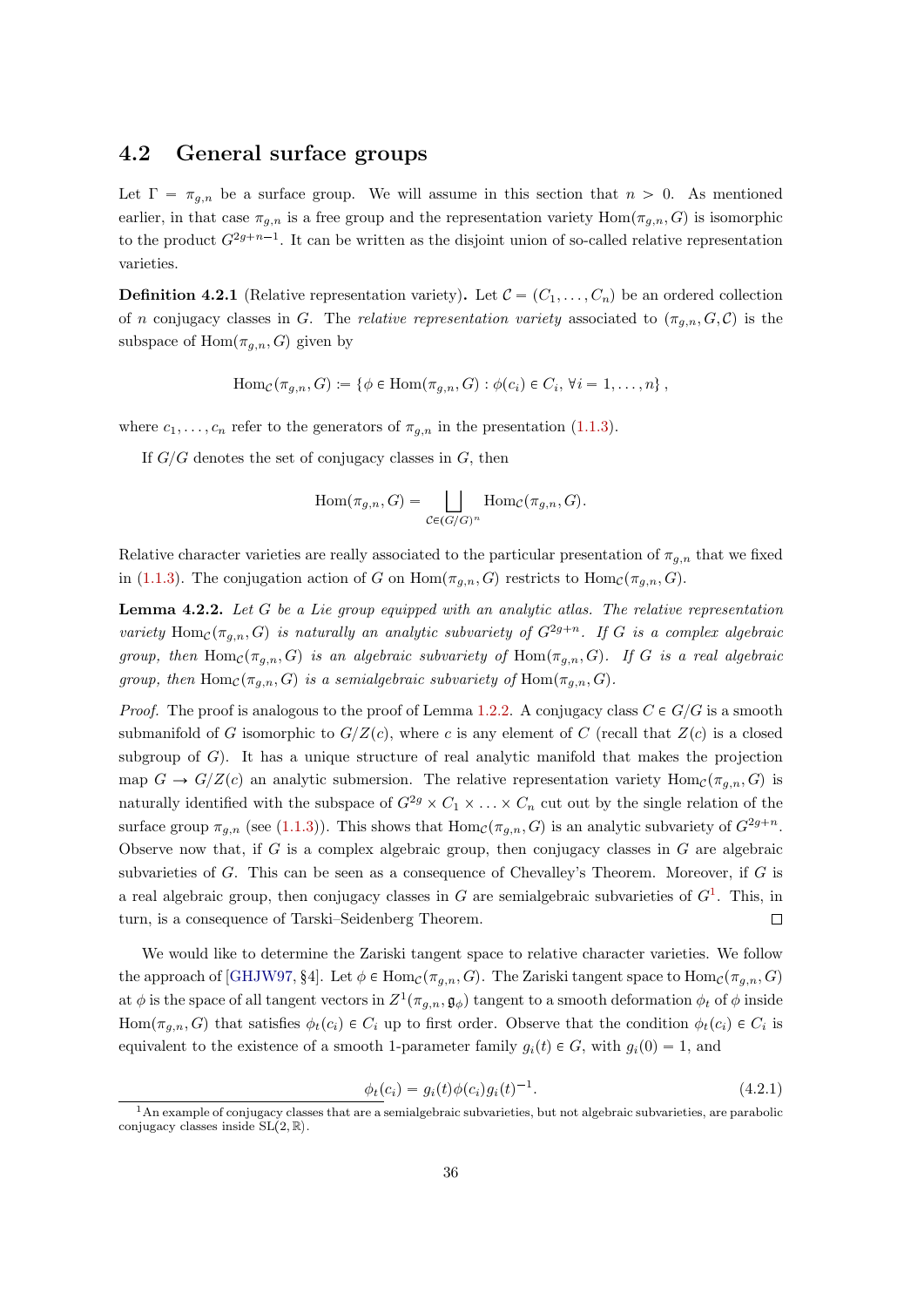**Lemma 4.2.3.** A vector  $v \in Z^1(\pi_{g,n}, \mathfrak{g}_{\phi})$  tangent to  $\phi_t$  at  $t = 0$  satisfies [\(4.2.1\)](#page-36-1) up to first order if and only if

$$
v(c_i) = g_i - \mathrm{Ad}(\phi(c_i))g_i,
$$

where  $g_i \in \mathfrak{g}$  is the tangent vector to  $g_i(t)$  at  $t = 0$ .

*Proof.* We use  $\frac{d}{dt}\Big|_{t=0} \phi_t(c_i)\phi(c_i)^{-1} = v(c_i)$  and derive the relation [\(4.2.1\)](#page-36-1).

<span id="page-37-0"></span>Corollary 4.2.4 ([\[GHJW97\]](#page-71-0)). The Zariski tangent space to  $\text{Hom}_{\mathcal{C}}(\Gamma, G)$  at  $\phi$  is

$$
T_{\phi} \operatorname{Hom}_{\mathcal{C}}(\Gamma, G) = \left\{ v \in Z^1(\pi_{g,n}, \mathfrak{g}_{\phi}) : \forall i = 1, \dots, n, \exists \xi_i \in \mathfrak{g}, v(c_i) = \xi_i - \operatorname{Ad}(\phi(c_i))\xi_i \right\}.
$$

The cocycles  $v \in Z^1(\pi_{g,n}, \mathfrak{g}_{\phi})$  that satisfy the property stated in the conclusion of Corollary [4.2.4](#page-37-0) are called *parabolic 1-cocycles*, see Appendix [B.8.](#page-68-0) The subspace of parabolic cocycles is denoted

$$
Z_{par}^1(\pi_{g,n}, \mathfrak{g}_{\phi}) \subset Z^1(\pi_{g,n}, \mathfrak{g}_{\phi}).
$$

The tangent space to the G-orbit  $\mathcal{O}_{\phi}$  of  $\phi \in \text{Hom}_{\mathcal{C}}(\Gamma, G)$  still identifies with  $B^1(\pi_{g,n}, \mathfrak{g}_{\phi})$ . The quotient of parabolic 1-cocycles by 1-coboundaries is the first parabolic group cohomology group of  $\pi_{g,n}$  with coefficients in the  $\pi_{g,n}$ -module  $\mathfrak{g}_{\phi}$ :

$$
H_{par}^1(\pi_{g,n}, \mathfrak{g}_{\phi}) = Z_{par}^1(\pi_{g,n}, \mathfrak{g}_{\phi})/B^1(\pi_{g,n}, \mathfrak{g}_{\phi}).
$$

Proposition 4.2.5. Let G be a quadrable Lie group. The dimension of the Zariski tangent space to Hom $_{\mathcal{C}}(\pi_{q,n}, G)$  at  $\phi$  is

$$
(2g-1)\dim G + \sum_{i=1}^{n} \dim C_i + \dim Z(\phi).
$$

In particular, the smooth points of Hom<sub>C</sub>( $\pi_{q,n}$ , G) are the representations  $\phi$  such that

$$
\dim Z(G) = \dim Z(\phi).
$$

*Proof.* We proceed as in the alternative proof of Proposition [1.5.3.](#page-15-0) Let  $A_i = \phi(a_i)$ ,  $B_i = \phi(b_i)$ and  $R_i = \phi(c_i)$ , where  $a_i, b_i, c_i$  refer to the presentation [\(1.1.3\)](#page-8-0). Consider the map  $\mu: \mathfrak{g}^{2g+n} \to \mathfrak{g}$ obtained by differentiating the unique surface group relation:

$$
\mu(\alpha_1, ..., \alpha_g, \beta_1, ..., \beta_g, \gamma_1, ..., \gamma_n) = \sum_{i=1}^g \left( \prod_{j < i} \text{Ad}([A_j, B_j]) \right) (\alpha_i - \text{Ad}(A_i B_i A_i^{-1}) \alpha_i)
$$
\n
$$
- \sum_{i=1}^g \left( \prod_{j \leq i} \text{Ad}([A_j, B_j]) \right) (\beta_i - \text{Ad}(B_i A_i B_i^{-1}) \beta_i)
$$
\n
$$
+ \prod_{k=1}^g \text{Ad}([A_k, B_k]) \sum_{i=1}^n \left( \prod_{j=1}^{i-1} \text{Ad}(R_j) \right) (\gamma_i - \text{Ad}(R_i) \gamma_i).
$$

Let V be the orthogonal complement of the image of  $\mu$  with respect to the pairing B. Similarly as in the alternative proof of Proposition [1.5.3,](#page-15-0) we conclude that  $V = \mathfrak{Z}(\phi)$ . The Rank-Nullity

 $\Box$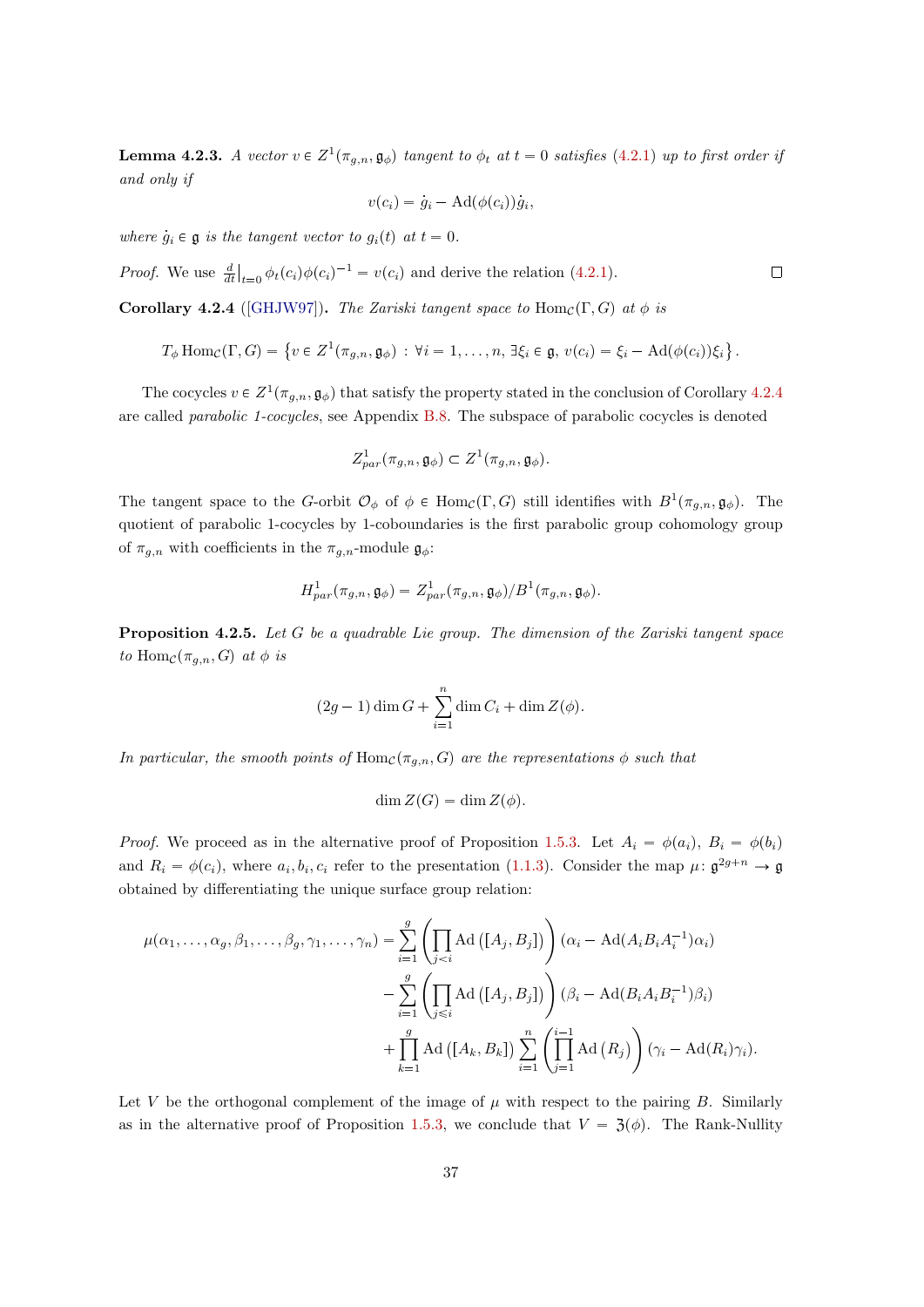Theorem gives

$$
\dim T_{\phi} \operatorname{Hom}_{\mathcal{C}}(\Gamma, G) = \dim \operatorname{Ker}(\mu) = (2g - 1) \dim G + \sum_{i=1}^{n} \dim C_{i} + \dim Z(\phi).
$$

Remark 4.2.6. We make a little digression on the dimension of conjugacy orbits inside Lie groups. Recall that any conjugacy class  $C \in G/G$  is a smooth submanifold of G diffeomorphic to the quotient  $G/Z(g)$ . If G is quadrable, the pairing B on g can be used to identify coadjoint orbits in  $\mathfrak{g}^*$  to adjoint orbits in g. Coadjoint orbits are naturally symplectic, see e.g. [\[CdS01,](#page-70-0) Homework 17]. The exponential map maps the adjoint orbit of  $\xi \in \mathfrak{g}$  to the conjugacy orbit of exp $(\xi)$  in G. Recall however that the Lie theoretic exponential map needs not be a local diffeomorphism at ξ. If it were, it would imply that the conjugacy orbit of  $exp(\xi)$  in G has even dimension. M. Riestenberg pointed out to the author a class of examples of Lie groups that contain conjugacy classes of odd dimension. They consist of the group of all isometries of an odd-dimensional symmetric space X. In that case, the conjugacy class of the orientation-reversing isometry  $s_p$  that reflects through a point p is the set of all the orientation-reversing isometries  $s_q$  for  $q \in X$  and is therefore isomorphic to X.

**Question 4.2.7.** When does a conjugacy orbit in a quadrable Lie group  $G$  have even dimension? Is it necessarily the case if it lies in the image of the exponential map?

We close the digression and go back to relative representation varieties. We would like to obtain an analogue of the Goldman symplectic form for general surface groups. We denote by  $\partial_i \pi_{g,n}$ the subgroup of  $\pi_{g,n}$  generated by  $c_i$ . We write  $\partial \pi_{g,n}$  for the collection of subgroups  $\{\partial_i \pi_{g,n}\}.$ Observe that the cup product in group cohomology restricts to the product [\(B.15\)](#page-69-0) in parabolic group cohomology. It gives an anti-symmetric bilinear form

$$
\omega\colon Z^1_{par}(\pi_{g,n},\mathfrak{g}_{\phi})\times Z^1_{par}(\pi_{g,n},\mathfrak{g}_{\phi})\stackrel{\smile}{\longrightarrow} Z^2(\pi_{g,n},\partial\pi_{g,n},\mathfrak{g}_{\phi}\otimes\mathfrak{g}_{\phi})\stackrel{B_*}{\longrightarrow} Z^2(\pi_{g,n},\partial\pi_{g,n},\mathbb{R}).
$$

Let  $[\pi_{g,n}]$  be a generator of  $H_2(\pi_{g,n}, \partial \pi_{g,n}, Z) \cong Z$ , that corresponds to a choice of orientation for the surface  $\Sigma_{g,n}$ . Integrating against the fundamental class  $[\pi_{g,n}]$  gives an isomorphism  $H^2(\pi_{g,n}, \partial \pi_{g,n}, \mathbb{R}) \stackrel{\cong}{\longrightarrow} \mathbb{R}$ . Let  $\varphi: Z^2(\pi_{g,n}, \partial \pi_{g,n}, \mathbb{R}) \to \mathbb{R}$  be the composition of the quotient map  $Z^2(\pi_{g,n}, \partial \pi_{g,n}, \mathbb{R}) \to H^2(\pi_{g,n}, \partial \pi_{g,n}, \mathbb{R})$  with the integration against  $[\pi_{g,n}]$ . Similarly as in the closed case, it was proven in [\[GHJW97,](#page-71-0) §3] that the 2-form  $\varphi \circ \omega$  is degenerate precisely on  $B^1(\pi_{g,n}, \mathfrak{g}_{\phi})$  and is furthermore closed [\[GHJW97,](#page-71-0) Thm. 7.1] (see also [\[Law09\]](#page-72-0)). We obtain

<span id="page-38-0"></span>**Theorem 4.2.8** ([\[GHJW97\]](#page-71-0)). Let  $\Gamma = \pi_{q,n}$  be a surface group. The composition of

$$
\omega\colon Z^1_{par}(\pi_{g,n}, \mathfrak{g}_{\phi})\times Z^1_{par}(\pi_{g,n}, \mathfrak{g}_{\phi})\to Z^2(\pi_{g,n}, \partial \pi_{g,n}, \mathbb{R})
$$

with  $\varphi: Z^2(\pi_{g,n}, \partial \pi_{g,n}, \mathbb{R}) \to \mathbb{R}$  gives a nondegenerate closed 2-form

$$
(\omega_{\mathcal{G}})_{\phi} \colon H^1_{par}(\pi_{g,n}, \mathfrak{g}_{\phi}) \times H^1_{par}(\pi_{g,n}, \mathfrak{g}_{\phi}) \to \mathbb{R}
$$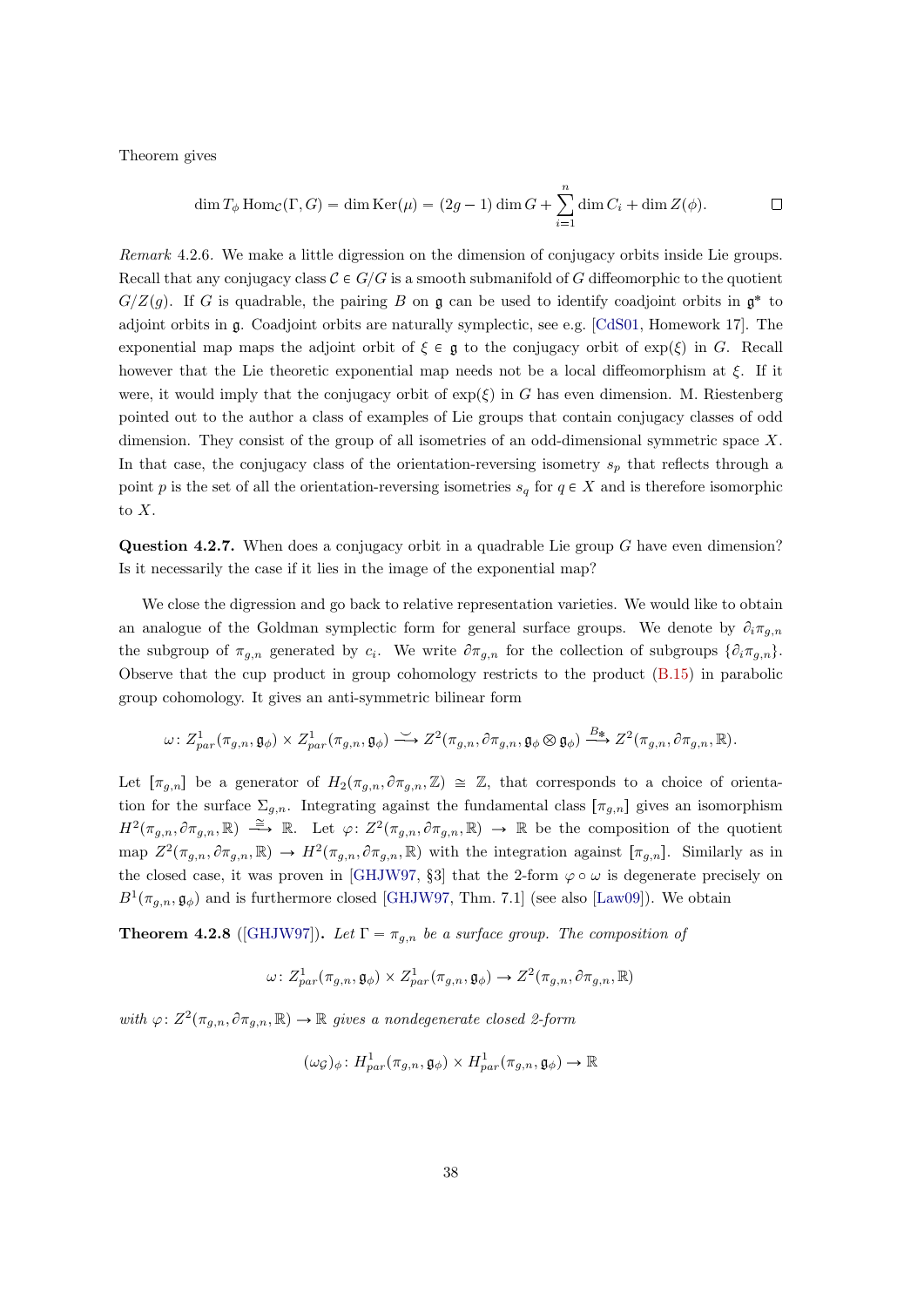<span id="page-39-3"></span>Definition 4.2.9 (Relative character varieties). The Hausdorffization of the topological quotient

$$
\mathrm{Hom}_{\mathcal{C}}(\pi_{g,n},G)/\,\mathrm{Inn}(G)
$$

is called the *relative character variety* associated to  $(\pi_{g,n}, G, C)$ . The nondegenerate closed 2-form  $\omega_G$  is the the Goldman symplectic form on  $\text{Hom}_{\mathcal{C}}(\pi_{a,n}, G)/\text{Inn}(G)$ .

Depending on the properties of the group  $G$ , the definition of relative character variety can be refined in order to get a better control of its structure similarly as in Section [3.](#page-28-0)

Remark 4.2.10 (Poisson structure). The representation variety  $\text{Hom}(\pi_{g,n}, G)$  is the disjoint union of all the relative representation varieties  $\text{Hom}_{\mathcal{C}}(\pi_{g,n}, G)$  over all possible choices for  $\mathcal{C} \in (G/G)^n$ . The quotient of each relative representation variety by the  $\text{Inn}(G)$ -action has a symplectic structure in the sense of Theorem [4.2.8.](#page-38-0) It turns out that these quotients are the symplectic leaves of a Poisson structure on the quotient of the representation variety by the  $\text{Inn}(G)$ -action. The reader is referred to [\[BJ21\]](#page-70-1) for a precise statement, a proof, and references to prior proofs.

<span id="page-39-2"></span>Definition 4.2.11 (Goldman symplectic measure). Both in the case of character varieties for closed surfaces and in the case of relative character varieties for punctured surfaces, the measure obtained from the Goldman symplectic form is denoted  $\nu$ g and called the Goldman symplectic measure.

The Goldman symplectic measure is a strictly positive Borel measure. It means that open sets are measurable and always have positive measure if they are nonempty.

#### 4.2.1 Case of a punctured sphere

In the case that  $\Gamma = \pi_{0,n}$  is the fundamental group of a punctured sphere, then one can obtain fairly explicit formulae for the Goldman symplectic form on  $\text{Hom}_{\mathcal{C}}(\pi_{0,n}, G)$ . We abbreviate  $\pi_n := \pi_{0,n}$ in this section. We first need to compute a fundamental class  $\lceil \pi_n \rceil$  explicitly. All computations are lead in the bar complex for group cohomology introduced in Appendix [B.2.](#page-60-0)

<span id="page-39-1"></span>**Lemma 4.2.12.** Let  $e \in \mathbb{Z}[\pi_n \times \pi_n]$  be given by

<span id="page-39-0"></span>
$$
e := (c_1, c_2) + (c_1c_2, c_3) + \ldots + (c_1c_2 \ldots c_{n-1}, c_n) + (1, 1).
$$
 (4.2.2)

Then  $(e, c_1, \ldots, c_n) \in Z^2(\pi_n, \partial \pi_n, \mathbb{Z})$ , i.e. the 2-chain  $(e, c_1, \ldots, c_n)$  is closed. Moreover,  $[(e, c_1, \ldots, c_n)]$ is a generator of  $H_2(\pi_n, \partial \pi_n, \mathbb{Z})$ .

*Proof.* Let  $i_i: \partial_i \pi_n \hookrightarrow \pi_n$  denote the inclusion of the subgroup  $\partial_i \pi_n$  (generated by  $c_i$ ) into  $\pi_n$ . The long exact sequence [\(B.9\)](#page-63-0) in group homology for the pair  $(\pi_n, \partial \pi_n)$  contains

$$
\ldots \to H_2(\pi_n, \mathbb{Z}) \longrightarrow H_2(\pi_n, \partial \pi_n, \mathbb{Z}) \stackrel{\delta}{\longrightarrow} H_1(\partial \pi_n, \mathbb{Z}) \stackrel{\oplus i_i}{\longrightarrow} H_1(\pi_n, \mathbb{Z}) \to \ldots
$$

Since  $H_2(\pi_n, \mathbb{Z}) = 0$ , the connecting morphism  $\delta$  is an isomorphism onto its image. Hence  $H_2(\pi_n, \partial \pi_n, \mathbb{Z}) \cong \text{Ker}(\bigoplus \iota_i)$ . Recall that  $H_2(\pi_n, \partial \pi_n, \mathbb{Z}) \cong \mathbb{Z}$ , and so  $\text{Ker}(\bigoplus \iota_i) \cong \mathbb{Z}$ . The strategy to find a fundamental class is to first find an isomorphism  $\psi: \text{Ker}(\bigoplus_{i} \mathcal{U}) \to \mathbb{Z}$ , then compute  $\psi^{-1}(1) \in H_1(\partial \pi_n, \mathbb{Z})$  and finally compute its preimage under  $\delta$ .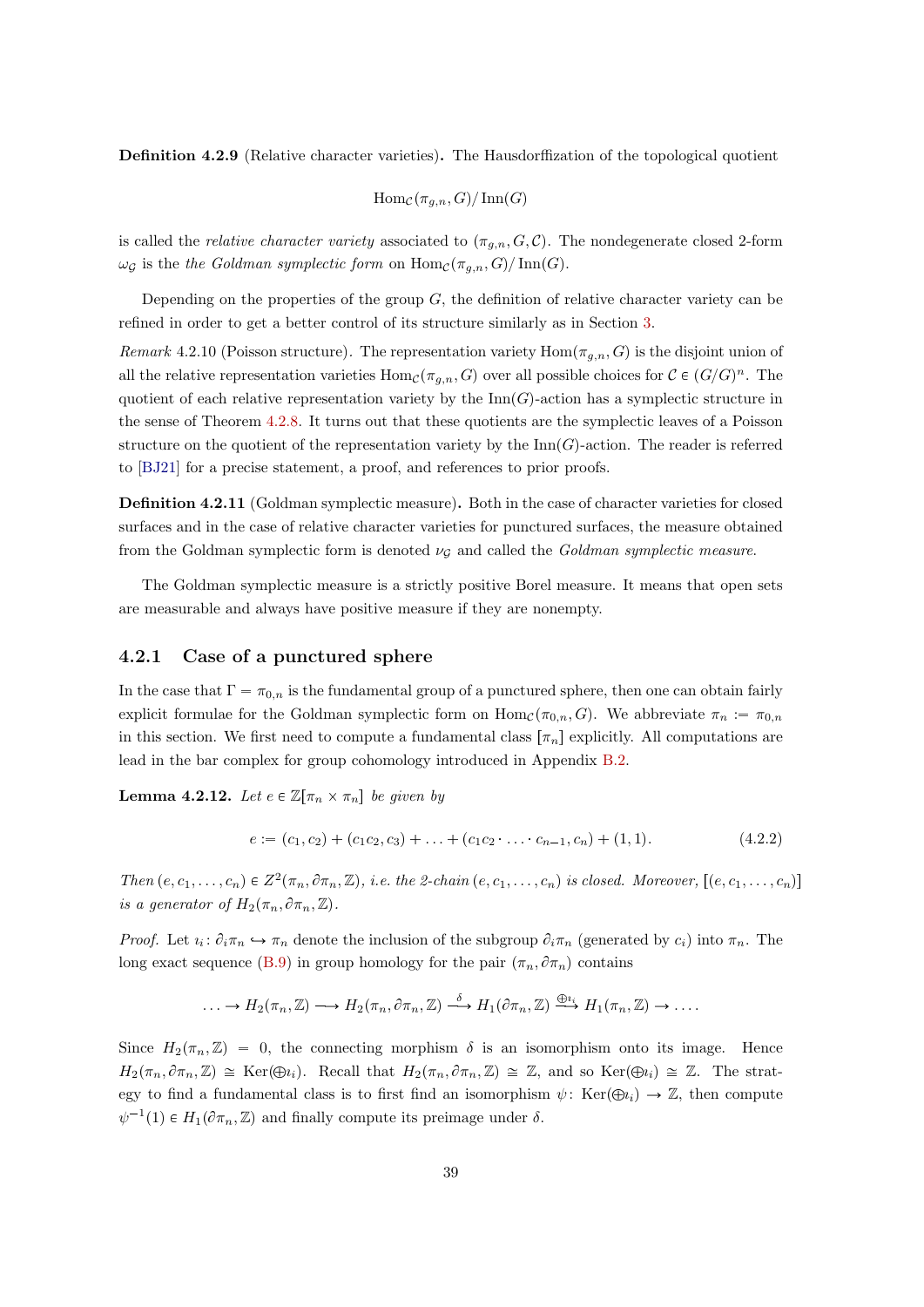Recall that the bar chain complex that computes the homology of the group  $\pi_n$  with coefficients in the trivial  $\pi_n$ -module Z is defined by  $C_k(\pi_n, \mathbb{Z}) = \mathbb{Z} \otimes_{\mathbb{Z}} \mathbb{Z}[\pi_n^k] \cong \mathbb{Z}[\pi_n^k]$ , where  $\pi_n^k = \pi_n \times \ldots \times \pi_n$ . The differentials in degrees 1 and 2 are

$$
C_2(\pi_n \mathbb{Z}) \xrightarrow{\partial} C_1(\pi_n, \mathbb{Z}) \xrightarrow{\partial} C_0(\pi_n, \mathbb{Z})
$$

$$
g \xrightarrow{\qquad \qquad } 0
$$

$$
(g, h) \xrightarrow{\qquad \qquad } g + h - gh.
$$

In particular, the first homology group is

<span id="page-40-0"></span>
$$
H_1(\pi_n, \mathbb{Z}) = \mathbb{Z}[\pi_n]/(g+h-gh),\tag{4.2.3}
$$

Since  $c_n = \prod_{i=1}^{n-1} c_i^{-1}$  by construction, it holds that  $c_n = \sum_{i=1}^{n-1} -c_i$  and  $c_i^k = k \cdot c_i$  inside  $\mathbb{Z}[\pi_n]/(g + c_i)$  $h-gh$ ). This gives an isomorphism  $\mathbb{Z}[\pi_n]/(g+h-gh) \cong \mathbb{Z}$   $c_1 \oplus \ldots \oplus \mathbb{Z}$   $c_{n-1}$ . For the same reason,

$$
H_1(\partial_i \pi_n, \mathbb{Z}) = \mathbb{Z}[\partial_i \pi_n]/(g + h - gh) \cong \mathbb{Z} \cdot c_i.
$$

We are interested in the morphism  $\varphi: \mathbb{Z}^n \to \mathbb{Z}^{n-1}$  induced by  $\oplus_{i}$  in the following diagram

$$
H_1(\partial \pi_n, \mathbb{Z}) \xrightarrow{\cong} \mathbb{Z} \cdot c_1 \oplus \ldots \oplus \mathbb{Z} \cdot c_n \xrightarrow{\cong} \mathbb{Z}^n
$$
  

$$
\downarrow \oplus \iota_i
$$
  

$$
H_1(\pi_n, \mathbb{Z}) \xrightarrow{\cong} \mathbb{Z} \cdot c_1 \oplus \ldots \oplus \mathbb{Z} \cdot c_{n-1} \xrightarrow{\cong} \mathbb{Z}^{n-1}
$$

The previous identifications implies that  $\varphi$  is the morphism

$$
\varphi(m_1,\ldots,m_n)=(m_1-m_n,\ldots,m_{n-1}-m_n).
$$

Therefore, the kernel of  $\varphi$  consists of vectors having identical entries and thus Ker $(\oplus_{i,j})$  is generated by  $[(c_1, \ldots, c_n)] \in H_1(\partial \pi_n, \mathbb{Z}).$ 

It remains to compute  $\delta^{-1}([c_1,\ldots,c_n])$ . Since  $\delta$  is induced from the projection  $\mathbb{Z}[\pi_n^2] \oplus$  $\mathbb{Z}[\partial \pi_n] \to \mathbb{Z}[\partial \pi_n]$ , it is enough to find a chain  $e \in \mathbb{Z}[\pi_n^2]$  such that  $(e, c_1, \ldots, c_n)$  is closed. This is the case for e given by [\(4.2.2\)](#page-39-0) because  $\partial_2 e = -c_1 - \ldots - c_n$  and hence  $\partial_2(e, c_1, \ldots, c_n) = 0$ .  $\Box$ 

The fundamental class  $\lceil \pi_n \rceil$  was already computed in [\[GHJW97,](#page-71-0) Section 2] using different methods. We now give explicit formulae for the Goldman symplectic form.

Let  $u, v \in Z_{par}^1(\pi_n, \mathfrak{g}_{\phi})$ . By definition of parabolic cocycles, there exist  $\xi_i, \zeta_i \in \mathfrak{g}$  such that

$$
u(c_i) = \xi_i - \mathrm{Ad}(\phi(c_i))\xi_i, \quad v(c_i) = \zeta_i - \mathrm{Ad}(\phi(c_i))\zeta_i, \quad i = 1, \ldots, n.
$$

The first step consists in computing a preimage of u inside  $Z^1(\pi_n, \partial \pi_n, \mathfrak{g}_{\phi})$ . Note that

$$
\partial \xi_i(c_i) = \mathrm{Ad}(\phi(c_i))\xi_i - \xi_i = -u(c_i).
$$

Hence, the 1-cochain  $(u, -\xi_1, \ldots, -\xi_n)$  is closed and is a preimage of u.

To compute  $\omega_{\mathcal{G}}(u, v)$ , we proceed as follows: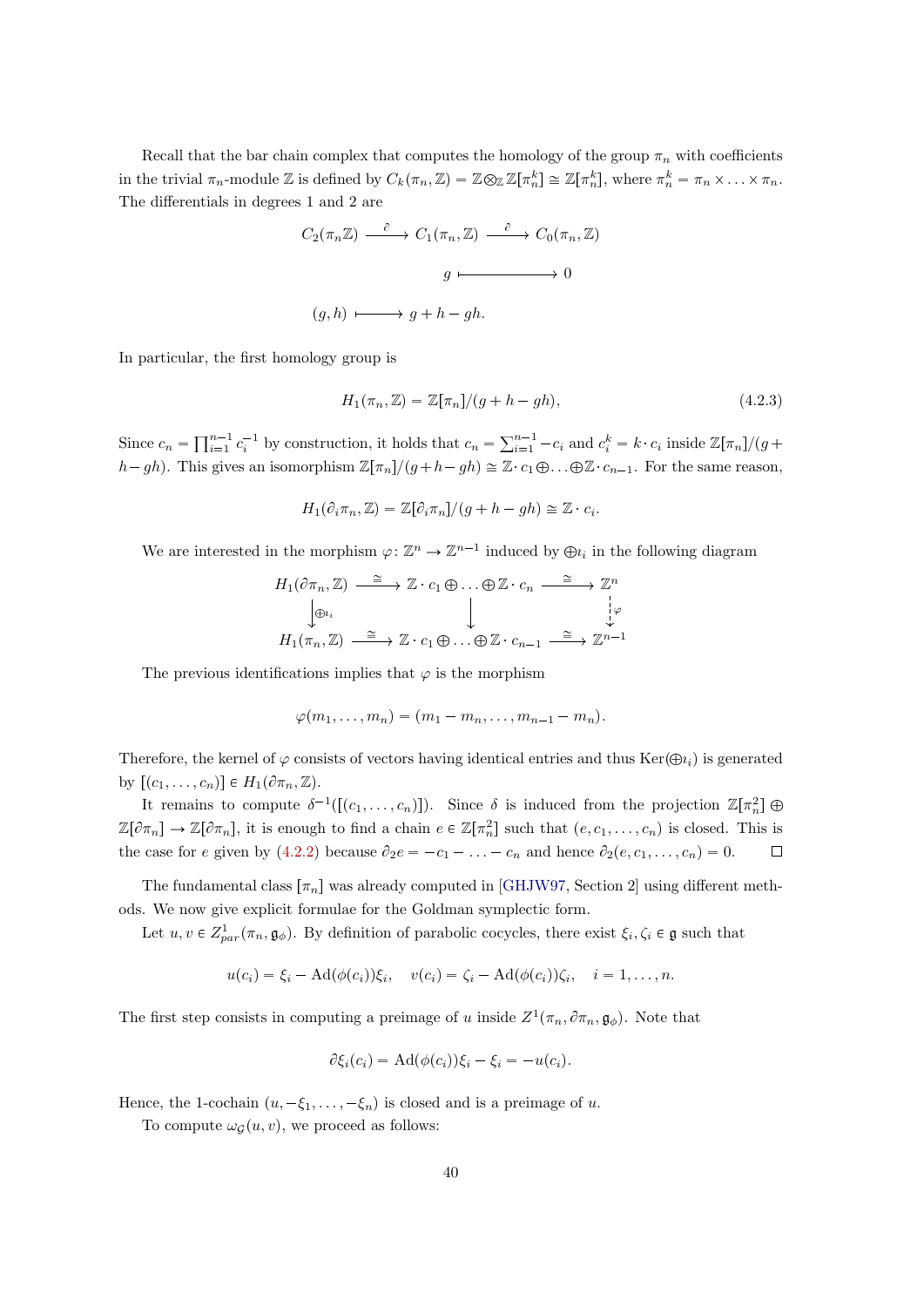- 1. Apply the cup product to  $(u, -\xi_1, \ldots, -\xi_n)$  and v.
- 2. Apply the pairing B-
- 3. Take the cap product with the fundamental form  $\pi_n$ ] computed in Lemma [4.2.12](#page-39-1) (here we use Lemma [B.15\)](#page-67-0).

This gives

<span id="page-41-0"></span>
$$
\omega_G(u, v) = B_* (u \smile v)(e) + \sum_{i=1}^n B_* (\xi_i \smile v)(c_i). \tag{4.2.4}
$$

We develop each cup product according to  $(B.11)$  and plug in the value of e computed in Lemma [4.2.12.](#page-39-1) The right-hand side of [\(4.2.4\)](#page-41-0) becomes

<span id="page-41-1"></span>
$$
\sum_{i=2}^{n} B(u(c_1 \cdots c_{i-1}) \cdot \text{Ad}(\phi(c_1 \cdots c_{i-1}))v(c_i)) + \sum_{i=1}^{n} B(\xi_i \cdot v(c_i)). \tag{4.2.5}
$$

We can further simplify [\(4.2.5\)](#page-41-1) using to the Ad-invariance of B and the formula  $u(x^{-1}) = -\text{Ad}(\phi(x^{-1}))u(x)$ . It is useful to introduce the notation  $b_{i-2} := c_{i-1}^{-1} \cdots c_1^{-1}$ . In particular,  $b_0 = c_1^{-1}$  and  $b_{n-1} = 1$ . We obtain

<span id="page-41-2"></span>
$$
\omega_{\mathcal{G}}(u,v) = -\sum_{i=2}^{n} B(u(b_{i-2}) \cdot v(c_i)) + \sum_{i=1}^{n} B(\xi_i \cdot v(c_i)). \tag{4.2.6}
$$

Using that  $\omega_G$  and the cup product are anti-symmetric, we get the following equivalent form of [\(4.2.6\)](#page-41-2)

<span id="page-41-3"></span>
$$
\omega_{\mathcal{G}}(u,v) = -\sum_{i=2}^{n} B(u(b_{i-2}) \cdot v(c_i)) - \sum_{i=1}^{n} B(\zeta_i \cdot u(c_i)). \tag{4.2.7}
$$

Formulae [\(4.2.4\)](#page-41-0), [\(4.2.7\)](#page-41-3), and [\(4.2.6\)](#page-41-2), were already obtained in the proof of [\[GHJW97,](#page-71-0) Key Lemma 8.4]. We go one step further.

Lemma 4.2.13. It holds that

$$
\omega_{\mathcal{G}}(u,v) = \sum_{i=1}^{n-2} B((\zeta_{i+1} - \zeta_{i+2}) \cdot u(b_i)). \tag{4.2.8}
$$

*Proof.* Using  $v(c_i) = \zeta_i - \text{Ad}(\phi(c_i))\zeta_i$  and the Ad-invariance of B, we get

$$
B(u(b_{i-2}) \cdot v(c_i)) = B(\zeta_i \cdot u(b_{i-2})) - B(\mathrm{Ad}(\phi(c_i^{-1}))u(b_{i-2}) \cdot \zeta_i)
$$

By construction,  $b_{i-1} = c_i^{-1}b_{i-2}$  and thus  $u(b_{i-1}) = u(c_i^{-1}) + \text{Ad}(\phi(c_i^{-1}))u(b_{i-2})$ . So,

$$
B(u(b_{i-2}) \cdot v(c_i)) = B(\zeta_i \cdot u(b_{i-2})) - B(\zeta_i \cdot u(b_{i-1})) + B(\zeta_i \cdot u(c_i^{-1})).
$$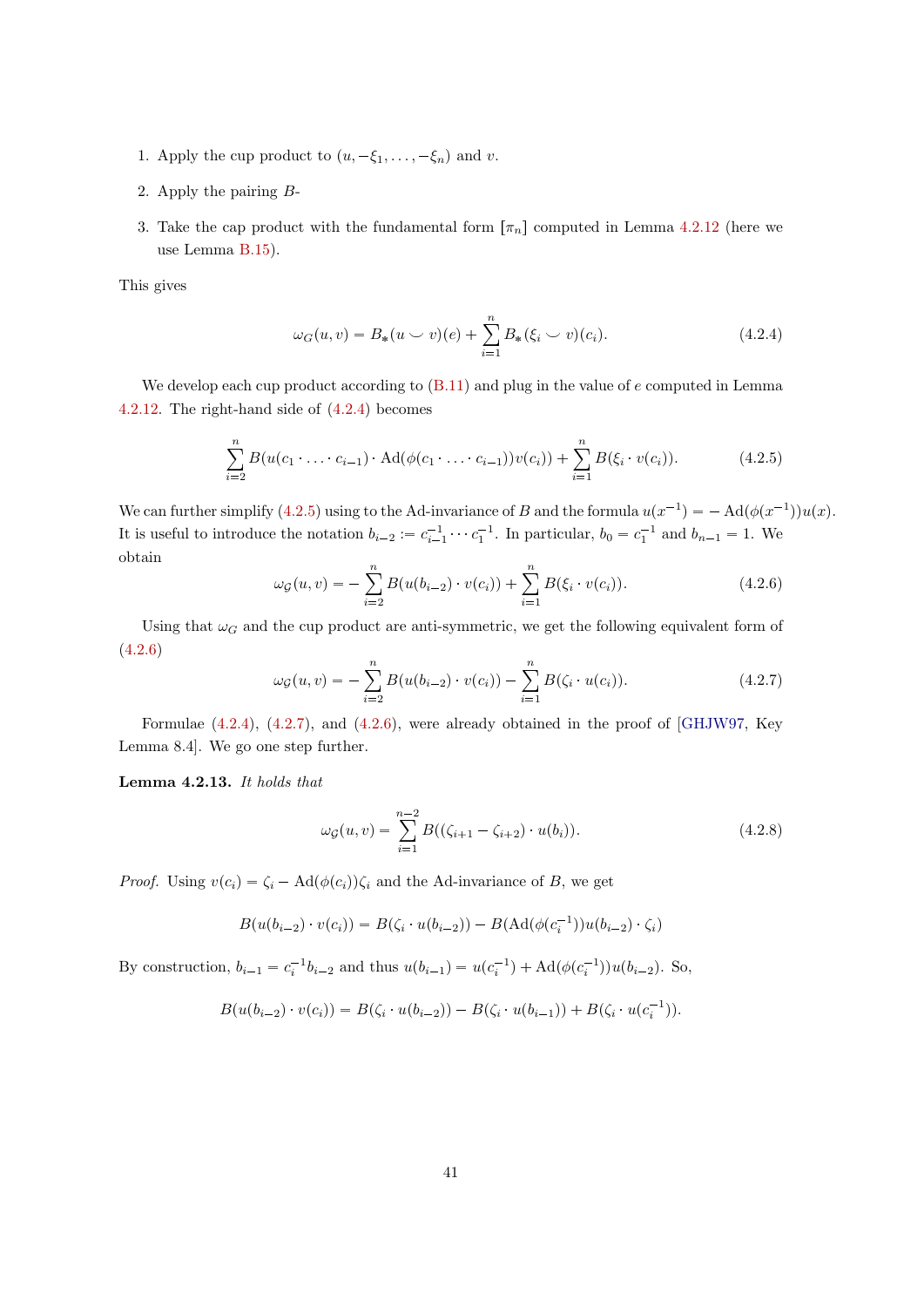Therefore, [\(4.2.7\)](#page-41-3) becomes

$$
\omega_{\mathcal{G}}(u,v) = \sum_{i=2}^{n} B(\zeta_i \cdot u(b_{i-1})) - B(\zeta_i \cdot u(b_{i-2}))
$$
  
\n
$$
- B(\zeta_1 \cdot u(c_1)) - \sum_{i=2}^{n} B(\zeta_i \cdot (u(c_i^{-1}) + u(c_i))
$$
  
\n
$$
= B(\zeta_2 \cdot u(b_1)) + \sum_{i=3}^{n} B(\zeta_i \cdot u(b_{i-1})) - B(\zeta_i \cdot u(b_{i-2}))
$$
  
\n
$$
- \sum_{i=1}^{n} B(\zeta_i \cdot (u(c_i^{-1}) + u(c_i)))
$$
  
\n
$$
= \sum_{i=1}^{n-2} B((\zeta_{i+1} - \zeta_{i+2}) \cdot u(b_i)) - \sum_{i=1}^{n} B(\zeta_i \cdot (u(c_i^{-1}) + u(c_i))),
$$
  
\n
$$
= \sum_{i=1}^{n} B(\zeta_i \cdot u(c_i^{-1}) + u(c_i)))
$$

where in the second equality we used  $b_0 = c_1^{-1}$  and in the third equality that  $u(b_{n-1}) = u(1) = 0$ . It remains to prove that  $\Omega = 0$ . Using  $u(x^{-1}) = -\text{Ad}(\phi(x^{-1}))u(x)$ , we get

$$
B(\zeta_i \cdot u(c_i^{-1})) = -B(\mathrm{Ad}(\phi(c_i))\zeta_i \cdot u(c_i)).
$$

Therefore, using  $v(c_i) = \zeta_i - \text{Ad}(\phi(c_i))\zeta_i$ , we conclude

$$
\Omega = \sum_{i=1}^{n} B(u(c_i) \cdot v(c_i)).
$$

By construction,  $B(u(\cdot) \cdot v(\cdot))$  defines a 1-cocycle in  $Z^1(\pi_n, \mathbb{R})$ . Closeness can also be computed directly using  $(B.2)$ , similarly as in the proof of Lemma [B.11.](#page-65-0) Therefore,  $\Omega$  is equal to the evaluation of the 1-cocycle  $B(u(\cdot) \cdot v(\cdot))$  on the 1-cycle  $c_1 + \ldots + c_n$ . The identification [\(4.2.3\)](#page-40-0) shows that the 1-cycle  $\sum_{i=1}^{n} c_i$  vanishes in homology (this is a consequence of the fact that  $\prod_{i=1}^{n} c_i = 1$ ). Hence,  $\Omega = B(u(1) \cdot v(1)) = 0$  as desired.  $\Box$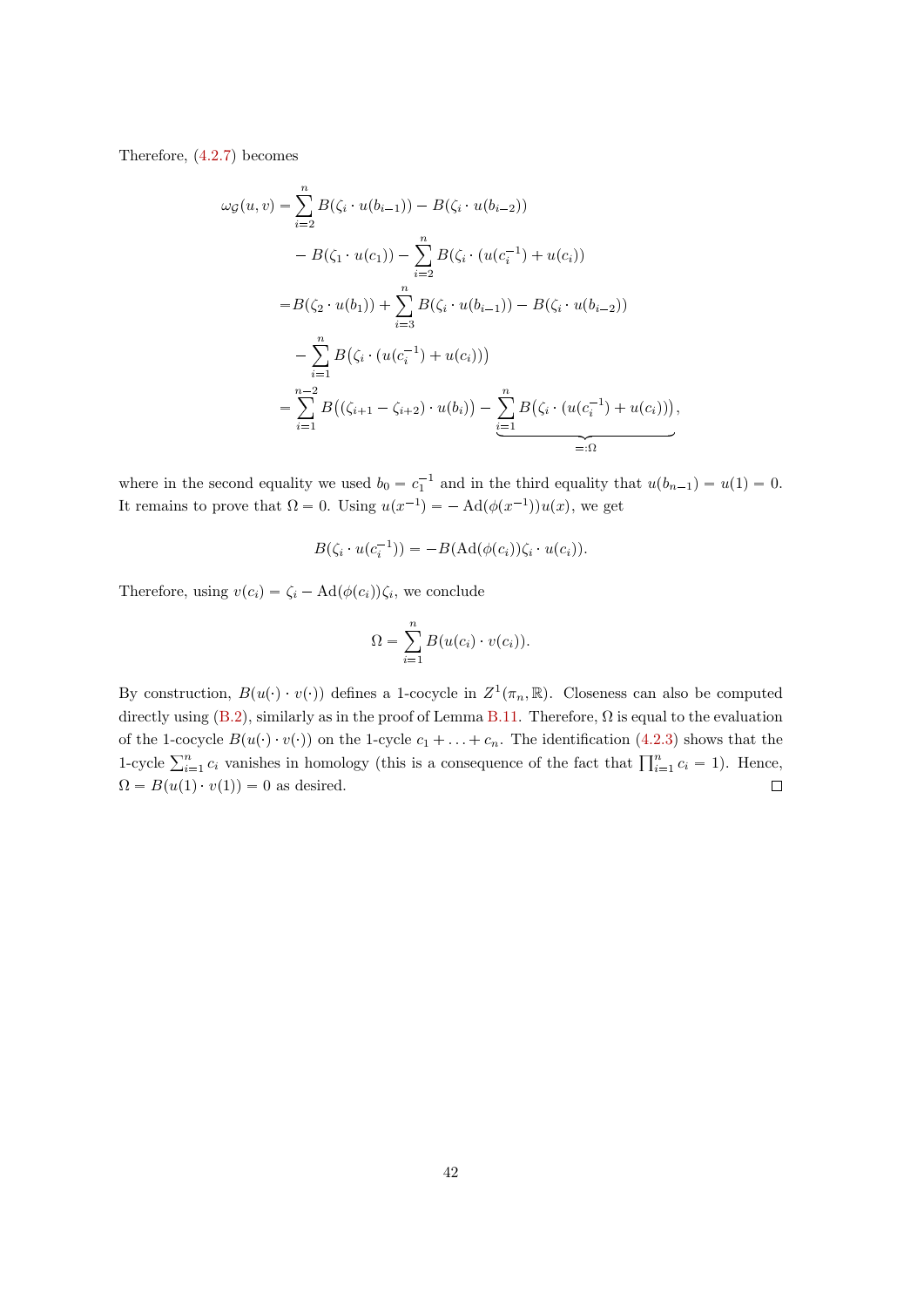## Chapter 5

## Volume of a representation

The topology of a representation variety is notably known to be complicated. The enumeration of its connected components is a non-trivial task. The volume of a representation is an invariant that lets us approach this problem. We recall its definition below and recommend [\[BIW10\]](#page-70-2) for more details.

## 5.1 Definition

The volume is defined in [\[BIW10\]](#page-70-2) for representations of surface groups  $\Gamma = \pi_{g,n}$  into Hermitian Lie groups G. Recall that a *Hermitian Lie group*  $G$  is a semisimple Lie group, with finite center and no compact factors, such that its associated symmetric space  $X$  is a Hermitian manifold. The Kähler form obtained from the unique  $G$ -invariant Hermitian metric of constant sectional curvature  $-1$  on X is denoted  $\omega_X$ . The classical examples of Hermitian Lie groups include SU $(p, q)$  and Sp $(2n, \mathbb{R})$ .

**Example 5.1.1.** The guiding example in this section is the group  $G = SL(2, \mathbb{R}) \cong SU(1, 1)$ . It is a simple Lie group, without compact factor and with center  $Z(SL(2, \mathbb{R})) = {\pm I}$ . It is of Hermitian type. It is sometimes more convenient to consider the center-free quotient  $PSL(2,\mathbb{R})$  :=  $SL(2,\mathbb{R})/\{\pm I\}$  instead, which is also of Hermitian type. The associated symmetric space is the upper half-plane  $X = \mathbb{H}$  on which  $SL(2, \mathbb{R})$  acts by Möbius transformations, see [A](#page-50-0)ppendix A for more considerations on the groups  $SL(2,\mathbb{R})$  and  $PSL(2,\mathbb{R})$ . The group of orientation-preserving isometries of  $\mathbb H$  is PSL $(2,\mathbb R)$ . The associated Kähler form is  $\omega_{\mathbb H} = (dx \wedge dy)/y^2$ .

Let G be a Hermitian Lie group with symmetric space X. Given three points  $z_1, z_2, z_3$  in X, we denote by  $\Delta(z_1, z_2, z_3)$  the oriented geodesic triangle in X with vertices  $z_1, z_2, z_3$ . Its signed area, computed with the area form associated to  $\omega_X$ , is denoted by

$$
\big[\Delta(z_1,z_2,z_3)\big]:=\int_{\Delta(z_1,z_2,z_3)}\omega_X.
$$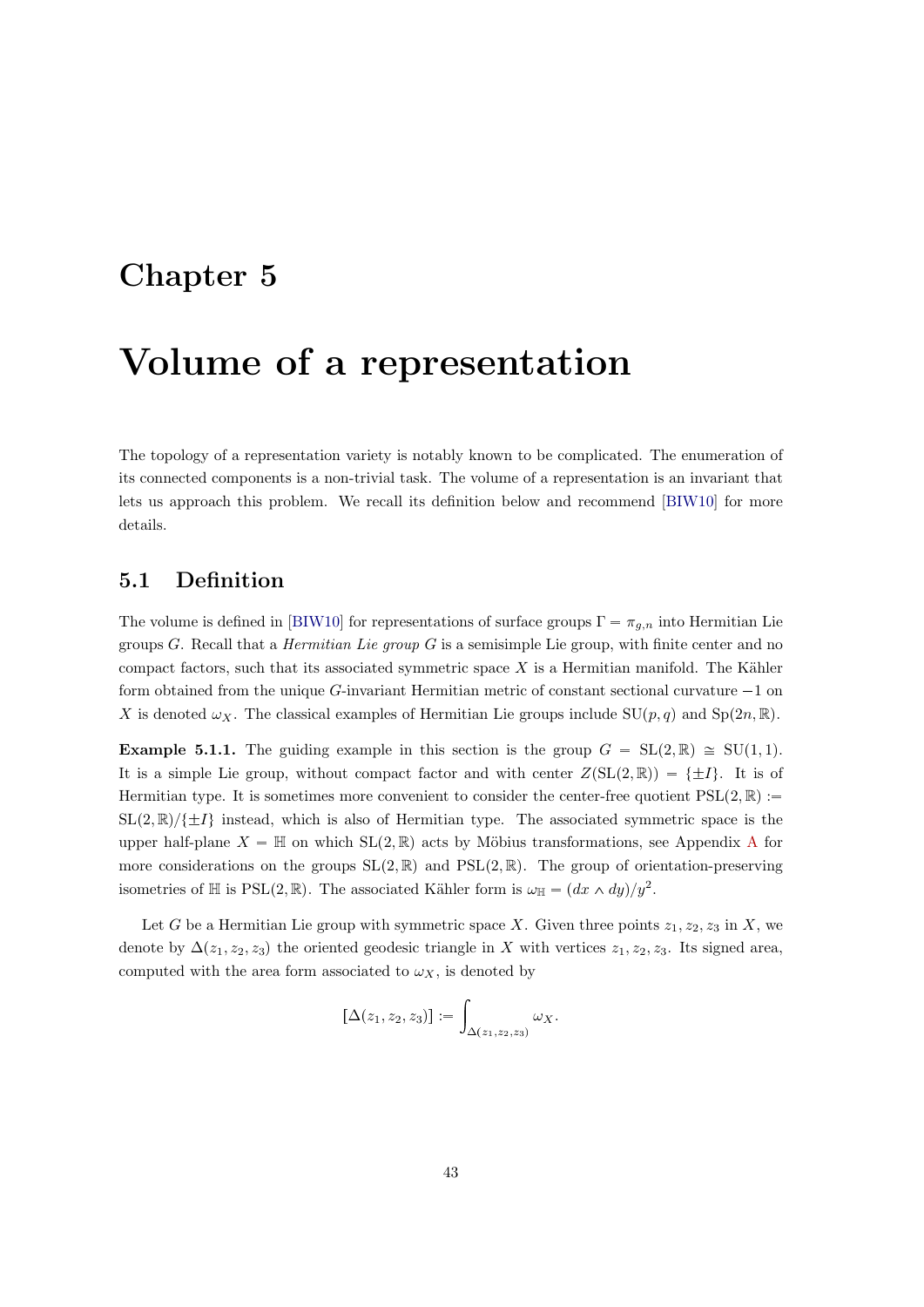Fix a basepoint  $z \in X$  and consider the function

<span id="page-44-3"></span>
$$
c: G \times G \to \mathbb{R}
$$
  
(g<sub>1</sub>, g<sub>2</sub>)  $\to$  [ $\Delta(z, g_1z, g_1g_2z)$ ].  
(5.1.1)

<span id="page-44-2"></span>Lemma 5.1.2. The function c satisfies the cocycle condition

<span id="page-44-1"></span>
$$
c(g_2, g_3) - c(g_1 g_2, g_3) + c(g_1, g_2 g_3) - c(g_1, g_2) = 0
$$
\n
$$
(5.1.2)
$$

for every  $g_1, g_2, g_3 \in G$ , compare [\(B.2\)](#page-61-0).

*Proof.* We need the following identity: if  $z_1, z_2, z_3$  are any three points in X, then, for any fourth point  $w \in X$ ,

<span id="page-44-0"></span>
$$
[\Delta(z_1, z_2, z_3)] = [\Delta(z_1, z_2, w)] + [\Delta(z_2, z_3, w)] + [\Delta(z_3, z_1, w)].
$$
\n(5.1.3)

The following picture should convince the reader of [\(5.1.3\)](#page-44-0).



In terms of triangle areas, the cocycle condition  $(5.1.2)$  is equivalent to

$$
[\Delta(z,g_2z,g_2g_3z)] + [\Delta(z,g_1z,g_1g_2g_3z)]
$$

being equal to

$$
[\Delta(z, g_1g_2z, g_1g_2g_3z)] + [\Delta(z, g_1z, g_1g_2z)].
$$

Since  $g_1 \in G$  acts by isometry on X and preserves the orientation, the latter is equivalent to

$$
[\Delta(g_1z, g_1g_2z, g_1g_2g_3z)] + [\Delta(z, g_1z, g_1g_2g_3z)]
$$

being equal to

$$
[\Delta(z, g_1g_2z, g_1g_2g_3z)] + [\Delta(z, g_1z, g_1g_2z)].
$$

 $\Box$ This is precisely formula [\(5.1.3\)](#page-44-0) applied to  $z_1 = z$ ,  $z_2 = g_1z$ ,  $z_3 = g_1g_2z$  and  $w = g_1g_2g_3z$ .

Lemma [5.1.2](#page-44-2) implies that c defines a cohomology class  $\kappa := [c]$  inside  $H^2(G, \mathbb{R})$ . The function c is bounded because the area of a geodesic triangle in  $X$  is bounded. This means that the cohomology class  $\kappa$  gives a class  $\kappa \in H_b^2(G, \mathbb{R})$  in the second bounded cohomology group of G. We recommend [Löh10] for an introduction to bounded group cohomology.

<span id="page-44-4"></span>**Lemma 5.1.3.** The cohomology class  $\kappa$  is independent of the choice of the basepoint z involved in the definition of c (whereas c does depend on the point  $z$ ).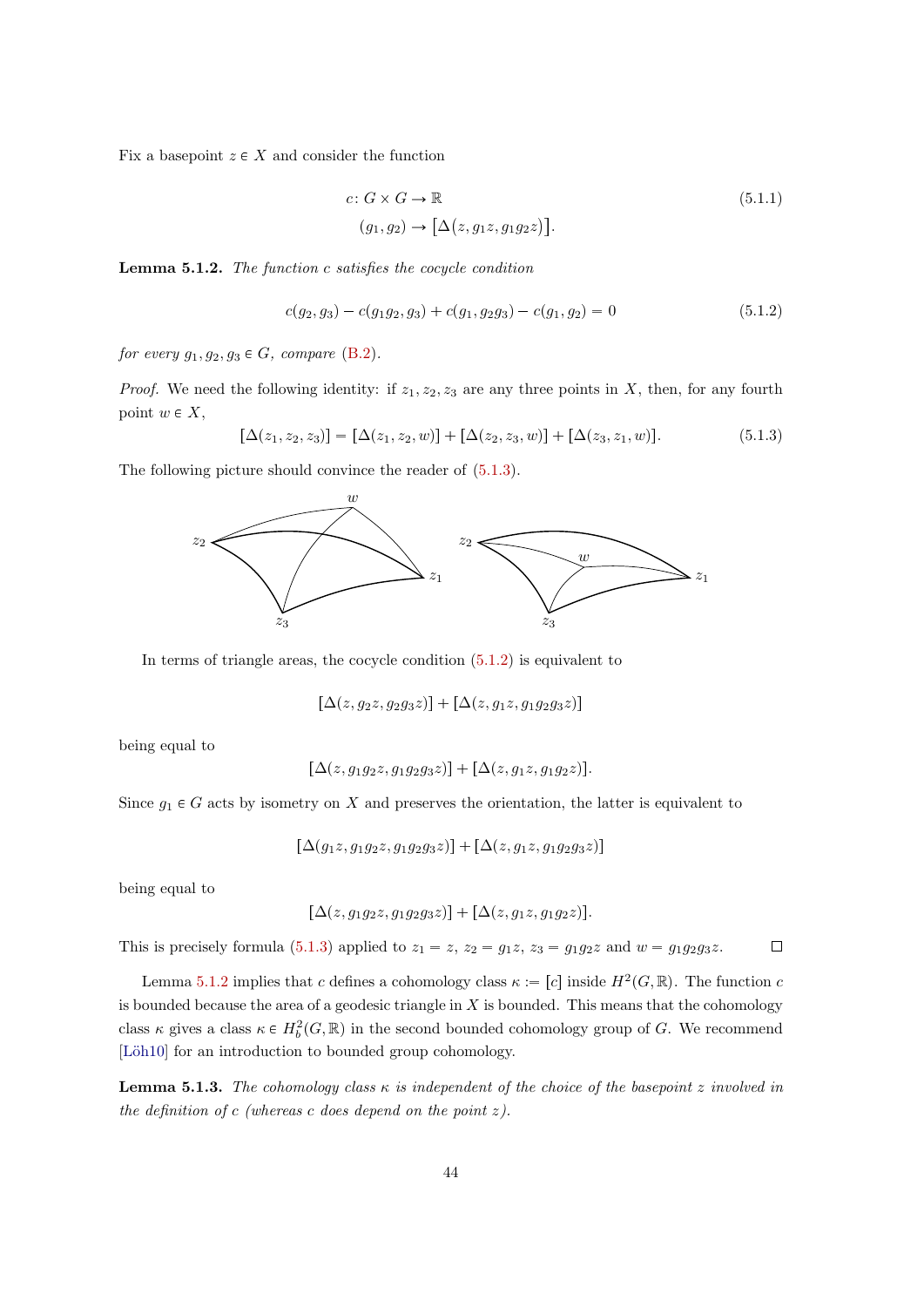*Proof.* For the purpose of this proof, we will write  $c<sub>z</sub>$  instead of c for the cocycle [\(5.1.1\)](#page-44-3) to emphasize the dependence on the basepoint z. Given another basepoint  $x \in X$ , we prove that  $c_z - c_x$  is a coboundary.

First, we develop  $c_z(g_1, g_2) = [\Delta(z, g_1z, g_1g_2z)]$  using [\(5.1.3\)](#page-44-0) with  $w = g_1x$ . We obtain

$$
c_z(g_1, g_2) = [\Delta(z, g_1z, g_1x)] + [\Delta(g_1z, g_1g_2z, g_1x)] + [\Delta(g_1g_2z, z, g_1x)]
$$
  
= -[\Delta(x, z, g\_1^{-1}z)] + [\Delta(x, z, g\_2z)] + [\Delta(g\_1g\_2z, z, g\_1x)].

Now, we develop  $\lceil \Delta(g_1g_2z, z, g_1x) \rceil$  using [\(5.1.3\)](#page-44-0) with  $w = x$ . This gives

$$
[\Delta(g_1g_2z, z, g_1x)] = [\Delta(g_1g_2z, z, x)] + [\Delta(z, g_1x, x)] + [\Delta(g_1x, g_1g_2z, x)]
$$
  
= -[\Delta(x, z, g\_1g\_2z)] - [\Delta(z, x, g\_1x)] + [\Delta(g\_1x, g\_1g\_2z, x)].

Finally, we develop  $\left[\Delta(g_1x, g_1g_2z, x)\right]$  using [\(5.1.3\)](#page-44-0) with  $w = g_1g_2x$ . We have

$$
[\Delta(g_1x, g_1g_2z, x)] = [\Delta(g_1x, g_1g_2z, g_1g_2x)] + [\Delta(g_1g_2z, x, g_1g_2x)] + [\Delta(x, g_1x, g_1g_2x)]
$$
  
=  $[\Delta(z, x, g_2^{-1}x)] - [\Delta(z, x, g_2^{-1}g_1^{-1}x)] + c_x(g_1, g_2).$ 

Consider the 1-cochain  $v_{x,z}(g) := [\Delta(x, z, gz)]$ . It holds that

$$
\partial v_{x,z}(g_1,g_2) = [\Delta(x,z,g_1z)] + [\Delta(x,z,g_2z)] - [\Delta(x,z,g_1g_2z)].
$$

In particular,  $\partial v_{x,z}(g, g^{-1}) = [\Delta(x, z, gz)] + [\Delta(x, z, g^{-1}z)].$  The previous computations show that

$$
c_z(g_1,g_2) - c_x(g_1,g_2) = \partial v_{x,z}(g_1,g_2) - \partial v_{x,z}(g_1,g_1^{-1}) + \partial v_{z,x}(g_2^{-1},g_1^{-1}) - \partial v_{z,x}(g_1,g_1^{-1}).
$$

We conclude as predicted that  $c_z - c_x$  is a coboundary.

Given a representation  $\phi \colon \pi_{g,n} \to G$ , we can pull back  $\kappa$  to the class  $\phi^* \kappa$  inside  $H_b^2(\pi_{g,n}, \mathbb{R})$ . An important property of the bounded cohomology of the group  $\pi_{g,n}$  is that the map

$$
j: H_b^2(\pi_{g,n}, \partial \pi_{g,n}, \mathbb{R}) \to H_b^2(\pi_{g,n}, \mathbb{R})
$$
\n
$$
(5.1.4)
$$

from the long exact sequence in cohomology for the pair  $(\pi_{g,n}, \partial \pi_{g,n})$  is an isomorphism, see [Löh10, Thm. 2.6.14]. Recall finally that integrating along a fundamental class  $[\pi_{g,n}]$  gives an isomorphism  $H^2(\pi_{g,n}, \partial \pi_{g,n}, \mathbb{R}) \cong \mathbb{R}.$ 

<span id="page-45-1"></span>Definition 5.1.4 (Volume of a representation, [\[BIW10\]](#page-70-2)). Let G be a Hermitian Lie group. The *volume* of a representation<sup>[1](#page-45-0)</sup>  $\phi: \pi_{g,n} \to G$  is the real number defined by

$$
\text{vol}(\phi) := j^{-1}(\phi^*\kappa) \frown [\pi_{g,n}].
$$

<span id="page-45-0"></span>The volume is a generalization of the Euler number of a representation of a closed surface group

 $\Box$ 

<sup>&</sup>lt;sup>1</sup>Up to a constant, the volume of a representation  $\phi$  is sometimes called the *Toledo number* of the representation and is, in that case, denoted Tol $(\phi)$ . The two notions are related by the identity vol $(\phi) = 2\pi \text{ Tol}(\phi)$ .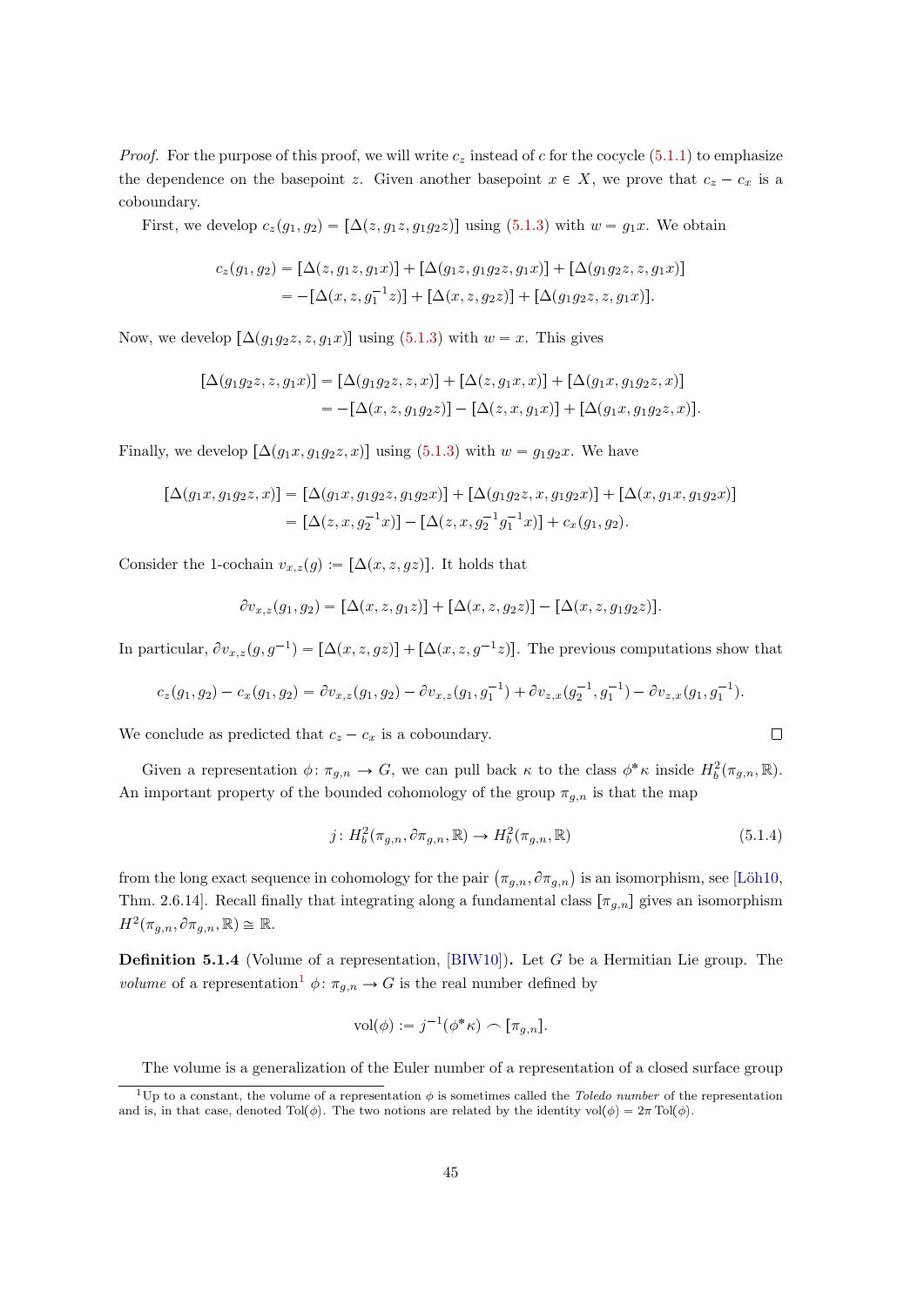into PSL(2, R). The latter is equal to the Euler number of the flat  $\mathbb{RP}^1$ -bundle  $(\widetilde{\Sigma}_{g,0} \times \mathbb{RP}^1)/\pi_{g,0} \to$  $\Sigma_{g,0}$  associated to a representation  $\pi_{g,0} \to \mathrm{PSL}(2,\mathbb{R})$ .

## 5.2 Properties

**Lemma 5.2.1.** The volume is invariant under the conjugation action of G on Hom $(\pi_{g,n}, G)$  and thus descends to a function

vol:  $\text{Hom}(\pi_{a,n}, G)/\text{Inn}(G) \to \mathbb{R}$ .

*Proof.* Consider the cocycle c defined in  $(5.1.1)$ . The diagonal conjugation action of an element  $g \in G$  on  $G \times G$  amounts to a change of basepoint in the definition of c. Indeed, if  $c<sub>z</sub>$  denotes the cocycle [\(5.1.1\)](#page-44-3) defined using the basepoint  $z \in X$ , then it holds that  $c_z(gg_1g^{-1}, gg_2g^{-1}) =$  $c_{g-1}g(1, g_2)$ . Since, by Lemma [5.1.3,](#page-44-4) the cohomology class  $\kappa$  is independent of the choice of the basepoint defining c, we conclude that the volume is an invariant of conjugation.  $\Box$ 

The main properties of the volume are the following. We denote by  $\chi(\Sigma_{g,n})$  the Euler characteristic of  $\Sigma_{q,n}$ .

<span id="page-46-0"></span>**Theorem 5.2.2** ([\[BIW10\]](#page-70-2)). The volume, seen as a function vol: Hom $(\pi_{q,n}, G) \to \mathbb{R}$ , has the following properties:

- 1. vol is a continuous function.
- 2. vol is locally constant on each relative representation variety.
- 3. (Milnor–Wood inequality) vol is bounded:

$$
|\operatorname{vol}| \leq 2\pi \cdot |\chi(\Sigma_{g,n})| \cdot \operatorname{rank}(G),
$$

moreover, if  $n > 0$ , then vol is a surjective function onto the interval

$$
[-2\pi \cdot |\chi(\Sigma_{g,n})| \cdot \text{rank}(G), 2\pi \cdot |\chi(\Sigma_{g,n})| \cdot \text{rank}(G)].
$$

4. vol is additive: if  $\Sigma_{g,n}$  is separated by a simple closed curve into two surfaces  $S_1$  and  $S_2$ , then, for every  $\phi \in \text{Hom}(\pi_{q,n}, G)$ ,

$$
\text{vol}(\phi) = \text{vol}(\phi \upharpoonright_{\pi_1(S_1)}) + \text{vol}(\phi \upharpoonright_{\pi_1(S_2)}).
$$

The first and second statement in Theorem [5.2.2](#page-46-0) imply that the set of representations of a given volume forms a collection of connected components of each relative character variety. Recall that in the case of a closed surface group and  $G = \text{PSL}(2, \mathbb{R})$ , the Euler number completely distinguishes the connected components of the character variety [\[Gol88\]](#page-71-1).

The volume has an interesting symmetry that comes from reversing the orientation of  $X$ . By definition, for each  $z \in X$ , there exists an orientation-reversing isometry  $s_z$  of X that fixes z. This gives an involutive automorphism  $\sigma: G \to G$  defined by  $\sigma(g) := s_z \circ g \circ s_z$ . Indeed, if  $g \in G$  is an orientation-preserving isometry of X, then  $s_z \circ g \circ s_z$  is again an orientation-preserving isometry of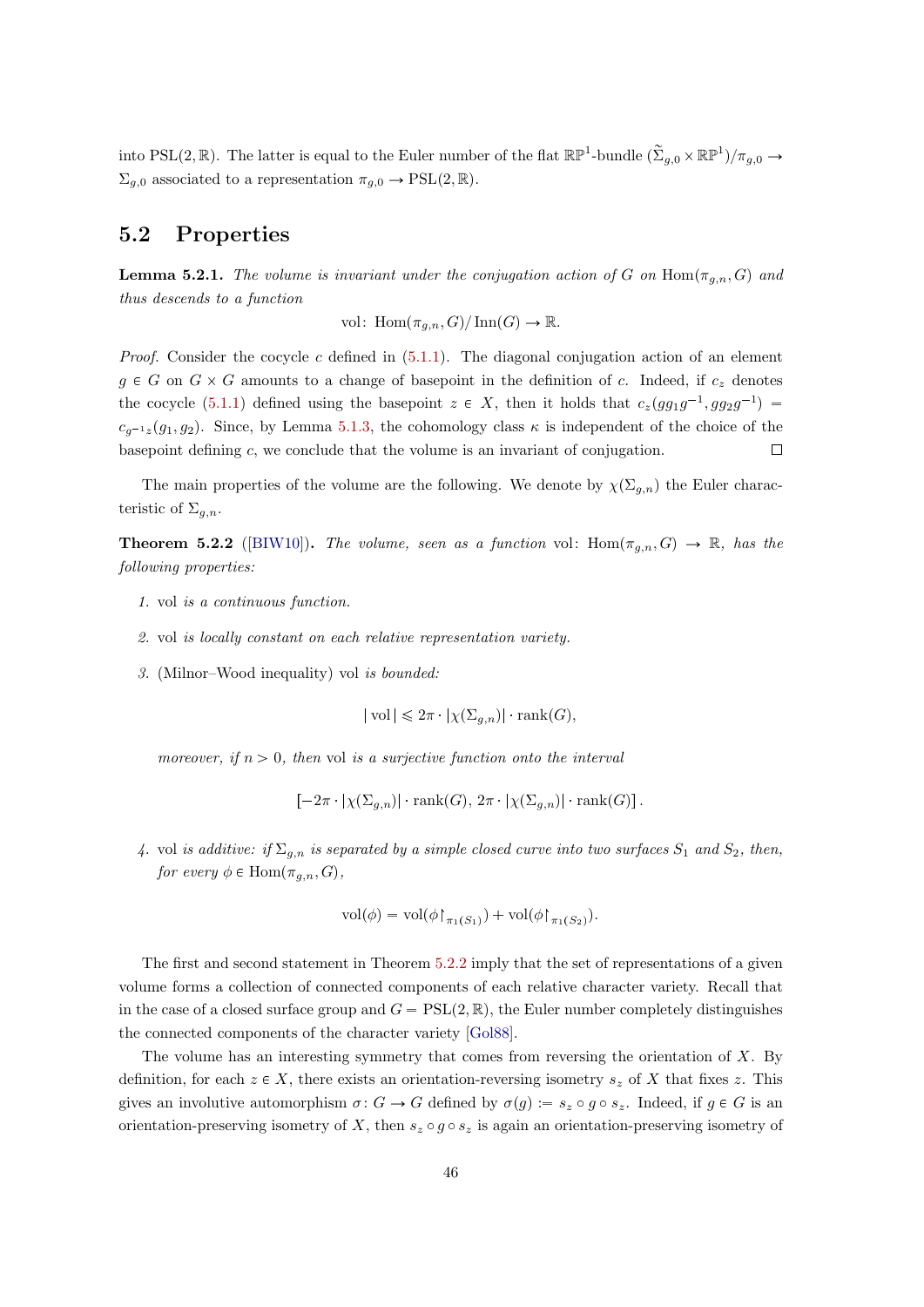X, and hence belongs to G. Using the functoriality of representation varieties (see Lemma [1.2.7\)](#page-10-0), the involution  $\sigma$  descends to an analytic involution

$$
\sigma\colon \operatorname{Hom}(\pi_{g,n}, G)\to \operatorname{Hom}(\pi_{g,n}, G).
$$

**Lemma 5.2.3.** The involution  $\sigma$  satisfies the following properties:

1. σ preserves conjugacy classes of representations, and therefore descends to an involution

 $\overline{\sigma}$ : Hom $(\pi_{q,n}, G)/$ Inn $(G) \rightarrow$  Hom $(\pi_{q,n}, G)/$ Inn $(G)$ .

- 2. σ depends on the choice of  $z \in X$  only up to conjugation, in particular,  $\overline{\sigma}$  is independent of the choice of  $z \in X$ .
- 3. For any representation  $\phi \in \text{Hom}(\pi_{g,n}, G)$  it holds that

$$
\text{vol}(\sigma(\phi)) = -\text{vol}(\phi).
$$

*Proof.* The first assertion follows from  $\sigma(g\phi g^{-1}) = (s_z \circ g \circ s_z)\sigma(\phi)(s_z \circ g^{-1} \circ s_z)$  and the observation that  $s_z \circ g \circ s_z$  is orientation-preserving. If  $z' \in X$  is a second point, then it holds that  $s_{z'} \circ$  $g \circ s_{z'} = (s_{z'} \circ s_z)(s_z \circ g \circ s_z)(s_z \circ s_{z'}),$  which proves the second assertion because  $s_{z'} \circ s_z$  is orientation-preserving. Finally, note that  $(\sigma(\phi))^* \kappa = \phi^*(\sigma^* \kappa)$  and  $\sigma^* \kappa = -\kappa$  because  $s_z$  reverses the orientation of X.  $\Box$ 

**Example 5.2.4.** Consider the case  $G = SL(2, \mathbb{R})$ . An example of orientation-reversing isometry of the upper half-plane is given by  $z \mapsto -\overline{z}$ . It fixes the imaginary axis. The associated involutive automorphism σ of SL(2, R) is given by conjugation by the matrix  $\begin{pmatrix} 1 & 0 \\ 0 & 0 \end{pmatrix}$  $0 -1$  $\lambda$ of determinant  $-1$ .

The involution  $\sigma: \text{Hom}(\pi_{g,n}, G) \to \text{Hom}(\pi_{g,n}, G)$  maps the relative representation variety  $\text{Hom}_{\mathcal{C}}(\pi_{g,n}, G)$  to the relative representation variety  $\text{Hom}_{\mathcal{C}(\mathcal{C})}(\pi_{g,n}, G)$ . Since G is of Hermitian type, it is by definition semisimple and hence quadrable. The Goldman symplectic form built from the Killing form on  $\mathfrak g$  is invariant under  $\sigma$ . This is a consequence of the fact that the Killing form is invariant under automorphisms of  $\mathfrak g$ . In this case, the involution  $\sigma: G \to G$  induces an automorphism  $D\sigma$ :  $\mathfrak{g} \to \mathfrak{g}$ .

## 5.3 Alternative definition

A downside of Definition [5.1.4](#page-45-1) is the lack of computability. Given a representation  $\phi \colon \pi_{g,n} \to G$ , computing  $j^{-1}(\phi^*\kappa)$  means finding a primitive in  $H^1(\partial_i\pi_{g,n}, \mathbb{R})$  for each restriction  $\phi^*\kappa|_{\partial_i\pi_{g,n}}$ . This is a non-trivial task in general. There is an alternative definition of the volume of a representation that makes it easier to compute. It is based on a notion of rotation number that generalizes the classical notion of rotation number for homeomorphisms of the circle, see [\[Ghy01\]](#page-71-2) for an exposition of the classical theory of rotation numbers. The rotation number in our context is a function  $\rho: G \to \mathbb{R}/2\pi\mathbb{Z}$  that lifts to a quasimorphism  $\tilde{\rho}: \tilde{G} \to \mathbb{R}$  of the universal cover of G. We explain the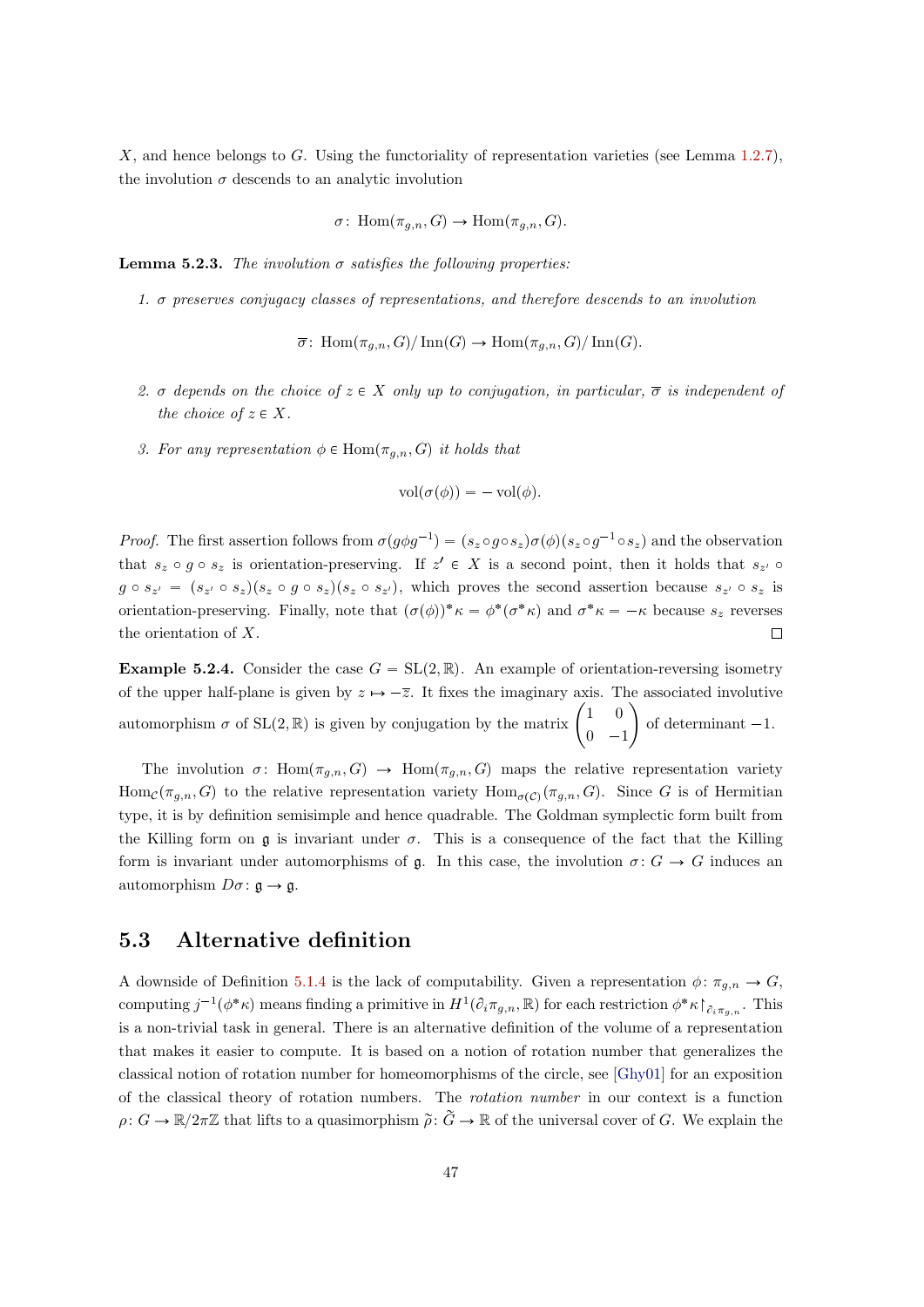construction in the case  $G = \text{PSL}(2,\mathbb{R})$  and refer the reader to [\[BIW10,](#page-70-2) §7] for the general case. The main result is

<span id="page-48-0"></span>**Theorem 5.3.1** ([\[BIW10\]](#page-70-2)). Let  $\tilde{\phi}$ :  $\pi_{q,n} \to \tilde{G}$  be a group homomorphism that covers  $\phi$ . Then

$$
\text{vol}(\phi) = -\sum_{i=1}^n \widetilde{\rho}\left(\widetilde{\phi}(c_i)\right),\,
$$

where  $c_i$  are the generators of  $\pi_{q,n}$  of presentation [\(1.1.3\)](#page-8-0).

**Example 5.3.2.** Let's study the case  $G = PSL(2, \mathbb{R})$ . We fix a topological group structure on  $PSL(2,\mathbb{R})$  by fixing a unit e in the fibre over the identity. The action of  $PSL(2,\mathbb{R})$  on the circle  $\mathbb{R}/2\pi\mathbb{Z}$  (see Lemma [A.4\)](#page-55-0) gives a group homomorphism  $f: PSL(2,\mathbb{R}) \to \text{Homeo}^+(\mathbb{R}/2\pi\mathbb{Z})$ . This action lifts to a faithful action of  $PSL(2,\mathbb{R})$  on the universal cover  $\mathbb{R}/2\pi\mathbb{Z}$ . The classical rotation number is a function rot: Homeo<sup>+</sup> $(\mathbb{R}/2\pi\mathbb{Z}) \to \mathbb{R}$ , see [\[Ghy01\]](#page-71-2). The quasimorphism  $\tilde{\rho}$ : PSL $(\overline{2}, \mathbb{R}) \to$ R is the unique lift of  $\rho := \text{rot} \circ f$  satisfying  $\tilde{\rho}(e) = 0$ .

We can describe  $\rho$  more explicitly by considering conjugacy classes in PSL(2, R). Recall that, if  $\mathcal E$ denotes the set of elliptic conjugacy classes in  $PSL(2, \mathbb{R})$ , then there is a well-defined angle function  $\vartheta: \mathcal{E} \to (0, 2\pi)$ , see Lemma [A.7.](#page-56-0) It extends to an upper semi-continuous function  $\overline{\vartheta}$ : PSL $(2, \mathbb{R})$   $\to$  $[0, 2\pi]$  by

$$
\overline{\vartheta}(A) := \begin{cases}\n\vartheta(A), & \text{if } A \text{ is elliptic,} \\
0, & \text{if } A \text{ is hyperbolic or positively parabolic,} \\
2\pi, & \text{if } A \text{ is the identity or negatively parabolic.}\n\end{cases}
$$
\n(5.3.1)

The notions of positively and negatively parabolic refer to the two conjugacy classes of parabolic elements in PSL(2, R) represented by [\(A.6\)](#page-57-0). The definition of the function  $\overline{\vartheta}$  is ad hoc, however it satisfies  $\overline{\vartheta} = \rho$  modulo  $2\pi$ . In particular, the correction term

$$
k(\phi) := \frac{1}{2\pi} \left( \sum_{i=1}^{n} \overline{\vartheta}(\phi(c_i)) - \sum_{i=1}^{n} \widetilde{\rho}(\widetilde{\phi}(c_i)) \right)
$$
(5.3.2)

is an integer called the *relative Euler class* of  $\phi$ . The definition of the relative Euler class very much depends on the choice of the extension  $\overline{\vartheta}$  of  $\vartheta$ . Theorem [5.3.1](#page-48-0) implies

$$
k(\phi) = \frac{1}{2\pi} \left( \text{vol}(\phi) + \sum_{i=1}^{n} \overline{\vartheta}(\phi(c_i)) \right).
$$

The range of the relative Euler class over  $Hom(\pi_{q,n}, G)$  was studied in [\[DT19\]](#page-71-3). The authors proved that

**Proposition 5.3.3** ([\[DT19\]](#page-71-3)). Let  $\phi: \pi_{q,n} \to \text{PSL}(2,\mathbb{R})$  be a representation. Then

$$
k(\phi) \le \max \left\{ |\chi(\Sigma_{g,n})|, \frac{1}{2\pi} \sum_{i=1}^n \overline{\vartheta}(\phi(c_i)) \right\}.
$$

Remark 5.3.4. Observe that, as soon as  $g \ge 1$ , then  $|\chi(\Sigma_{g,n})| \ge n \ge \frac{1}{2\pi} \sum_{i=1}^n \overline{\vartheta}(\phi(c_i))$  and thus the inequality  $k(\phi) \leqslant |\chi(\Sigma_{q,n})|$  prevails. In the case  $g = 0$ , it is however possible that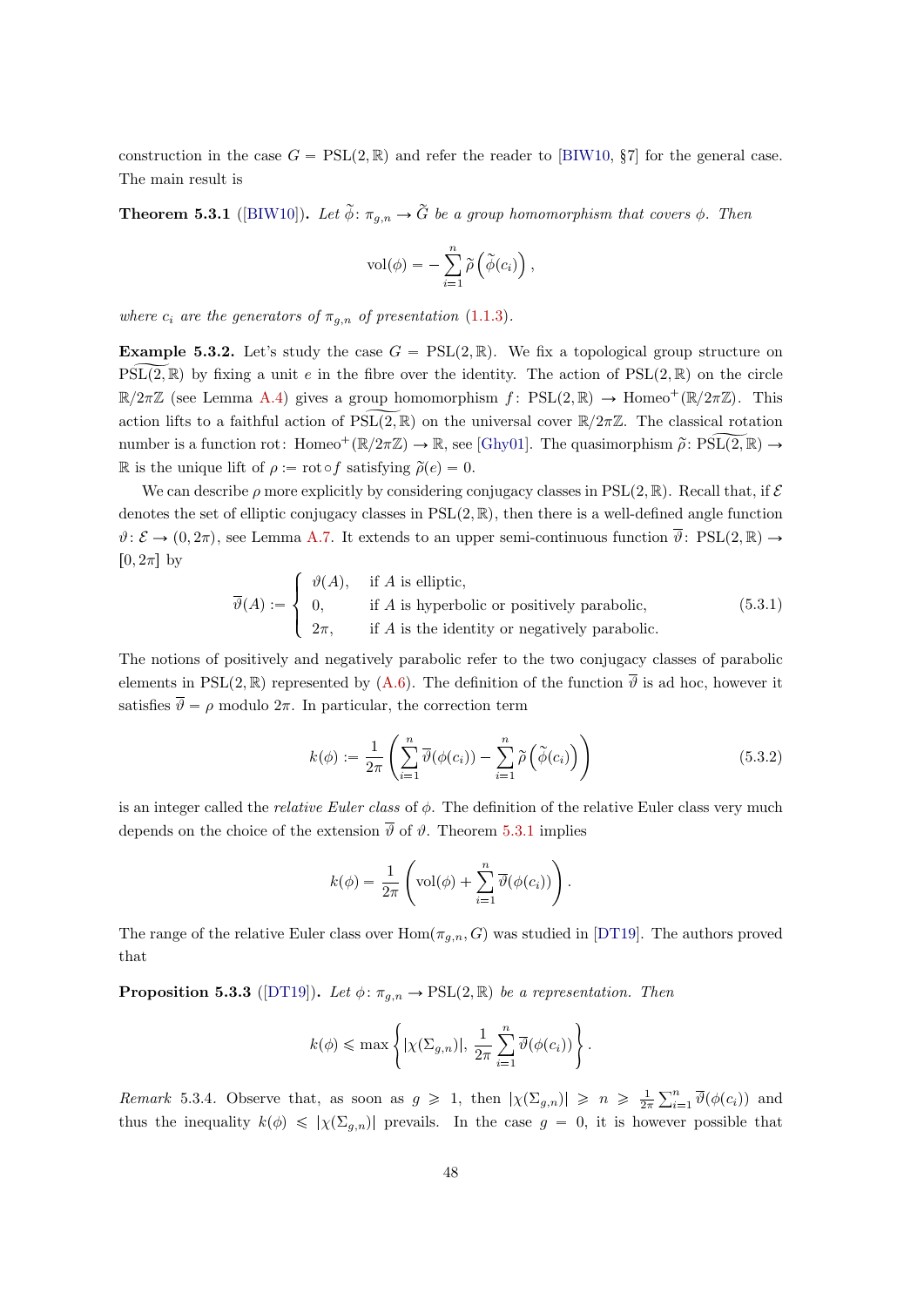$\frac{1}{2\pi} \sum_{i=1}^n \overline{\vartheta}(\phi(c_i)) > |\chi(\Sigma_{0,n})|.$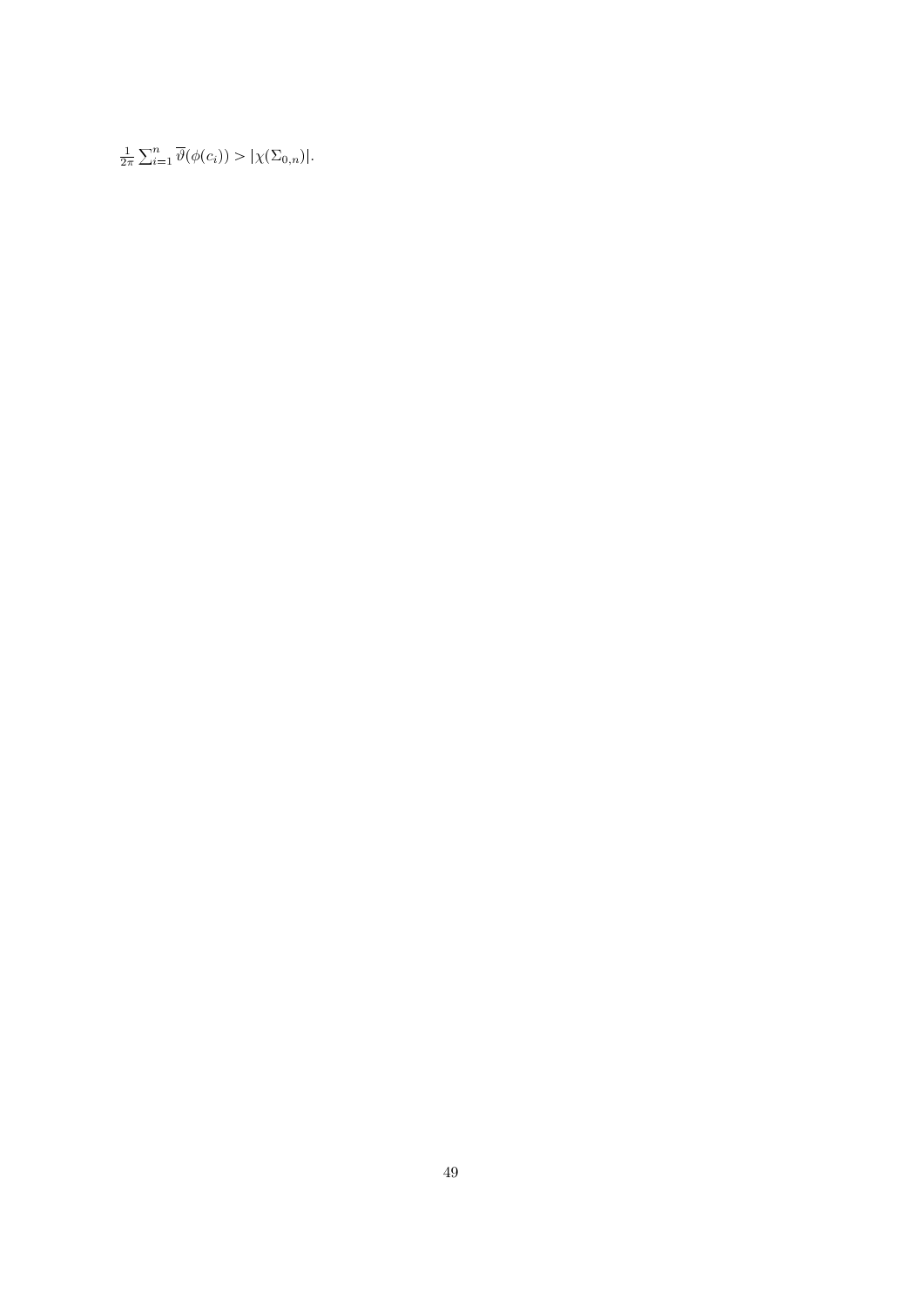## Chapter 6

# Mapping class group dynamics

We expand on some results and remarks from Section [1.3.](#page-10-1) Let G be a Lie group and  $\Gamma$  be a finitely generated group. Recall that the Aut $(\Gamma)$ -action on the representation variety Hom $(\Gamma, G)$  descends to an action of the outer automorphisms group  $Out(\Gamma)$  on the quotient  $Hom(\Gamma, G)/ Inn(G)$ . This action preserves the analytic/algebraic structure of Hom $(\Gamma, G)$  by Lemma [1.3.1.](#page-11-0) When  $\Gamma = \pi_{q,n}$  is a surface group, then  $\text{Out}(\pi_{g,n})$  contains the mapping class group of the surface  $\Sigma_{g,n}$  as a subgroup, compare Example [1.3.2.](#page-11-1) The induced action is the so-called mapping class group action on character varieties.

We start with some general considerations on the Aut(Γ)-action on Hom(Γ, G) and then specialize to the case of a surface group.

## <span id="page-50-0"></span>6.1 Remarks on the Aut(Γ)-action

<span id="page-50-1"></span>**Lemma 6.1.1.** The Aut(Γ)-action on Hom(Γ, G) preserves the subspaces of (very) regular, reductive, irreducible, good and (almost) Zariski dense representations.

Proof. All these particular notions of representations are defined in terms of the image of the representation. However, for any  $\tau \in Aut(\Gamma)$  and  $\phi \in Hom(\Gamma, G)$ , it holds that  $\phi(\Gamma) = (\phi \circ \tau)(\Gamma)$ .

A consequence of Lemma [6.1.1](#page-50-1) is that the Out(Γ)-action on Hom(Γ, G)/ $\text{Inn}(G)$  restricts to an action of Out(Γ) on the GIT character variety Rep<sup>GIT</sup>(Γ, G) (by Theorem [3.5.3,](#page-32-0) assuming G is a reductive complex algebraic group) and on the analytic character variety Rep<sup> $\infty$ </sup>( $\pi_{g,0}$ , G).

<span id="page-50-2"></span>**Lemma 6.1.2.** The Aut(Γ)-action on Hom(Γ, G) preserves closed orbits.

Proof. This is an immediate consequence of Lemma [1.3.1.](#page-11-0)

In particular, Lemma [6.1.2](#page-50-2) implies that the Aut(Γ)-action on Hom(Γ, G) induces an Out(Γ)action on the  $\mathcal{T}_1$  character variety  $\text{Rep}^{\mathcal{T}_1}(\pi_{g,0}, G)$ . It is not clear to the author whether there is an induced action of  $Out(Γ)$  on the Hausdorff character variety in general.

 $\Box$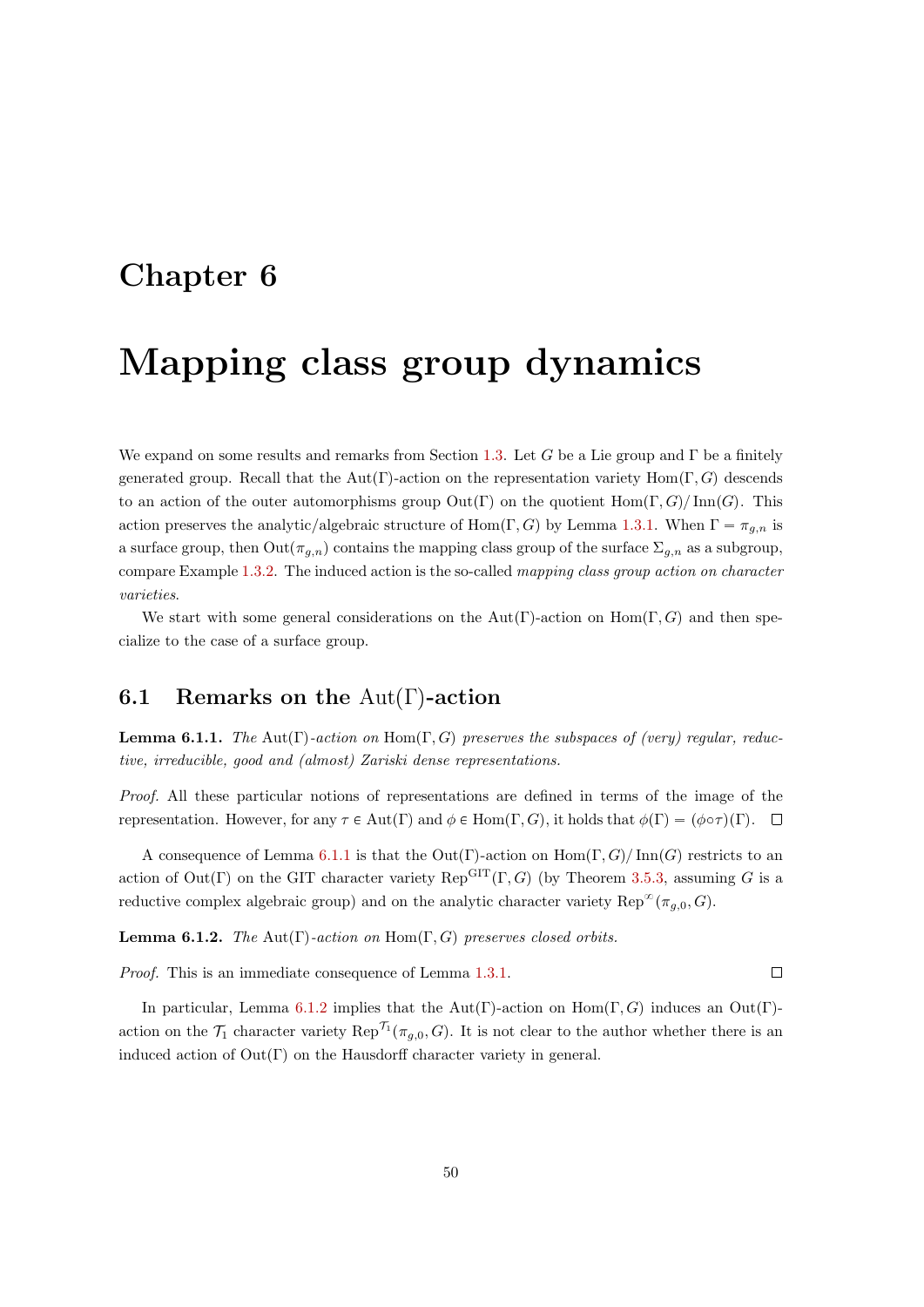## 6.2 Generalities about mapping class groups

The mapping class group of a closed and oriented surface  $\Sigma_{g,0}$  is the group of isotopy classes of orientation-preserving homeomorphisms of  $\Sigma_{g,0}$ . In the case of a punctured oriented surface  $\Sigma_{g,n}$ , the mapping class group is defined to be the group of isotopy classes of orientation-preserving homeomorphisms of  $\Sigma_{g,n}$  that fix each puncture individually<sup>[1](#page-51-0)</sup>. The mapping class group is denoted by Mod $(\Sigma_{g,n})$  and the isotopy class of an orientation-preserving homeomorphism  $f : \Sigma_{g,n} \to \Sigma_{g,n}$ is denoted  $[f] \in Mod(\Sigma_{g,n})$ . The group law is given by composition and the identity element correspond to the identity homeomorphism.

<span id="page-51-1"></span>Theorem 6.2.1. The mapping class group is finitely presented. Generators can be chosen to be Dehn twists along simple closed curves on  $\Sigma_{q,n}$ .

More details about Theorem [6.2.1,](#page-51-1) including proof and explicit generating family, can be found in [\[FM12,](#page-71-4) §4]. In [\[GW17\]](#page-71-5), the question of the minimal number of generators of  $Mod(\Sigma_{0,n})$  is treated, see also Remark ??.

A homeomorphism f of  $\Sigma_{g,n}$  induces a group isomorphism  $\pi_1(\Sigma_{g,n}, x) \to \pi_1(\Sigma_{g,n}, f(x))$ . After choosing a continuous path from x to  $f(x)$ , we get an induced automorphism of the fundamental group of  $\Sigma_{g,n}$  (that depends up to conjugation on the choice of the path). This gives a group homomorphism

$$
Mod(\Sigma_{g,n}) \to Out(\pi_{g,n}).
$$

The Dehn–Nielsen Theorem says that it is injective and provides a description of its image.

<span id="page-51-2"></span>**Theorem 6.2.2** (Dehn–Nielsen Theorem). The mapping class group  $Mod(\Sigma_{q,0})$  is an index two subgroup of  $Out(\pi_{g,0})$  for  $g \geq 1$  (and is trivial for  $g = 0$ ). Moreover, if  $\Sigma_{g,n}$  has negative Euler characteristic, then the mapping class group  $Mod(\Sigma_{g,n})$  is an index two subgroup of  $Out^{\star}(\pi_{g,n})$ , where Out<sup>\*</sup>( $\pi_{g,n}$ ) is the subgroup of Out( $\pi_{g,n}$ ) that consists of the outer automorphisms that act by conjugation on the generators  $c_i$  of  $\pi_{g,n}$  (in the presentation [\(1.1.3\)](#page-8-0)).

We refer the reader to [\[FM12,](#page-71-4) §8] for more considerations on the Dehn–Nielsen Theorem. The-orem [6.2.2](#page-51-2) implies that the Aut $(\pi_{g,0})$ -action on the representation variety Hom $(\pi_{g,0}, G)$  induces an action

$$
Mod(\Sigma_{g,0}) \subset \text{Hom}(\pi_{g,0},G)/\text{Inn}(G).
$$

The action is analytic/algebraic on the regular part of the quotient by Lemma [1.3.1.](#page-11-0) In the case of a punctured surface, the action of  $\text{Aut}(\pi_{g,n})$  on  $\text{Hom}(\pi_{g,n}, G)$  restricts to an action of  $\text{Aut}^{\star}(\pi_{g,n})$ on any relative representation variety  $\text{Hom}_{\mathcal{C}}(\pi_{g,n}, G)$ . This gives, by Theorem [6.2.2,](#page-51-2) an action

$$
Mod(\Sigma_{g,n}) \subset Hom_{\mathcal{C}}(\pi_{g,n}, G)/\operatorname{Inn}(G),
$$

for any choice of conjugacy classes  $\mathcal{C} \in (G/G)^n$ . These two actions are what we call the *mapping* class group action on character varieties.

<span id="page-51-0"></span><sup>&</sup>lt;sup>1</sup>In the terminology of [\[FM12\]](#page-71-4), if punctures are fixed individually, then the group is called the *pure mapping class* group. It contrasts with the mapping class group where punctures can be permuted.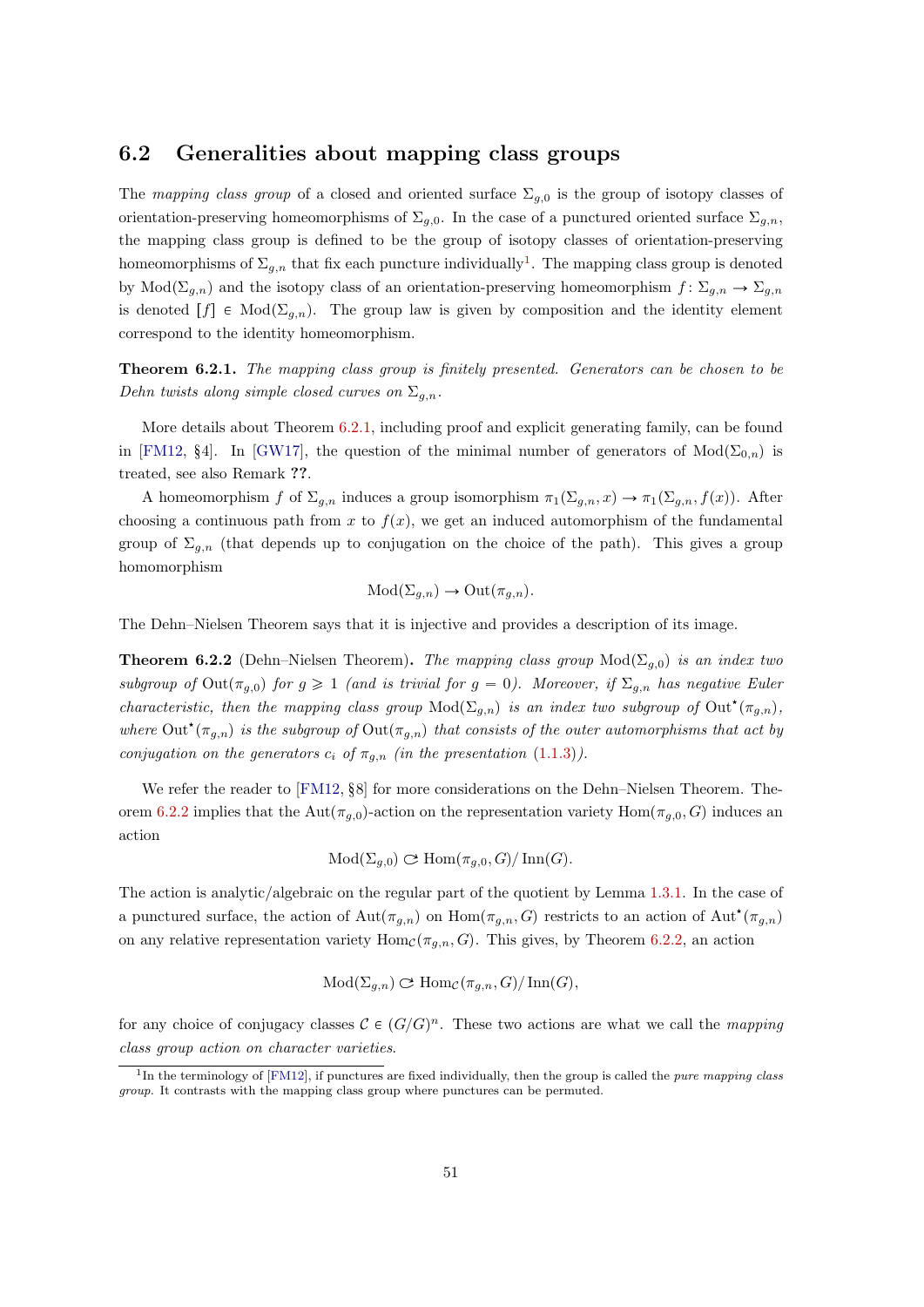### 6.3 Properties of the mapping class group action

The first property is that the mapping class group action preserves the Goldman symplectic form. We start with the case of a closed surface. Let  $[f] \in Mod(\Sigma_{g,0})$  and take any  $\tau \in Aut(\pi_{g,0})$ that lies over the image of  $[f]$  inside Out $(\pi_{g,0})$ . We choose the generator  $[\pi_{g,0}]$  of  $H_2(\pi_{g,0}, \mathbb{Z})$ that corresponds to the orientation of the surface  $\Sigma_{q,0}$ . Since f is orientation-preserving, it holds that  $\tau_*[\pi_{g,0}] = [\pi_{g,0}]$ . For any  $\phi \in \text{Hom}(\pi_{g,0}, G)$ , the automorphism  $\tau$  induces a map  $(d\tau)_{\phi} : Z^{1}(\pi_{g,0}, \mathfrak{g}_{\phi}) \to Z^{1}(\pi_{g,0}, \mathfrak{g}_{\phi\circ\tau}), v \mapsto v \circ \tau$ , on the Zariski tangent spaces to the representation variety.

<span id="page-52-0"></span>**Lemma 6.3.1.** If  $\omega_G$  denotes the Goldman symplectic form from Definition [4.0.2,](#page-34-0) then, for any  $\phi \in \text{Hom}(\pi_{q,0}, G)$ , the following diagram commutes



In other words, it holds that

$$
\tau^*\omega_{\mathcal{G}}=\omega_{\mathcal{G}}.
$$

*Proof.* Let  $B: \mathfrak{g} \times \mathfrak{g} \to \mathbb{R}$  be the pairing used in the definition of  $\omega_{\mathcal{G}}$ . For any  $v, w \in Z^1(\pi_{g,0}, \mathfrak{g}_{\phi})$ , we have

$$
(\omega_{\mathcal{G}})_{\phi \circ \tau} (v \circ \tau, w \circ \tau) = B(v \circ \tau, w \circ \tau) \frown [\pi_{g,0}]
$$
  
=  $B(v, w) \frown \tau_*[\pi_{g,0}].$ 

Since  $\tau_*[\pi_{g,0}] = [\pi_{g,0}],$  we conclude  $(\omega_{\mathcal{G}})_{\phi \circ \tau}(v \circ \tau, w \circ \tau) = (\omega_{\mathcal{G}})_{\phi}(v, w).$ 

As a consequence of Lemma [6.3.1,](#page-52-0) we obtain that the Mod $(\Sigma_{g,0})$ -action on the quotient Hom $(\pi_{g,0}, G)/\text{Inn}(G)$ preserves the Goldman symplectic measure  $\nu_{\mathcal{G}}$  from Definition [4.2.11.](#page-39-2)

 $\Box$ 

The situation is similar for punctured surfaces. Let  $[f] \in Mod(\Sigma_{g,n})$  and take any  $\tau \in Aut^{\star}(\pi_{g,n})$ that lies over the image of  $[f]$  inside Out<sup>\*</sup> $(\pi_{g,n})$ . The generator  $[\pi_{g,n}]$  of  $H_2(\pi_{g,n}, \partial \pi_{g,n}, \mathbb{Z})$  is again chosen to correspond to the orientation of the surface  $\Sigma_{g,n}$ . Similarly as before,  $\tau_*[\pi_{g,n}] = [\pi_{g,n}]$ . Moreover, the map  $(d\tau)_{\phi}$  restricts to to a map  $(d\tau)_{\phi} : Z_{par}^1(\pi_{g,n}, \mathfrak{g}_{\phi}) \to Z_{par}^1(\pi_{g,n}, \mathfrak{g}_{\phi \circ \tau})$ . Indeed, note that if  $v(c_i) = \xi_i - \text{Ad}(\phi(c_i))\xi_i$  and  $\tau(c_i) = g_i c_i g_i^{-1}$ , then

$$
(v \circ \tau)(c_i) = (v(g_i) + \mathrm{Ad}(\phi(g_i))\xi_i) - \mathrm{Ad}((\phi \circ \tau)(c_i))(v(g_i) + \mathrm{Ad}(\phi(g_i))\xi_i).
$$

**Lemma 6.3.2.** If  $\omega_G$  denotes the Goldman symplectic form from Definition [4.2.9,](#page-39-3) then, for any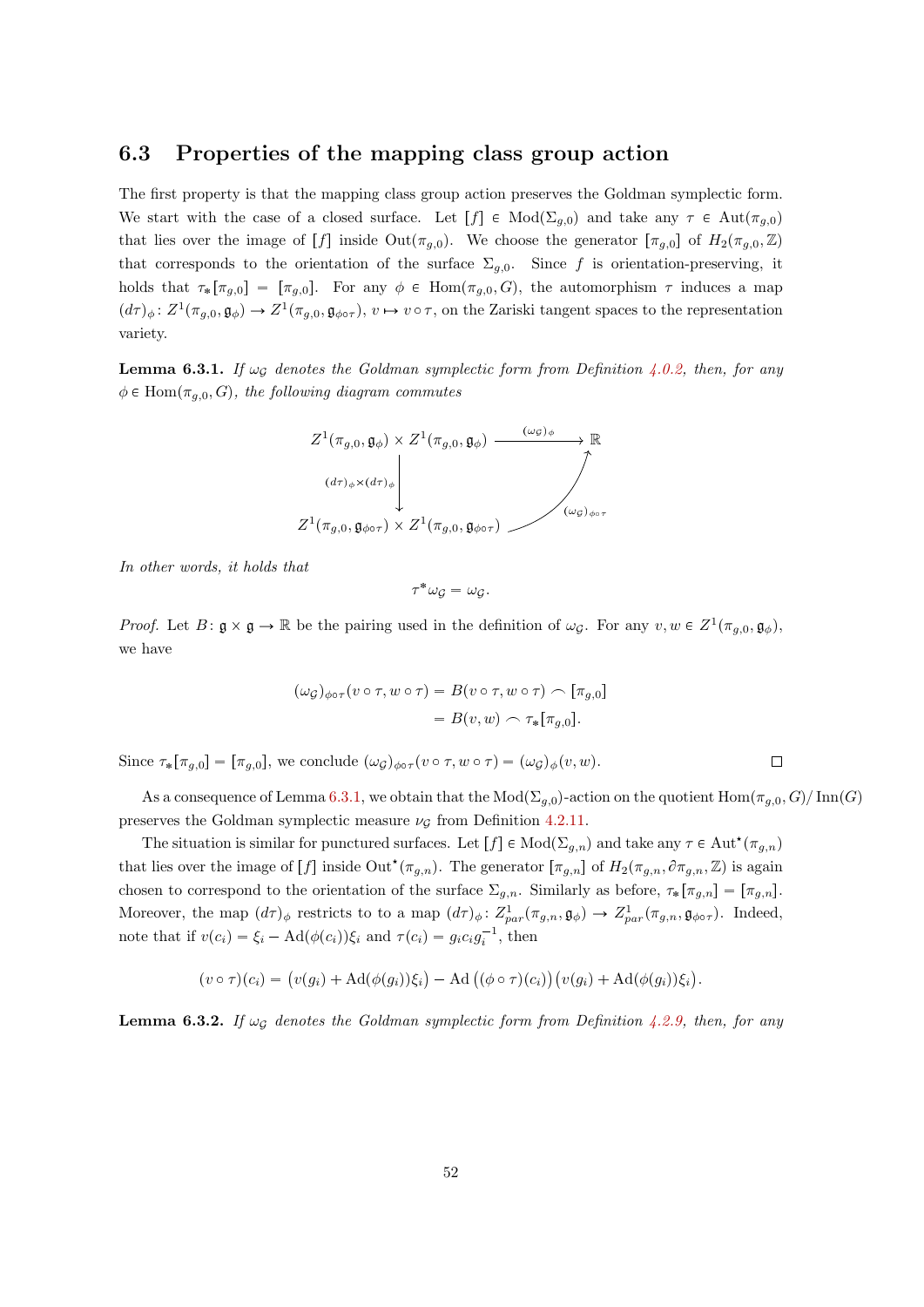$\phi \in \text{Hom}_{\mathcal{C}}(\pi_{g,n}, G)$ , the following diagram commutes

$$
Z_{par}^{1}(\pi_{g,n}, \mathfrak{g}_{\phi}) \times Z_{par}^{1}(\pi_{g,n}, \mathfrak{g}_{\phi}) \longrightarrow \mathbb{R}
$$
  

$$
(d\tau)_{\phi} \times (d\tau)_{\phi}
$$
  

$$
Z_{par}^{1}(\pi_{g,n}, \mathfrak{g}_{\phi \circ \tau}) \times Z_{par}^{1}(\pi_{g,n}, \mathfrak{g}_{\phi \circ \tau})
$$
  

$$
( \omega_{\mathcal{G}})_{\phi \circ \tau}
$$

In other words, it holds that

 $\tau^* \omega_{\mathcal{G}} = \omega_{\mathcal{G}}.$ 

The proof is analogous to the proof of Lemma [6.3.1.](#page-52-0)

The second property is that the mapping class group action also preserves the volume of a representation. As before, let  $[f] \in Mod(\Sigma_{g,n})$  and take any  $\tau \in Aut^{\star}(\pi_{g,n})$  that lies over the image of  $[f]$  inside Out<sup>\*</sup> $(\pi_{g,n})$ . Again,  $\tau_*[\pi_{g,n}] = [\pi_{g,n}]$ .

**Lemma 6.3.3.** Let G be a Hermitian Lie group. For any  $\phi \in \text{Hom}_{\mathcal{C}}(\pi_{g,n}, G)$ , it holds that

$$
\text{vol}(\phi \circ \tau) = \text{vol}(\phi).
$$

Proof. We compute directly from Definition [5.1.4](#page-45-1) that

$$
\text{vol}(\phi \circ \tau) = j^{-1} ((\phi \circ \tau)^* \kappa) \frown [\pi_{g,n}]
$$

$$
= j^{-1} (\tau^* \phi^* \kappa) \frown [\pi_{g,n}]
$$

$$
= j^{-1} (\phi^* \kappa) \frown \tau_* [\pi_{g,n}].
$$

We conclude by using  $\tau_*[\pi_{g,n}] = [\pi_{g,n}].$ 

 $\Box$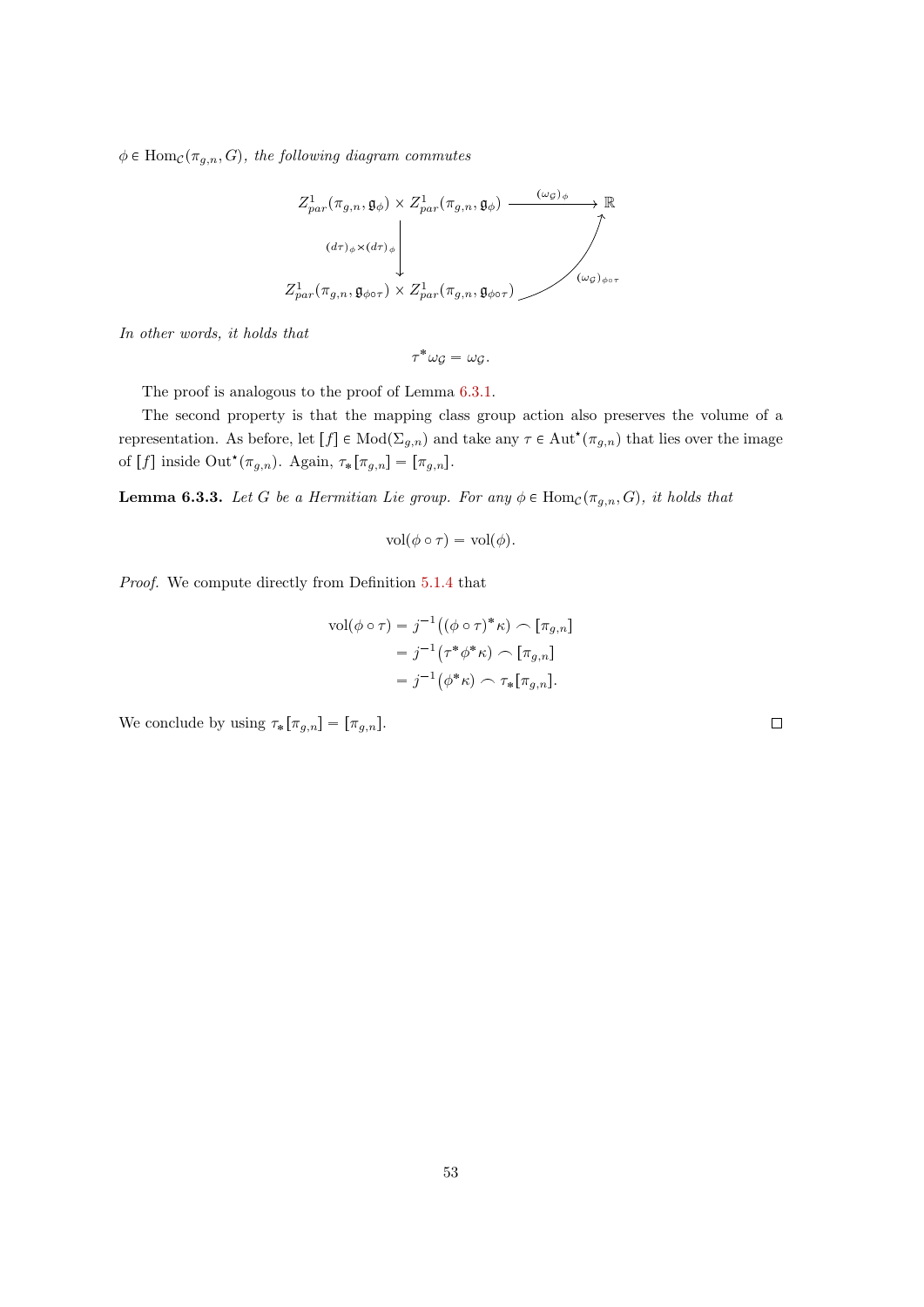## A The groups  $SL(2, \mathbb{C})$  and  $SL(2, \mathbb{R})$

This appendix is a reminder of the basic properties of the Lie groups  $SL(2,\mathbb{C})$  and  $SL(2,\mathbb{R})$  and of some relevant results.

#### **A.1** The group  $SL(2, \mathbb{C})$

The group  $SL(2,\mathbb{C})$  is the group of complex  $2 \times 2$  matrices with determinant 1. It is a complex algebraic group of complex dimension 3. It is also a non-compact simple Lie group. Its center is  $Z(SL(2,\mathbb{C})) = {\pm I}.$  The only proper parabolic subgroup of SL $(2,\mathbb{C})$ , up to conjugation, is the subgroup of upper triangular matrices. We are interested in the algebraic subgroups of  $SL(2,\mathbb{C})$ and its irreducible subgroups in the sense of Definition [2.2.7.](#page-20-0)

**Theorem A.1** ([\[Sit75\]](#page-72-2)). Let G be an infinite algebraic subgroup of  $SL(2,\mathbb{C})$ . Then one of the following holds:

- 1. dim  $G = 3$  and  $G = SL(2, \mathbb{C})$ .
- 2. dim  $G = 2$  and G is conjugate to the parabolic subgroup of upper triangular matrices,
- 3. dim  $G = 1$ , in which case there are three possibilities
	- (a)  $G$  is conjugate to

$$
\left\{ \begin{pmatrix} a & b \\ 0 & a^{-1} \end{pmatrix} : a^n = 1, \, a, b \in \mathbb{C} \right\},
$$

and  $G^{\circ}$  is unipotent,

(b)  $G$  is conjugate to

$$
\left\{ \begin{pmatrix} a & \lambda c \\ c & a \end{pmatrix} : a^2 - \lambda c^2 = 1, \, a, c \in \mathbb{C} \right\},
$$

for some  $\lambda \in \mathbb{C}^{\times}$ , and G is connected and diagonalizable,

 $(c)$  G is conjugate to

$$
SO^{\lambda} := \left\{ \begin{pmatrix} a & \lambda c \\ c & a \end{pmatrix} : a^2 - \lambda c^2 = 1, \, a, c \in \mathbb{C} \right\} \cup \left\{ \begin{pmatrix} a & -\lambda c \\ c & -a \end{pmatrix} : -a^2 + \lambda c^2 = 1, \, a, c \in \mathbb{C} \right\},
$$

for some  $\lambda \in \mathbb{C}^{\times}$ , and  $G^{\circ}$  is diagonalizable.

Recall that the algebraic subgroup of  $SL(2, \mathbb{C})$  of dimension 0 are necessarily finite (because algebraic varieties have finitely many connected components in the usual topology, as pointed out earlier). They are well-understood, see e.g. [\[Sit75,](#page-72-2) Prop. 1.2]. Also observe that  $SO(2,\mathbb{C}) = SO^{-1}$ in the notation above. The irreducible subgroups of  $SL(2,\mathbb{C})$  fall into three categories.

**Theorem A.2** ([\[YCo\]](#page-73-0)). Let G be an irreducible subgroup of  $SL(2, \mathbb{C})$ . Then one of the following holds:

1. G is Zariski dense in  $SL(2, \mathbb{C})$ ,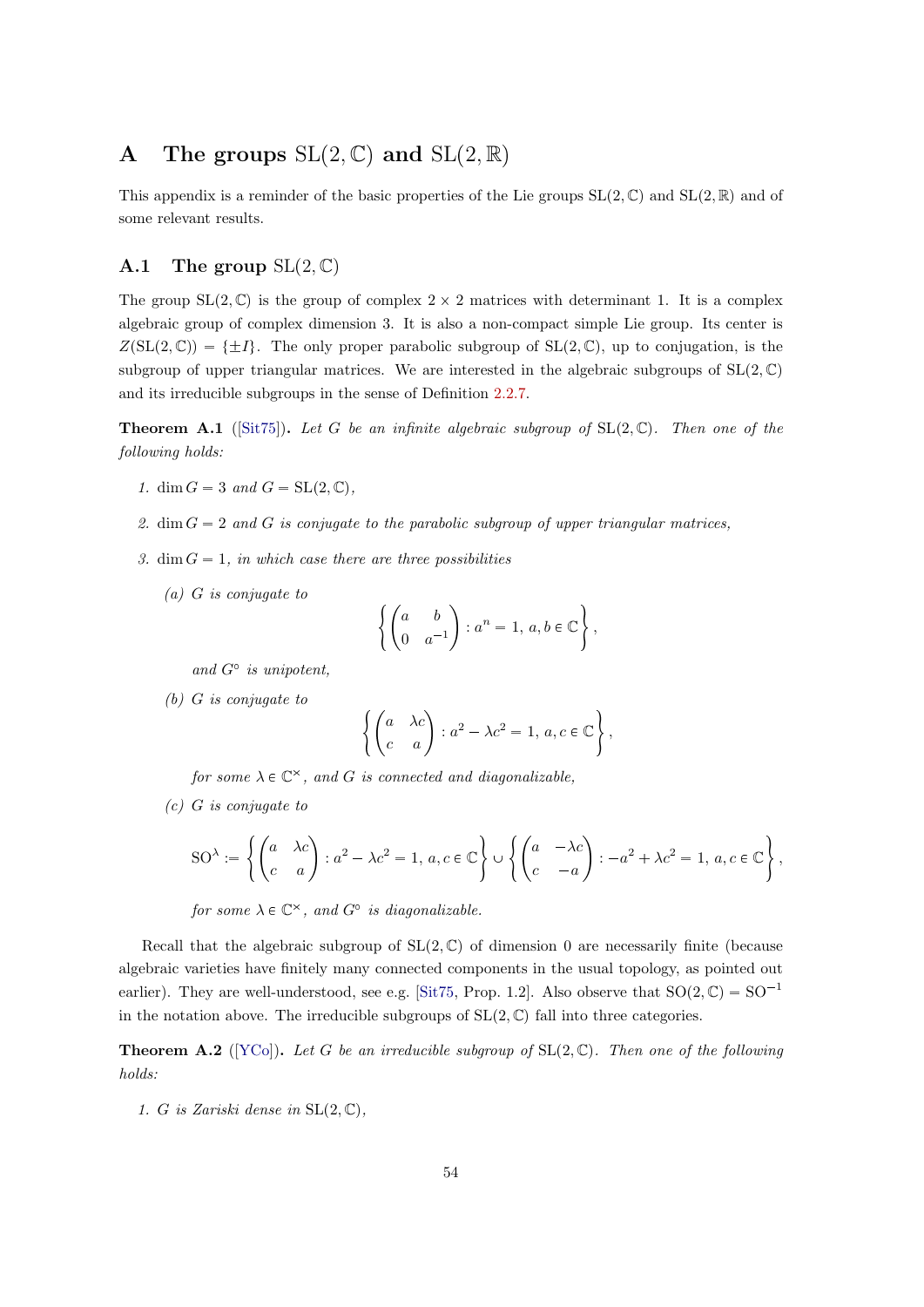#### 2. G is finite and non-abelian,

3. the Zariski closure of G is conjugate to

$$
\Delta := \left\{ \begin{pmatrix} a & 0 \\ 0 & a^{-1} \end{pmatrix} : a \in \mathbb{C}^{\times} \right\} \cup \left\{ \begin{pmatrix} 0 & a \\ -a^{-1} & 0 \end{pmatrix} : a \in \mathbb{C}^{\times} \right\}.
$$

Observe that the matrix  $\frac{1}{\sqrt{2}}$ 2  $\begin{pmatrix} 1 & 1 \\ -1 & 1 \end{pmatrix}$ conjugates  $\Delta$  to  $SO^1$  in the notation of Theorem [A.1.](#page-50-1) In particular,  $\Delta$  is Zariski closed. It is also disconnected and  $\Delta^{\circ}$  is the subgroup of diagonal matrices. The anti-diagonal matrices in  $\Delta$  have order 4.

Remark A.3. It was established in Lemma [2.2.22](#page-23-0) that Zariski dense representations into any algebraic group are irreducible. The converse statement for  $SL(2,\mathbb{C})$  can sometimes be found in the literature, see e.g. [\[Mon16,](#page-72-3) Rem. 2.13]. It is not true. For instance, given a finite non-abelian subgroup G of SL $(2, \mathbb{C})$  of order g, then there is a surjective group homomorphism  $F_g \to G$ , where  $F_q = \langle \gamma_1, \ldots, \gamma_q \rangle$  is the free group on g generators. The fundamental group of a closed surface of genus g maps surjectively to  $F_g$  by  $a_i, b_i \mapsto \gamma_i$ , where  $a_i, b_i$  refer to the presentation [\(1.1.3\)](#page-8-0). This gives two irreducible representations  $\pi_{q,0} \to SL(2,\mathbb{C})$  and  $F_q \to SL(2,\mathbb{C})$  that are irreducible but not Zariski dense. It is also possible to build an irreducible representation of a closed surface group with image inside  $\Delta$ .

#### A.2 The groups  $SL(2, \mathbb{R})$  and  $PSL(2, \mathbb{R})$

The group  $SL(2,\mathbb{R})$  is the subgroup of  $SL(2,\mathbb{C})$  consisting of real matrices. It is a real algebraic group of real dimension 3 that has the topology of an open solid torus. It is a non-compact simple Lie group with center  $Z(SL(2, \mathbb{R})) = {\pm I}$ . The center-free quotient  $SL(2, \mathbb{R})/\{\pm I\}$  is denoted PSL $(2,\mathbb{R})$ . The group SL $(2,\mathbb{R})$  is Zariski dense inside SL $(2,\mathbb{C})$  (actually, even the group SL $(2,\mathbb{Z})$ ) is Zariski dense in  $SL(2,\mathbb{C})$ . The maximal compact subgroup of  $SL(2,\mathbb{R})$  is  $SO(2,\mathbb{R})$ . Note that  $SO(2,\mathbb{R})$  is Zariski closed inside  $SL(2,\mathbb{R})$ , but the Zariski closure of  $SO(2,\mathbb{R})$  inside  $SL(2,\mathbb{C})$  is SO(2,  $\mathbb{C}$ ). The group SL(2,  $\mathbb{R}$ ) is isomorphic to SU(1, 1). The group PSL(2,  $\mathbb{R}$ ) is isomorphic to the matrix group  $SO(2,1)^\circ$  of special linear transformations of  $\mathbb{R}^3$  preserving the Hermitian form  $y^2 - xz$  via the map

$$
\pm \begin{pmatrix} a & b \\ c & d \end{pmatrix} \mapsto \begin{pmatrix} a^2 & 2ab & b^2 \\ ac & ad + bc & bd \\ c^2 & 2cd & d^2 \end{pmatrix}.
$$

The group  $PSL(2,\mathbb{R})$  can be identified with the group of orientation-preserving isometries of the upper half-plane  $\mathbb{H} = \{z \in \mathbb{C} : \text{Im}(z) > 0\}$ . It acts on  $\mathbb{H}$  by Möbius transformations

$$
\pm \begin{pmatrix} a & b \\ c & d \end{pmatrix} \cdot z := \frac{az+b}{cz+d}.
$$

The action extends to the boundary  $\partial \mathbb{H}$  of the upper half-plane.

<span id="page-55-0"></span>**Lemma A.4.** The action of PSL $(2, \mathbb{R})$  on  $\partial \mathbb{H}$  is isomorphic to the action of PSL $(2, \mathbb{R})$  on  $\mathbb{RP}^1$  $\mathbb{R}^2/\mathbb{R}^{\times}$ .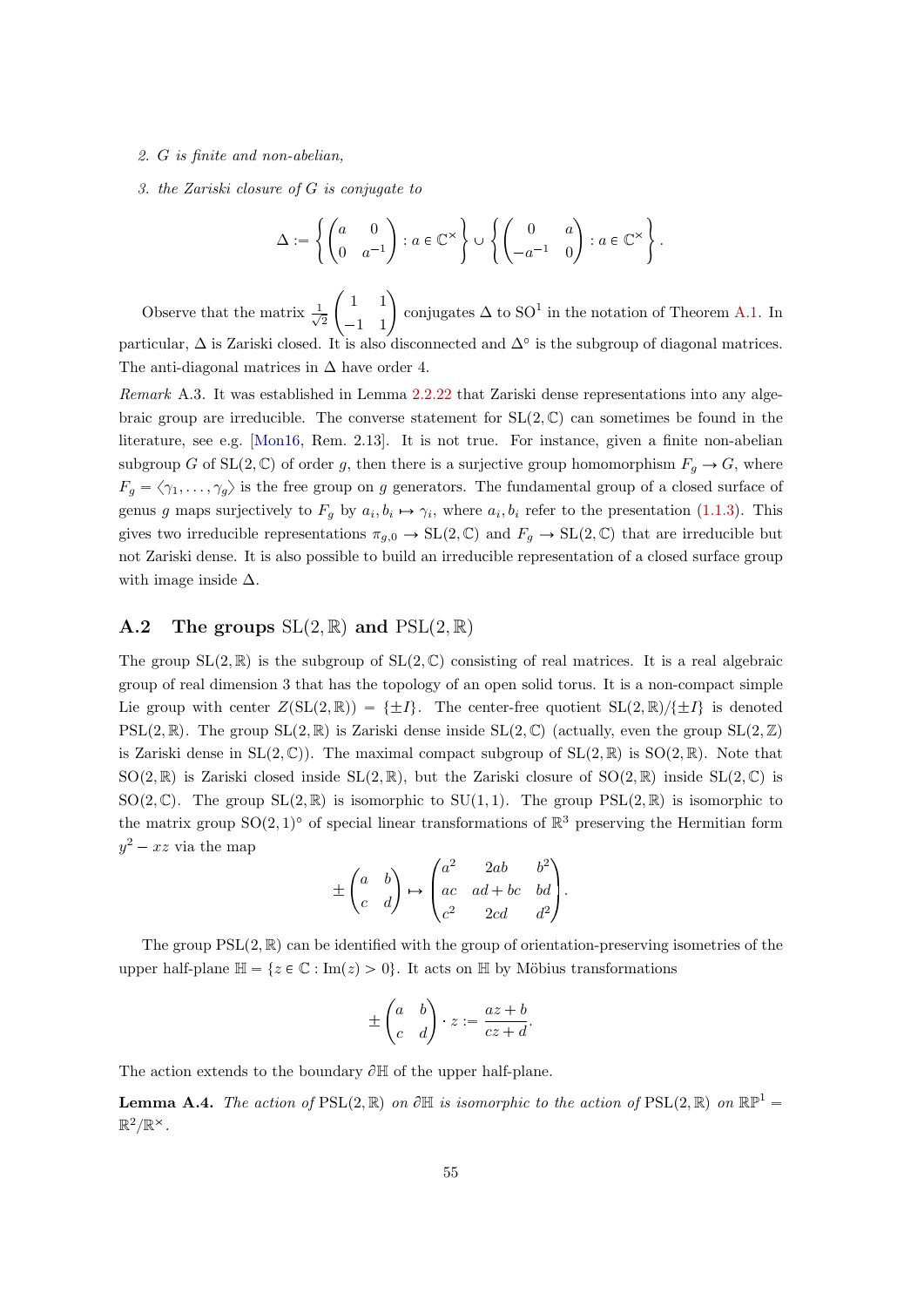*Proof.* Identifying  $\partial \mathbb{H} = \mathbb{R} \cup \{\infty\}$ , one can define a homeomorphism  $f: \partial \mathbb{H} \to \mathbb{RP}^1$  by  $x \mapsto [1:x]$ and  $\infty \mapsto [0 : 1]$ . We claim that f conjugates the two actions of PSL(2, R). Indeed, it is sufficient to compare stabilizers and it is easy to see that the stabilizer of  $[1:0] \in \mathbb{RP}^1$  and that of  $0 \in \partial \mathbb{H}$ coincide with the subgroup of upper triangular matrices in  $PSL(2, \mathbb{R})$ .  $\Box$ 

The open subspace of  $PSL(2,\mathbb{R})$  consisting of elements whose trace in absolute value is smaller than 2 is called the subspace of *elliptic* elements of  $PSL(2,\mathbb{R})$ . It is denoted  $\mathcal{E} \subset \text{PSL}(2,\mathbb{R})$ . Equivalently, an element of  $PSL(2,\mathbb{R})$  is elliptic if and only if it has a unique fixed point in H.

<span id="page-56-1"></span>**Lemma A.5.** If 
$$
A = \pm \begin{pmatrix} a & b \\ c & d \end{pmatrix}
$$
 is elliptic, then  $b \neq 0$  and  $c \neq 0$ .

*Proof.* If  $b = 0$  or  $c = 0$ , then  $\det(A) = ad = 1$ . So,  $\text{Tr}(A)^2 = (a + d)^2 \geq 4ad = 4$  and A is not elliptic.  $\Box$ 

Let  $A = \pm \begin{pmatrix} a & b \\ c & d \end{pmatrix}$  be an elliptic element of PSL(2, R). We denote the unique fixed point of A in  $\mathbb{H}$  by fix(A). It defines a map fix:  $\mathcal{E} \to \mathbb{H}$ .

Lemma A.6. The unique fixed point of A is

$$
fix(A) = \frac{a - d}{2c} + i \cdot \frac{\sqrt{4 - (a + d)^2}}{2|c|},
$$
\n(A.1)

and the map fix:  $\mathcal{E} \to \mathbb{H}$  is analytic.

*Proof.* The first assertion is a straightforward computation. Since  $c \neq 0$  by Lemma [A.5,](#page-56-1) the map fix:  $\mathcal{E} \to \mathbb{H}$  is analytic.  $\Box$ 

The elliptic elements of  $PSL(2,\mathbb{R})$  that fix the complex unit  $i \in \mathbb{H}$  are of the form

$$
rot_{\vartheta} := \pm \begin{pmatrix} \cos(\vartheta/2) & \sin(\vartheta/2) \\ -\sin(\vartheta/2) & \cos(\vartheta/2) \end{pmatrix}
$$
 (A.2)

for  $\vartheta \in (0, 2\pi)$ . Every  $A \in \mathcal{E}$  is conjugate to a unique rot<sub> $\vartheta(A)$ </sub>. This defines a function  $\vartheta \colon \mathcal{E} \to (0, 2\pi)$ . The number  $\vartheta(A) \in (0, 2\pi)$  is called the *angle of rotation* of A.

<span id="page-56-0"></span>Lemma A.7. The angle of rotation of A is

$$
\vartheta(A) = \arctan\left(\frac{-c}{|c|} \cdot \frac{a+d}{(a+d)^2 - 2}\sqrt{4 - (a+d)^2}\right) + \varepsilon(A),\tag{A.3}
$$

where

$$
\varepsilon(A) := \begin{cases} 0, & \text{if } (a+d)^2 > 2 \text{ and } (a+d)\frac{-c}{|c|} > 0, \\ \pi, & \text{if } (a+d)^2 < 2, \\ 2\pi, & \text{if } (a+d)^2 > 2 \text{ and } (a+d)\frac{-c}{|c|} < 0. \end{cases}
$$

Moreover, the function  $\vartheta: \mathcal{E} \to (0, 2\pi)$  is analytic.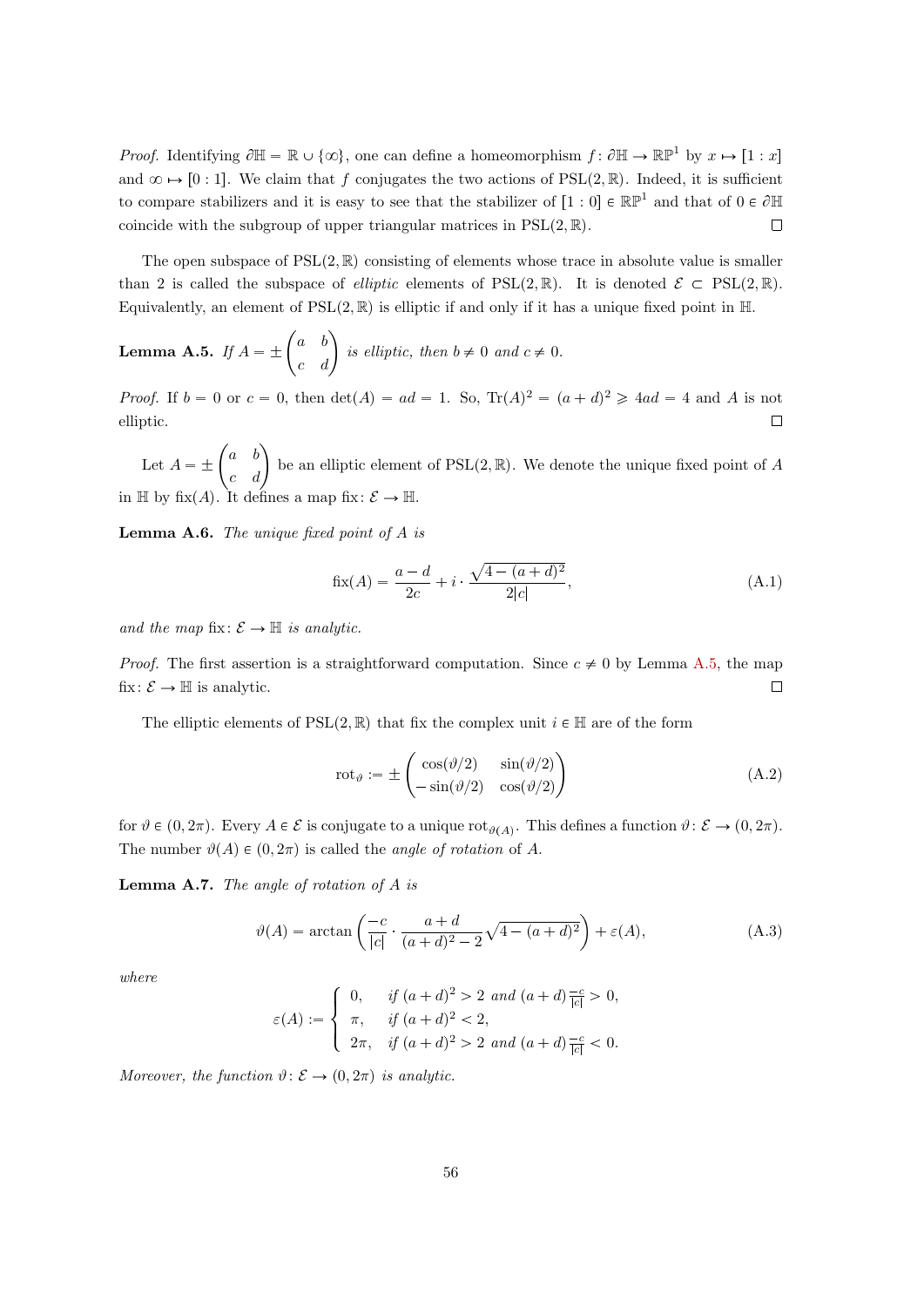*Proof.* The number  $\vartheta(A)$  can be computed as the complex argument of the complex number

<span id="page-57-1"></span>
$$
\frac{dA}{dz}\bigg|_{z=\text{fix }A} = \left(\frac{(a+d)^2}{2} - 1\right) - i \cdot (a+d)\frac{c}{|c|}\frac{\sqrt{4 - (a+d)^2}}{2}.
$$
\n(A.4)

Observe that the imaginary part of  $(A.4)$  vanishes if and only if  $a+d=0$ , in which case its real part is equal to -1. This means that the complex number defined by [\(A.4\)](#page-57-1) takes values inside  $\mathbb{C} \setminus \mathbb{R}_{\geqslant 0}$ . If we think of the complex argument of a number inside  $\mathbb{C} \setminus \mathbb{R}_{\geq 0}$  as a function  $\mathbb{C} \setminus \mathbb{R}_{\geq 0} \to (0, 2\pi)$ , then it is analytic. This shows that  $\vartheta$ :  $\mathcal{E} \to (0, 2\pi)$  is an analytic function.  $\Box$ 

Lemma A.8. The map

$$
(\text{fix}, \vartheta) \colon \mathcal{E} \to \mathbb{H} \times (0, 2\pi)
$$

is an analytic diffeomorphism that identifies the subset of elliptic elements in  $PSL(2, \mathbb{R})$  with an open ball.

*Proof.* We explained above that the map  $(fix, \vartheta)$  is analytic. The inverse map sends a point  $z =$  $x + i \cdot y \in \mathbb{H}$  and an angle  $\vartheta \in (0, 2\pi)$  to the elliptic element

$$
\operatorname{rot}_{\vartheta}(z) = \pm \begin{pmatrix} \cos(\vartheta/2) - xy^{-1} \sin(\vartheta/2) & (x^2y^{-1} + y) \sin(\vartheta/2) \\ -y^{-1} \sin(\vartheta/2) & \cos(\vartheta/2) + xy^{-1} \sin(\vartheta/2) \end{pmatrix} . \tag{A.5}
$$

Indeed, an immediate computation gives

$$
\begin{aligned} \text{fix}(\text{rot}_{\vartheta}(z)) &= \frac{-2xy^{-1}\sin(\vartheta/2)}{-2y^{-1}\sin(\vartheta/2)} + i \cdot \frac{2\sin(\vartheta/2)}{2y^{-1}\sin(\vartheta/2)} \\ &= x + iy, \end{aligned}
$$

and

$$
\vartheta(\text{rot}_{\vartheta}(z)) = \arg\left(\left(\frac{4\cos(\vartheta/2)^2}{2} - 1\right) - i \cdot (2\cos(\vartheta/2)) \cdot (-1) \cdot \frac{2\sin(\vartheta/2)}{2}\right)
$$

$$
= \arg(\cos(\vartheta) + i\sin(\vartheta))
$$

$$
= \vartheta.
$$

The elements of  $PSL(2,\mathbb{R})$  whose trace in absolute value is equal to 2 are called *parabolic.* Parabolic elements are those that have a unique fixed point of the boundary of H. There are two conjugacy classes of parabolic elements represented by

<span id="page-57-0"></span>
$$
\text{par}^+ := \pm \begin{pmatrix} 1 & 1 \\ 0 & 1 \end{pmatrix} \quad \text{and} \quad \text{par}^- := \pm \begin{pmatrix} 1 & 0 \\ 1 & 1 \end{pmatrix} . \tag{A.6}
$$

The elements conjugate to par<sup>+</sup> are called *positively parabolic* and those conjugate to par<sup>-</sup> negatively parabolic. Each conjugacy class of parabolic elements is an open annulus whose closures intersect at the identity.

The elements of  $PSL(2,\mathbb{R})$  with a trace larger than 2 in absolute value are called *hyperbolic.* Hyperbolic elements have precisely two fixed points on the boundary of H. Any hyperbolic element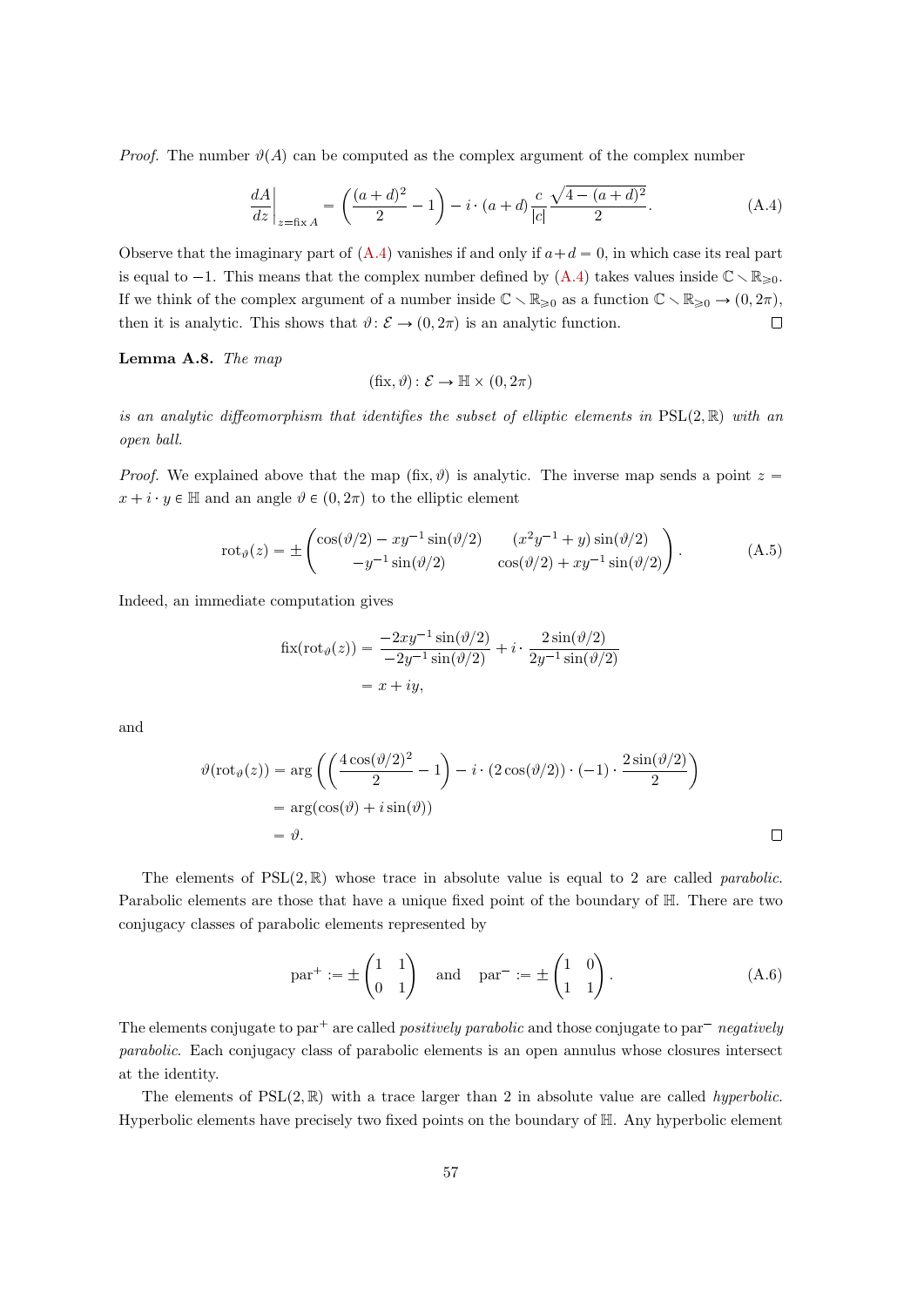of  $PSL(2, \mathbb{R})$  is conjugate to

$$
\mathrm{hyp}_\lambda := \pm \begin{pmatrix} \lambda & 0 \\ 0 & \lambda^{-1} \end{pmatrix},
$$

for a unique  $\lambda > 0$ . Hyperbolic conjugacy classes are open annuli.

Elliptic, parabolic and hyperbolic conjugacy classes foliate  $PSL(2,\mathbb{R})$  in a way that is illustrated on Figure [6.1.](#page-0-0)



Figure 6.1: The elliptic conjugacy classes are drawn in green. They foliate an open ball into disks. The open ball is bounded by the two parabolic conjugacy classes which have the shape of two red cones joined at the identity. The hyperbolic conjugacy classes foliate an open solid torus, bounded by the red cones, into blue annuli.

The next lemma describes the centralizers of elements of  $PSL(2, \mathbb{R})$  according to their conjugacy class.

**Lemma A.9.** The centralizers of  $\text{rot}_{\vartheta}$ ,  $\text{hyp}_{\lambda}$  and  $\text{par}^+$  are given by

1. 
$$
Z(\text{rot}_{\theta}) = {\text{rot}_{\theta} : \theta \in [0, 2\pi)} \cong \text{PSO}(2, \mathbb{R}),
$$

2. 
$$
Z(hyp_{\lambda}) = \{ hyp_t : t > 0\} \cong \mathbb{R}_{>0},
$$

3.  $Z(\text{par}^+) = \begin{cases} \begin{pmatrix} 1 & x \\ 0 & 1 \end{pmatrix} : x \in \mathbb{R} \end{cases}$  $\lambda$  $\cong \mathbb{R}$ .

It is worth noticing that the centralizer of an element of  $PSL(2, \mathbb{R})$  always consists of the identity element and of elements of the same nature (i.e. elliptic, parabolic and hyperbolic). In particular, two elements of  $PSL(2,\mathbb{R})$  different from the identity commute if and only if they have the same set of fixed points in  $\mathbb{H} \cup \partial \mathbb{H}$ .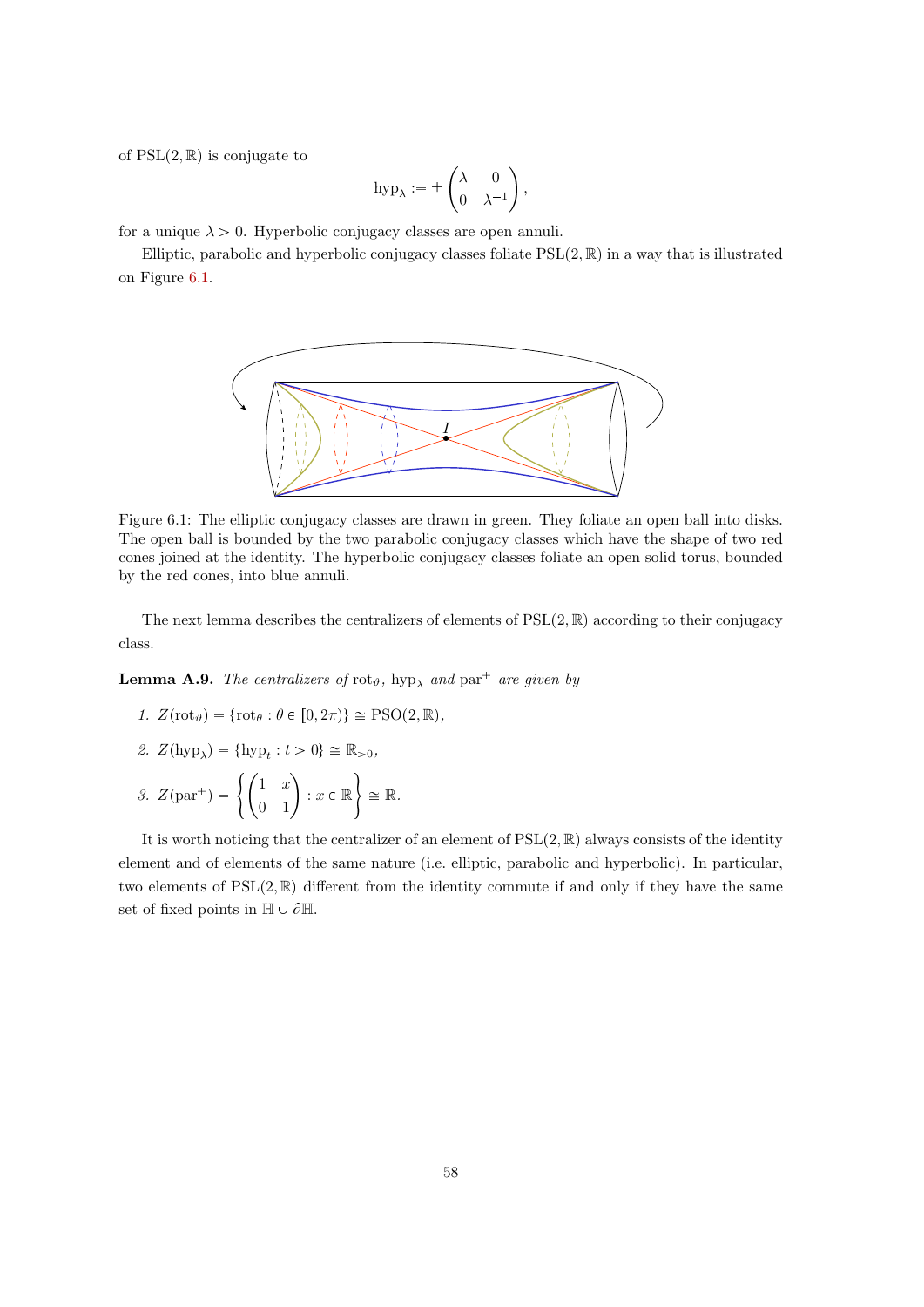## B Group (co)homology

This appendix is a short introduction to the topics of group (co)homology and relative group (co)homology. These notions are important because group cohomology is the natural language to describe the Zariski tangent spaces to representation varieties. This note is a short summary of classical literature such as  $[Nos17, 87]$ , [Löh10] and [\[BE78\]](#page-70-3).

#### B.1 Definiton

We begin by recalling the definitions of group (co)homology. Group (co)homology is a functor from the category of discrete groups  $G$  with a left  $G$ –module  $M$  to the category of graded abelian groups:

$$
H^*, H_* \colon \left(\begin{array}{c}\text{pairs of a discrete group} \\ \text{and a left module}\end{array}\right) \longrightarrow \left(\begin{array}{c}\text{graded abelian} \\ \text{groups}\end{array}\right)
$$

.

By requiring  $G$  to be discrete, we obtain a topological interpretation of group (co)homology. Recall that the natural topology on the fundamental group of a space that admits a universal cover is the discrete topology, because it is the coarser topology that makes the universal cover a principal bundle for the deck transformation action. Discrete groups have the following property.

**Theorem B.1** (Classifying Space Theorem). If G is a discrete group, then there is a unique connected space BG, up to canonical homotopy, called the classifying space<sup>[2](#page-59-0)</sup> of G, such that

$$
\pi_1(BG) \cong G, \quad \pi_i(BG) = 0, \quad \forall i \geq 2.
$$

A possible definition of the (co)homology of the pair  $(G, M)$ , where G is a discrete group and M is a left G–module, would be to say that it is the singular (co)homology of  $BG$  with coefficients in M. We favour however a more intrinsic approach.

Let  $\mathbb{Z}[G]$  be the *integral group ring* of G, i.e. the free  $\mathbb{Z}$ –module generated by the elements of G. Note that a G-module structure is by definition the same as a  $\mathbb{Z}[G]$ -module structure. Let  $\varepsilon: \mathbb{Z}[G] \to \mathbb{Z}$  be the *augmentation map* defined by  $g \mapsto 1$ ,  $g \in G$ , and extended  $\mathbb{Z}$ –linearly to  $\mathbb{Z}[G]$ . We denote by  $\Delta$  the kernel of the augmentation map.

**Definition B.2** (Group (co)homology). The group (co)homology of the discrete group G with coefficients in the left  $G$ –module  $M$  is

$$
H_*(G,M):=\mathrm{Tor}^{\mathbb{Z}[G]}_*({\mathbb{Z}},M),\quad H^k(G,M):=\mathrm{Ext}^*_{\mathbb{Z}[G]}({\mathbb{Z}},M).
$$

Definition [B.2](#page-51-2) uses the derived functors Tor and Ext. What this really means is that group (co)homology can be computed with projective resolutions of  $\mathbb{Z}[G]$ –modules. Recall that a module P is *projective* if it satisfies the following lifting property



<span id="page-59-0"></span><sup>&</sup>lt;sup>2</sup>The names *Eilenberg-MacLane space* or  $K(G, 1)$ –space are also common.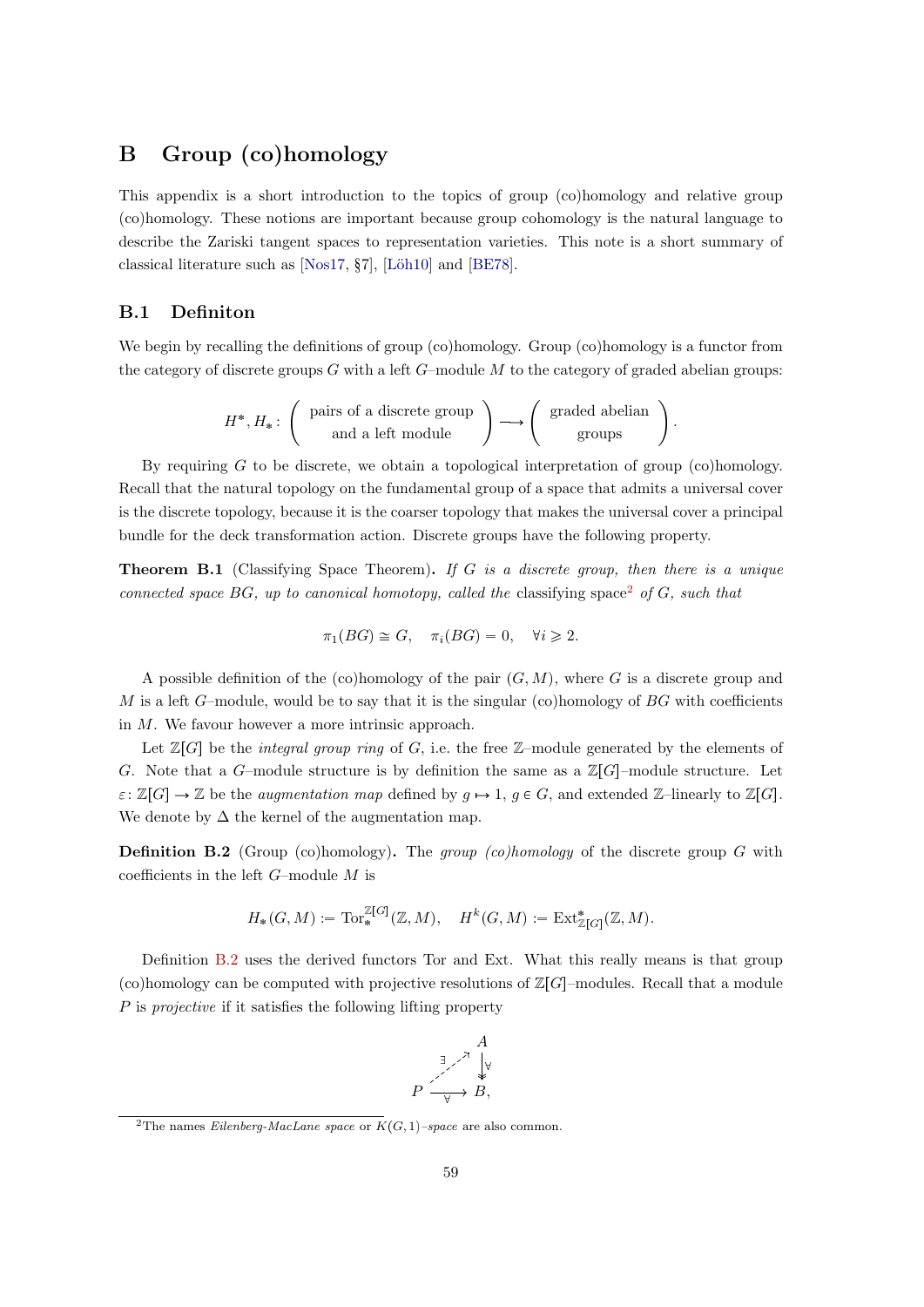by which we mean that every morphism  $P \rightarrow B$  factors through every surjective morphism  $A \rightarrow B$ . Equivalently, P is projective if every short exact sequence of modules

$$
0 \longrightarrow A' \longrightarrow B' \stackrel{f}{\longrightarrow} P \longrightarrow 0
$$

splits, i.e. there exists a morphism of modules  $h: P \to B'$ , called section map, such that  $f \circ h$  is the identity on P, see [\[Bou89,](#page-70-4) Chap. 2, §2, Prop. 4]. A projective resolution  $P$  of a module C (not necessarily projective) is an exact sequence of projective modules ending in  $C \rightarrow 0$ :

$$
\dots \xrightarrow{\partial_3} P_2 \xrightarrow{\partial_2} P_1 \xrightarrow{\partial_1} C \longrightarrow 0 \quad \text{(exact)}.
$$

A projective resolution is denoted  $\mathcal{P} \rightarrow C$ . The fundamental property of projective resolutions is

Lemma B.3. Any two projective resolutions of the same module are chain homotopic.

The derived functors in Definition [B.2](#page-51-2) mean that if  $\mathcal{P} \rightarrow \Delta = \text{Ker}(\varepsilon)$  is the projective resolution of  $\mathbb{Z}[G]$ -modules

$$
\dots \xrightarrow{\partial_3} P_2 \xrightarrow{\partial_2} P_1 \xrightarrow{\partial_1} \mathbb{Z}[G] \xrightarrow{\varepsilon} \mathbb{Z} \longrightarrow 0,
$$

then

$$
H_*(G;M) = H_*(\mathcal{P} \otimes_G M), \quad H^*(G;M) = H^*\big(\operatorname{Hom}_G(\mathcal{P};M)\big).
$$

In particular,  $H_0(G; M) = \Delta \otimes_G M$  and the negative-degree cohomology modules vanish. Similarly,  $H^0(G; M) = \text{Hom}_G(\Delta; M)$ . Since any two projective resolutions of  $\Delta$  are chain homotopic, group (co)homology is independent of the choice of the projective resolution  $\mathcal{P} \rightarrow \Delta$ .

Example B.4. We compute the homology of free groups with coefficients in a trivial module M. Let  $F_n = \langle a_1, \ldots, a_n \rangle$  be the free group on n elements. We claim that  $\Delta$  is the free  $\mathbb{Z}[F_n]$ –module given by  $\Delta = \langle a_1 - 1, \ldots, a_n - 1 \rangle_{\mathbb{Z}[F_n]}$ . The show the inclusion  $\Delta \subset \langle a_1 - 1, \ldots, a_n - 1 \rangle_{\mathbb{Z}[F_n]}$ , argument as follows. If  $x \in \Delta$ , then  $x = \sum n_i h_i$  where  $h_i \in F_n$  and the  $n_i$  are integers whose sum is zero. An induction on the length of  $h_i$  shows that  $(h_i - 1) \in \langle a_1 - 1, \ldots, a_n - 1 \rangle_{\mathbb{Z}[F_n]}$ . Now, since  $x = \sum n_i h_i = \sum n_i (h_i - 1)$ , we conclude that  $x \in \langle a_1 - 1, \ldots, a_n - 1 \rangle_{\mathbb{Z}[F_n]}$ . Since  $\Delta$  is a free  $\mathbb{Z}[F_n]$ -module, then

$$
0 \longrightarrow \Delta \longrightarrow \mathbb{Z}[F_n] \stackrel{\varepsilon}{\longrightarrow} \mathbb{Z} \longrightarrow 0
$$

is a free, hence projective, resolution of  $\Delta$ . In particular

$$
H_k(F_n, M) = \begin{cases} M, & k = 0 \\ M^n, & k = 1 \\ 0, & k \ge 2 \end{cases}.
$$

Note that this corresponds to the homology of a sphere with  $n + 1$  punctures.

#### <span id="page-60-0"></span>B.2 The bar resolution for (co)homology

Our favourite choice of projective resolution of  $\Delta$  is the so-called *bar resolution*. It is defined by  $P_k := \mathbb{Z}[G^{k+1}]$  for  $k \geq 1$ . Using the canonical isomorphism  $M \otimes_G \mathbb{Z}[G^{k+1}] \cong M \otimes_{\mathbb{Z}} \mathbb{Z}[G^k]$ , we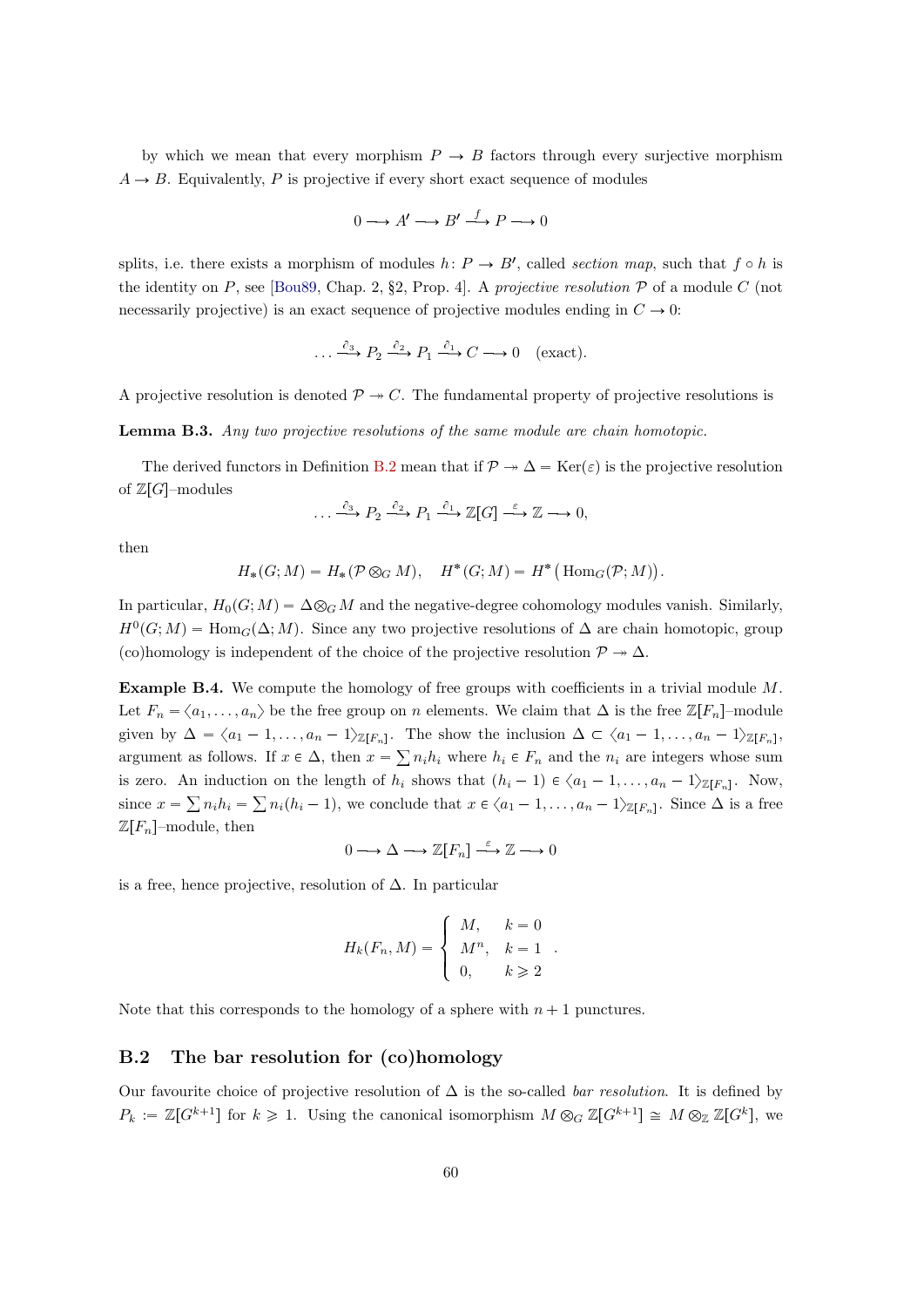obtain that the group homology of  $G$  with coefficients in  $M$  can be computed as the homology of the chain complex

$$
C_k(G, M) := M \otimes_{\mathbb{Z}} \mathbb{Z}[G^k], \quad k \geq 0.
$$

It is called the bar chain complex of G and M. The differential  $\partial_k: C_k(G, M) \to C_{k-1}(G, M)$  is defined by

$$
\partial_k(a \otimes (g_1, ..., g_k)) := g_1 \cdot a \otimes (g_2, ..., g_k) + \sum_{i=1}^{k-1} (-1)^i a \otimes (g_1, ..., g_{i-1}, g_i g_{i+1}, g_{i+2}, ..., g_k) + (-1)^k a \otimes (g_1, ..., g_{k-1}),
$$
\n(B.1)

where  $a \in M$  and  $(g_1, \ldots, g_k) \in G^k$ .

The *bar cochain complex* is given by

<span id="page-61-1"></span><span id="page-61-0"></span>
$$
C^k(G, M) := \text{Map}(G^k, M),
$$

where  $\text{Map}(G^k; M)$  is the G-module of set-theoretic functions from  $G^k$  to M. The differential  $\partial^k: C^{k-1}(G;M) \to C^k(G;M)$  is defined by

$$
(\partial^k u)(g_1, \dots, g_k) := g_1 \cdot u(g_2, \dots, g_k)
$$
  
 
$$
+ \sum_{i=1}^{k-1} (-1)^i u(g_1, \dots, g_{i-1}, g_i g_{i+1}, g_{i+2}, \dots, g_k)
$$
  
 
$$
+ (-1)^k u(g_1, \dots, g_{k-1}),
$$
 (B.2)

where  $u \in \text{Map}(G^{k-1}; M)$ . One can easily check that the squares of the differentials  $\partial_k$  and  $\partial^k$ vanish.

There is an obvious relation between the differentials [\(B.1\)](#page-61-1) and [\(B.2\)](#page-61-0) given by

<span id="page-61-2"></span>
$$
(\partial^k u)(g_1, \dots, g_k) = \tilde{u}(\partial_k (1 \otimes (g_1, \dots, g_k))),
$$
\n(B.3)

where  $\tilde{u}$ :  $M \otimes_{\mathbb{Z}} \mathbb{Z}[G^{k-1}] \to M$  is the unique lift of the Z-linear map  $M \times \mathbb{Z}[G^{k-1}] \to M$ ,  $(a, (g_1, \ldots, g_k)) \mapsto a \cdot u(g_1, \ldots, g_k).$ 

The sets of k-cocycles and k-coboundaries of the bar complex are denoted  $Z^k(G, M)$  and  $B<sup>k</sup>(G, M)$ , respectively. In particular, the 1-cocycles are

$$
Z^1(G,M) := \{u \colon G \to M : u(g_1g_2) = u(g_1) + g_1 \cdot u(g_2), \quad \forall g_1, g_2 \in G\}
$$

and the 1-coboundaries are

$$
B^1(G,M):=\{u\colon G\to M: \exists a\in M,\quad u(g)=g\cdot a-a,\quad \forall g\in G\}.
$$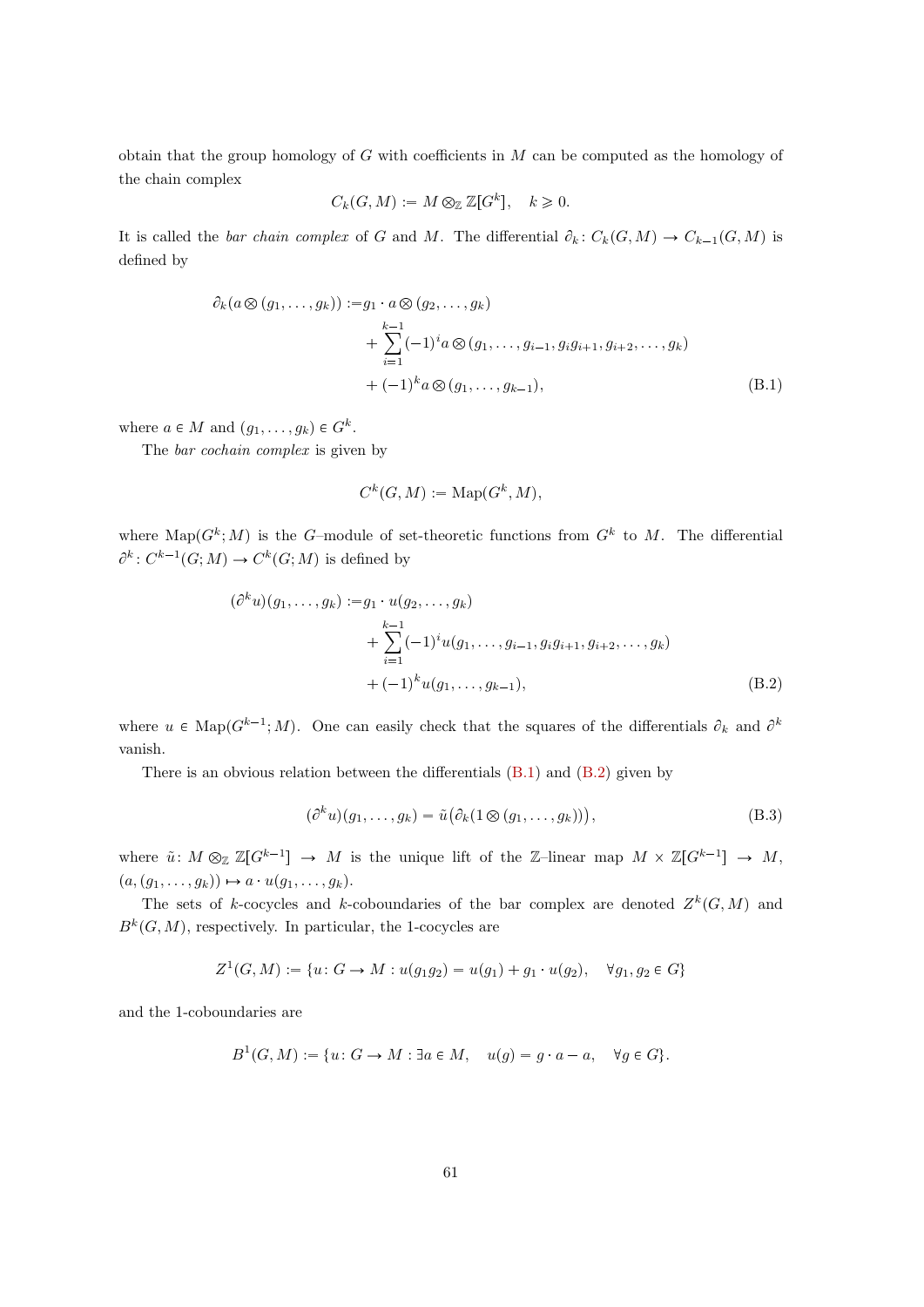#### B.3 Relative group (co)homology

Let  $\mathcal{K} = \{K_i : i \in I\}$  be a family of subgroups of G stable under conjugation. We define the group (co)homology of G relative to K with coefficients in M. Let  $\mathbb{Z}[G/\mathcal{K}] := \bigoplus_{i \in I} \mathbb{Z}[G/K_i]$  be the direct sum of the free groups generated by the left cosets of  $K_i$  in G. We denote by  $\Delta$  the kernel of the augmentation map  $\varepsilon: \mathbb{Z}[G/\mathcal{K}] \to \mathbb{Z}$ .

<span id="page-62-0"></span>**Definition B.5** (Relative group (co)homology). The *relative (co)homology groups* of G relative to  $K$  with coefficients in the G-module M are defined by

$$
H_*(G, \mathcal{K}, M) := \operatorname{Tor}_{*-1}^{\mathbb{Z}[G]}(\mathbb{Z}, \Delta \otimes_G M),
$$
  

$$
H^*(G, \mathcal{K}, M) := \operatorname{Ext}_{\mathbb{Z}[G]}^{*+1}(\mathbb{Z}, \operatorname{Hom}_G(\Delta; M)).
$$

Observe that

<span id="page-62-4"></span><span id="page-62-3"></span>
$$
H_*(G, \mathcal{K}, M) = H_{*-1}(G, \Delta \otimes_G M),
$$
\n(B.4)

$$
H^*(G, \mathcal{K}, M) = H^{*-1}(G, \text{Hom}_G(\Delta; M)).
$$
\n(B.5)

In particular,  $H_0(G, \mathcal{K}, M) = H^0(G, \mathcal{K}, M) = 0$ ,  $H_1(G, \mathcal{K}, M) = \Delta \otimes_G M$  and  $H^1(G, \mathcal{K}, M) =$  $\text{Hom}_G(\Delta; M)$ .

<span id="page-62-2"></span>Remark B.6. Definition [B.5](#page-62-0) makes perfect sense even if  $K$  is not assumed to be closed under conjugation. This gives a notion of group (co)homology relative to any family of subgroups. However, this notion is equivalent to the former in the following sense. If  $\overline{\mathcal{K}}$  denote the *conjugation closure* of  $K$ :

$$
\overline{\mathcal{K}} := \{ gKg^{-1} : g \in G, K \in \mathcal{K} \},
$$

then there are canonical isomorphisms

<span id="page-62-1"></span>
$$
H_*(G, \mathcal{K}, M) \cong H_*(G, \overline{\mathcal{K}}, M), \quad H^*(G, \mathcal{K}, M) \cong H^*(G, \overline{\mathcal{K}}, M). \tag{B.6}
$$

Indeed, choose a set of coset representatives X for  $G/K$ . This gives an identification  $\mathbb{Z}[G/K] \cong$  $\mathbb{Z}[G/\mathcal{K}]$  which induces the desired isomorphisms. The resulting isomorphisms [\(B.6\)](#page-62-1) are independent of the choice of  $X$ , see [\[BE78,](#page-70-3) Proposition 7.5].

#### B.4 Bar resolution for relative (co)homology

The bar resolution for relative group (co)homology is obtained from the bar resolution for group (co)homology using the cone construction. Recall that if A and B are chain complexes and  $f: B \to$ A is a morphism of chain complexes, then the *cone* of f is the chain complex  $C(f)$  with differential d given by

$$
C(f)_k := A_k \oplus B_{k-1}, \quad d(\alpha, \beta) := (-d\alpha + f(\beta), d\beta).
$$

This construction produces an exact triangle of complexes  $B \to A \to C(f) \to B[-1]$  where  $B[-1]$ is the shifted complex obtained from  $B$ , also called the *suspension* of  $B$ . The exact triangle induces a long exact sequence in (co)homology.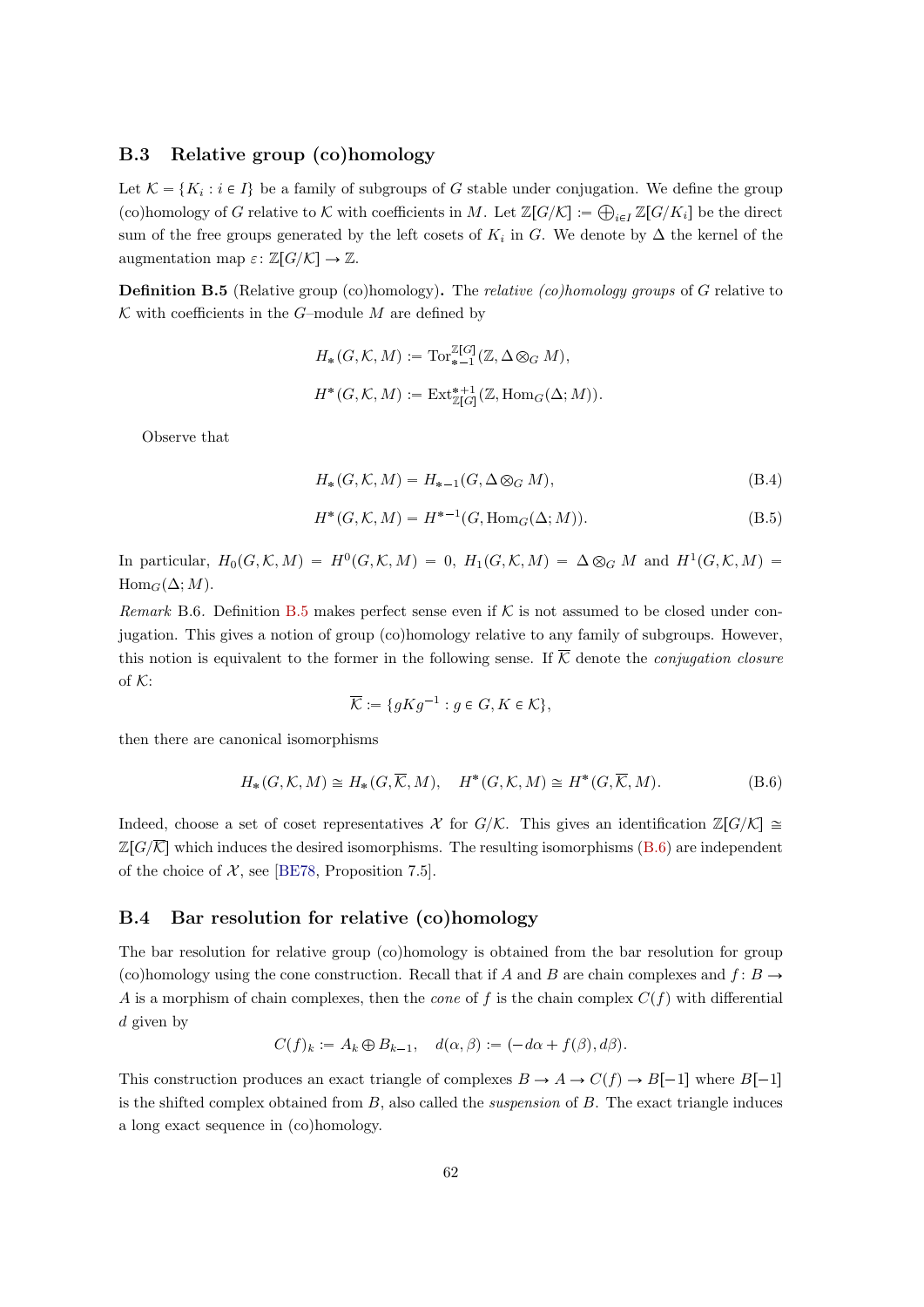We adopt the shorthand notation

$$
C_k(\mathcal{K}, M) := \bigoplus_{i \in I} C_k(K_i, M), \quad C^k(\mathcal{K}, M) := \prod_{i \in I} C^k(K_i, M).
$$

The *relative bar chain complex* is given by the cone of the inclusion  $K_i \subset G$ , i.e.

$$
C_k(G, \mathcal{K}, M) := C_k(G, M) \oplus C_{k-1}(\mathcal{K}, M),
$$
  
\n
$$
\cong M \otimes_G (\mathbb{Z}[G^k] \oplus \mathbb{Z}[K^{k-1}]).
$$

with differential  $\partial_k : C_k(G, \mathcal{K}, M) \to C_{k-1}(G, \mathcal{K}, M)$  defined by

<span id="page-63-1"></span>
$$
\partial_k(g, h) := \big( -\partial_k g + \sum_{i \in I} \iota_i h_i, \ \partial_{k-1} h \big), \tag{B.7}
$$

where  $g \in C_k(G; M)$  and  $h = (h_i)_{i \in I} \in C_{k-1}(\mathcal{K}; M)$ . Recall that at most finitely many  $h_i$  are nonzero so that the sum in  $(B.7)$  makes sense. The *relative bar cochain complex* is defined by

$$
C^k(G, \mathcal{K}, M) := C^k(G, M) \oplus C^{k-1}(\mathcal{K}, M),
$$
  
\n
$$
\cong \text{Map}\left(\mathbb{Z}[G^k] \oplus \mathbb{Z}[\mathcal{K}^{k-1}], M\right).
$$

The differential  $\partial^k$ :  $C^k(G, \mathcal{K}, M) \to C^{k+1}(G, \mathcal{K}, M)$  is given by

<span id="page-63-3"></span><span id="page-63-2"></span><span id="page-63-0"></span>
$$
\partial^k(u, f) := (\partial^k u, u_i - \partial^{k-1} f_i)
$$
  
=  $(u \partial_{k+1}, u_i - f_i \partial_k),$  (B.8)

where  $u \in C^k(G, M)$  and  $f = (f_i)_{i \in I} \in C^{k-1}(\mathcal{K}, M)$ . The second equality in [\(B.8\)](#page-63-2) follows from the relation [\(B.3\)](#page-61-2) which implies  $u\partial_{k+1} = \partial^k u$  and  $f\partial_k = \partial^{k-1} f$ .

There are long exact sequences in group homology and cohomology that read

$$
\ldots \longrightarrow H_k(\mathcal{K}, M) \stackrel{\oplus(i_1)_*}{\longrightarrow} H_k(G, M) \stackrel{j}{\longrightarrow} H_k(G, \mathcal{K}, M) \stackrel{r}{\longrightarrow} H_{k-1}(\mathcal{K}, M) \longrightarrow \ldots
$$
 (B.9)

$$
\dots \longrightarrow H^{k-1}(\mathcal{K}, M) \xrightarrow{r} H^k(G, \mathcal{K}, M) \xrightarrow{j} H^k(G, M) \xrightarrow{\times (i_i)} H^k(\mathcal{K}, M) \longrightarrow \dots
$$
 (B.10)

We used the shorthand notations  $H_k(\mathcal{K}, M) := \bigoplus_{i \in I} H_k(K_i, M)$  and  $H^k(\mathcal{K}, M) := \prod_{i \in I} H^k(K_i, M)$ . The morphisms  $j$  and  $r$  are induced from the inclusion and restriction on the (co)chain complex level. The long exact sequences are obtained by applying the derived functors  $\text{Ext}_{\mathbb{Z}[G]}^{\ast}(\cdot,M)$  and  $\operatorname{Tor}_*^{\mathbb{Z}[G]}(\cdot, M)$  to the short exact sequence

$$
0 \longrightarrow \Delta \longrightarrow \mathbb{Z}[G/\mathcal{K}] \longrightarrow \mathbb{Z} \longrightarrow 0.
$$

#### B.5 Relation to singular (co)homology

The purpose of this section is to explain how the singular (co)homology of a space relates to the group (co)homology of its fundamental group.

**Definition B.7** (Eilenberg-MacLane pair). A pair of topological spaces  $(X, Y)$ ,  $Y \subset X$ , is an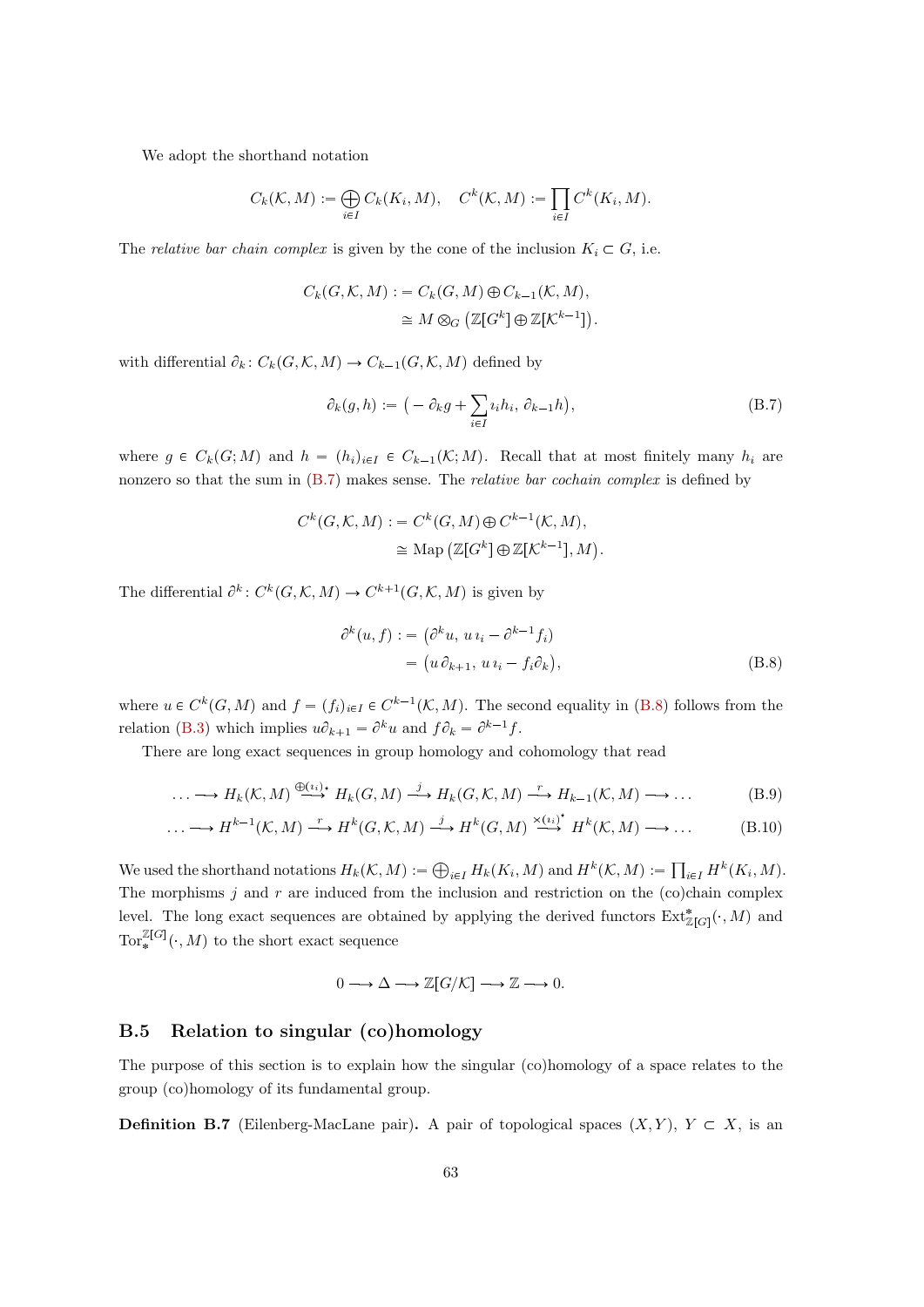Eilenberg-MacLane pair of type  $K(G, \mathcal{K}, 1)$ , if X is a  $K(G, 1)$ –CW-complex and if  $Y = \sqcup Y_i$  where each  $Y_i$  is a  $K(K_i, 1)$ -subcomplex of X.

Equivalently,  $(X, Y)$  is an Eilenberg-MacLane pair if each inclusion  $Y_i \hookrightarrow X$  induces an injective homomorphism  $\pi_1(Y_i, y_i) \hookrightarrow \pi_1(X, y_i)$  and if there exists an isomorphism  $\varphi: \pi_1(X, y_i) \to G$  induced by a suitable choice of path connecting base points such that  $\varphi(\pi_1(Y_i, y_i)) = K_i$ 

$$
\pi_1(Y_i, y_i) \longleftrightarrow \pi_1(X, y_i)
$$

$$
\downarrow \varphi \qquad \qquad \downarrow \varphi
$$

$$
K_i \xleftarrow{\imath_i} G.
$$

The standard examples of Eilenberg-MacLane pairs are pairs  $(X, Y)$  where X is a  $K(G, 1)$ -space and  $Y$  is the boundary of  $X$ .

<span id="page-64-1"></span>**Theorem B.8** ([\[BE78\]](#page-70-3)). Let  $(X, Y)$  be an Eilenberg-MacLane pair of type  $K(G, \mathcal{K}, 1)$ . Then there exist isomorphisms in (co)homology in every degree that relates the long exact sequences of the pairs  $(X, Y)$  and  $(G, \mathcal{K})$  such that the following diagram commutes (up to a minus sign for the middle square)

$$
H^{k-1}(\mathcal{K}, M) \longrightarrow H^k(G, \mathcal{K}, M) \longrightarrow H^k(G, M) \longrightarrow H^k(\mathcal{K}, M)
$$
  
\n
$$
\downarrow \cong \qquad \qquad \downarrow \cong \qquad \qquad \downarrow \cong \qquad \qquad \downarrow \cong \qquad \qquad \downarrow \cong
$$
  
\n
$$
H^{k-1}(Y, M) \longrightarrow H^k(X, Y, M) \longrightarrow H^k(X, M) \longrightarrow H^k(Y, M).
$$

Remark B.9. Observe that if  $(X, Y)$  is an Eilenberg-MacLane pair of type  $K(G, \mathcal{K}, 1)$ , then it is also an Eilenberg-MacLane pair of type  $K(G, \mathcal{K}', 1)$  where  $\mathcal{K}'$  is obtained from  $\mathcal K$  by individually conjugating its elements. So, as a byproduct of Theorem [B.8,](#page-64-1) we get a natural isomorphism between the (co)homology of the pairs  $(G, K)$  and  $(G, K')$ . This isomorphism corresponds to the one induced by [\(B.6\)](#page-62-1). In addition there are natural isomorphisms

$$
H_{\star}(X, Y, M) \cong H_{\star}(G, \overline{\mathcal{K}}, M), \quad H^{\star}(X, Y, M) \cong H^{\star}(G, \overline{\mathcal{K}}, M),
$$

where  $\overline{\mathcal{K}}$  denotes the conjugation closure of  $\mathcal K$  introduced in Remark [B.6.](#page-62-2)

We refer the reader to [\[BE78,](#page-70-3) Thm. 1.3] for a proof of Theorem [B.8.](#page-64-1)

#### B.6 Cup product

We introduce the cup product in group cohomology using the bar cochain complex as in [\[Nos17,](#page-72-4) §7]. Let G be a group and M, M' be two G-modules. Let  $u \in C^k(G, M)$  and  $v \in C^l(G, M')$ . The cup product of u and v is defined as the cochain  $u \smile v \in C^{k+l}(G, M \otimes_G M')$  defined by

<span id="page-64-0"></span>
$$
u \smile v(g_1, \ldots, g_{k+l}) := u(g_1, \ldots, g_k) \otimes g_1 \ldots g_k \cdot v(g_{k+1}, \ldots, g_l). \tag{B.11}
$$

<span id="page-64-2"></span>Lemma B.10. The cup product satisfies the Leibniz rule:

$$
\partial^{k+l+1}(u \smile v) = \partial^{k+1}u \smile v + (-1)^{k}u \smile \partial^{l+1}v.
$$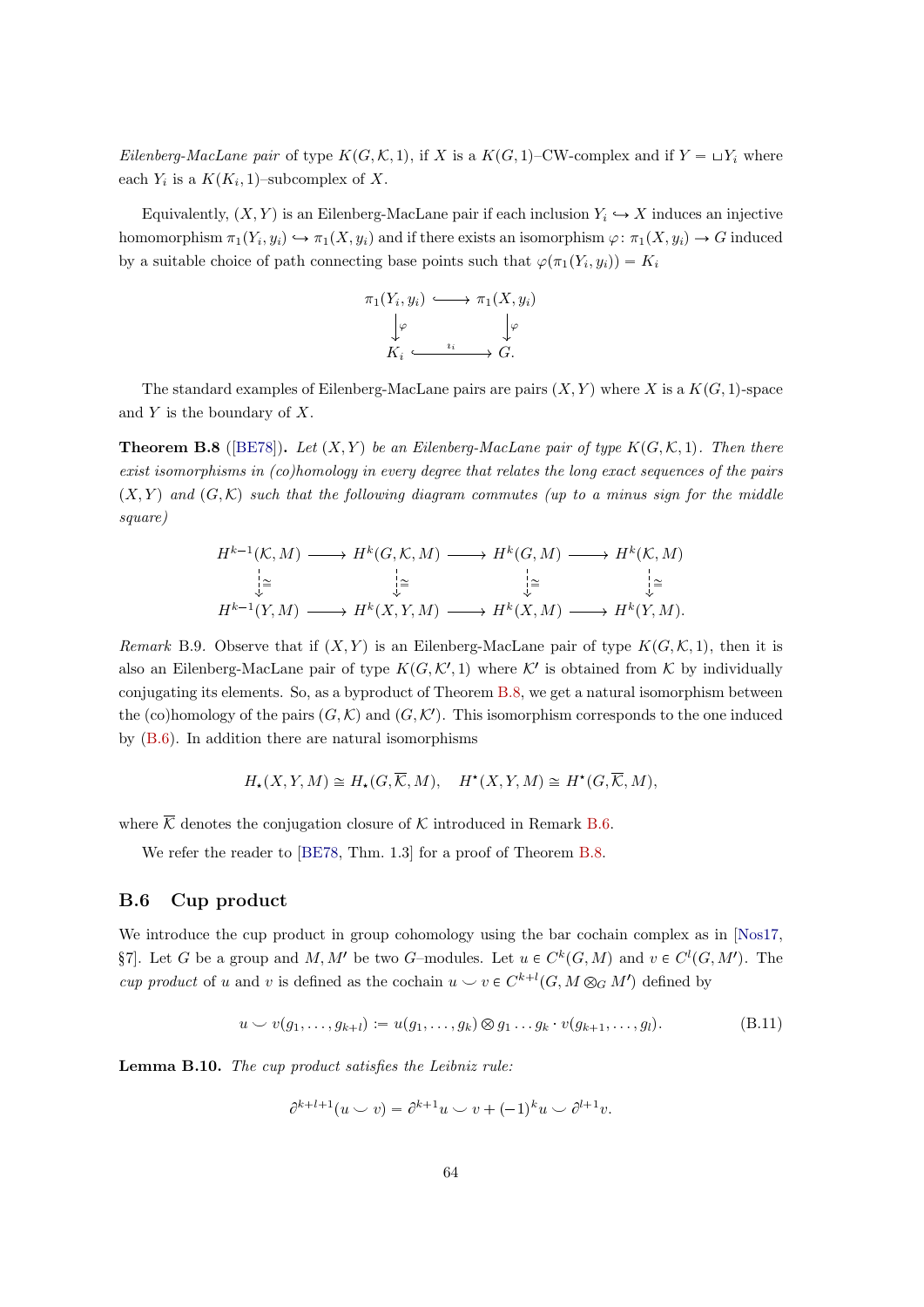The Leibniz rule implies that the cup product descends to a well-defined G-invariant product on cohomology:

$$
\smile: H^k(G, M) \otimes_G H^l(G, M') \to H^{k+l}(G, M \otimes_G M').
$$

<span id="page-65-0"></span>**Lemma B.11.** Up to the natural identification  $M \otimes_G M' \cong M' \otimes_G M$ , it holds that

$$
[u \smile v] = (-1)^{kl} [v \smile u], \quad \forall u \in Z^k(G, M), \forall v \in Z^l(G, M').
$$

*Proof.* We treat the case  $k = l = 1$ . The other cases are similar. We start by computing the differential of  $u \otimes v$  using [\(B.2\)](#page-61-0)

$$
-\partial^2(u\otimes v)(x,y) = -u(x)\otimes v(x) + u(xy)\otimes v(xy) - x \cdot (u(y)\otimes v(y))
$$
  
=  $u(x)\otimes x \cdot u(y) + x \cdot u(y)\otimes v(x)$   
=  $u \smile v(x,y) + v \smile u(x,y),$ 

where in the second equality we used the cocycle property  $u(xy) = u(x) + x \cdot u(y)$ . This shows that  $u \smile v + v \smile u$  is a coboundary.  $\Box$ 

The cup product can be defined on relative cohomology as follows. Let  $u \in C^{k}(G, M)$  and  $f \in C^{k-1}(\mathcal{K}, M)$ , and  $v \in C^l(G, M')$ . Define the cup product of  $(u, f)$  with v to be the cochain

$$
(u \smile v, f \smile v) \in C^{k+l}(G, \mathcal{K}, M \otimes_G M').
$$

It induces a cup product in relative cohomology

<span id="page-65-1"></span>
$$
\smile: H^k(G, \mathcal{K}, M) \otimes_G H^l(G, M') \to H^{k+l}(G, \mathcal{K}, M \otimes_G M').
$$
\n(B.12)

#### B.7 Cap product and Poincaré duality

The purpose of [\[BE78\]](#page-70-3) was to describe a notion of Poincaré duality for group pairs. This can be done as follows.

Let  $\mathcal{P} \to \mathbb{Z}$  be a projective resolution of G–modules. Then  $\mathcal{P} \otimes_G \mathcal{P}$  is a projective resolution of Z for the diagonal G-action on  $\mathcal{P} \otimes_G \mathcal{P}$ . Let  $g = p \otimes q \otimes a \in (\mathcal{P} \otimes_G \mathcal{P}) \otimes_G M$  and  $u \in Hom_G(\mathcal{P}, M')$ . The *cap product* of  $g$  and  $u$  is defined to be

$$
g \frown u := q \otimes (a \otimes u(p)) \in P \otimes_G (M \otimes_G M').
$$

**Lemma B.12.** The cap product is a well-defined operation on complexes and satisfies the Leibniz rule

$$
\partial_k(g \frown u) = (-1)^l \partial_{k+l} g \frown u + g \frown \partial^l u.
$$

The induced cap product on (co)homology is

$$
\frown: H_{k+l}(G,M)\otimes_G H^k(G,M') \to H_l(G,M\otimes_G M')
$$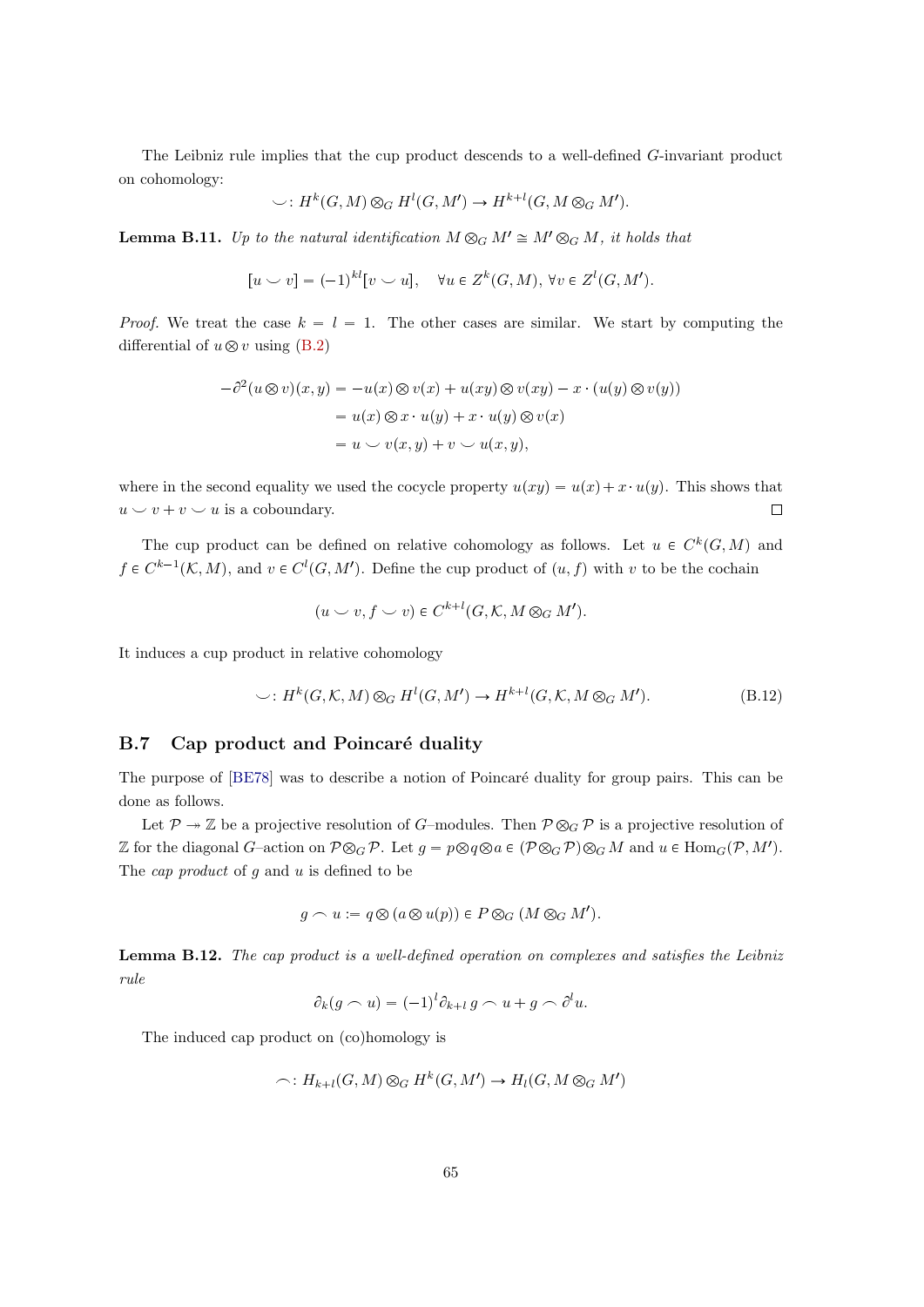The definition of the cap product in relative (co)homology uses the pairing

<span id="page-66-0"></span>
$$
B: (\Delta \otimes_G M) \otimes_G \text{Hom}_G(\Delta, M') \to M \otimes_G M'
$$
  

$$
(g \otimes a) \otimes u \mapsto a \otimes u(g).
$$
 (B.13)

The cap product on relative group (co)homology is the dashed arrow that makes the following diagram commute

$$
H_{k+l}(G, \mathcal{K}, M) \otimes_G H^l(G, \mathcal{K}, M') \longrightarrow H_l(G, M \otimes_G M')
$$
\n
$$
\parallel
$$
\n
$$
H_{k+l-1}(G, \Delta \otimes_G M) \otimes_G H^{k-1}(G, \text{Hom}_G(\Delta, M'))
$$

The equality in the first column is an application of  $(B.4)$  and  $(B.5)$ .

Using a modified version of the pairing  $(B.13)$ , one can define a second variant of the cap product

$$
\frown: H_{k+l}(G,\mathcal{K},M)\otimes_G H^k(G,M') \to H_l(G,\mathcal{K},M\otimes_G M').
$$

The two versions of the cup product are natural operations in group (co)homology, see [\[BE78\]](#page-70-3) for more details.

The cap product maps the long exact sequence in cohomology for the pair  $(G, \mathcal{K})$  to its long exact sequence in homology. This commutes with the corresponding map in singular homology under the isomorphism of Theorem [B.8.](#page-64-1) Indeed, let  $(X, Y)$  denote an Eilenberg-MacLane pair of type  $K(G, \mathcal{K}, 1)$ . For any  $e \in H_n(G, \mathcal{K}, M)$ , let  $\overline{e} \in H_n(X, Y; M)$  be the image of e under the isomorphism of Theorem [B.8.](#page-64-1) The following diagram commutes for  $k = 0, \ldots, n$  (up to some minus signs depending on the degree of the two lower squares, see [\[BE78\]](#page-70-3) for complete details)

$$
H_{n-k}(G, K, M \otimes_G M') \longrightarrow H_{n-k-1}(K, M \otimes_G M') \longrightarrow H_{n-k-1}(G, M \otimes_G M')
$$
  
\n
$$
\uparrow e \qquad \qquad \uparrow r(e) \qquad \qquad \uparrow e \qquad \qquad \uparrow e \qquad \qquad \uparrow e \qquad \qquad \uparrow e \qquad \qquad \uparrow e \qquad \qquad \uparrow e \qquad \qquad \uparrow e \qquad \qquad \uparrow e \qquad \qquad \uparrow e \qquad \qquad \uparrow e \qquad \qquad \uparrow e \qquad \qquad \uparrow e \qquad \qquad \uparrow e \qquad \qquad \uparrow e \qquad \qquad \downarrow e \qquad \qquad \downarrow e \qquad \qquad \downarrow e \qquad \qquad \downarrow e \qquad \qquad \downarrow e \qquad \qquad \downarrow e \qquad \qquad \downarrow r(\bar{e}) \qquad \qquad \downarrow e \qquad \qquad \downarrow r(\bar{e}) \qquad \qquad \downarrow e \qquad \qquad \downarrow e \qquad \qquad \downarrow e \qquad \qquad \downarrow e \qquad \qquad \downarrow e \qquad \qquad \downarrow r(\bar{e}) \qquad \qquad \downarrow e \qquad \qquad \downarrow e \qquad \qquad \downarrow e \qquad \qquad \downarrow e \qquad \qquad \downarrow r(\bar{e}) \qquad \qquad \downarrow e \qquad \qquad \downarrow e \qquad \qquad \downarrow r(\bar{e}) \qquad \qquad \downarrow e \qquad \qquad \downarrow e \qquad \qquad \downarrow e \qquad \qquad \downarrow r(\bar{e}) \qquad \qquad \downarrow e \qquad \qquad \downarrow e \qquad \qquad \downarrow r(\bar{e}) \qquad \qquad \downarrow e \qquad \qquad \downarrow e \qquad \qquad \downarrow e \qquad \qquad \downarrow r(\bar{e}) \qquad \qquad \downarrow e \qquad \qquad \downarrow r(\bar{e}) \qquad \qquad \downarrow e \qquad \qquad \downarrow r(\bar{e}) \qquad \qquad \downarrow e \qquad \qquad \downarrow r(\bar{e}) \qquad \qquad \downarrow e \qquad \qquad \downarrow r(\bar{e}) \qquad \qquad \downarrow e \qquad \qquad \downarrow r(\bar{e}) \qquad \qquad \downarrow e \qquad \qquad \downarrow e \qquad \qquad \downarrow r(\bar{e}) \
$$

Here, r denotes the connecting morphism of the long exact sequence [\(B.9\)](#page-63-0). In particular, the following square commutes

$$
H^{k}(X, Y, M') \longleftarrow \cong H^{k}(G, \mathcal{K}, M')
$$

$$
\downarrow_{\overline{e}} \qquad \qquad \downarrow_{e} \qquad \qquad
$$

$$
H_{n-k}(X, M \otimes_G M') \longleftarrow \cong H_{n-k}(G, M \otimes_G M').
$$

Poincaré duality for de Rham cohomology says that if  $X$  is a smooth, compact, connected manifold of dimension n, and [X] is a generator of  $H_n(X; \mathbb{Z}) \cong \mathbb{Z}$ , then the cap product with [X] is an isomorphism

$$
[X] \frown: H_{dR}^k(X, \mathbb{R}) \xrightarrow{\cong} H_{n-k}(X, \mathbb{R}), \quad k = 0, \dots, n.
$$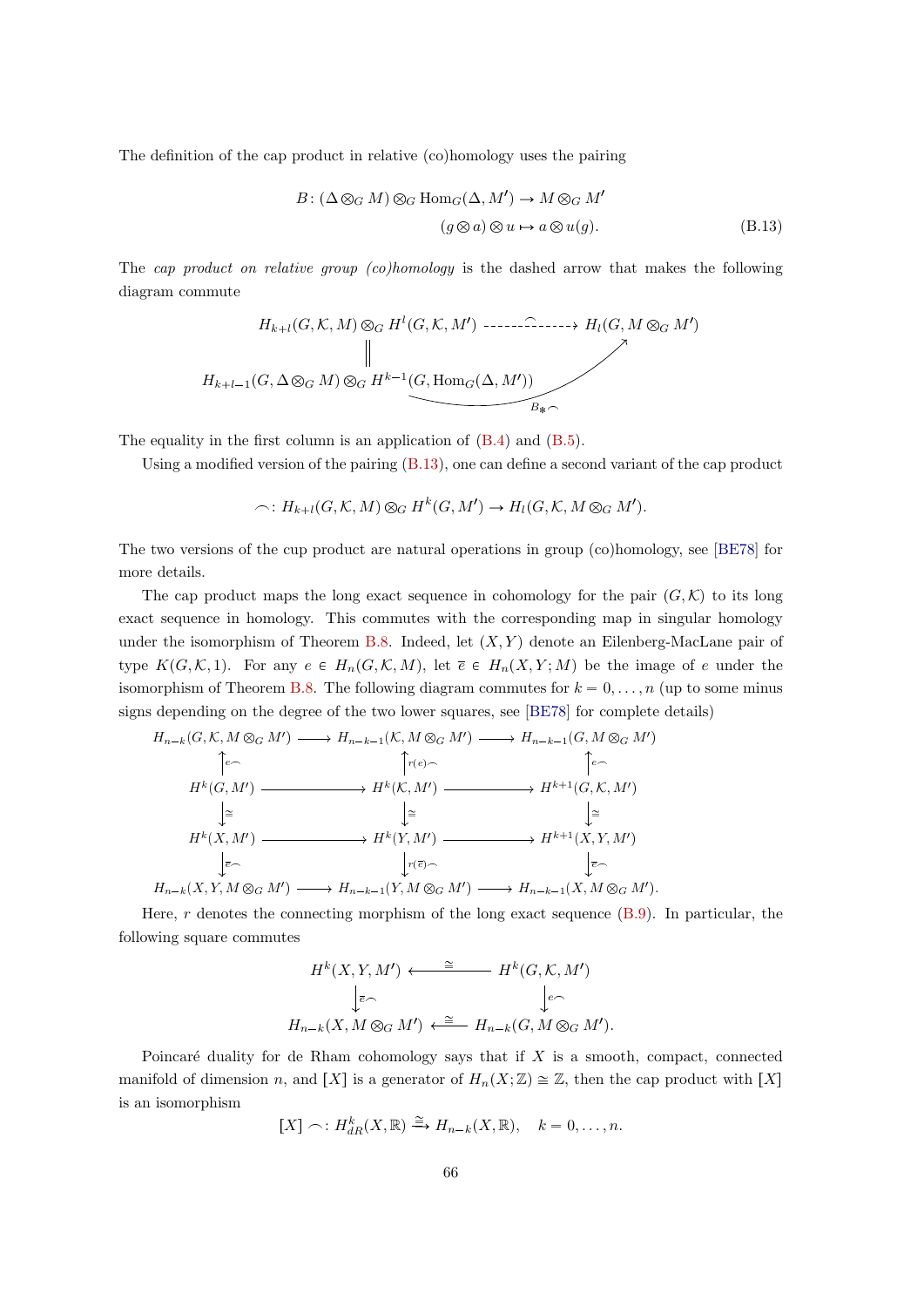In the context of group (co)homology, one introduces the notion of Poincaré duality pairs.

**Definition B.13** ((Poincaré) duality pairs). The pair  $(G, K)$  is called a *duality pair of dimension* n, in short a  $D^n$ -pair, if there exists a G-module N and an element  $e \in H_n(G, \mathcal{K}, N)$  such that both

- $e \frown: H^k(G, M) \to H_{n-k}(G, \mathcal{K}, N \otimes_G M),$
- $e \frown: H^k(G, \mathcal{K}, M) \to H_{n-k}(G, N \otimes_G M)$

are isomorphisms for every  $k = 0, \ldots, n$  and for every G-module M. Moreover, if N can be chosen to be isomorphic to  $\mathbb Z$  as a group, then  $(G, \mathcal K)$  is called a *Poincaré duality pair of dimension n*, in short a  $PD^n$ -pair.

If  $(G, \mathcal{K})$  is a  $D^n$ -pair, then by letting  $M = \mathbb{Z}[G]$  and  $k = n$ , we obtain  $H^n(G, \mathcal{K}, \mathbb{Z}[G]) \cong$  $H_0(G, N \otimes_G \mathbb{Z}[G]) \cong N$ . Therefore, a duality pair determines a unique *dualizing module* N up to isomorphism. For a PD<sup>n</sup>-pair we call each of the two generators of  $H_n(G, \mathcal{K}, N) \cong \mathbb{Z}$  a fundamental class of  $(G, K)$ .

**Example B.14.** Let X be a smooth, compact, connected, manifold of dimension n with nonempty boundary  $\partial X$ . Let  $[X, \partial X] \in H_n(X, \partial X, \mathbb{Z})$  be a fundamental class. Assume that  $(X, \partial X)$ an Eilenberg-MacLane pair of type  $K(G, \mathcal{K}, 1)$ . Then  $(G, \mathcal{K})$  is a PD<sup>n</sup>-pair with fundamental class  $[G, \mathcal{K}]$  given by the image of  $[X, \partial X]$  under the isomorphism of Theorem [B.8.](#page-64-1) In particular, the following diagram commutes

$$
H_{dR}^{n}(X, \partial X, \mathbb{R}) \xrightarrow{\qquad [X, \partial X] \frown} H_{0}(X, \mathbb{R})
$$
  
\n
$$
\cong \uparrow \qquad \qquad \cong \uparrow
$$
  
\n
$$
H^{n}(G, \mathcal{K}, \mathbb{R}) \xrightarrow{\qquad [G, \mathcal{K}] \frown} H_{0}(G, \mathbb{R}).
$$

Here,  $\mathbb R$  is the trivial  $G$ -module.

Observe that if  $(G, \mathcal{K})$  is a  $D^n$ -pair, then there exists an induced isomorphism

$$
r(e) \frown: \prod_{i \in I} H^k(K_i; M') \to \bigoplus_{i \in I} H_{n-k-1}(K_i; M \otimes_G M')
$$

in every degree k and for every G-modules  $M, M'$ . Therefore, K must be a *finite* collection of subgroups.

<span id="page-67-0"></span>**Lemma B.15.** Let  $(G, K)$  be a PD<sup>n</sup>-pair and R be the trivial G–module. The cap product in degree n for the bar resolution is

<span id="page-67-1"></span>
$$
\bigcirc: H_n(G, \mathcal{K}, \mathbb{R}) \otimes_G H^n(G, \mathcal{K}, \mathbb{R}) \to \mathbb{R}
$$
  

$$
[(g, h_1, \dots, h_m)] \otimes [(u, f_1, \dots, f_m)] \mapsto u(g) - \sum_{i=1}^m f_i(h_i),
$$
 (B.14)

where  $u: G^n \to \mathbb{R}$  and  $f_i: K_i^{n-1} \to \mathbb{R}$  have been extended Z-linearly to  $\mathbb{Z}[G^n]$ , respectively  $\mathbb{Z}[K_i^{n-1}]$ .

*Proof.* We only check that  $(B.14)$  vanishes if  $(g, h_1, \ldots, h_m)$  is exact. A complete proof is given in [\[KM96,](#page-71-6) Proposition 5.8].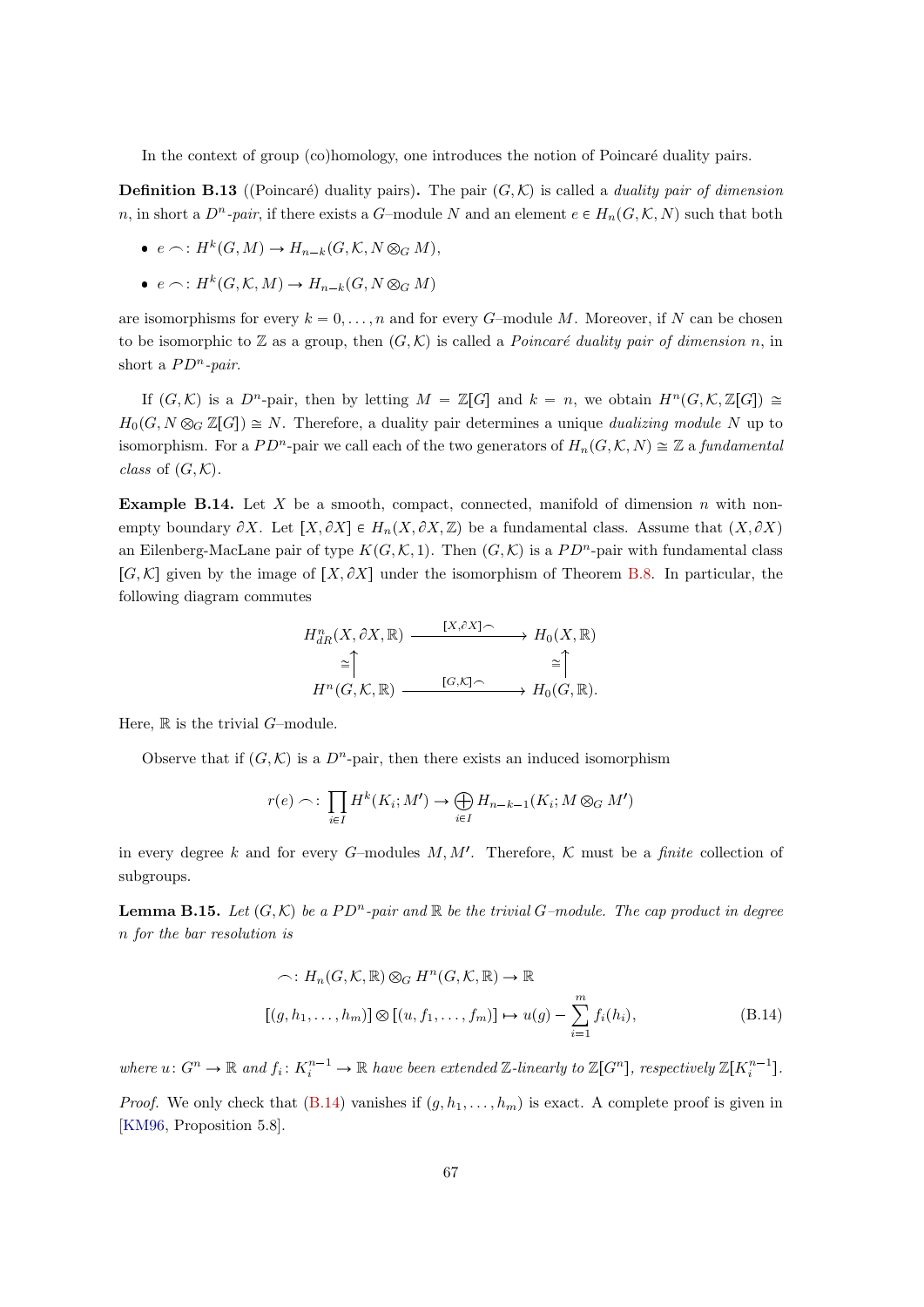The condition  $\partial^n(u, f_1, \ldots, f_m) = 0$  as defined in [\(B.8\)](#page-63-2) means that  $\partial^n u = 0$  and  $u|_{K_i} - \partial^{n-1} f_i =$ 0 for all *i*. Since  $(g, h_1, \ldots, h_m)$  is assumed to be exact, there exist  $(g', h'_1, \ldots, h'_m) \in C_{n+1}(G, \mathcal{K}, \mathbb{R})$ such that

$$
(g, h_1, \dots, h_m) = \partial_{n+1}(g', h'_1, \dots, h'_m)
$$
  
= 
$$
\left(\sum_{i=1}^m h'_i - \partial_{n+1}g', \partial_n h'_1, \dots, \partial_n h'_m\right).
$$

We compute

$$
u(g) - \sum_{i=1}^{m} f_i(h_i) = \sum_{i=1}^{m} u \upharpoonright_{K_i} (h'_i) - u(\partial_{n+1}g') - \sum_{i=1}^{m} f_i(\partial_n h'_i)
$$
  
= 
$$
\sum_{i=1}^{m} u \upharpoonright_{K_i} (h'_i) - \partial^n u(g') - \sum_{i=1}^{m} \partial^{n-1} f_i(h'_i),
$$

where in the second equality we applied the relation  $(B.3)$ . The last expression vanishes because  $(u, f_1, \ldots, f_m)$  is closed.  $\Box$ 

#### <span id="page-68-0"></span>B.8 Parabolic group cohomology

Parabolic group cohomology was introduced in the sixties by André Weil. We give a succinct introduction inspired from [\[GHJW97\]](#page-71-0).

Let G be a discrete group and  $\mathcal{K} = \{K_i : i \in I\}$  be a family of subgroups of G. Let M be a G-module and  $k \geq 0$  an integer. Define the set of *parabolic cocycles* in the bar complex to be the set k-cocycle  $f: G^k \to M$  such that all the restrictions  $f|_{K_i}$  are exact, i.e. belong to  $B^k(K_i, M)$ . The set of parabolic cocycles in degree  $k$  is denoted

$$
Z_{par}^k(G, M) \subset Z^k(G, M).
$$

Parabolic cocycles are thus cocycles that are exact on the boundary.

<span id="page-68-1"></span>Definition B.16 (Parabolic group cohomology). The parabolic group cohomology of G with coefficients in the  $G$ -module  $M$  is defined to be

$$
H_{par}^*(G, M) := Z_{par}^*(G, M)/B^*(G, M) \subset H^*(G, M).
$$

It follows from Definition [B.16](#page-68-1) that parabolic group cohomology is related to relative group cohomology as follows.

**Lemma B.17.** Let  $j: H^k(G, \mathcal{K}, M) \to H^k(G, M)$  be the morphism of the long exact sequence [\(B.10\)](#page-63-3) for the pair  $(G, K)$ . Then,

$$
H_{par}^k(G, M) = j\big(H^k(G, \mathcal{K}, M)\big) \cong H^k(G, \mathcal{K}, M)/\operatorname{Ker}(j).
$$

The Leibniz rule of Lemma [B.10](#page-64-2) implies that the kernel and the image of j are orthogonal for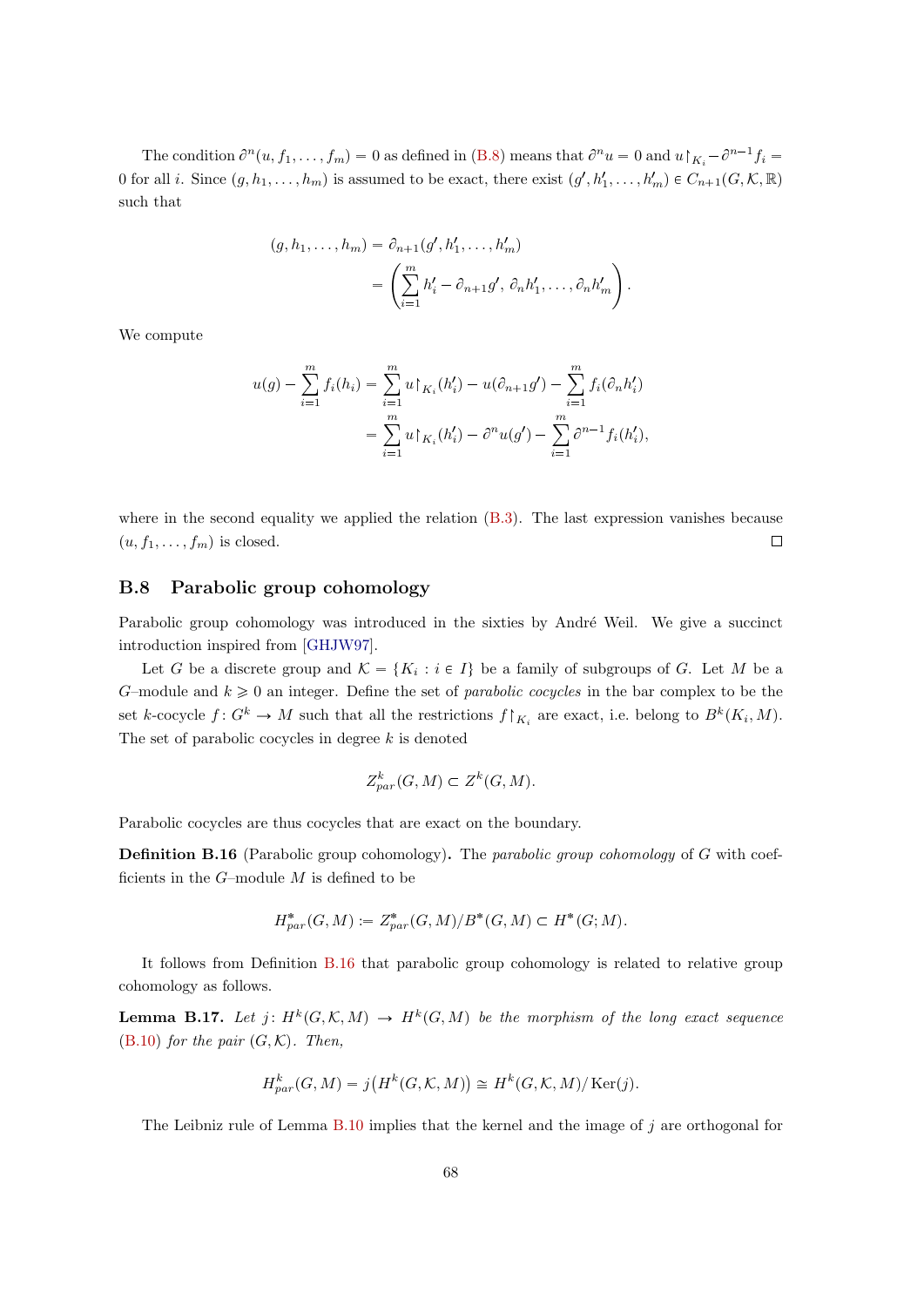the cup product [\(B.12\)](#page-65-1). In particular, there is a non-degenerate induced product

<span id="page-69-0"></span>
$$
\smile: H_{par}^k(G, M) \otimes_G H_{par}^l(G, M') \to H^{k+l}(G, \mathcal{K}, M \otimes_G M'). \tag{B.15}
$$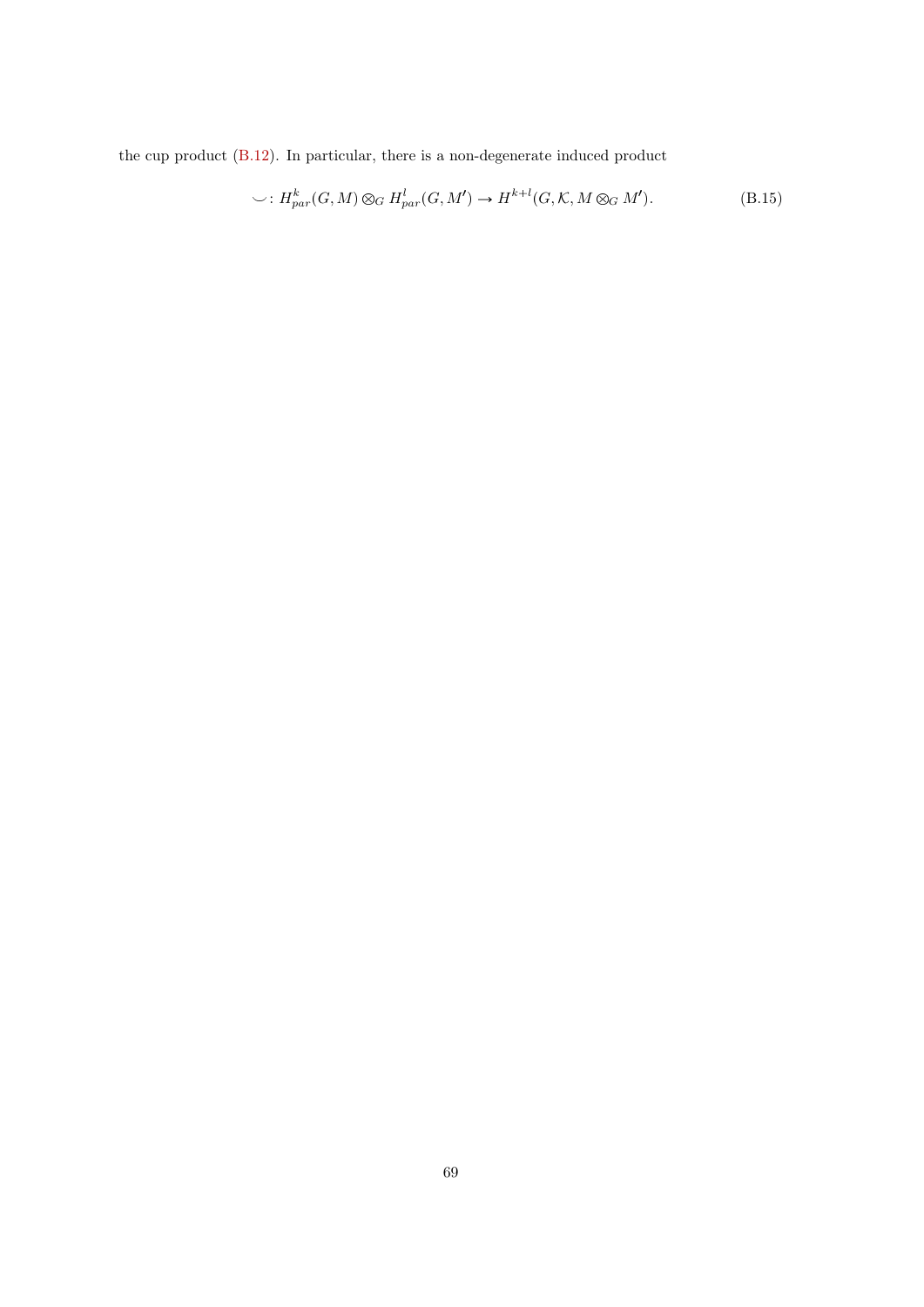# Bibliography

- <span id="page-70-3"></span>[AB83] M. F. Atiyah and R. Bott, The Yang-Mills equations over Riemann surfaces, Philos. Trans. Roy. Soc. London Ser. A 308 (1983), no. 1505, 523–615. MR 702806 [BE78] Robert Bieri and Beno Eckmann, Relative homology and Poincaré duality for group pairs, J. Pure Appl. Algebra 13 (1978), no. 3, 277–319. MR 509165
- [BGPGW07] S. Bradlow, O. García-Prada, W. M. Goldman, and A. Wienhard, Representations of surface groups: background material for aim workshop, 2007, Available at www.mathi.uni-heidelberg.de/ wienhard.
- <span id="page-70-2"></span>[BIW10] Marc Burger, Alessandra Iozzi, and Anna Wienhard, Surface group representations with maximal Toledo invariant, Ann. of Math.  $(2)$  172  $(2010)$ , no. 1, 517-566. MR 2680425
- <span id="page-70-1"></span>[BJ21] Indranil Biswas and Lisa C. Jeffrey, Poisson structure on character varieties, Ann. Math. Qué. 45 (2021), no. 1, 213-219. MR 4229183
- <span id="page-70-4"></span>[Bou89] Nicolas Bourbaki, Algebra. I. Chapters 1–3, Elements of Mathematics (Berlin), Springer-Verlag, Berlin, 1989, Translated from the French, Reprint of the 1974 edition. MR 979982
- [Bou98] , Lie groups and Lie algebras. Chapters 1–3, Elements of Mathematics (Berlin), Springer-Verlag, Berlin, 1998, Translated from the French, Reprint of the 1989 English translation. MR 1728312
- [Bou05] , Lie groups and Lie algebras. Chapters 7–9, Elements of Mathematics (Berlin), Springer-Verlag, Berlin, 2005, Translated from the 1975 and 1982 French originals by Andrew Pressley. MR 2109105
- <span id="page-70-0"></span>[CdS01] Ana Cannas da Silva, Lectures on symplectic geometry, Lecture Notes in Mathematics, vol. 1764, Springer-Verlag, Berlin, 2001. MR 1853077
- [CS83] Marc Culler and Peter B. Shalen, Varieties of group representations and splittings of 3-manifolds, Ann. of Math. (2) 117 (1983), no. 1, 109–146. MR 683804
- [DCP17] Corrado De Concini and Claudio Procesi, The invariant theory of matrices, University Lecture Series, vol. 69, American Mathematical Society, Providence, RI, 2017. MR 3726879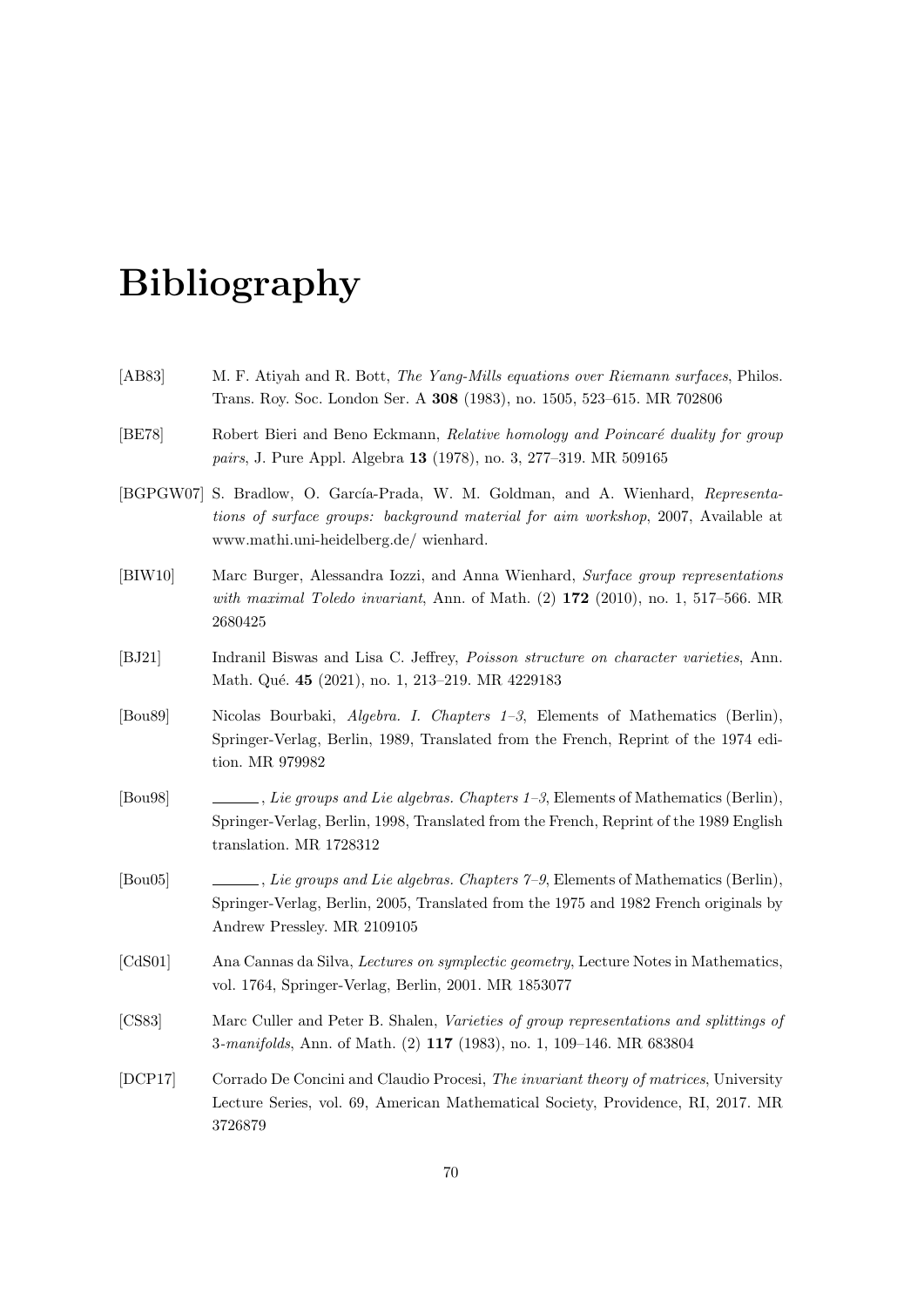- [DK81] Hans Delfs and Manfred Knebusch, Semialgebraic topology over a real closed field. I. Paths and components in the set of rational points of an algebraic variety, Math. Z. 177 (1981), no. 1, 107–129. MR 611473
- [Dol03] Igor Dolgachev, Lectures on invariant theory, London Mathematical Society Lecture Note Series, vol. 296, Cambridge University Press, Cambridge, 2003. MR 2004511
- [Dre04] Jean-Marc Drezet, Luna's slice theorem and applications, Algebraic group actions and quotients, Hindawi Publ. Corp., Cairo, 2004, pp. 39–89. MR 2210794
- <span id="page-71-3"></span>[DT19] Bertrand Deroin and Nicolas Tholozan, Supra-maximal representations from fundamental groups of punctured spheres to  $PSL(2,\mathbb{R})$ , Ann. Sci. Éc. Norm. Supér. (4) 52 (2019), no. 5, 1305–1329. MR 4057784
- <span id="page-71-4"></span>[FM12] Benson Farb and Dan Margalit, A primer on mapping class groups, Princeton Mathematical Series, vol. 49, Princeton University Press, Princeton, NJ, 2012. MR 2850125
- <span id="page-71-0"></span>[GHJW97] K. Guruprasad, J. Huebschmann, L. Jeffrey, and A. Weinstein, Group systems, groupoids, and moduli spaces of parabolic bundles, Duke Math. J. 89 (1997), no. 2, 377–412. MR 1460627
- <span id="page-71-2"></span>[Ghy01] Etienne Ghys, *Groups acting on the circle*, Enseign. Math.  $(2)$  47 (2001), no. 3-4, 329–407. MR 1876932
- [Gol84] William M. Goldman, The symplectic nature of fundamental groups of surfaces, Adv. in Math. 54 (1984), no. 2, 200–225. MR 762512
- <span id="page-71-1"></span>[Gol88] , Topological components of spaces of representations, Invent. Math. **93** (1988), no. 3, 557–607. MR 952283
- [Gol21] , Geometric structures on manifolds, December 2021.
- <span id="page-71-5"></span>[GW17] Tyrone Ghaswala and Rebecca R. Winarski, The liftable mapping class group of balanced superelliptic covers, New York J. Math. 23 (2017), 133–164. MR 3611078
- [Hos15] Victoria Hoskins, Moduli problems and geometric invariant theory, 2015, Available at https://userpage.fu-berlin.de/hoskins/M15 Lecture notes.pdf.
- [JM87] Dennis Johnson and John J. Millson, *Deformation spaces associated to compact hy*perbolic manifolds, Discrete groups in geometry and analysis (New Haven, Conn., 1984), Progr. Math., vol. 67, Birkh¨auser Boston, Boston, MA, 1987, pp. 48–106. MR 900823
- [Kar92] Yael Karshon, An algebraic proof for the symplectic structure of moduli space, Proc. Amer. Math. Soc. 116 (1992), no. 3, 591–605. MR 1112494
- <span id="page-71-6"></span>[KM96] Michael Kapovich and John J. Millson, The symplectic geometry of polygons in Euclidean space, J. Differential Geom. 44 (1996), no. 3, 479–513. MR 1431002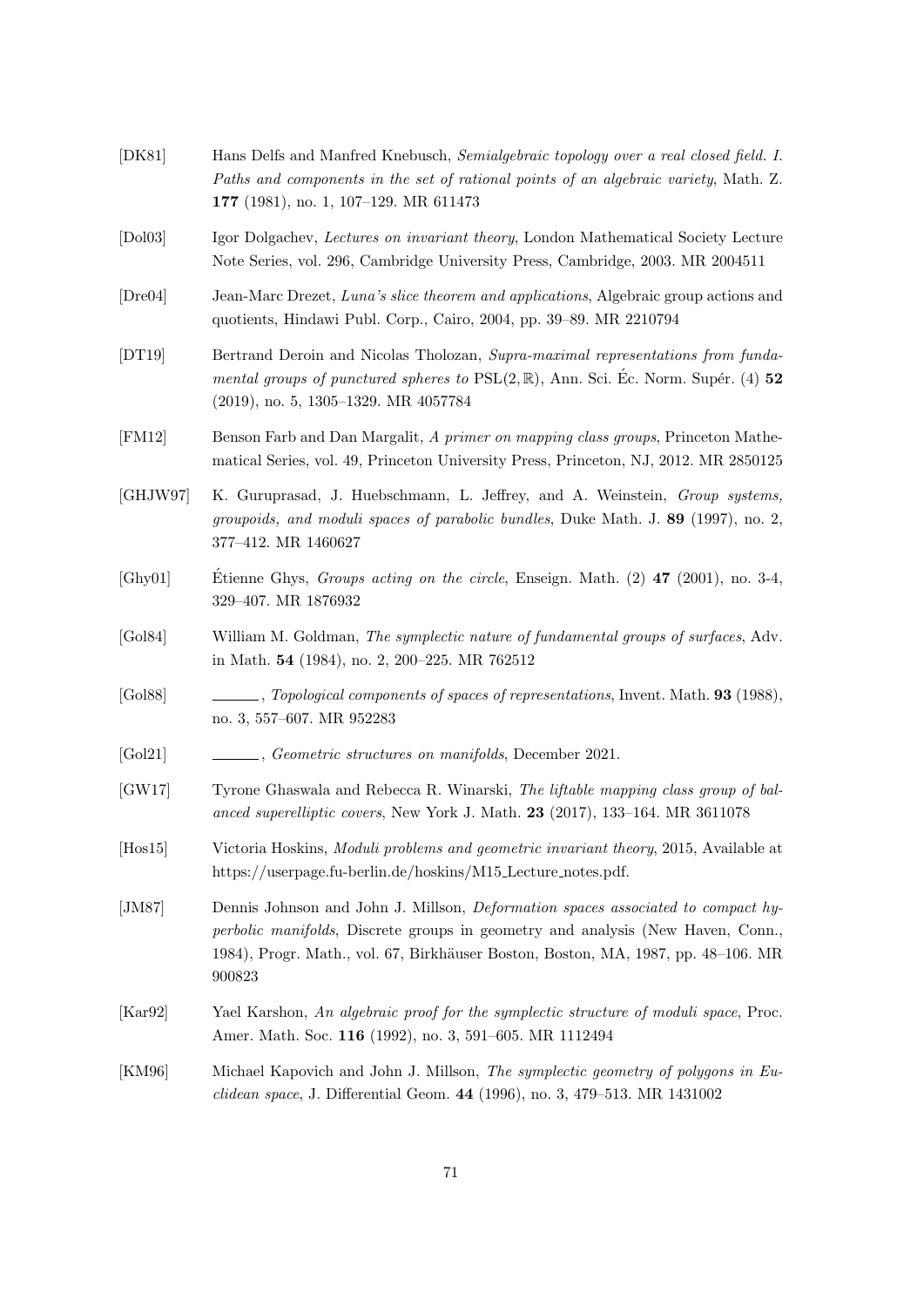[Lab13] François Labourie, Lectures on representations of surface groups, Zurich Lectures in Advanced Mathematics, European Mathematical Society (EMS), Zürich, 2013. MR 3155540 [Law09] Sean Lawton, *Poisson geometry of*  $SL(3, \mathbb{C})$ -*character varieties relative to a surface* with boundary, Trans. Amer. Math. Soc. **361** (2009), no. 5, 2397–2429. MR 2471924 [Löh10] Clara Löh, Group cohomology & bounded cohomology, an introduction for topologists, November 2010. [Lou15] Brice Loustau, Minimal surfaces and quasi-fuchsian structures, 2015, Available at https://brice.loustau.eu/ressources/Asheville.pdf. [Mil13] James S. Milne, Lie algebras, algebraic groups, and lie groups, 2013, Available at www.jmilne.org/math/. [Mil17] J.S. Milne, Algebraic groups: The theory of group schemes of finite type over a field, Cambridge Studies in Advanced Mathematics, Cambridge University Press, 2017. [Mon16] Gabriele Mondello, Topology of representation spaces of surface groups in  $PSL(2,\mathbb{R})$ with assigned boundary monodromy and nonzero Euler number, Pure Appl. Math. Q. 12 (2016), no. 3, 399–462. MR 3767231 [MS21] Julien Marché and Christopher-Lloyd Simon, Automorphisms of character varieties, Ann. H. Lebesgue 4 (2021), 591–603. MR 4275248 [Nos17] Takefumi Nosaka, Quandles and topological pairs, SpringerBriefs in Mathematics, Springer, Singapore, 2017, Symmetry, knots, and cohomology. MR 3729413 [Ova16] G. P. Ovando, Lie algebras with ad-invariant metrics: A survey-guide, Rend. Semin. Mat. Univ. Politec. Torino 74 (2016), no. 1, 243–268. MR 3772589 [Pro76] C. Procesi, The invariant theory of  $n \times n$  matrices, Advances in Math. 19 (1976), no. 3, 306–381. MR 419491 [RS90] R. W. Richardson and P. J. Slodowy, Minimum vectors for real reductive algebraic groups, J. London Math. Soc. (2) 42 (1990), no. 3, 409–429. MR 1087217 [Ser06] Jean-Pierre Serre, Lie algebras and Lie groups, Lecture Notes in Mathematics, vol. 1500, Springer-Verlag, Berlin, 2006, 1964 lectures given at Harvard University, Corrected fifth printing of the second (1992) edition. MR 2179691 [Sik12] Adam S. Sikora, Character varieties, Trans. Amer. Math. Soc. 364 (2012), no. 10, 5173–5208. MR 2931326 [Sik13] , Generating sets for coordinate rings of character varieties, J. Pure Appl. Algebra 217 (2013), no. 11, 2076–2087. MR 3057078 [Sit75] William Yu Sit, Differential algebraic subgroups of  $SL(2)$  and strong normality in simple extensions, Amer. J. Math. 97 (1975), no. 3, 627–698. MR 396513